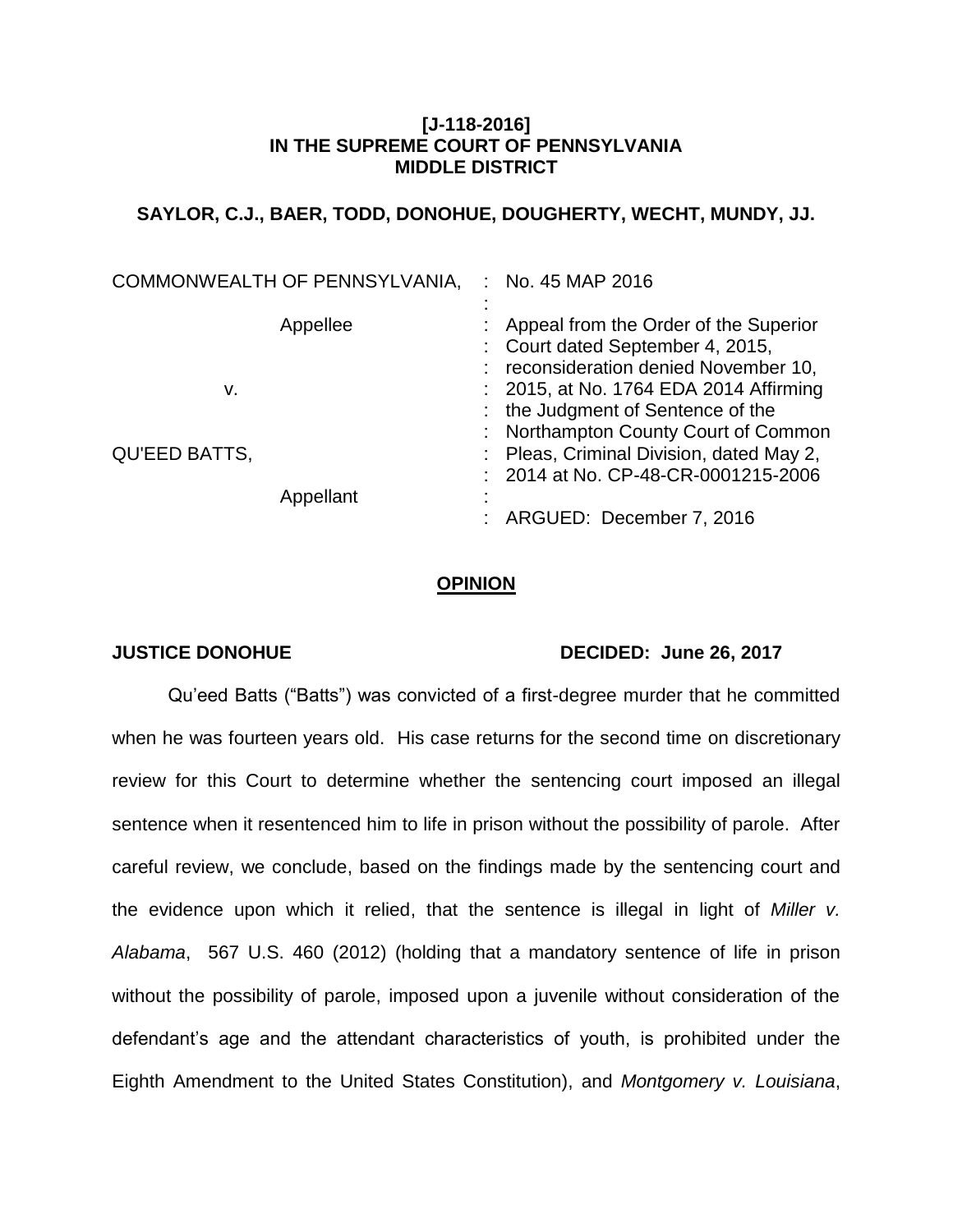136 S.Ct. 718 (2016) (holding that the *Miller* decision announced a new substantive rule of constitutional law that applies retroactively and clarifying the limited circumstances in which a life-without-parole sentence is permissible for a crime committed when the defendant was a juvenile).

Pursuant to our grant of allowance of appeal, we further conclude that to effectuate the mandate of *Miller* and *Montgomery*, procedural safeguards are required to ensure that life-without-parole sentences are meted out only to "the rarest of juvenile offenders" whose crimes reflect "permanent incorrigibility," "irreparable corruption" and "irretrievable depravity," as required by *Miller* and *Montgomery*. Thus, as fully developed in this Opinion, we recognize a presumption against the imposition of a sentence of life without parole for a juvenile offender. To rebut the presumption, the Commonwealth bears the burden of proving, beyond a reasonable doubt, that the juvenile offender is incapable of rehabilitation.

#### **I. Facts**

Although this Court generally does not provide an exhaustive recitation of an offender's history prior to the commission of the crime, as we explain in greater detail later in this Opinion, *Miller* requires the sentencing court to consider the details of a juvenile offender's background when determining if he or she is eligible for a sentence of life without parole. As such, we provide a lengthy account of Batts' life preceding his commission of the murder, based largely on the findings of fact made by the resentencing court that are supported by the record.

Batts was born prematurely on April 18, 1991 to a thirteen-year-old mother and seventeen-year-old father. A victim of his mother's neglect, Batts was shuffled around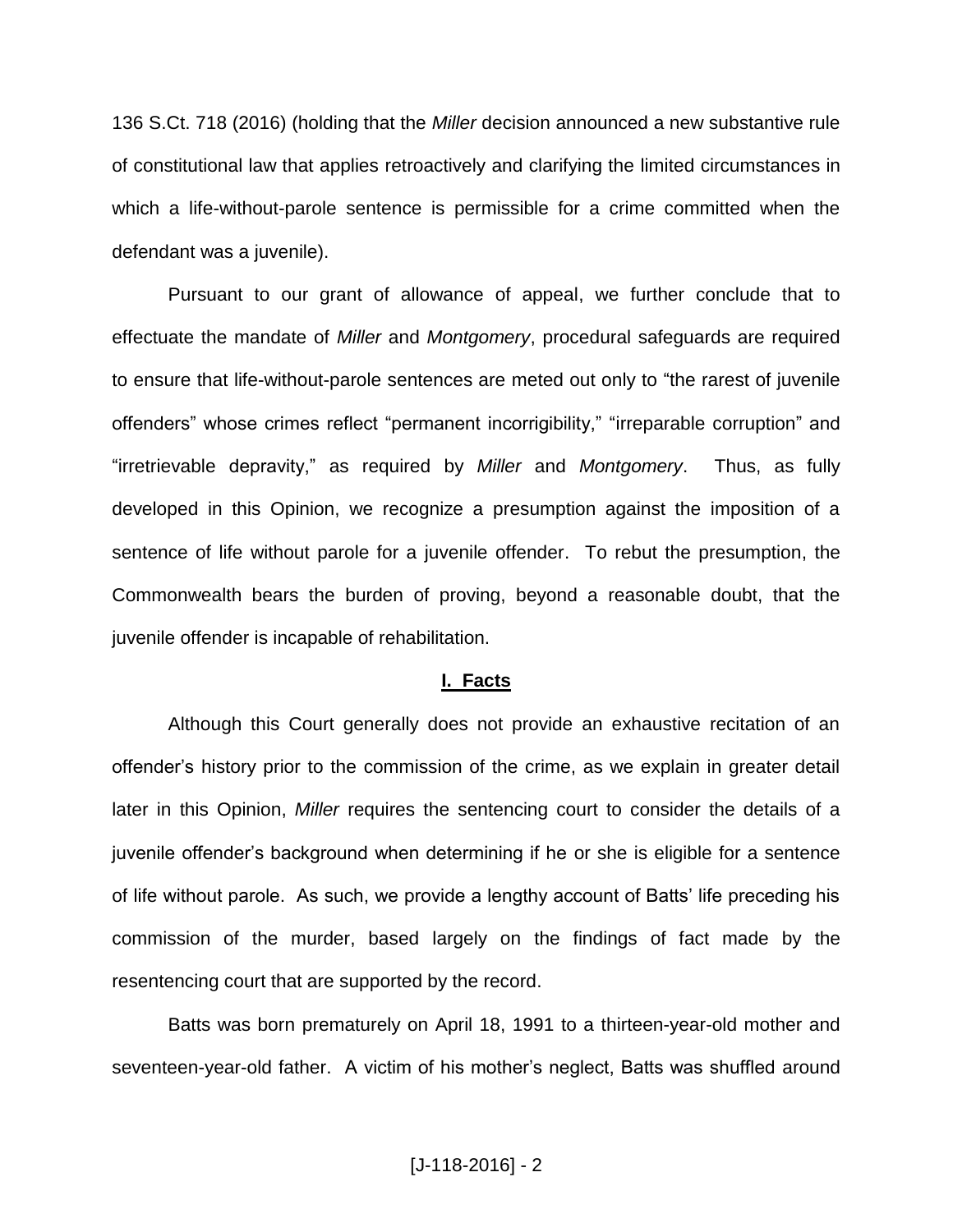the foster care system from ages five through twelve. During that timeframe, he lived in eleven homes (as well as a homeless shelter for youth) located in nine cities and two states, and transferred schools eleven times (although there were stretches of several months that, because of his transiency, Batts did not attend school at all). He was exposed to physical violence by foster parents, subjected to physical violence by his peers, and on one occasion, was victimized sexually by an older cousin. At age eleven, while in the homeless shelter, he lost his virginity to a thirteen-year-old female resident. He frequently got into fights at school because children would tease him about his circumstances. Through it all, however, Batts performed well academically and excelled in several sports.

At some point during his childhood, Batts developed a relationship with his father, who was in and out of jail during Batts' formative years. That relationship abruptly ended, though, when Batts was eight, as his father was sentenced to twelve years of incarceration on federal drug charges and no visitation was provided. Around that same time, Batts briefly returned to the care of his mother, but he was removed again when she struck him in front of school officials and said she no longer wanted him.

According to Batts, he struggled with feelings of abandonment and rejection because of his familial circumstances. He desired only to live with his mother, but she failed to comply with the requirements for reunification established by the county agency. It was only once Batts' paternal grandfather, who had been his caregiver on and off over the years, expressed a desire to adopt him that Batts' mother finally completed the tasks required for her to regain custody of her son.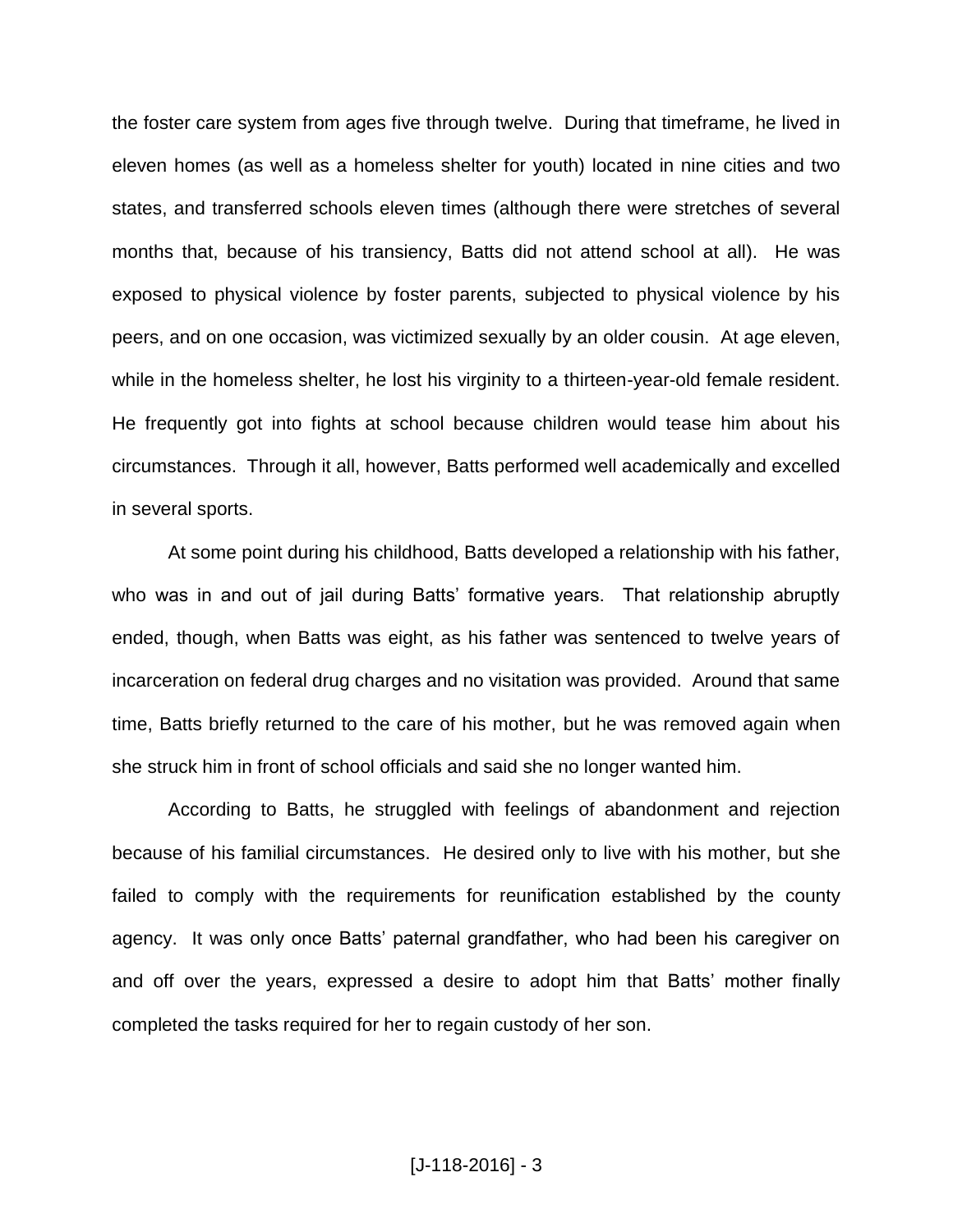At the age of twelve, Batts returned to his mother's care in Phillipsburg, New Jersey. They resided in an apartment with his mother's boyfriend, Batts' younger sister, and eventually, a baby brother. Batts reportedly bonded with his mother and her boyfriend and was happy to be home. He attended Phillipsburg Middle School in the seventh grade, where he played football, but he began to decline academically and was suspended several times for fighting.

He became sexually active in the seventh and eighth grades, began drinking alcohol and experimented with smoking marijuana. It was at this time that he met Jerome Evans, an older teen who was a member of the Bloods gang. He told Batts that the gang was a family group that took care of each other, which Batts found enticing. Batts began associating with the gang when he was in middle school and sold drugs for them.

Batts and his family relocated across the river to Easton, Pennsylvania, but he continued to attend school in Phillipsburg, where he played basketball and football. In late December or early January of his ninth grade year, Batts was initiated into the Bloods by getting "jumped in"  $-$  a ritual that required him to fight five different gang members for thirty-six seconds each.

Batts' grades plummeted, prompting his mother to withdraw him from basketball. He argued with his mother about his failure to do his school work and began skipping school. On February 2, 2006, Batts went out in the evening and did not return home until 2:00 a.m. When he arrived home, his mother was angry and struck him. As a result, at the age of fourteen, Batts packed his clothes, left for school the morning of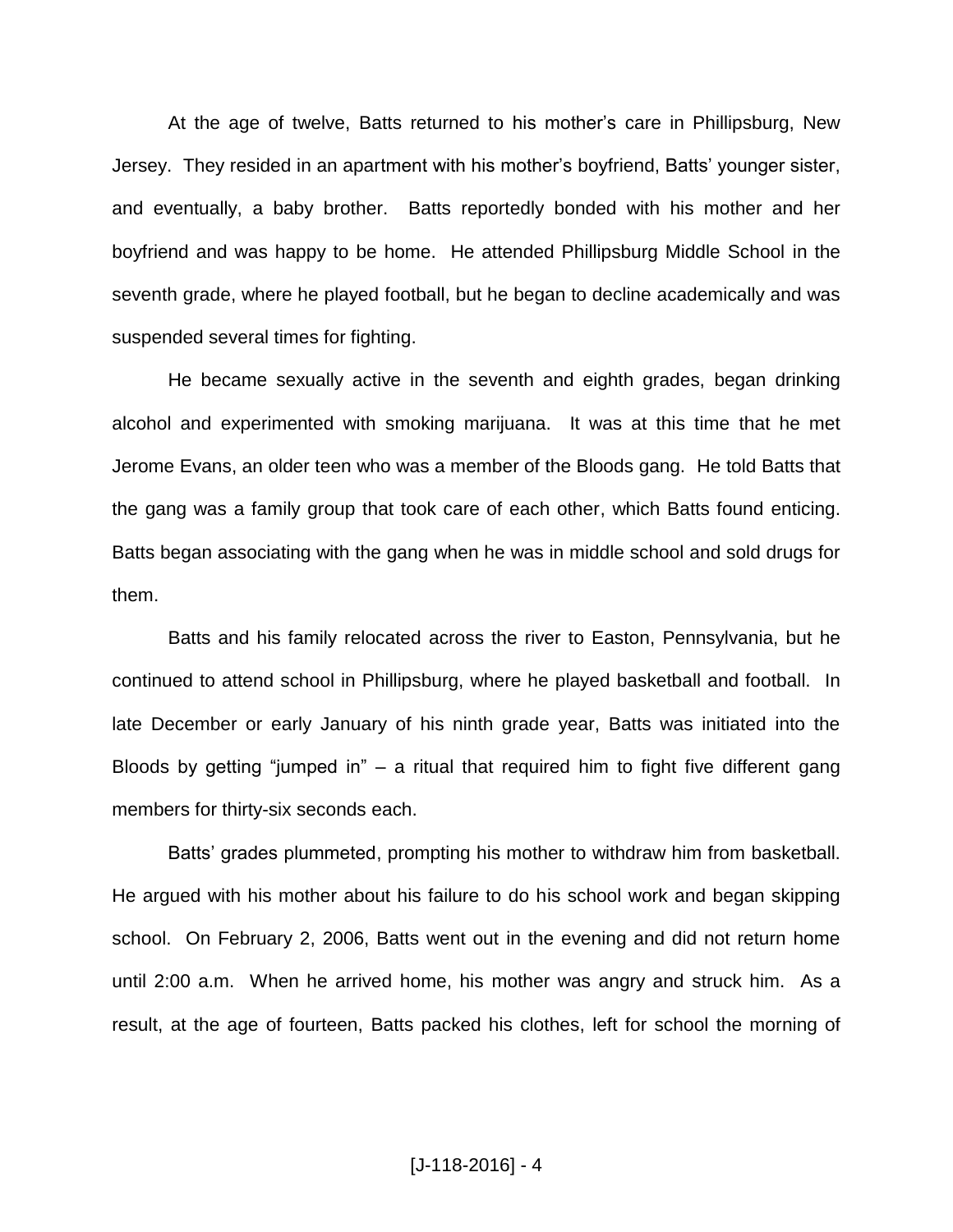February 3 and never returned home. He stayed at his girlfriend's house and in the homes of other friends in both Easton and Phillipsburg. He stopped attending school.

On the night of February 7, 2006, Batts was in a vehicle with several members of the Bloods gang. Vernon Bradley, a senior member of the Bloods to whom Batts had recently been "assigned," was in the car talking about his desire to rob and kill someone. Bradley directed the driver of the vehicle to the 700 block of Spring Garden Street in Easton, Pennsylvania, where he saw Clarence Edwards and Corey Hilario outside. In the preceding days, Bradley told Batts on several occasions that he was going to kill Edwards. Batts was aware that Bradley had previously killed three other people.

Bradley instructed the driver to stop the vehicle. He asked Batts and the two other young teenagers in the back of the car who was going to put in "work." None of the passengers responded. The record reflects that Bradley then turned to Batts, handed him a gun and a mask, and told him to put on a glove and "put work in." Upon receiving that directive, Batts exited the car, walked up to the house and shot Clarence Edwards twice in the head, killing him, and shot Corey Hilario once in the back as Hilario fled into the house, causing him serious bodily injury. Edwards and Hilario were sixteen and eighteen years old, respectively. At the time of the shooting, Batts did not know either victim.

When Batts returned to the car, he gave the gun back to Bradley. Although Batts indicated that he felt nothing at the time he pulled the trigger, immediately after the shooting he stated that he regretted what he had done and was scared. Bradley stated that he was pleased with the "work" Batts had done, and thereafter, Batts was promoted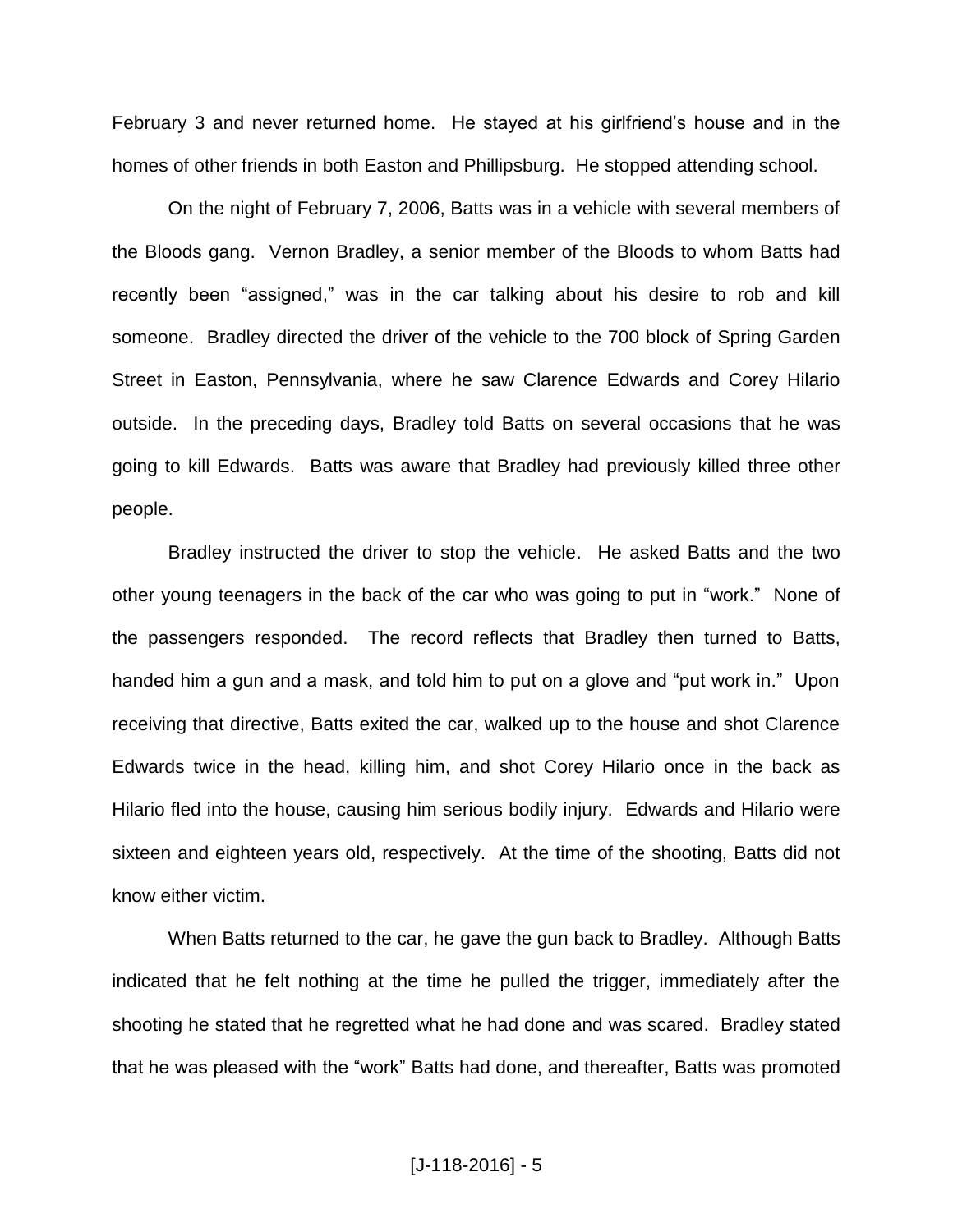to a higher rank within the Bloods. According to Batts' statement to police and his testimony at trial, he participated in the shooting because he was afraid that if he did not comply with Bradley's demands, Bradley would kill him.

Batts spent the night at Bradley's house and the following day, went to Phillipsburg, New Jersey. On February 10, 2006, police located Batts at a house there. Batts initially attempted to shield his identity from the police, but he was ultimately arrested and brought in for an interrogation, for which his mother and stepfather were present. He waived his *Miranda* rights and after two attempts to disclaim his involvement in the shooting, Batts confessed.

# **II. Procedural History**

The Commonwealth charged Batts with criminal homicide, attempted criminal homicide, aggravated assault, and two counts of criminal conspiracy.<sup>1</sup> As we explained in our prior consideration of this case, despite his age, the homicide charge removed the matter from the jurisdiction of the juvenile court and required Batts' case to be filed in adult criminal court. *See Commonwealth v. Batts*, 66 A.3d 286, 288 (Pa. 2013) ("*Batts I*"); 42 Pa.C.S. § 6302 (excepting murder from the definition of a delinquent act). Batts filed, inter alia, a pretrial motion requesting the transfer of his case to juvenile court. The trial court held a hearing on Batts' motion on January 29 and 30, 2007. In support of his motion, Batts presented the expert testimony and written report of forensic psychologist Dr. Allan M. Tepper; the Commonwealth countered with expert testimony and reports from forensic psychologist Dr. Steven Samuel and forensic psychiatrist Dr. Timothy Michals. Both sides also presented lay testimony.

 1 18 Pa.C.S. §§ 2501(a), 901(a), 2702(a)(1), 903(a)(2).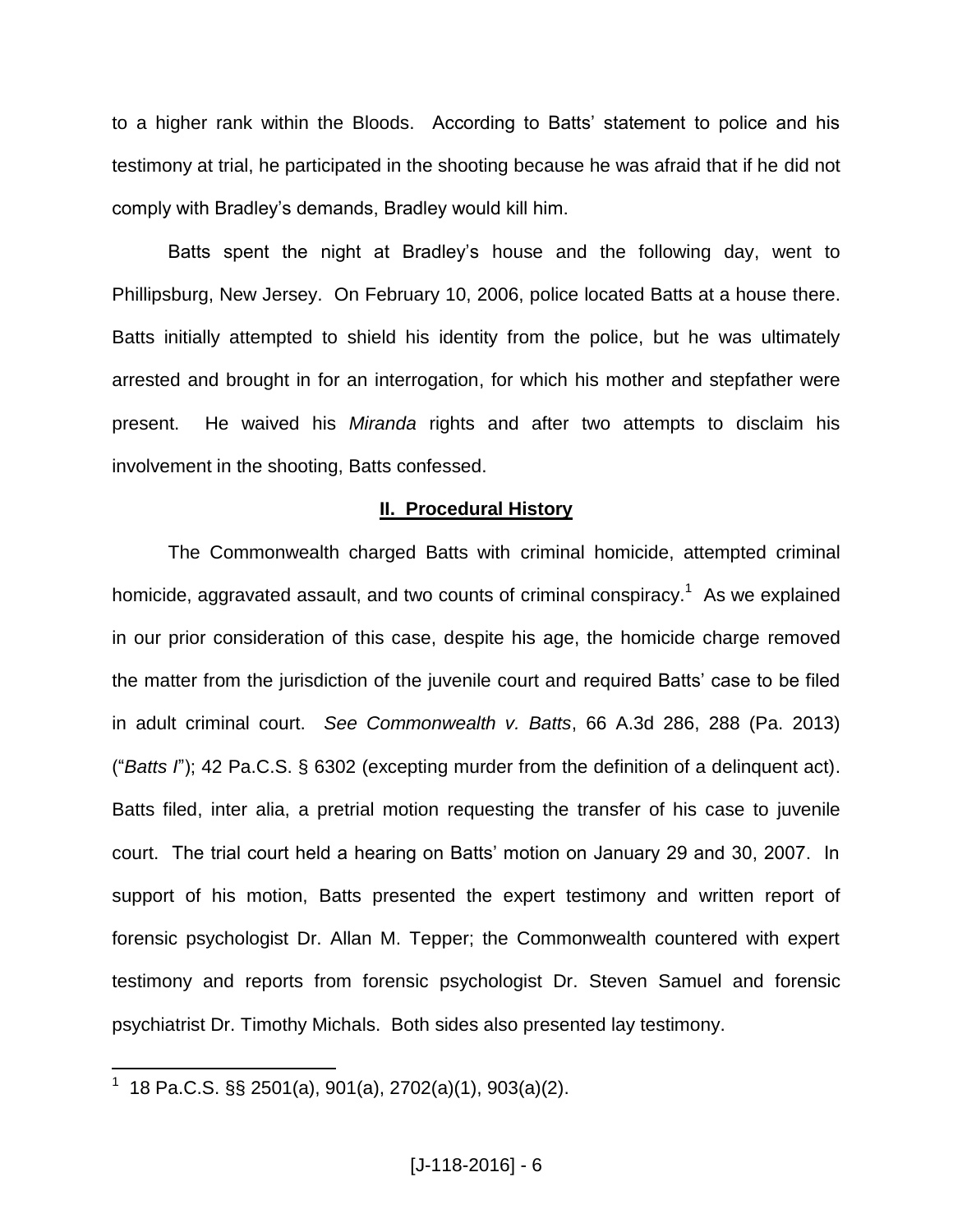After considering the evidence presented, the trial court concluded that Batts failed to satisfy his burden of proving by a preponderance of the evidence that the public interest would be served by decertifying the matter to juvenile court. *See* 42 Pa.C.S. § 6322(a). In its consideration of the statutorily required factors,<sup>2</sup> the trial court found that the crime was "horrendous" and negatively impacted the community; that Batts constituted a "severe threat to the public" and was "'streetwise,' with 'a well-developed criminal mentality and the degree of maturity necessary to commit audacious criminal

(A) the impact of the offense on the victim or victims;

 $\overline{a}$ 

- (VIII) probation or institutional reports, if any;
- (IX) any other relevant factors[.]

42 Pa.C.S. § 6355(a)(4)(iii); *see* 42 Pa.C.S. § 6322(a).

<sup>2</sup> In determining whether transferring the case to the juvenile court would serve the public interest, the sentencing court was required to consider:

<sup>(</sup>B) the impact of the offense on the community;

<sup>(</sup>C) the threat to the safety of the public or any individual posed by the child;

<sup>(</sup>D) the nature and circumstances of the offense allegedly committed by the child;

<sup>(</sup>E) the degree of the child's culpability;

<sup>(</sup>F) the adequacy and duration of dispositional alternatives available under this chapter and in the adult criminal justice system; and

<sup>(</sup>G) whether the child is amenable to treatment, supervision or rehabilitation as a juvenile by considering the following factors:

<sup>(</sup>I) age;

<sup>(</sup>II) mental capacity;

<sup>(</sup>III) maturity;

<sup>(</sup>IV) the degree of criminal sophistication exhibited by the child;

<sup>(</sup>V) previous records, if any;

<sup>(</sup>VI) the nature and extent of any prior delinquent history, including the success or failure of any previous attempts by the juvenile court to rehabilitate the child;

<sup>(</sup>VII) whether the child can be rehabilitated prior to the expiration of the juvenile court jurisdiction;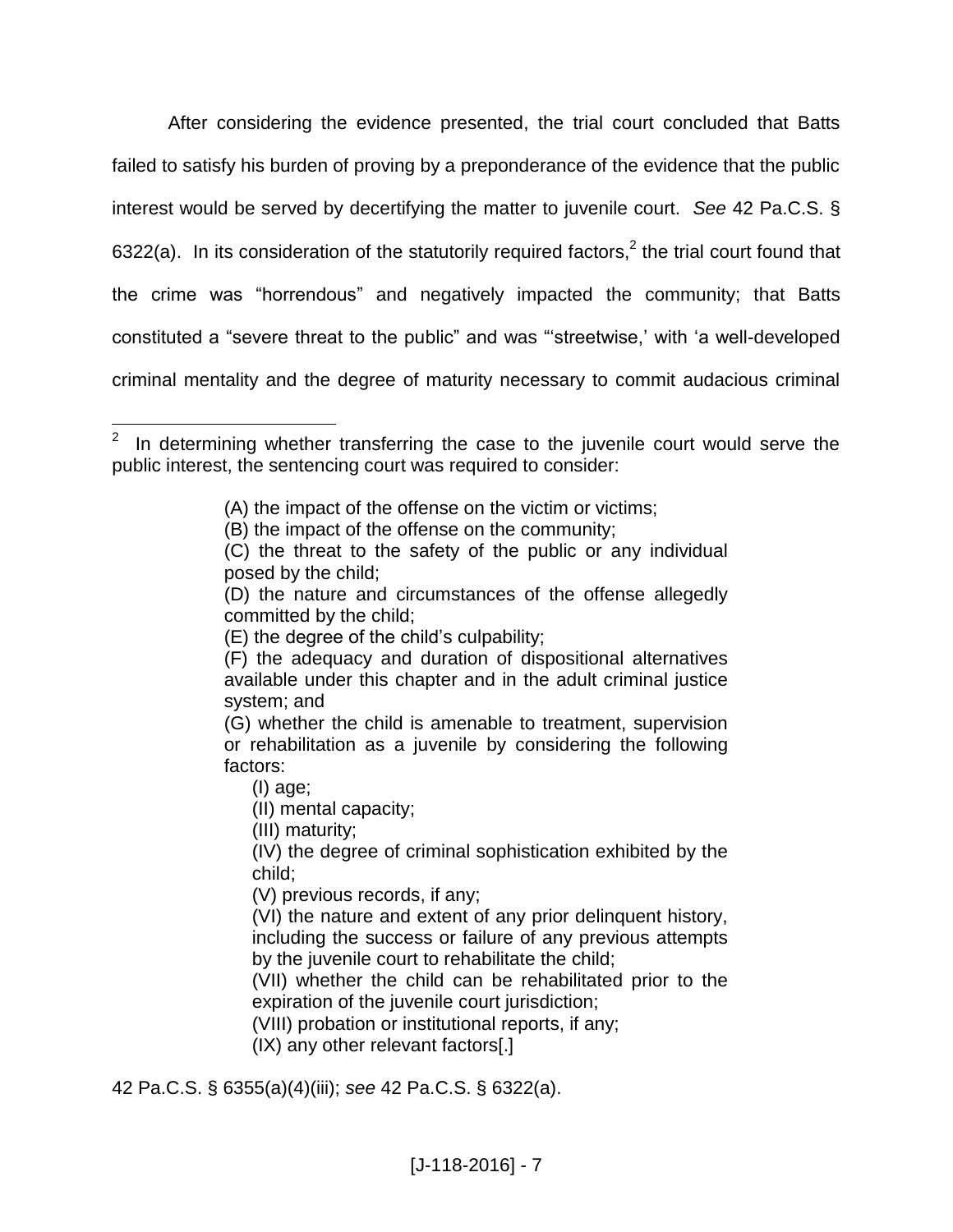acts.'" *Batts I,* 66 A.3d at 288-89 (quoting Trial Court Order, 2/21/2007, at 5-6). The trial court rejected Dr. Tepper's conclusion that Batts could be rehabilitated by the age of twenty-one (the age at which the jurisdiction of the juvenile court terminates, *see* 42 Pa.C.S. § 6302 (defining "child"); Pa.R.J.C.P. 630), instead crediting the conclusion shared by the Commonwealth's experts "that rehabilitation, if it ever occurs, will occur only after years of treatment and a willingness on the part of Mr. Batts to seek treatment and rehabilitation, something that their clinical evaluations indicate Mr. Batts is not ready to accept." Trial Court Order, 2/21/2007, at 6.

The case proceeded to a jury trial before the Honorable William F. Moran in the Northampton County Court of Common Pleas. Batts advanced a defense of duress based upon his fear that Bradley would kill him if he did not comply with his orders. On July 31, 2007, following a six day trial, the jury convicted Batts of first-degree murder,<sup>3</sup> attempted murder and aggravated assault. On October 22, 2007, the sentencing court imposed the then-mandatory term of life in prison without the possibility of parole for his first-degree murder conviction, *see* 18 Pa.C.S. § 1102(a) (amended effective Dec. 16, 2008 and Oct. 25, 2012), and a concurrent sentence of six to twenty years of incarceration for attempted murder (into which his aggravated assault conviction merged for sentencing purposes).

# **A. First Superior Court Appeal**

Following the denial of post-sentence motions, Batts appealed the decision to the Superior Court raising, in relevant part, a challenge to the constitutionality of a lifewithout-parole sentence imposed upon a juvenile in light of the United States Supreme

 $\overline{a}$ 

 $^3$  18 Pa.C.S. § 2502(a).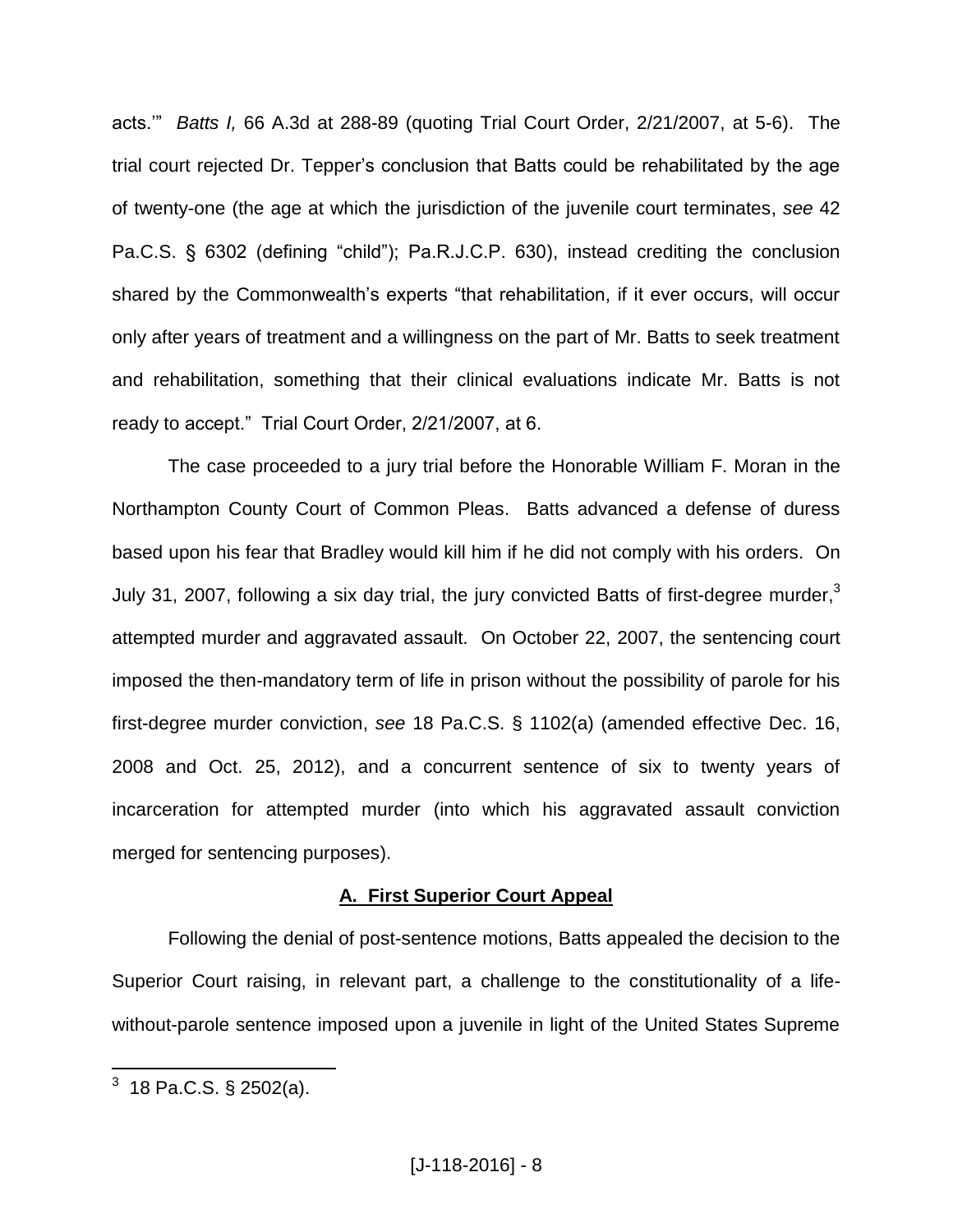Court's decision in *Roper v. Simmons*, 543 U.S. 551 (2005) (holding that the Eighth Amendment to the United States Constitution prohibits the imposition of the death penalty for a crime committed by a juvenile). The Superior Court affirmed Batts' judgment of sentence in an unpublished memorandum, concluding that because Batts was not sentenced to death, *Roper* was inapplicable. It further found that his constitutional challenge to the mandatory nature of his life-without-parole sentence was meritless. *See Commonwealth v. Batts*, 766 EDA 2008, 12-16 (Pa. Super. April 7, 2009) (unpublished memorandum).

## **B.** *Batts I*

This Court granted allowance of appeal but held the matter pending the decision of the United States Supreme Court in *Graham v. Florida*, 129 S.Ct. 2157 (2009), *decided*, 560 U.S. 48 (2010), and *Sullivan v. Florida*, 129 S.Ct. 2157 (2009), *writ of certiorari dismissed as improvidently granted*, 560 U.S. 181 (2010). Subsequent to the decision in *Graham*, Batts' case was argued before this Court, following which we withheld decision pending the disposition of *Miller v. Alabama*, 565 U.S. 1013 (2011) (per curiam), and *Jackson v. Hobbs*, 565 U.S. 1013 (2011) (per curiam), *decided together*, 567 U.S. 460 (2012). *Batts I* was the first post-*Miller* decision from this Court addressing the sentencing of a juvenile offender convicted of first-degree murder. We therefore requested supplemental briefs and argument from the parties addressing the appropriate remedy and availability of relief for Batts and those similarly situated. *See Batts I,* 66 A.3d at 293 (citing *Commonwealth v. Batts*, 79 MAP 2009, July 9, 2012 Order (per curiam)).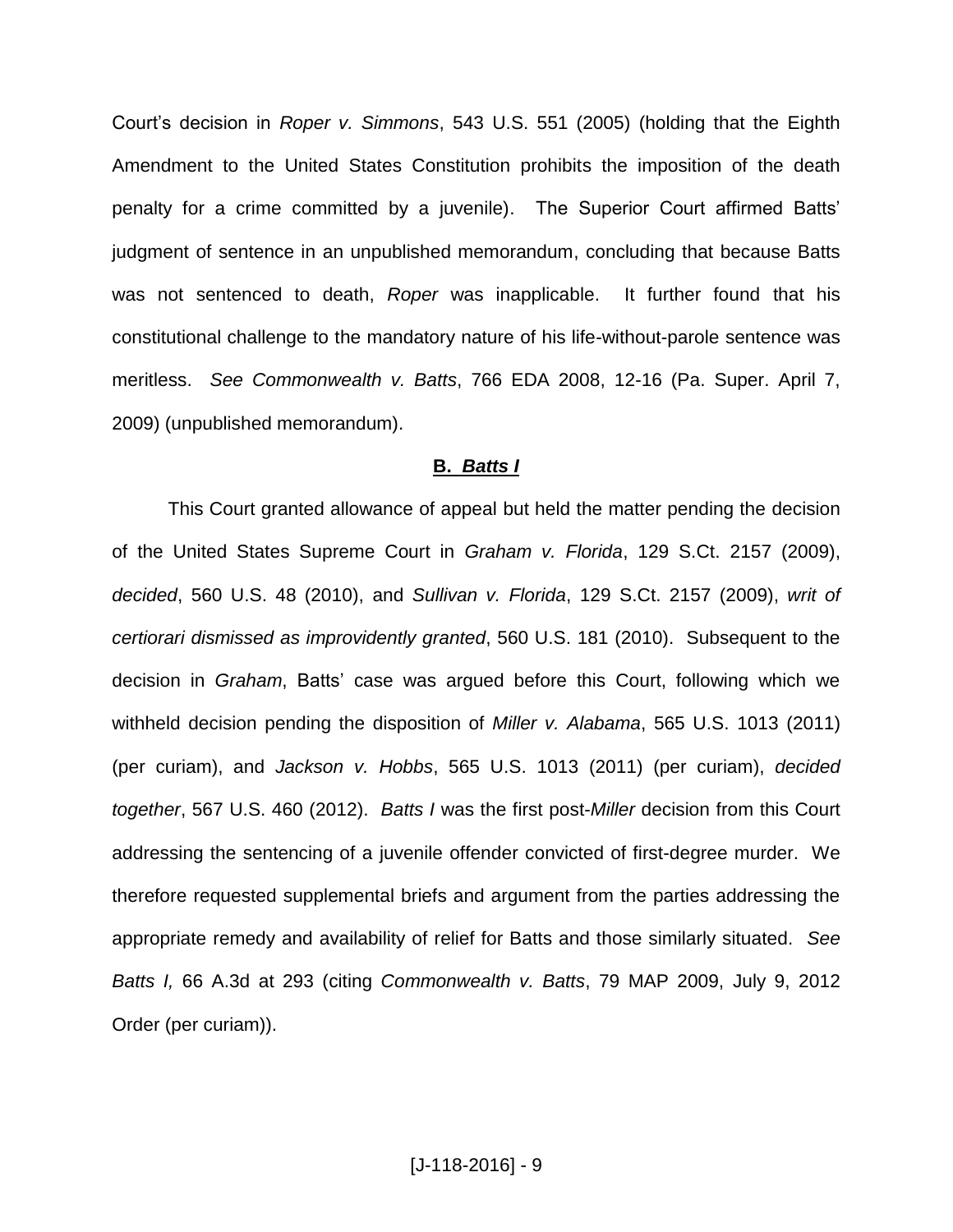In the interim, the Pennsylvania General Assembly responded to *Miller* by enacting a new sentencing statute for juveniles convicted of first- and second-degree murder after June 24, 2012.<sup>4</sup> See 18 Pa.C.S. § 1102.1(a), (c). As it relates to firstdegree murder, section 1102.1 requires defendants who were under the age of fifteen at the time of the offense to be sentenced, at a minimum, to twenty-five years to life in prison, or to a term of life in prison without the possibility of parole. 18 Pa.C.S. § 1102.1(a)(2), (e). Offenders who committed first-degree murder when they were between the ages of fifteen and eighteen must be sentenced, pursuant to the statute, to a minimum of thirty-five years to life in prison, or to a term of life in prison without the possibility of parole. 18 Pa.C.S. § 1102.1(a)(1), (e). If the Commonwealth intends to seek a sentence of life without the possibility of parole, it must provide reasonable notice to the defendant following his or her conviction, prior to sentencing. 18 Pa.C.S. § 1102.1(b). In making its determination of whether to sentence a defendant to life in prison without parole under subsection (a), the sentencing court is required to consider and make findings on the record related to the following factors:

> (1) The impact of the offense on each victim, including oral and written victim impact statements made or submitted by family members of the victim detailing the physical, psychological and economic effects of the crime on the victim and the victim's family. A victim impact

 $\overline{a}$ 

<sup>4</sup> The United States Supreme Court issued its decision in *Miller* on June 25, 2012. We perceive the Legislature's choice of date to be based upon its belief that the holding of *Miller* would only apply prospectively. Its limitation of the statute to juveniles "convicted" after June 24, 2012, however, is inconsistent with the concept of prospectivity as applied to judicial determinations. Under conventional jurisprudence, individuals whose judgments of sentence were not yet final on the date of the *Miller* decision (i.e., those with cases still pending on direct appeal), such as Batts, would have been entitled to benefit from its holding. *See Commonwealth v. Dickson*, 918 A.2d 95, 99 (Pa. 2007).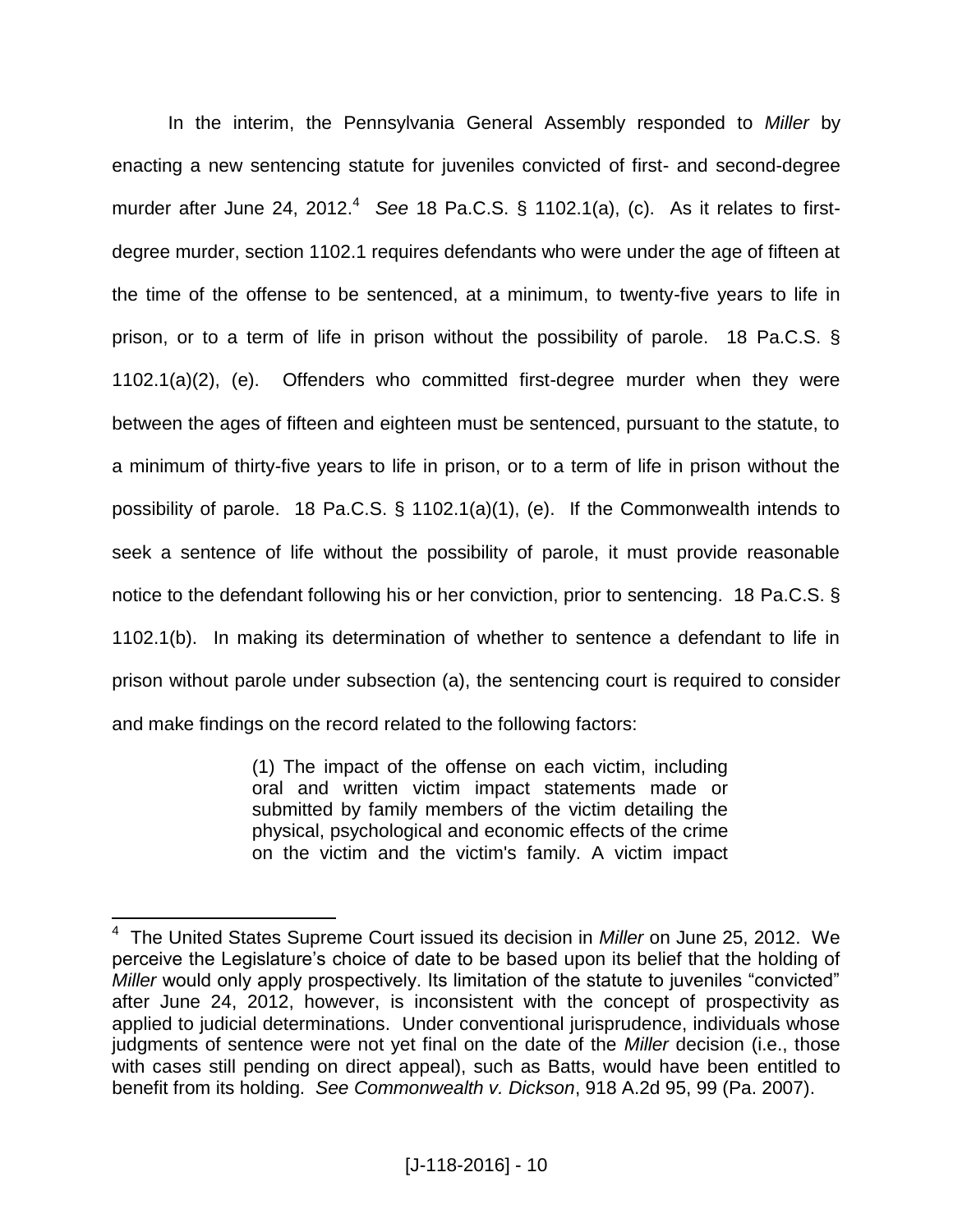statement may include comment on the sentence of the defendant.

(2) The impact of the offense on the community.

(3) The threat to the safety of the public or any individual posed by the defendant.

(4) The nature and circumstances of the offense committed by the defendant.

(5) The degree of the defendant's culpability.

(6) Guidelines for sentencing and resentencing adopted by the Pennsylvania Commission on Sentencing.

(7) Age-related characteristics of the defendant, including:

(i) Age.

(ii) Mental capacity.

(iii) Maturity.

(iv) The degree of criminal sophistication exhibited by the defendant.

(v) The nature and extent of any prior delinquent or criminal history, including the success or failure of any previous attempts by the court to rehabilitate the defendant.

(vi) Probation or institutional reports.

(vii) Other relevant factors.

18 Pa.C.S. § 1102.1(d).

In rendering our decision in *Batts I,* we took note of section 1102.1, but ultimately

concluded that it was inapplicable because of the date of Batts' conviction. *Batts I,* 66

A.3d at 293. In Batts' supplemental brief and argument to this Court, he contended that,

in light of *Miller*, Pennsylvania's sentencing scheme for first-degree murder, requiring a

mandatory sentence of life without parole, was unconstitutional in its entirety. He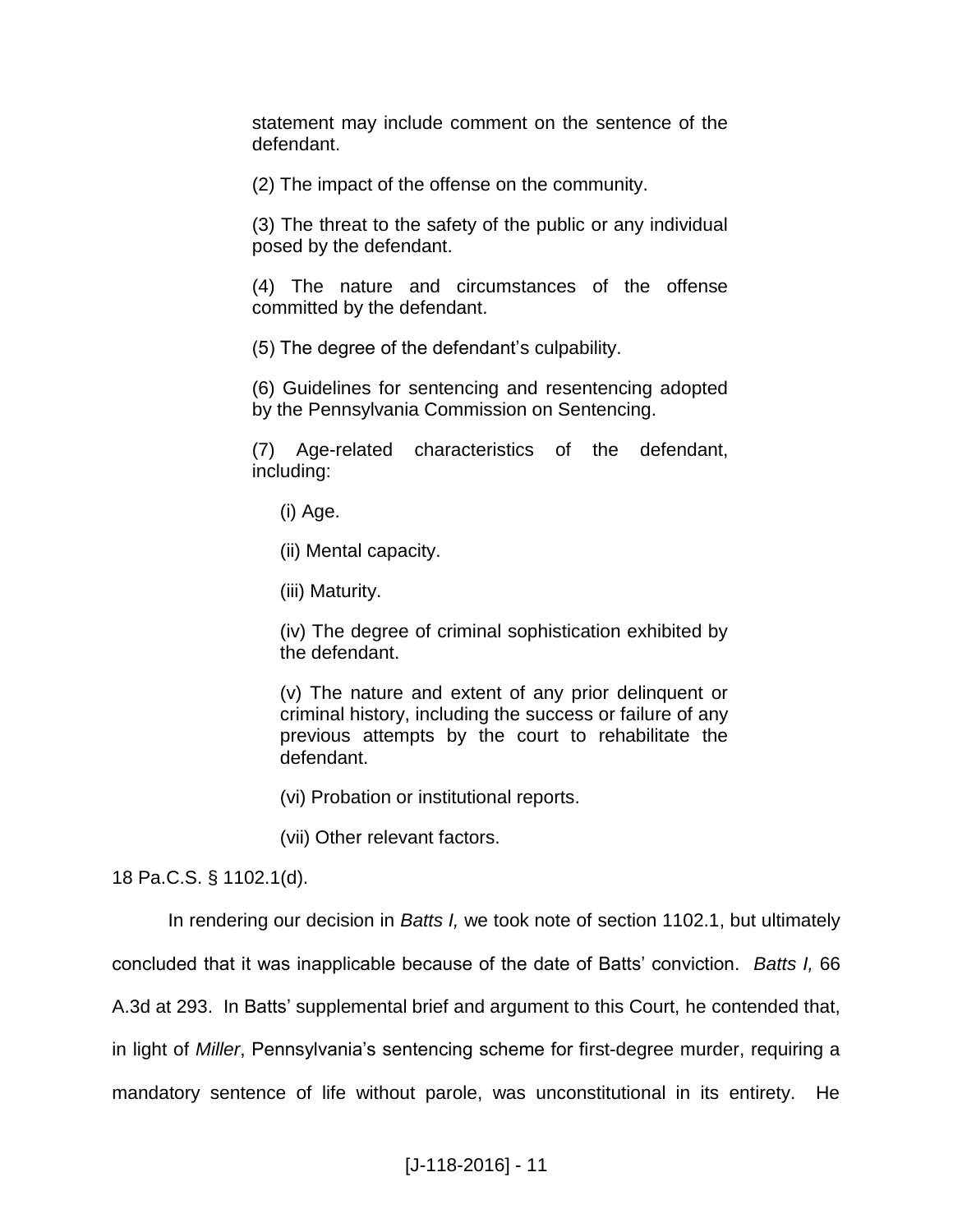asserted that his sentence should thus revert to "the most severe lesser included offense, namely, third-degree murder[.]" *Id.* at 294. We found that argument, and the inapposite case law presented in support, to be unavailing. Rather, we agreed with the Commonwealth and its amicus, the Pennsylvania District Attorneys Association, that in sentencing a juvenile convicted of first-degree murder, if the sentencing court found, after considering the requisite factors, that a life-without-parole sentence was not appropriate, the problematic portion of the first-degree murder sentencing scheme was severable, and we could save the remaining portion of the legislative enactments without offending the pronouncement in *Miller* or our rules of statutory interpretation. *See id.* at 295-97. Specifically, the Court noted that section 1102 of the Crimes Code required, in relevant part, an individual convicted of first-degree murder to be sentenced "to a term of life imprisonment." 18 Pa.C.S. § 1102(a)(1). The "without parole" aspect of the sentence arose from section 6137(a)(1) of the Parole Code, which prohibited the release on parole of any person sentenced to life imprisonment. 61 Pa.C.S. § 6137(a)(1).

We therefore held that juveniles convicted of first-degree murder prior to *Miller* could, after the sentencing court's evaluation of the criteria identified in *Miller*, 5 be

(continued…)

 $\frac{1}{5}$  We concluded that when sentencing a juvenile facing a potential life-without-parole sentence, *Miller* requires examination of the following factors:

<sup>[</sup>A]t a minimum it should consider a juvenile's age at the time of the offense, his diminished culpability and capacity for change, the circumstances of the crime, the extent of his participation in the crime, his family, home and neighborhood environment, his emotional maturity and development, the extent that familial and/or peer pressure may have affected him, his past exposure to violence, his drug and alcohol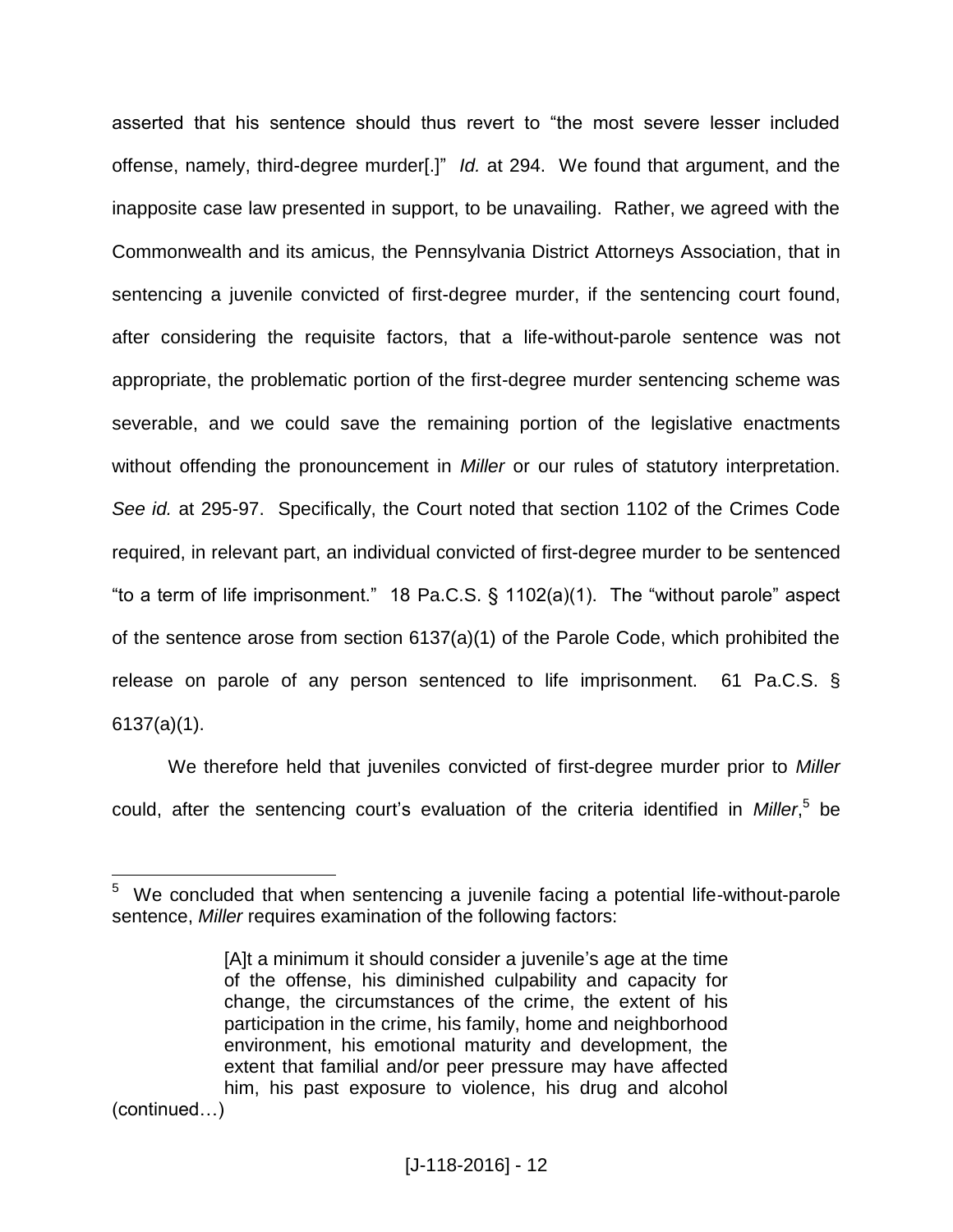subjected to a sentence of life in prison without the possibility of parole. *See Batts I,* 66 A.3d at 296. For those defendants for whom the sentencing court determines a lifewithout-parole sentence is inappropriate, "it is our determination here that they are subject to a mandatory maximum sentence of life imprisonment as required by [s]ection 1102(a), accompanied by a minimum sentence determined by the common pleas court upon resentencing," *id.* at 297, striking the prohibition against paroling an individual sentenced to serve life in prison in section 6137(a)(1) as applied to these offenders.

This Court further rejected the argument advanced by Batts and his amici<sup>6</sup> that Article I, Section 13 of the Pennsylvania Constitution requires a categorical ban on the imposition of a life-without-parole sentence for crimes committed when the defendant was a juvenile. The Court found that "nothing in the arguments presented suggests that Pennsylvania's history favors a broader proportionality rule than what is required by the United States Supreme Court." *Id.* at 299. We therefore vacated the Superior Court's decision in *Batts I* and remanded the case to the sentencing court for proceedings consistent with the opinion.

Justice Baer authored a Concurring Opinion. He fully joined the Majority's pronouncement, but wrote separately to suggest, "for purposes of uniformity in

(…continued)

 $\overline{a}$ 

history, his ability to deal with the police, his capacity to assist his attorney, his mental health history, and his potential for rehabilitation.

*Batts I,* 66 A.3d at 297 (quoting *Commonwealth v. Knox*, 50 A.3d 732, 745 (Pa. Super. 2012)).

<sup>6</sup> Batts' amici included the Juvenile Law Center, the Defender Association of Philadelphia, and law professors Sara Jacobson, Michelle Leighton, Brian J. Foley and Constance De La Vega. *See id.* at 297 n.4.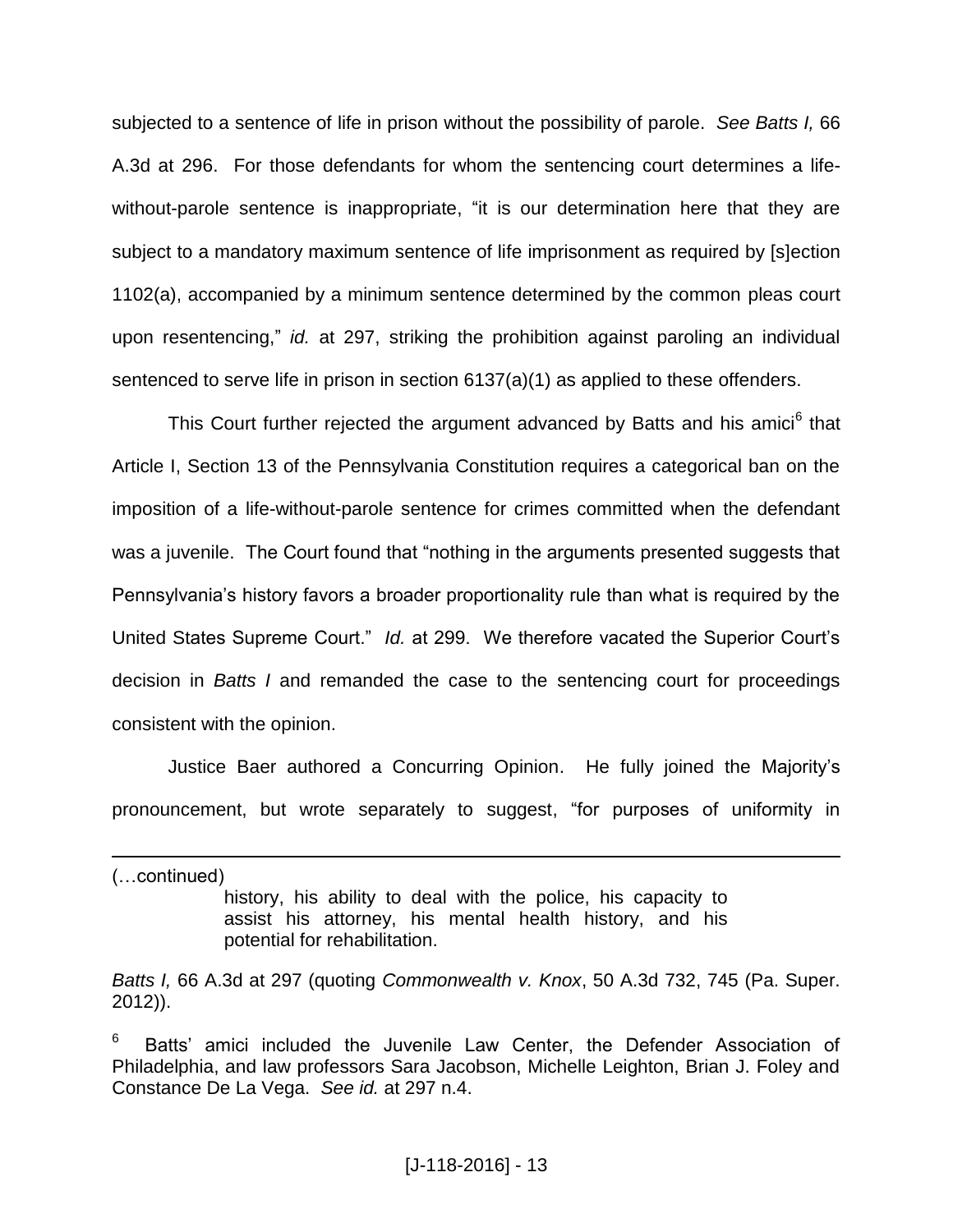sentencing," that courts tasked with resentencing juveniles convicted prior to the *Miller* decision should look to section 1102.1 for guidance in setting a defendant's minimum sentence and to "follow the policy determinations" encompassed in the statute. *Id.* at 300 (Baer, J., concurring).

## **C. Resentencing**

On May 1, 2014, the sentencing court convened a second sentencing hearing before the Honorable Michael J. Koury (Judge Moran had since retired). The Commonwealth presented the testimony of Thomas Serbin, a Security Lieutenant at State Correctional Institution Retreat, where Batts was then housed. Lieutenant Serbin stated that Batts had been identified as being part of a security threat group based on Batts' admission when he entered the prison that he was a member of the Bloods, his continued association and interaction with other "validated" members of the Bloods while in prison, and items of contraband found in Batts' prison cell that the lieutenant indicated were associated with the Bloods. N.T., 5/1/2014, at 172-73, 179, 184, 188-94, 197-204. Delores Howell, Edwards' grandmother and primary caregiver from the age of six, provided victim impact testimony. *See id.* at 86-91.

The Commonwealth further presented an updated report and testimony of Dr. Michals as an expert in forensic psychiatry. *Id.* at 42. Based upon his evaluations of Batts (both prior to trial and in preparation for the resentencing hearing) and his review of various records, which included the results of an examination and psychological testing conducted by Batts' expert, Dr. Frank Dattilio, it was Dr. Michals' opinion that Batts' personality "is developmental in nature" and will not change. *Id.* at 49. According to Dr. Michals, "Batts is who he is and it's the engine that drives his behavior." *Id.* at 50.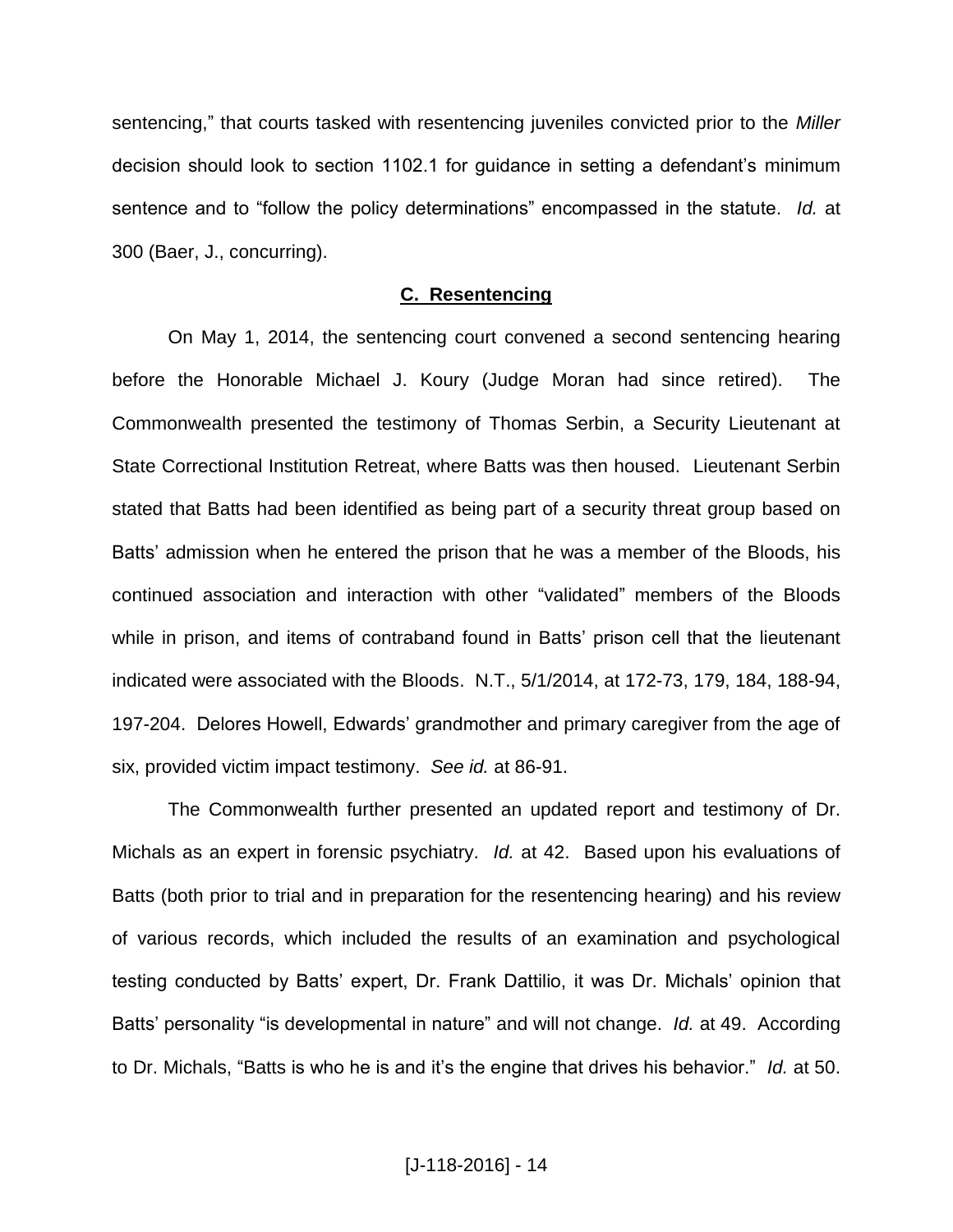Although Dr. Michals recognized that the psychological testing revealed that Batts "really is impulsive," "has poor judgment" and "acting out behavior," it was Dr. Michals' opinion that these traits are "just unfortunately part of who he is" and that this is his "biological genetic makeup." *Id.* at 50-51. Dr. Michals testified that it was his belief that people generally do not change as they age; that, "[c]haracteristics can change, but it's very difficult to make changes to the basic structure of our personality." *Id.* at 59; *see also id.* at 51, 60. He admitted, however, that he "can't say that they won't change," as he "can't predict the future." *Id.* He could only conclude that it was "highly unlikely" that Batts would change. *Id.* at 71-72.

At the time he evaluated Batts regarding his motion to transfer his case to juvenile court, it was Dr. Michals' opinion that Batts was not amenable to treatment in the juvenile system; seeing no changes in Batts' personality, he continued to hold that opinion at Batts' resentencing hearing. *Id.* at 57. Dr. Michals acknowledged, however, that Batts had not yet received any psychological treatment or counseling in the adult prison system, and that Batts had taken advantage of programs that had been made available to him. *Id.* at 50, 57, 72.

Also consistent with Dr. Michals' prior opinion, he testified at the resentencing hearing that Batts "made a purposeful decision to go ahead and get involved in the crime." *Id.* at 51. While Dr. Michals recognized that Batts was following the instructions of a senior gang member, and the violence of that organization may have played a role in Batts' decision to commit the murder, Dr. Michals believed that Batts "knew what he was doing when he committed the crime. … He made that choice and decision and acted upon that choice and decision." *Id.* at 60-61. Dr. Michals agreed that Batts'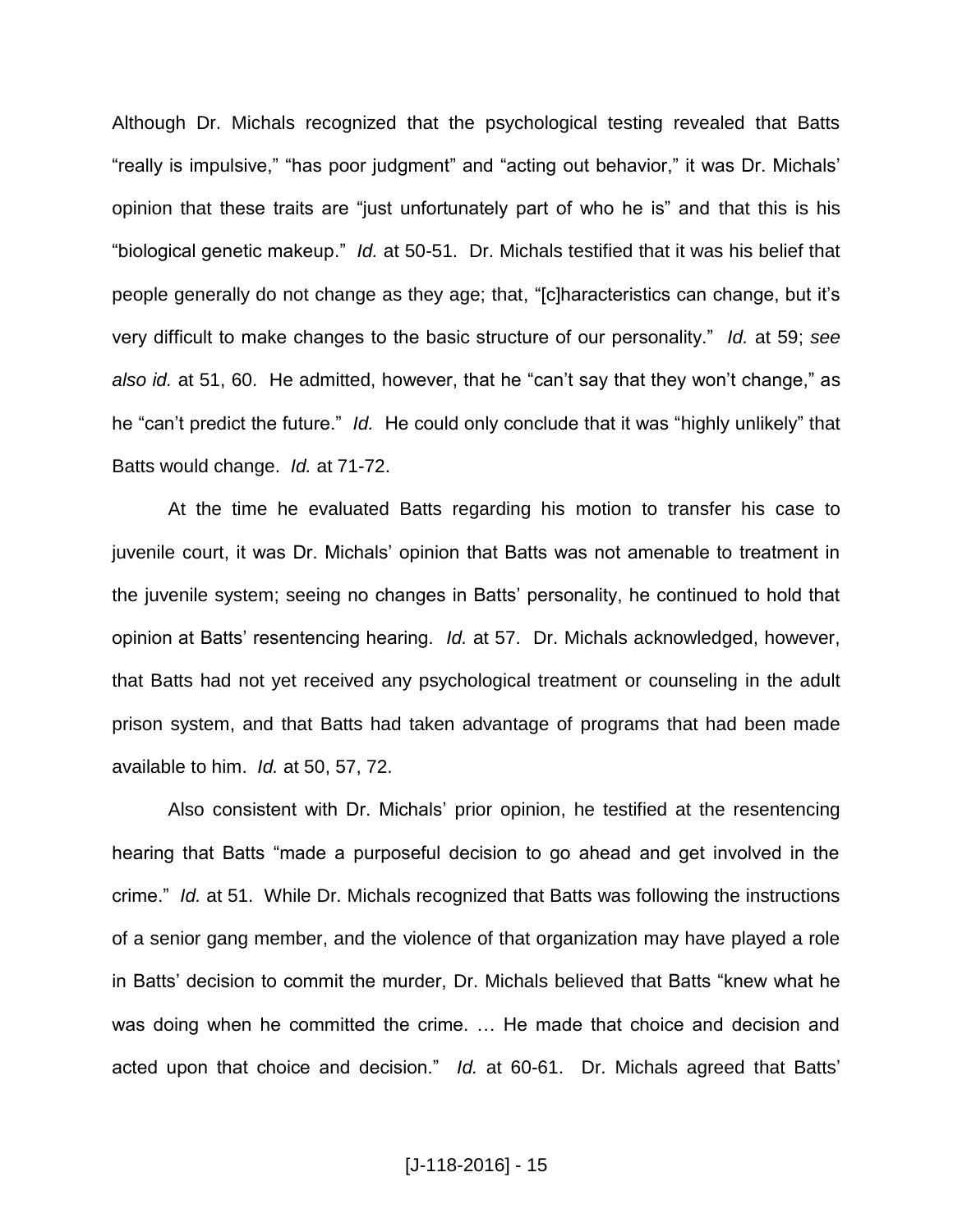childhood ‒ marked by physical abuse, parental neglect, and repeated moves within the foster care system during his early childhood and adolescence – could have affected his decision making at the time of the murder, but in Dr. Michals' opinion, "it didn't," as the gang simply provided him with "an option." *Id.* at 64, 67.

Batts likewise presented the testimony and report of an expert  $-$  forensic psychologist Dr. Dattilio ‒ at the resentencing hearing. Unlike Dr. Michals, Dr. Dattilio found Batts' tumultuous childhood to be highly significant in this matter. *Id.* at 99-100. Although Dr. Dattilio agreed with Dr. Michals that Batts knew that shooting and killing someone was wrong, he found that Batts' decision making was skewed by the absence of a traditional role model in his life during his early childhood. Dr. Dattilio opined that Batts thus lacked the ability to weigh his options and make an appropriate decision when he was directed by a senior gang member to do something he knew was wrong. *Id.* at 101-02, 156-57. According to Dr. Dattilio, the absence of "attachment bonds" with parents and family members when Batts was a young child affected his self-esteem and self-worth, resulting in "hardened personality characteristics," and left him particularly vulnerable to gang involvement. *Id.* at 100, 104-05; *see also id.* at 105 ("[A]ntisocial behavior and activity ... not only goll hand in hand with the environment he was raised in, but then certainly … the gang which had become his family is oriented in that direction.").

Further complicating Batts' decision making, in Dr. Dattilio's view, was Batts' age at the time of the shooting, which played "a major role":

> At 14-years-old [sic] we're just forming our sense of self, our sense of use of judgment and reason. It's in the process of development as is the brain. We know that anatomically the brain still doesn't stop developing until an individual is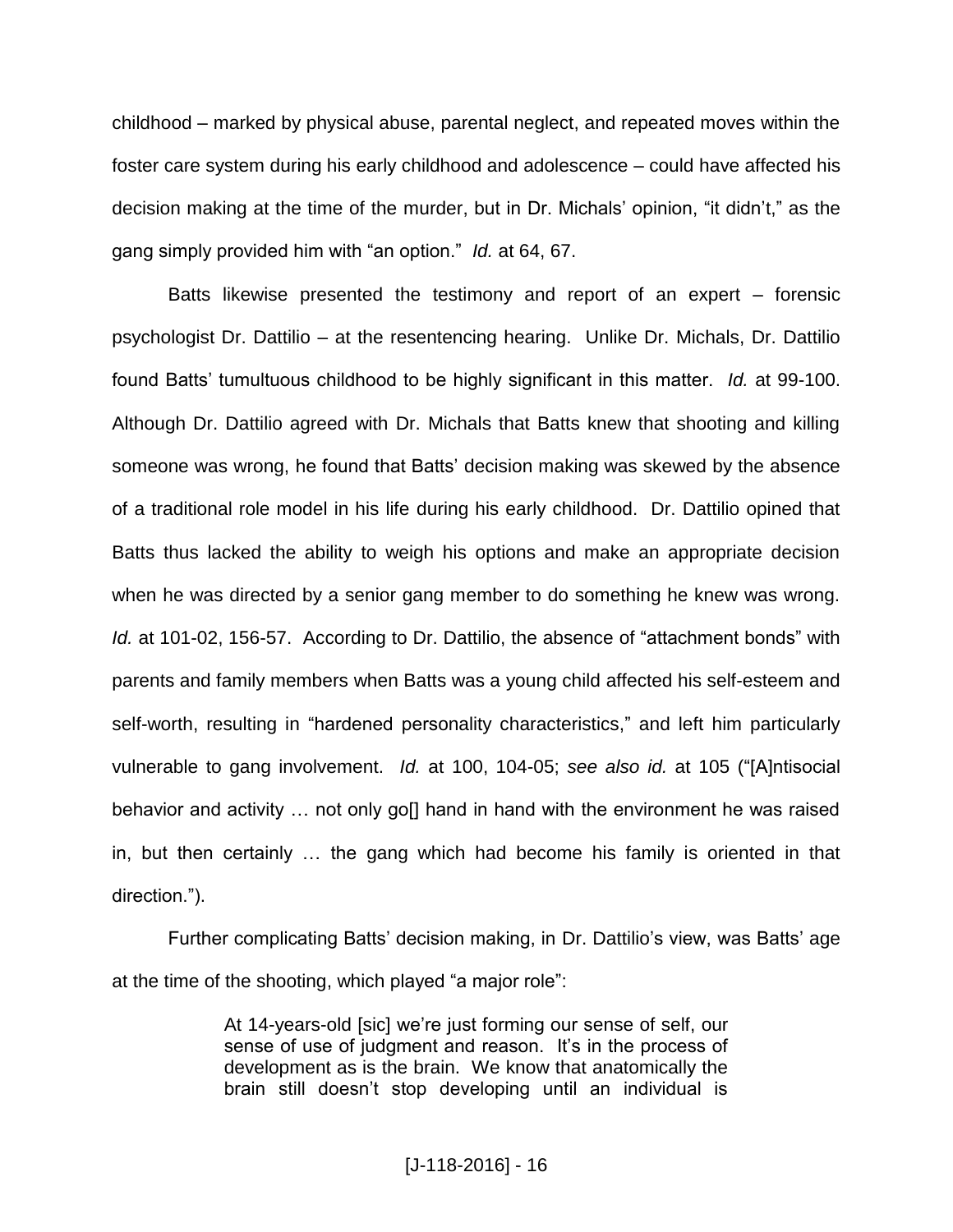sometimes beyond 21 years of age, so there's a lot of things with regard to his ability to use judgment, to use reason, assertiveness, sense of balancing out risks versus rewards, so on and so forth, so he was very, very vulnerable at that point.

*Id.* at 107-08. Factoring in Batts' low-average IQ with his young age and his difficult childhood, Dr. Dattilio opined that Batts' judgment was profoundly compromised at the time of the shooting. *Id.* at 112.

Dr. Dattilio was also of the opinion that Batts' "level of sophistication[,] which was not very high," also affected his ability to make a sound decision. *Id.* at 108. While seemingly streetwise, Batts' judgment was clouded by the idea of "being part of a crowd" and gaining acceptance. *Id.* According to Dr. Dattilio, Batts did not appreciate "the shortcomings of having to put in work and doing what he was told or the consequences are serious." *Id.* In fact, despite the fact that Evans, his friend and fellow Bloods member, was jailed for criminal activity prior to Batts joining the Bloods, Dr. Dattilio stated that this did not "compute" for Batts. *Id.* at 109. To explain this ostensibly inexplicable disconnect, Dr. Dattilio reminded those in the courtroom, who had "level heads" and came from "environments that were in tact [sic] and balanced," that Batts was of an entirely different mindset because of his age and the "horrible environment" from whence he came. *Id.*

From the psychological testing he conducted, Dr. Dattilio concluded that Batts had matured since the initial mental status examination that was performed when Batts was a teenager. *Id.* at 104. It was Dr. Dattilio's opinion not only that Batts had the capacity to change, but he has exhibited that capacity in expressing genuine remorse for his actions. *Id.* at 110, 161. With therapy, Dr. Dattilio testified that Batts would be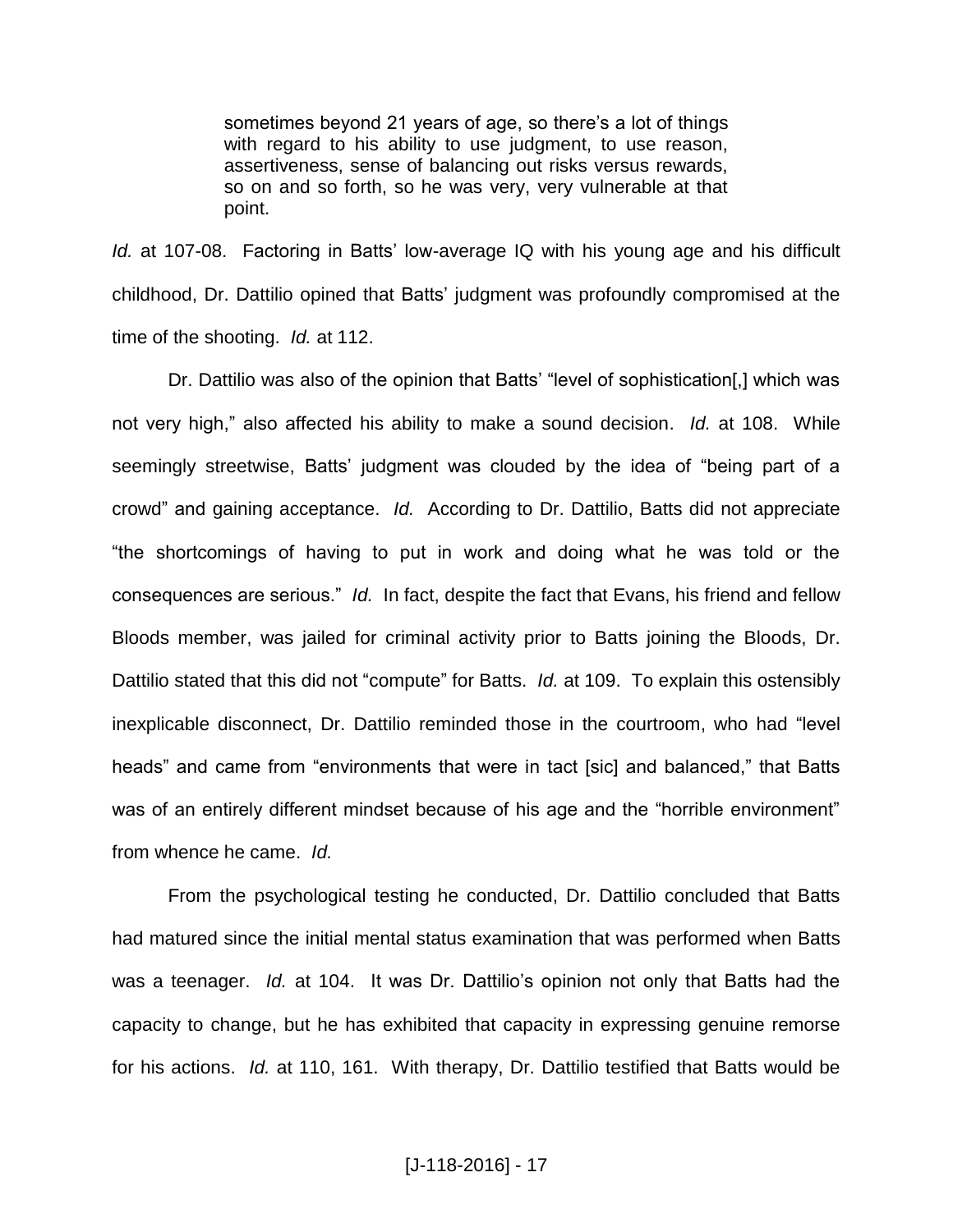able to address "the disruptive attachment bonds" of his childhood and learn how to find new, healthy relationships and connections. *Id.* at 111. Dr. Dattilio further accepted Batts' statement to him that he was no longer a gang member  $-$  in his view, the evidence adduced by Lieutenant Serbin to the contrary was unconvincing and unclear. *Id.* at 113-14, 145-53, 161.

Batts also presented a sentencing memorandum from expert Dana L. Cook, M.S., Deputy Director of The Atlantic Center for Capital Representation. She concluded, based on her review of records, interviews she conducted with Batts and his family members (particularly as it relates to Batts' traumatic childhood experiences and his current level of maturity) and the brain science relied upon by the United States Supreme Court in *Roper* and its progeny, that Batts "has an extraordinary amount of potential to be a law-abiding member of society, [which] will surely be enhanced by a now stable and loving family." Dana Cook's Report, 12/31/2013, at 4. In her view, Batts' "potential for rehabilitation cannot be understated," as her interactions with him show that "[h]e understands things now in [a] way he wasn't capable of at 14 years of age." *Id.*, Addendum at 3.

Batts' mother, Shaniqua Batts, testified regarding the positive changes she has already seen in her son. *Id.* at 165-67. Batts also testified, accepting responsibility for his actions, apologizing to Delores Howell, assuring the sentencing court that he has matured over the preceding decade, and denying that he continued to be a member of a gang. *Id.* at 169-71. His former high school principal, Gregory A. Troxell, sent an unsolicited letter to the sentencing court advocating for a term-of-years sentence for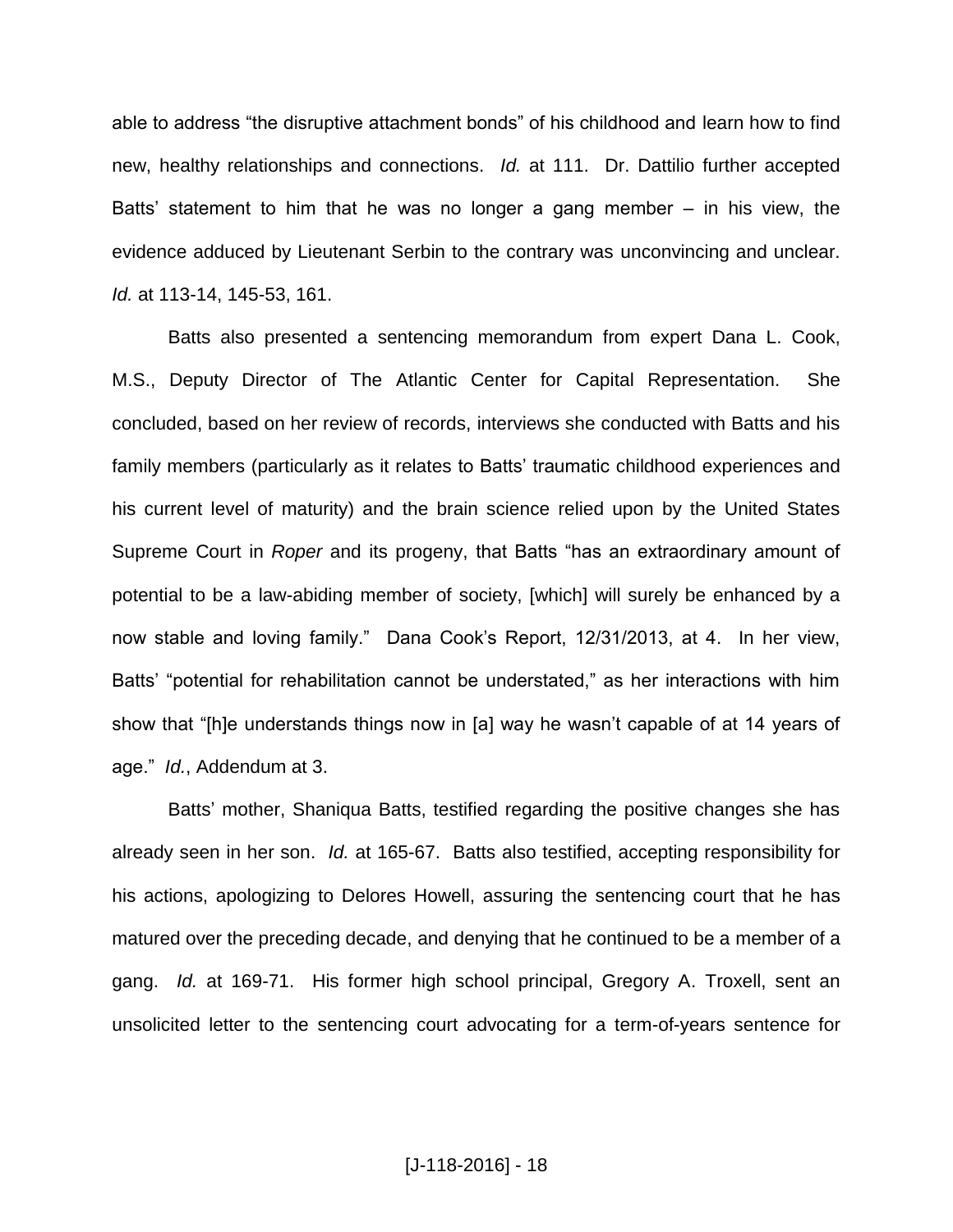Batts, portraying Batts' actions on the night in question as out of character from the person he had known over the preceding several years. *Id.* at 80-82.

Batts' prison record was also considered by the sentencing court. It revealed that Batts has been disciplined for five infractions throughout his post-sentence incarceration, only one of which was for a physical fight with another inmate during a basketball game in May 2010. *Id.* at 79, 118-20; N.T., 5/2/2014, at 34-35. Apart from several discipline-related suspensions, Batts has remained employed while in prison and participates in various sports, fitness and personal enrichment programs (including GED, leadership development, long-term offenders, violence prevention, resume creation and job application courses) offered to him there. N.T., 5/2/2014, at 33-34.

On May 2, 2014, following its consideration of the entire record, the sentencing memoranda submitted by the parties, an October 2013 presentence investigation report, the various reports from the psychological evaluations to which Batts had been subjected over the life of the case, and the sentencing memorandum prepared by Dana Cook, the sentencing court provided a lengthy explanation of its findings. It indicated that in deciding the appropriate sentence for Batts, it took into account the general factors in section 9721(b) of the Sentencing Code,<sup>7</sup> the *Miller* factors and the factors identified in 18 Pa.C.S. § 1102.1(d), concluding that its sentencing decision required a "balancing of the factors" at issue. N.T., 5/2/2014, at 56.

 $\overline{a}$ 

<sup>7</sup> In imposing a sentence, the court is required to adhere to "the general principle that the sentence imposed should call for confinement that is consistent with the protection of the public, the gravity of the offense as it relates to the impact on the life of the victim and on the community, and the rehabilitative needs of the defendant. The court shall also consider any guidelines for sentencing and resentencing adopted by the Pennsylvania Commission on Sentencing and taking effect under section 2155." 42 Pa.C.S. § 9721(b).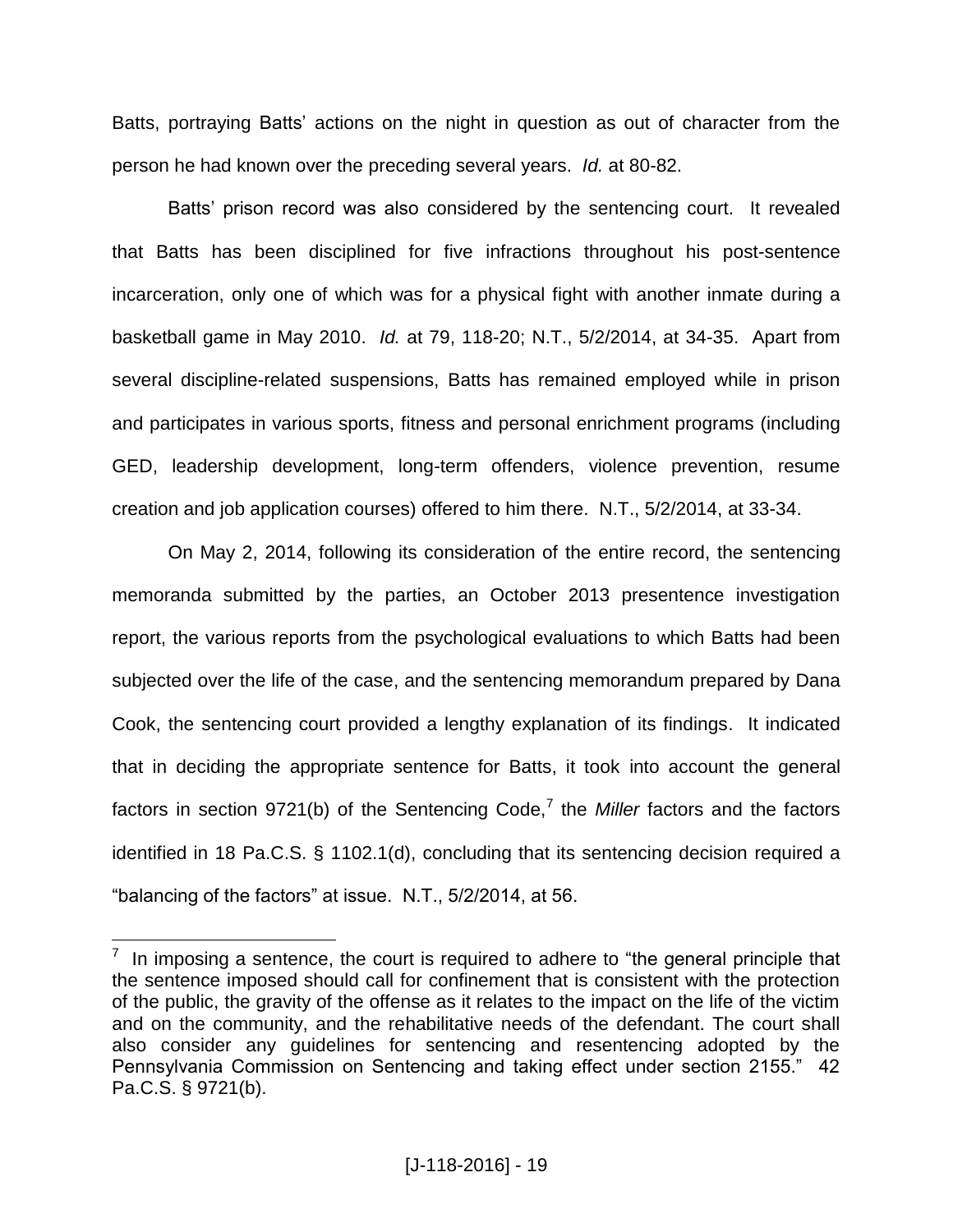The sentencing court found the following to "weigh against leniency":

- "the nature and circumstances" of the crime, i.e., that Batts committed a premeditated murder and attempted murder of "two defenseless boys" to achieve a promotion within the gang;
- he acted alone in committing the killing;
- there was no justification for the crimes; the sentencing court found his assertion that he feared reprisal by Bradley to be incredible, and that his claim of peer pressure did not merit consideration as Batts "sought out and embraced the peer pressure by seeking membership in the Bloods gang";
- the victims were unarmed and unsuspecting teenagers;
- Batts failed to cooperate with police in that he "fled the state" and attempted to hide his identity when police located him, lied during the initial interrogation and only confessed when he realized the police already had evidence implicating him;
- the impact the crimes have had on Hilario, Edwards' family, and the community;
- the sentencing court's desire not to minimize the seriousness of the crimes;
- "the uncertainty of [Batts'] amenability to treatment," noting "[a]lthough you may ultimately prove to be amenable to treatment, the experts have indicated that any rehabilitation will require years of psychotherapy"; and
- the need to protect the public from Batts because of the crimes committed, his "history of violence, aggression and disrespect for the law," and the question of whether he could be amenable to treatment.
- *Id.* at 56-60. As to factors weighing in favor of his capacity for change, the sentencing

# court found:

• Batts' "childhood experiences" – including his repeated moves in the foster care system throughout his formative years, the absence of an attachment to a stable and trusted adult, his exposure to violence by his mother and in the foster care system, as well as his sexual victimization by his cousin  $$ all of which led him to seek out a cohesive and caring family, and made him vulnerable to the attractiveness of a street gang, which the sentencing court found suggested that he could "benefit from psychotherapy or other forms of rehabilitation";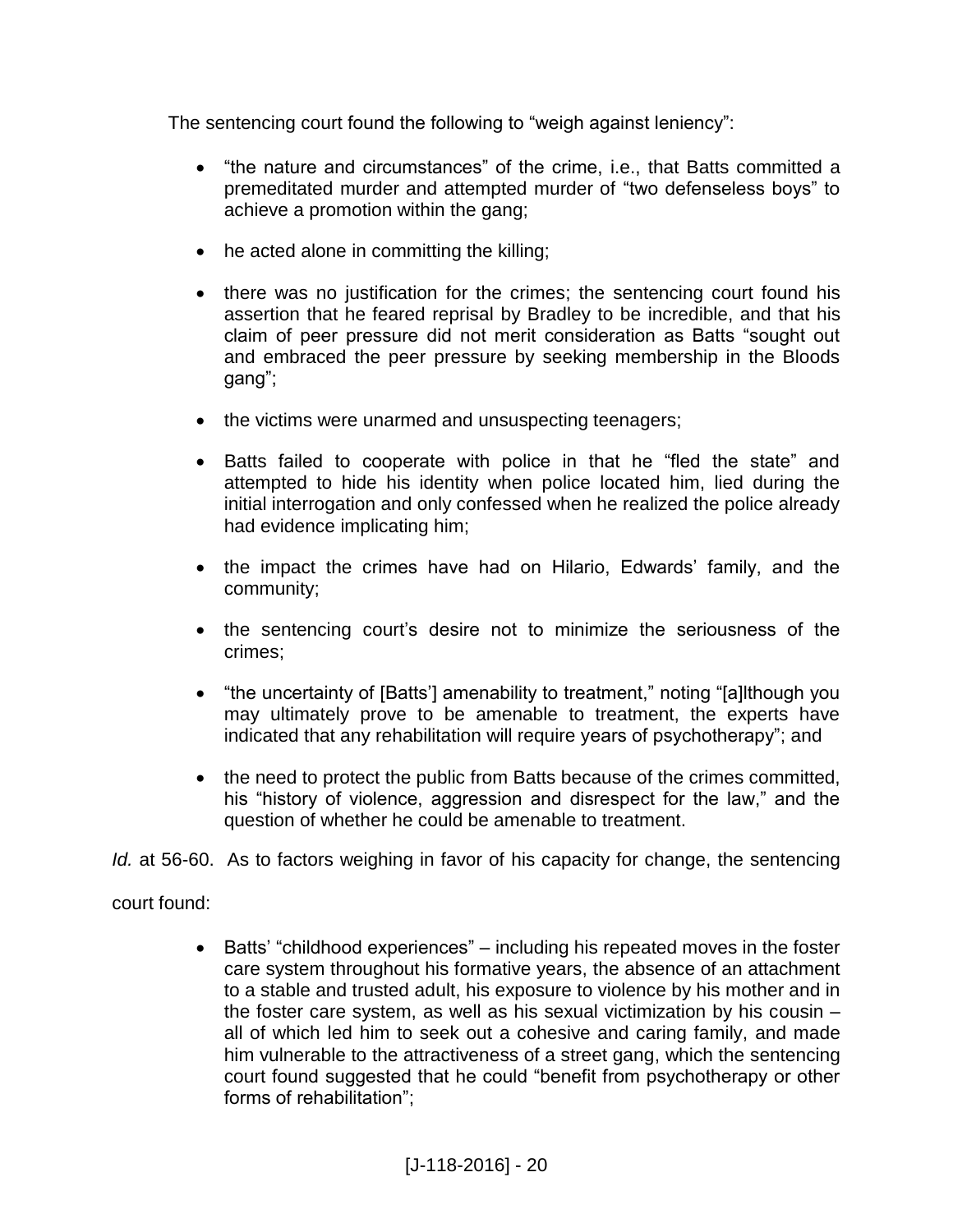- scientific studies concluding that juvenile offenders are less culpable than adults; however, the court found that Batts' age only slightly lessened his culpability here "because [his] crimes were not the product of recklessness, poor judgment, lack of foresight, susceptibility to peer pressure or weak impulse control," and instead "were deliberate and premeditated acts";
- Batts' showing of remorse, recognition of the wrongfulness of his conduct, and compassion for his victims;
- although Batts admitted to underage drinking, marijuana use and selling drugs for the Bloods, he had no prior criminal record, generally did well academically and excelled at various sports;
- he is employed in prison, has taken classes on leadership and violence prevention, and engaged in pre-vocational training;
- he has a close relationship with his family and attempts to be a positive role model for his younger brother; and
- expert opinions that, given his age and the insights he has gained since committing the crimes, years of psychotherapy could improve his "psychological condition."

*Id.* at 60-63. The sentencing court did not consider the evidence that Batts may have continued his association with members of the Bloods gang, as it found there was no evidence that he engaged in any violent gang activity in prison. *Id.* at 63.

The sentencing court found, "weighing all the factors[,] … that the factors not in [Batts'] favor significantly outweigh the factors in his favor," and that the crimes in question did not "reflect unfortunate yet transient immaturity." *Id.* at 64-65. Instead, the sentencing court found, "On the evening of February 7, 2006, you committed a calculated, callous and cold-blooded murder. You made yourself the judge, jury and executioner of Clarence Edwards and, if not for the grace of God, you would also have killed Corey Hilario." *Id.* at 66.

Immediately thereafter, the sentencing court reinstituted a sentence of life in prison without the possibility of parole for Batts' first-degree murder conviction, and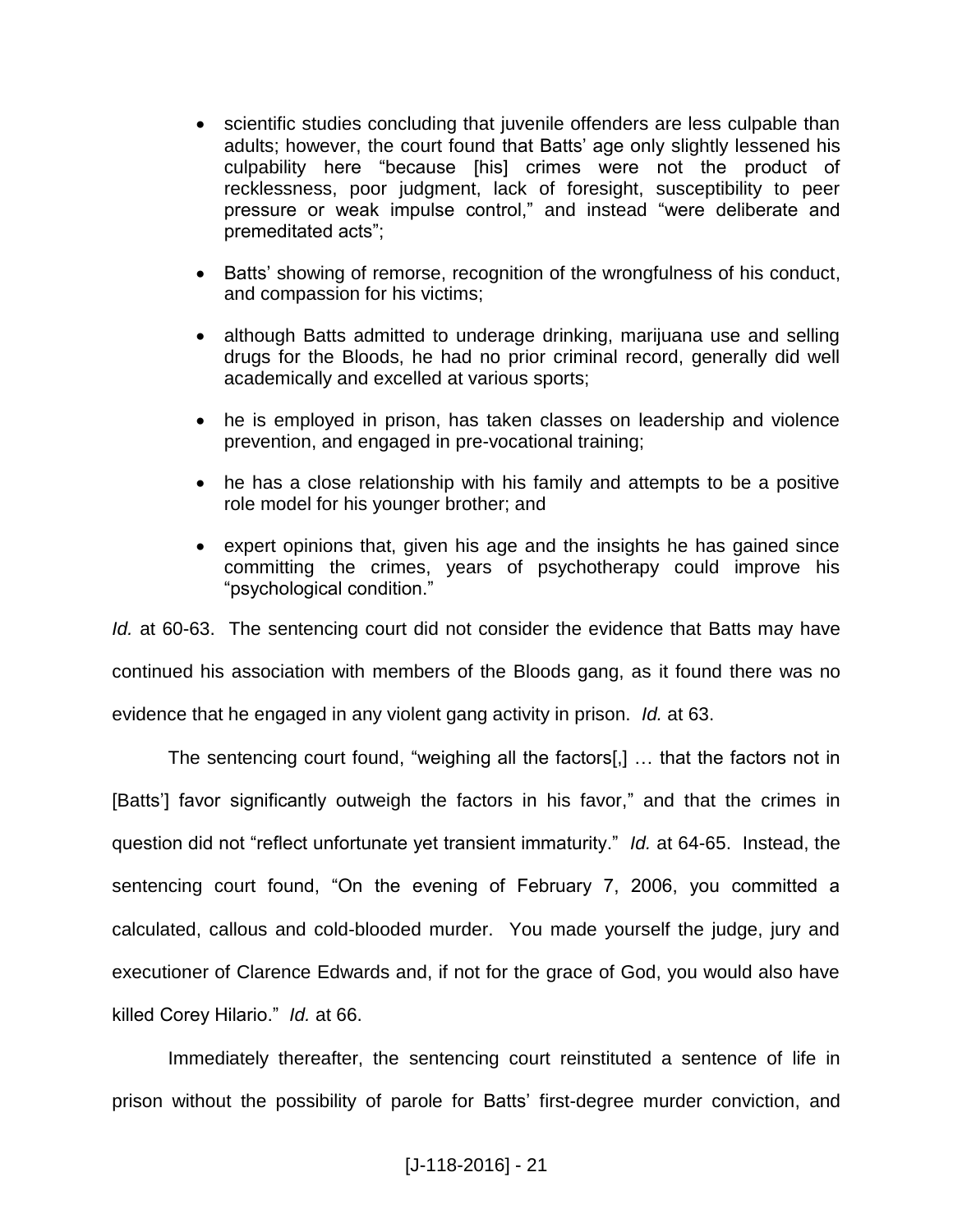further resentenced him to a concurrent term of ten to twenty years of incarceration for attempted murder. *Id.* at 67. Judge Koury then went on to recount how, after he decided that Batts should serve life without parole for the murder, he drove by the crime scene and replayed the events of February 7, 2006 in his head, imagining Delores Howell coming out to the porch and seeing her grandson with two gunshot wounds to his head. *Id.* at 68.

#### **D. Second Superior Court Appeal**

A divided panel of the Superior Court affirmed the judgment of sentence. Of relevance to the case at bar, the majority opinion, authored by then-Judge (now Justice) Mundy, found Batts' claim that the evidence was insufficient to permit him to be subjected to a life-without-parole sentence was a challenge to the discretionary aspects of sentencing. *Commonwealth v. Batts*, 125 A.3d 33, 42 (Pa. Super. 2015). Because Batts failed to file a concise statement of reasons for the Superior Court to review the discretionary aspects of his sentence, as required Rule 2119(f) of the Pennsylvania Rules of Appellate Procedure, and the Commonwealth objected to this omission, the majority concluded that Batts had waived the claim. *Id.* at 44. The majority declined Batts' request to impose a burden of proof upon the Commonwealth seeking to impose a life-without-parole sentence for a juvenile or to apply a heightened standard of appellate review, concluding that the requested relief would have to come from the General Assembly or from this Court pursuant to our rulemaking power. *Id.* at 43; *see* Pa. Const. art. V, § 10(c). It further found meritless his claim that juveniles convicted of first-degree murder are entitled to the same constitutional protections as adults facing the death penalty. *Batts*, 125 A.3d at 44-45.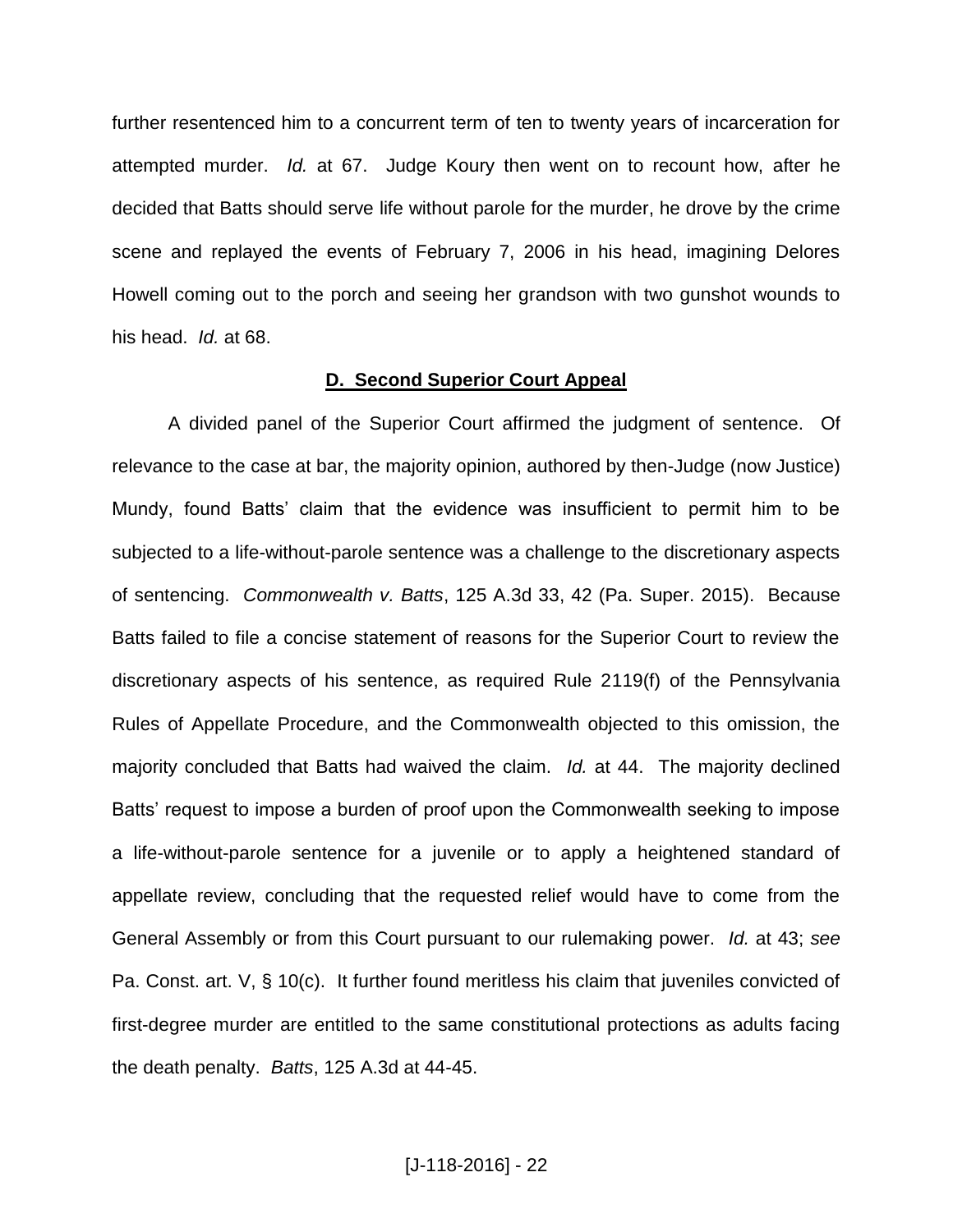Former Justice (now Senior Judge) Fitzgerald disagreed with the finding of waiver of Batts' sentencing claim based upon his failure to comply with Rule 2119(f), giving three reasons for his dissent. First, murder is not a "felony or misdemeanor" subject to the discretionary review process. *See* 18 Pa.C.S. § 106(a) (listing three types of crimes: murders, felonies, and misdemeanors). As the jurisdictional requirements for the Superior Court to consider the discretionary aspects of sentencing in 42 Pa.C.S. § 9781(b) apply only to felonies and misdemeanors, he found a sentence for a murder conviction was not "subject to the discretionary review process." *Batts*, 125 A.3d at 49 (Fitzgerald, J., concurring and dissenting); *see* 42 Pa.C.S. § 9781(b) ("The defendant or the Commonwealth may file a petition for allowance of appeal of the discretionary aspects of a sentence for a felony or a misdemeanor to the appellate court that has initial jurisdiction for such appeals."). Second, the sentence for a juvenile convicted of first-degree murder does not arise from the Sentencing Code, thus further removing appellate review of the sentence from the strictures of section 9781(b). *Id.* at 49-50 (citing 42 Pa.C.S. § 9781(b) (providing that review of a challenge to the discretionary aspects of sentencing requires the petitioning party to show a substantial question that the sentence imposed is not appropriate under the Sentencing Code)). Third, Judge Fitzgerald believed that the issue under consideration, involving the imposition of a sentence of life without parole on a juvenile, was "a sufficiently extraordinary legal question to warrant review despite a procedural default." *Id.* at 50.

Judge Fitzgerald would have decided the claim on its merits and, in so doing, would have concluded that the decision to resentence Batts to life without the possibility of parole was unsupported by both the record and the prevailing law. *See id.* at 49–54.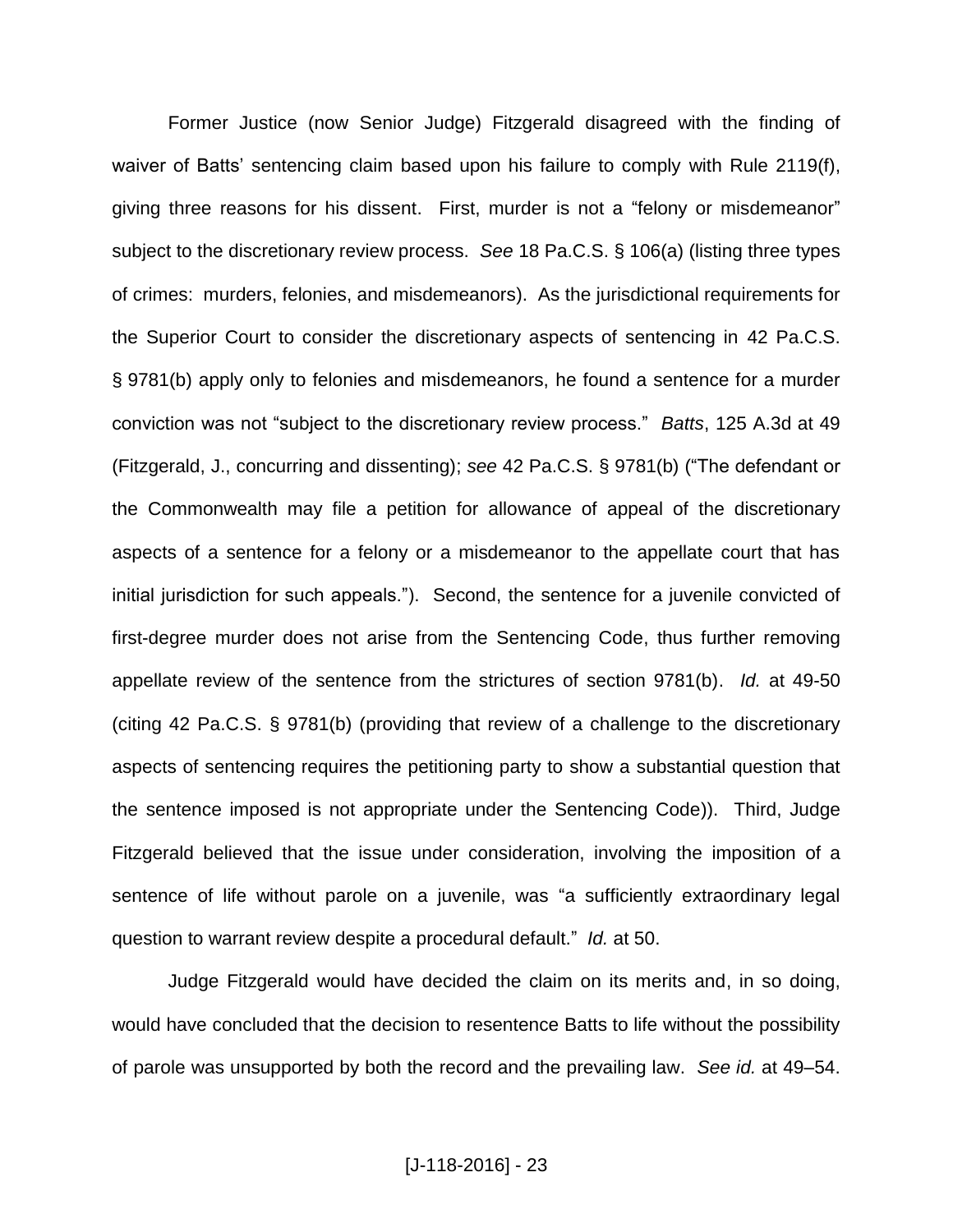In his view, the sentencing court improperly "framed its choice as two extremes: the Commonwealth's recommendation that [Batts] be sentenced to life without parole, and [Batts'] request for a sentence of twenty-five years to life as suggested by 18 Pa.C.S. § 1102.1." *Id.* at 54 (citing N.T., 5/2/2014, at 56). The sentencing court gave no meaningful consideration to imposing a minimum term of incarceration above the twenty-five-year minimum sentence it rejected. *Id.* Further, according to Judge Fitzgerald, the sentencing court's belief that a sentence less than life without parole would constitute an act of "leniency" represents a misunderstanding of "the nature of our indeterminate sentencing scheme." *Id.*; *see Commonwealth v. Daniel*, 243 A.2d 400, 403 (Pa. 1968) ("the maximum sentence is the real sentence … the only portion of the sentence which has legal validity").

# **III. Issues Raised**

Batts filed a petition for allowance of appeal to this Court, and we granted his request to answer the following questions:

> 1. In *Miller v. Alabama,* the U.S. Supreme Court outlawed mandatory life without parole for juveniles [], and instructed that the discretionary imposition of this sentence should be "uncommon" and reserved for the "rare juvenile offender whose crime reflects irreparable corruption."

i. There is currently no procedural mechanism to ensure that juvenile [life without parole] will be "uncommon" in Pennsylvania. Should this Court exercise its authority under the Pennsylvania Constitution to promulgate procedural safeguards including (a) a presumption against juvenile [life without parole]; (b) a requirement for competent expert testimony; and (c) a "beyond a reasonable doubt" standard of proof?

ii. The lower court reviewed [Batts'] sentence under the customary abuse of discretion standard. Should the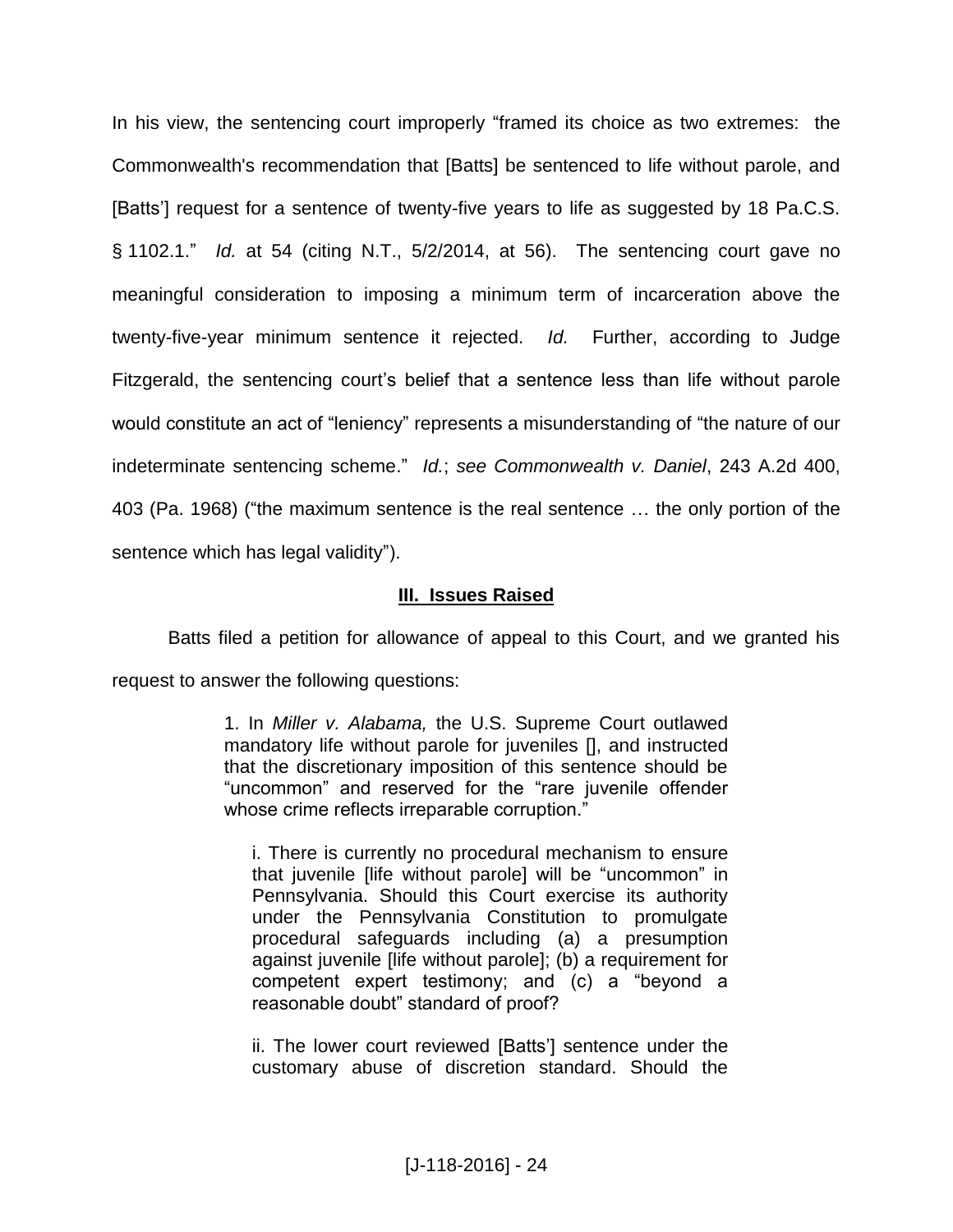Court reverse the lower court's application of this highly deferential standard in light of *Miller?*

2. In *Miller,* the U.S. Supreme Court stated that the basis for its individualized sentencing requirement was *Graham*'s comparison of juvenile [life without parole] to the death penalty. [Batts] received objectively less procedural due process than an adult facing capital punishment. Should the Court address the constitutionality of [Batts'] resentencing proceeding?

*Commonwealth v. Batts*, 135 A.3d 176 (Pa. 2016) (per curiam).

# **IV. Precedent**

Prior to engaging in a discussion of the arguments presented, it is first necessary

for us to examine the legal precedent upon which this decision rests.

# **A.** *Roper v. Simmons*

We begin with the United States Supreme Court's 2005 decision in *Roper v. Simmons*. At the age of seventeen, Christopher Simmons decided he wanted to murder someone by breaking into a house, tying the person up, and throwing the victim off a bridge. He informed his fifteen- and sixteen-year-old friends of his idea, indicating that because they were juveniles, they would "get away with it." *Roper*, 543 U.S. at 556. Following the execution of his plan, Simmons bragged openly about the murder, saying that he had killed the victim "because the bitch seen my face." *Id.* at 557. Following his conviction of murder, Simmons was sentenced to death.

The *Roper* Court observed that the death penalty is reserved for the most culpable offenders who commit the most serious crimes, justifying their execution. *Id.* at 568. The Court found three differences between juveniles and adults that rendered juveniles "categorically less culpable than the average criminal," and precluded a finding that a juvenile can "with reliability be classified among the worst offenders." *Id.* at 567,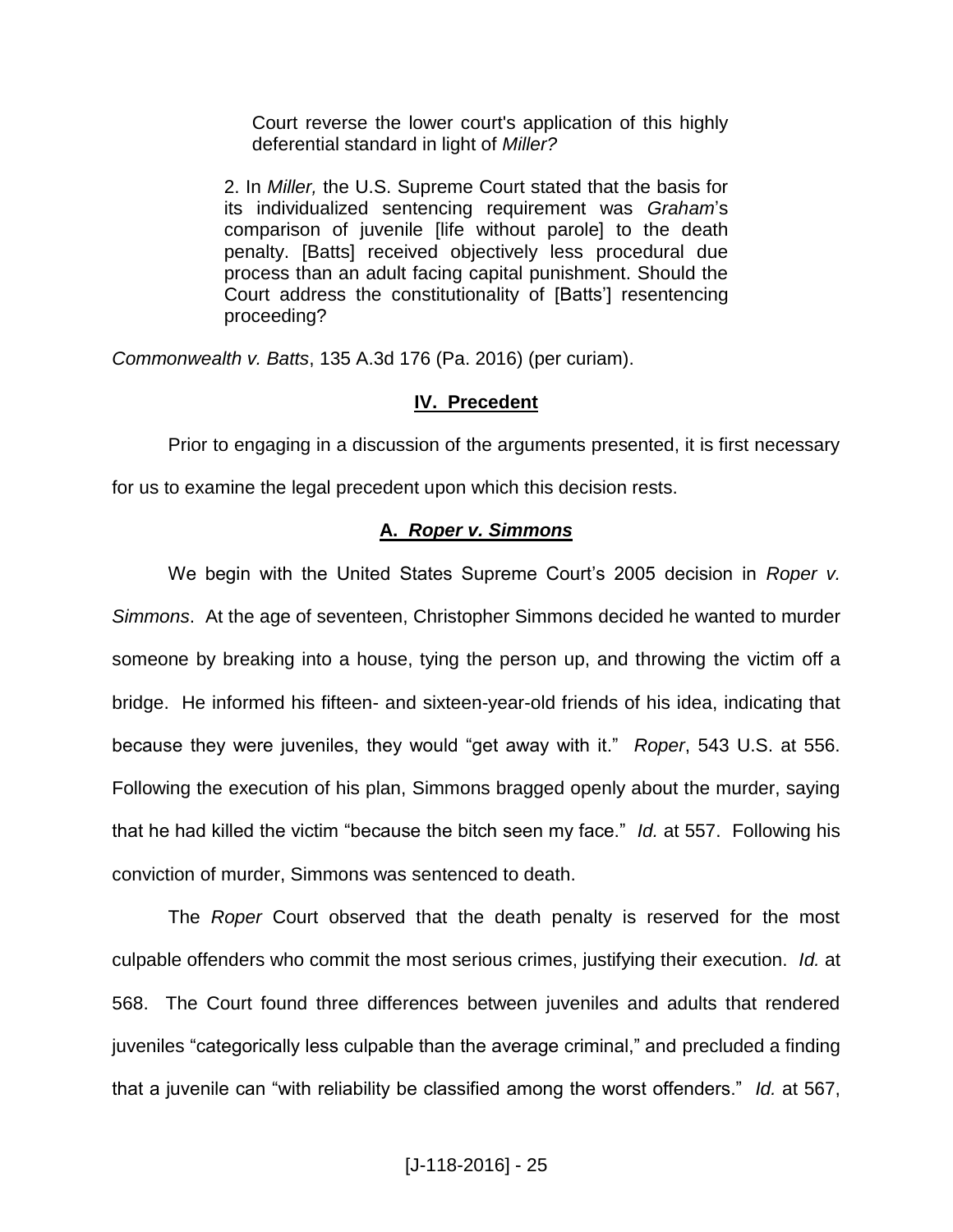568. First, the Court recognized, based on a common-sense understanding of children, as well as scientific and sociological studies, that juveniles are less mature and have a less developed sense of responsibility, which "often result[s] in impetuous and illconsidered actions and decisions." *Id.* at 569 (citations omitted). In that vein, the Court observed that "adolescents are overrepresented statistically in virtually every category of reckless behavior." *Id.* (quoting Arnett, *Reckless Behavior in Adolescence: A Developmental Perspective*, 12 Developmental Rev. 339 (1992)). The Court thus found that "[t]he susceptibility of juveniles to immature and irresponsible behaviors means that their irresponsible conduct is not as morally reprehensible as that of an adult." *Id.* at 570 (citation and quotation marks omitted).

Second, "juveniles are more vulnerable or susceptible to negative influences and outside pressures, including peer pressure." *Id.* (citing *Eddings v. Oklahoma*, 455 U.S. 104, 115 (1982), for the proposition that "youth is more than a chronological fact. It is a time and condition of life when a person may be most susceptible to influence and to psychological damage"). The Court stated that according to research, this is largely because juveniles lack the ability or authority to control their environments. *Id.* (citing Steinberg & Scott, *Less Guilty by Reason of Adolescence: Developmental Immaturity, Diminished Responsibility, and the Juvenile Death Penalty*, 58 Am. Psychologist 1009, 1014 (2003)). Therefore, "[t]heir own vulnerability and comparative lack of control over their immediate surroundings mean juveniles have a greater claim than adults to be forgiven for failing to escape negative influences in their whole environment." *Id.* at 570 (citation omitted).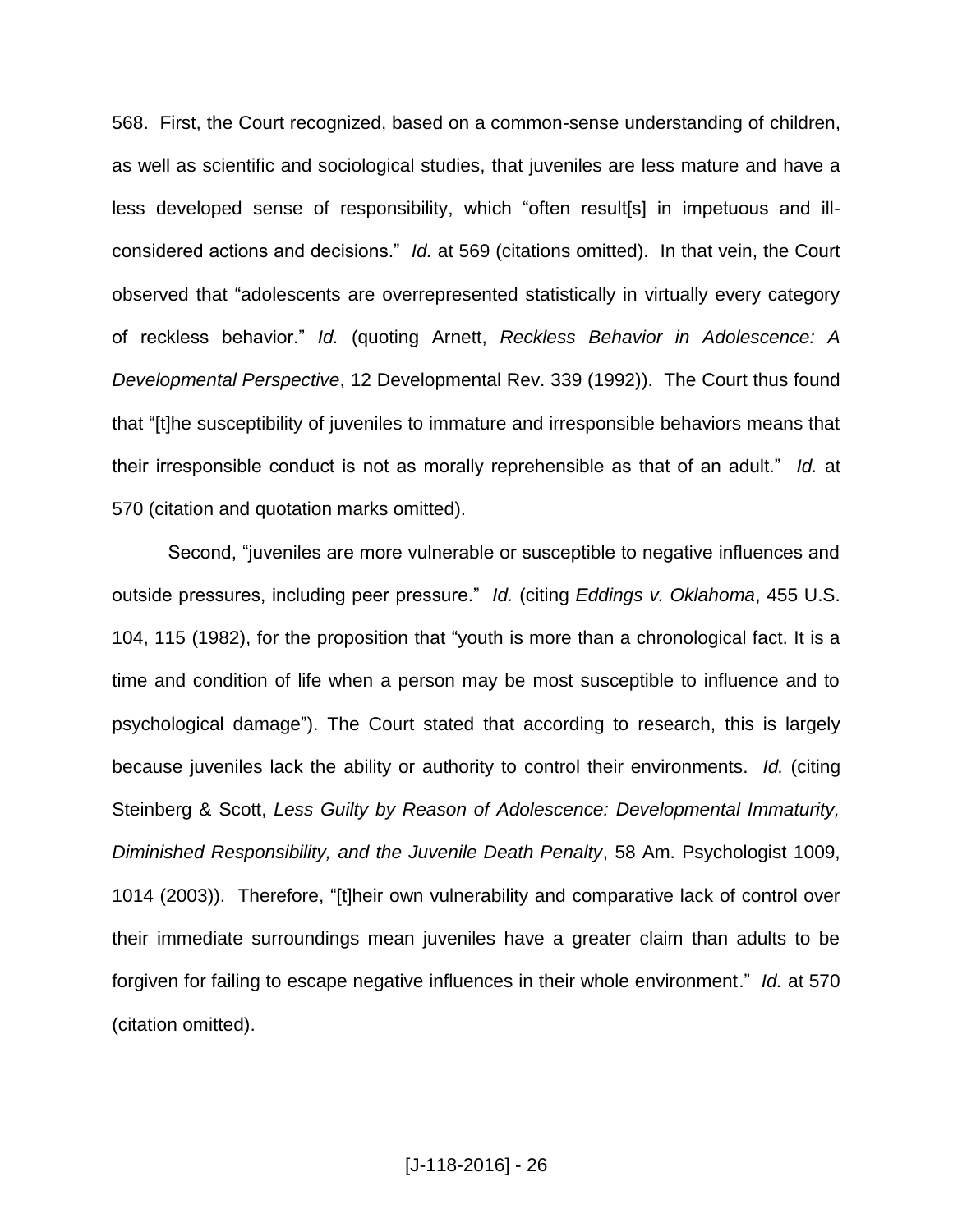Third, the character and personality of a juvenile are not formed, but are "more transitory, less fixed" than they will be as an adult. *Id.* at 570 (citing E. Erikson, *Identity: Youth and Crisis* (1968)). "The reality that juveniles still struggle to define their identity means it is less supportable to conclude that even a heinous crime committed by a juvenile is evidence of irretrievably depraved character." *Id.* The Court found "misguided" any attempt to treat the acts of a juvenile as if they were committed by an adult, as studies support the notion that personality flaws in a juvenile will change over time – "the signature qualities of youth are transient; as individuals mature, the impetuousness and recklessness that may dominate in younger years can subside." *Id.* (citing, inter alia, Steinberg & Scott 1014, as stating: "For most teens, [risky or antisocial] behaviors are fleeting; they cease with maturity as individual identity becomes settled. Only a relatively small proportion of adolescents who experiment in risky or illegal activities develop entrenched patterns of problem behavior that persist into adulthood.").

Considering these differences between juveniles and adults, the *Roper* Court concluded that juveniles cannot reliably be counted among the worst offenders. Because of their diminished culpability, the Court found that the penological justifications for the death penalty  $-$  deterrence and retribution  $-$  necessarily fell away. *See id.* at 571-72. In concluding that there must be a categorical ban on the imposition of the death penalty for juveniles, the Court stated:

> The differences between juvenile and adult offenders are too marked and well understood to risk allowing a youthful person to receive the death penalty despite insufficient culpability. An unacceptable likelihood exists that the brutality or cold-blooded nature of any particular crime would overpower mitigating arguments based on youth as a matter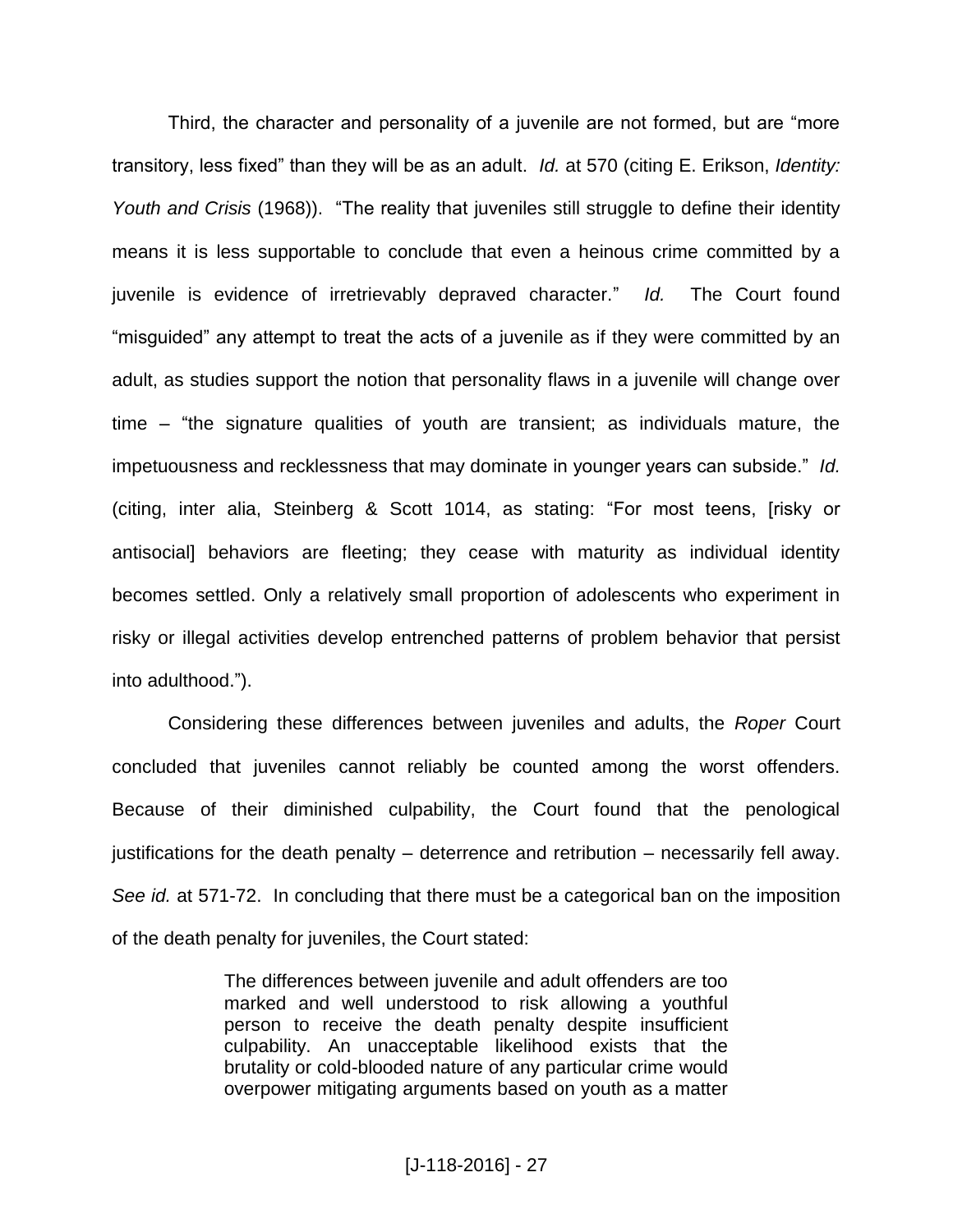of course, even where the juvenile offender's objective immaturity, vulnerability, and lack of true depravity should require a sentence less severe than death. … It is difficult even for expert psychologists to differentiate between the iuvenile offender whose crime reflects unfortunate yet transient immaturity, and the rare juvenile offender whose crime reflects irreparable corruption. *See* Steinberg & Scott 1014-1016.

*Id.* at 572-73. The Supreme Court thus concluded that the death penalty was a disproportionate punishment for juvenile offenders, and therefore, cruel and unusual punishment in violation of the Eighth Amendment to the United States Constitution.

## **B.** *Graham v. Florida*

In 2010, the United States Supreme Court in *Graham v. Florida* revisited the question of proportionality of sentencing for juvenile offenders, this time as it related to a sentence of life in prison without the possibility of parole for the commission of a nonhomicide offense. In that case, Terrence Graham committed an armed burglary and attempted robbery when he was sixteen years old. Charged as an adult, he faced a maximum sentence of life without parole, but received three years of probation pursuant to a plea agreement. Less than six months after he was sentenced, when he was approximately a month shy of his eighteenth birthday, he committed two home invasion robberies. He fled from police, striking a telephone pole with his vehicle. Police apprehended Graham and discovered three handguns in the car.

Following hearings on Graham's violations of probation, the court found Graham in violation based upon his admission that he attempted to avoid arrest, and the court's conclusion that Graham had committed the home invasion robbery, possessed a firearm and associated with individuals engaged in criminal activity. Although the prosecution sought an aggregate sentence of forty-five years of incarceration, and the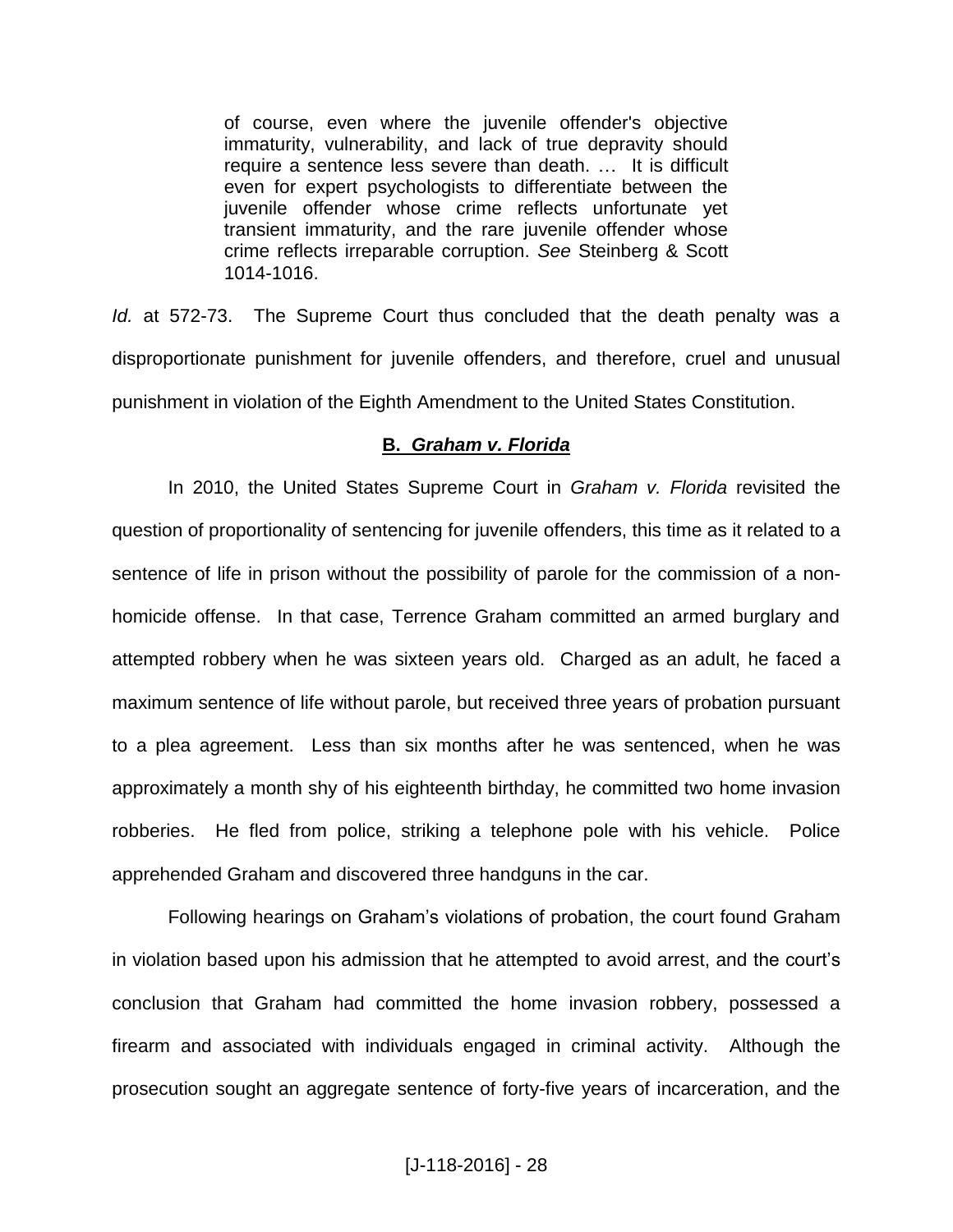presentence investigation report only recommended a sentence of four years of imprisonment, the court sentenced Graham to life in prison without the possibility of parole. The court reasoned, based on Graham's "escalating pattern of criminal conduct," he would continue to engage in criminal behavior, requiring the court to "protect the community" from Graham's actions. *Graham*, 560 U.S. at 57.

Following its grant of certiorari, the United States Supreme Court found that the differences between juveniles and adults observed in *Roper* applied with equal force to the circumstances at issue in *Graham*. The Court identified no basis to reconsider its conclusions in *Roper* about the inherent immaturity and impetuousness of juveniles; to the contrary, "developments in psychology and brain science continue to show fundamental differences between juvenile and adult minds." *Id.* at 68. Observing that defendants who commit non-homicide offenses are generally less deserving of the most severe punishments than those who commit murder, the Court concluded that "a juvenile offender who did not kill or intend to kill has a twice diminished moral culpability" as compared to an adult murderer. *Id.* at 69.

The Court further recognized that life without parole, the second most severe punishment, shares some unique characteristics with capital punishment, including the irrevocability of the associated forfeiture and the deprivation of liberty without hope for its restoration. Moreover, the *Graham* Court identified life without parole as an even harsher sentence for a juvenile than it is for an adult because "a juvenile offender will on average serve more years and a greater percentage of his life in prison than an adult offender." *Id.* at 70. Further, because of the permanence of the punishment and the differentiating characteristics of a juvenile (namely, impetuousness, an underdeveloped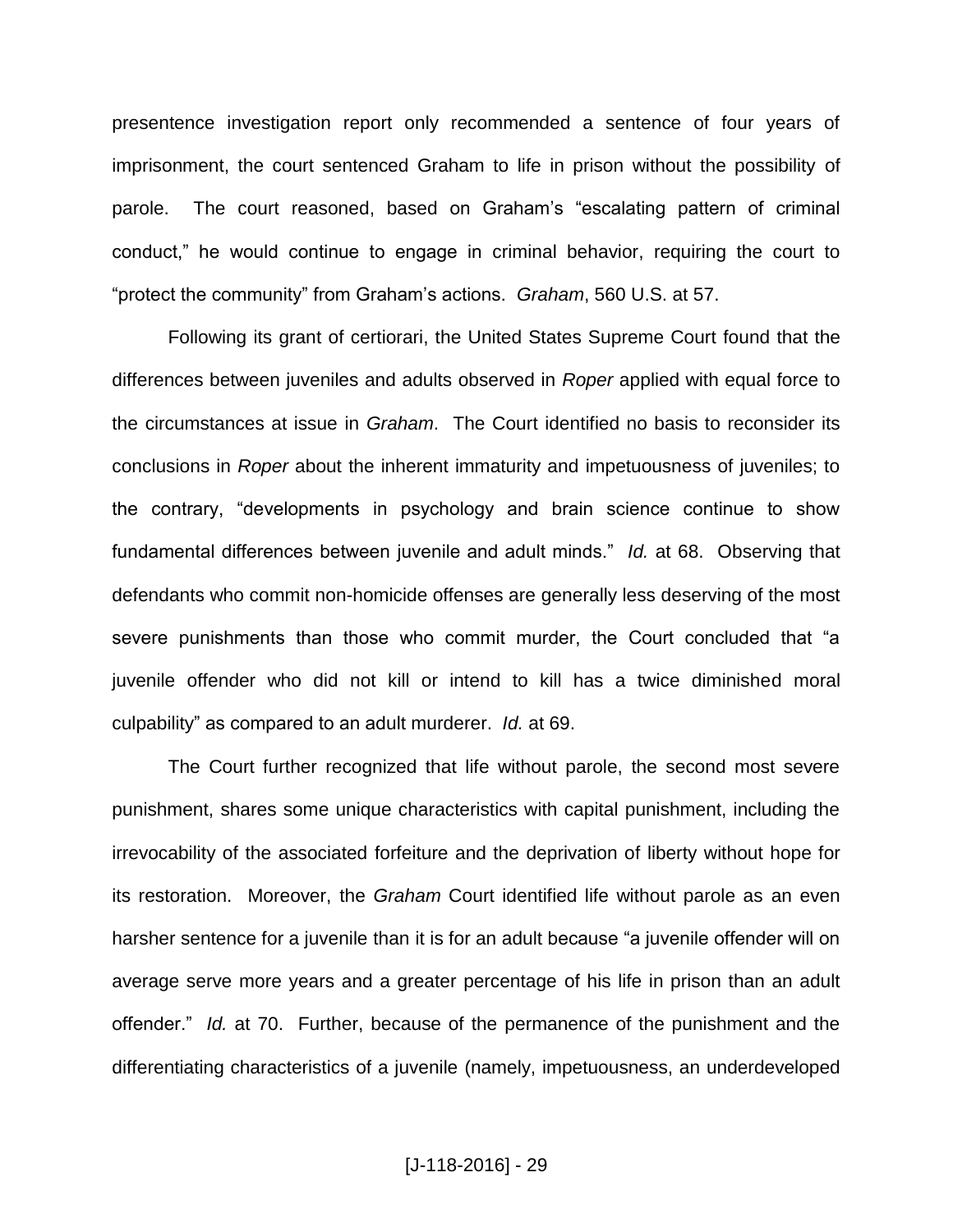sense of responsibility, lessened culpability, and a greater capacity for change and rehabilitation than adults), the Court concluded that the penological justifications to support the imposition of life without parole sentences for non-homicide crimes committed by juveniles – retribution, deterrence, incapacitation and rehabilitation – were not met. *See id.* at 71-74.

The United States Supreme Court therefore held that the absence of a lawful justification for the sentence, "the limited culpability of juvenile non[-]homicide offenders and the severity of life without parole sentences all lead to the conclusion that the sentencing practice under consideration is cruel and unusual," and forbidden by the Eighth Amendment to the United States Constitution. *Id.* at 74. The Eighth Amendment requires that a sentencing court take into account a defendant's youthfulness at the time he/she committed the offense. *Id.* at 76.

The Court explained that although its holding does not require a State to guarantee a juvenile's release following conviction for a non-homicide offense, a court must provide the defendant with "some meaningful opportunity to obtain release based on demonstrated maturity and rehabilitation." *Id.* at 75.

> Those who commit truly horrifying crimes as juveniles may turn out to be irretrievable, and thus deserving of incarceration for the duration of their lives. The Eighth Amendment does not foreclose the possibility that persons convicted of non[-]homicide crimes committed before adulthood will remain behind bars for life. It does prohibit States from making the judgment at the outset that those offenders never will be fit to reenter society.

*Id.*

# **C.** *Miller v. Alabama*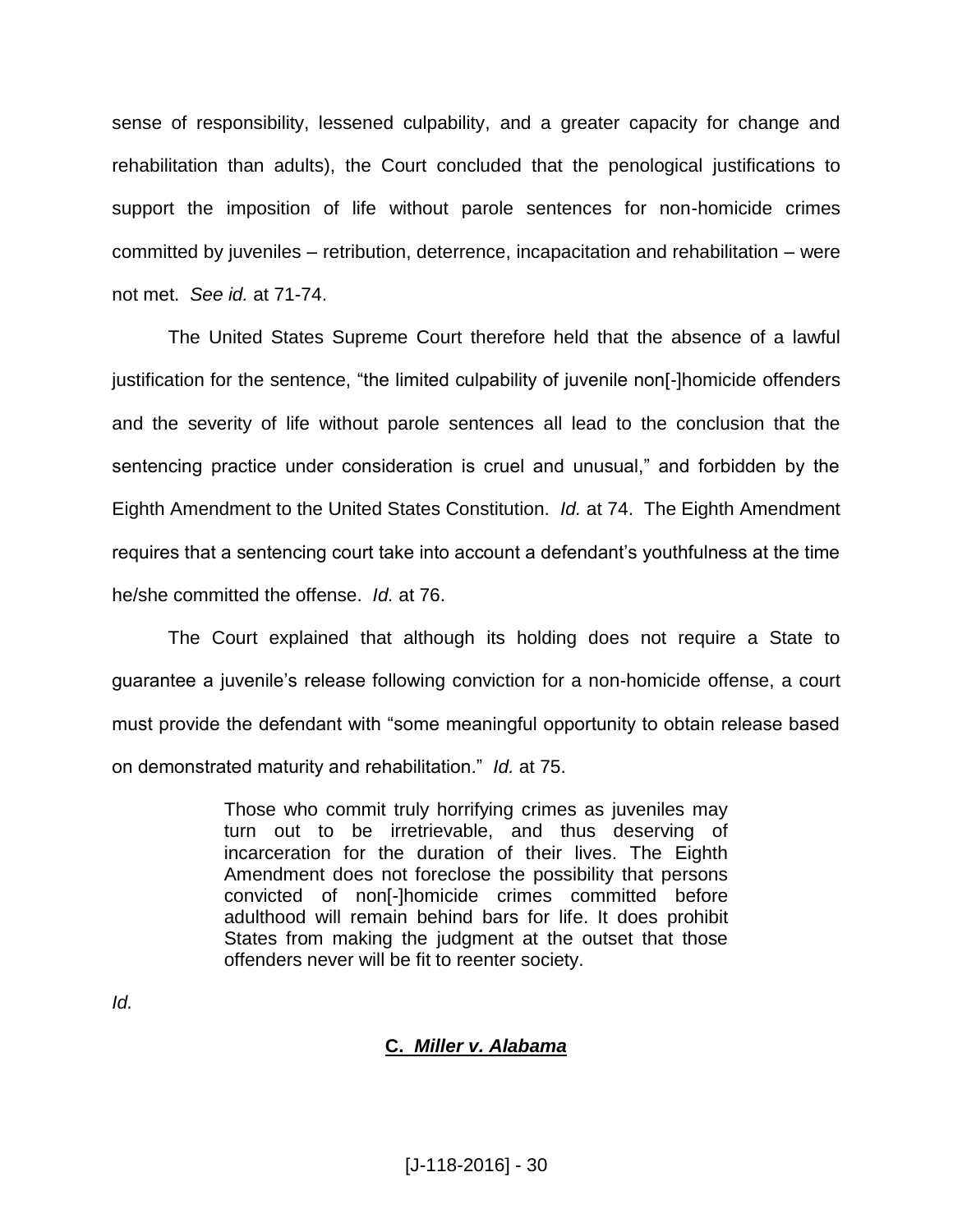Two years later, in *Miller v. Alabama*, the United States Supreme Court considered the proportionality of life-without-parole sentences for juveniles convicted of homicide offenses. It concurrently considered the cases of two juveniles – Kuntrell Jackson, who at the age of fourteen, participated in a failed armed robbery of a convenience store during which his accomplice shot and killed the store clerk; and Evan Miller, who at the age of fourteen, bludgeoned and intentionally incinerated an adult neighbor, with whom he had been smoking marijuana, after the neighbor caught him stealing money from his wallet. In both cases, the offenses for which they were convicted (capital felony murder for Jackson and murder in the course of arson for Miller), carried a mandatory sentence of life in prison without the possibility of parole.

Relying on the findings it made in *Roper* and *Graham* and the scientific studies upon which they were based, the United States Supreme Court reiterated "that the distinctive attributes of youth diminish the penological justifications for imposing the harshest sentences on juvenile offenders, even when they commit terrible crimes." *Miller*, 567 U.S. at 471-72. The Court observed that "none of what it said about children - about their distinctive (and transitory) mental traits and environmental vulnerabilities is crime-specific." *Id.* at 473. Rather, as in *Roper* and *Graham*, the Court reasoned that "[d]eciding that a 'juvenile offender forever will be a danger to society' would require 'mak[ing] a judgment that [he] is incorrigible' ‒ but 'incorrigibility is inconsistent with youth.'" *Id.* at 472-73 (quoting *Graham*, 560 U.S. at 72).

In contravention of the "foundational principle" set forth in *Roper* and *Graham*, the mandatory sentencing statutes at issue in *Miler* imposed the States' most severe term of imprisonment, treating him as though he was an adult, "removing youth from the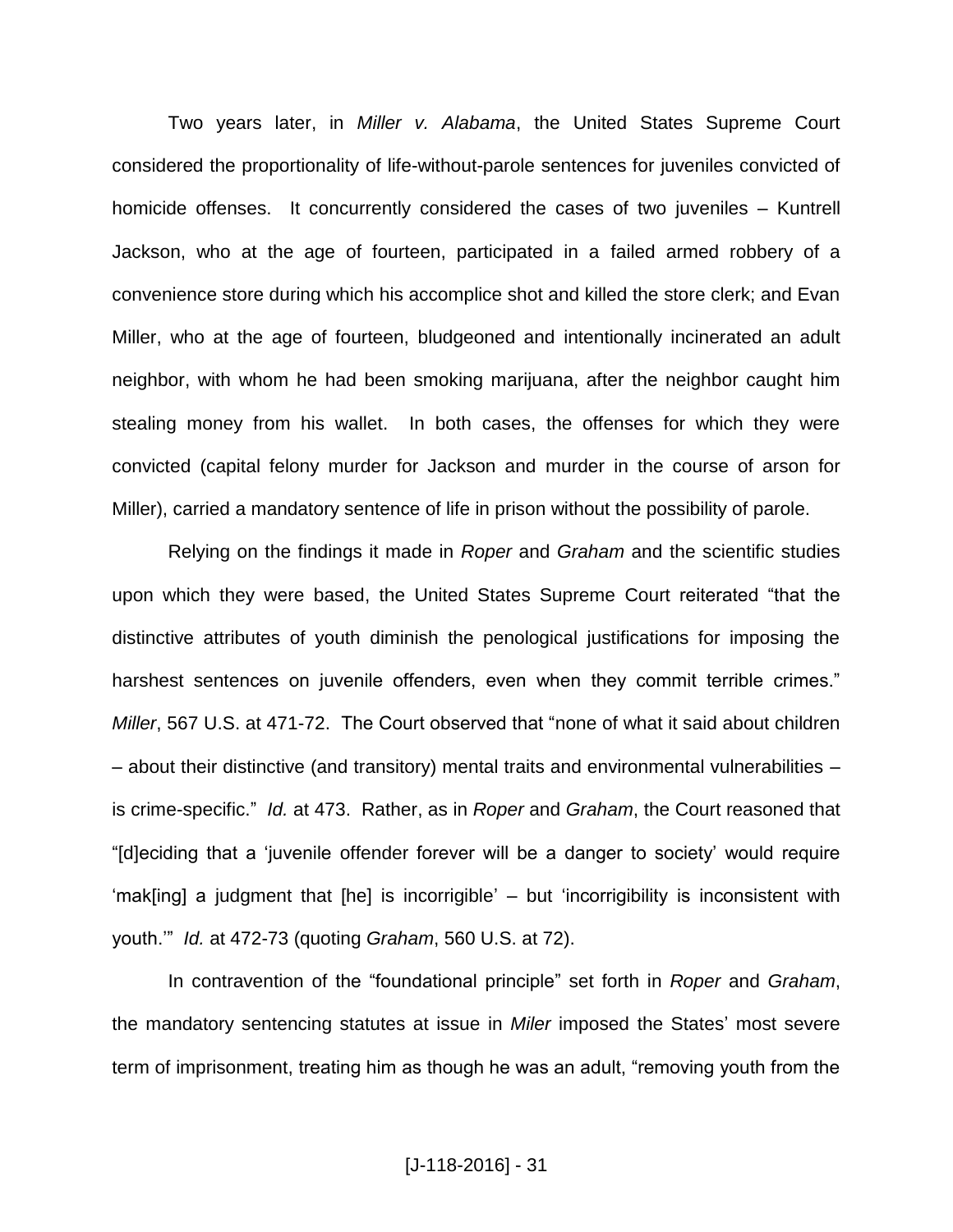balance" and "prohibit[ing] a sentencing authority from assessing whether the law's harshest term of imprisonment proportionately punishes a juvenile offender." *Id.* at 474. Once again likening a life-in-prison sentence for a juvenile to the death penalty, the *Miller* Court concluded that sentencing for juveniles must be individualized. *See id.* at 474-78. This requires consideration of the defendant's age at the time of the offense, as well as "its hallmark features," including:

> immaturity, impetuosity, and failure to appreciate risks and consequences[;] … the family and home environment that surrounds him – and from which he cannot usually extricate himself  $-$  no matter how brutal or dysfunctional[;] ... the circumstances of the homicide offense, including the extent of his participation in the conduct and the way familial and peer pressures may have affected him[;] … that he might have been charged and convicted of a lesser offense if not for incompetencies associated with youth  $-$  for example, his inability to deal with police officers or prosecutors (including on a plea agreement) or his incapacity to assist his own attorneys[;] … [and] the possibility of rehabilitation … when the circumstances [(the youthfulness of the offender)] most suggest it.

*Id.* at 477-78. *See also id.* at 476 (stating that in addition to age, a court must also give consideration to a juvenile offender's "background and mental and emotional development … in assessing his culpability") (quoting *Eddings*, 455 U.S. at 116).

The Court thus held that a sentencing scheme that mandates the imposition of a life-without-parole sentence for a juvenile violates the Eighth Amendment to the United States Constitution. "By making youth (and all that accompanies it) irrelevant to imposition of that harshest prison sentence, such a scheme poses too great a risk of disproportionate punishment." *Id.* at 479. The Court did not foreclose the possibility that a child could be sentenced to life without parole in a homicide case, but emphasized its view that "appropriate occasions for sentencing juveniles to this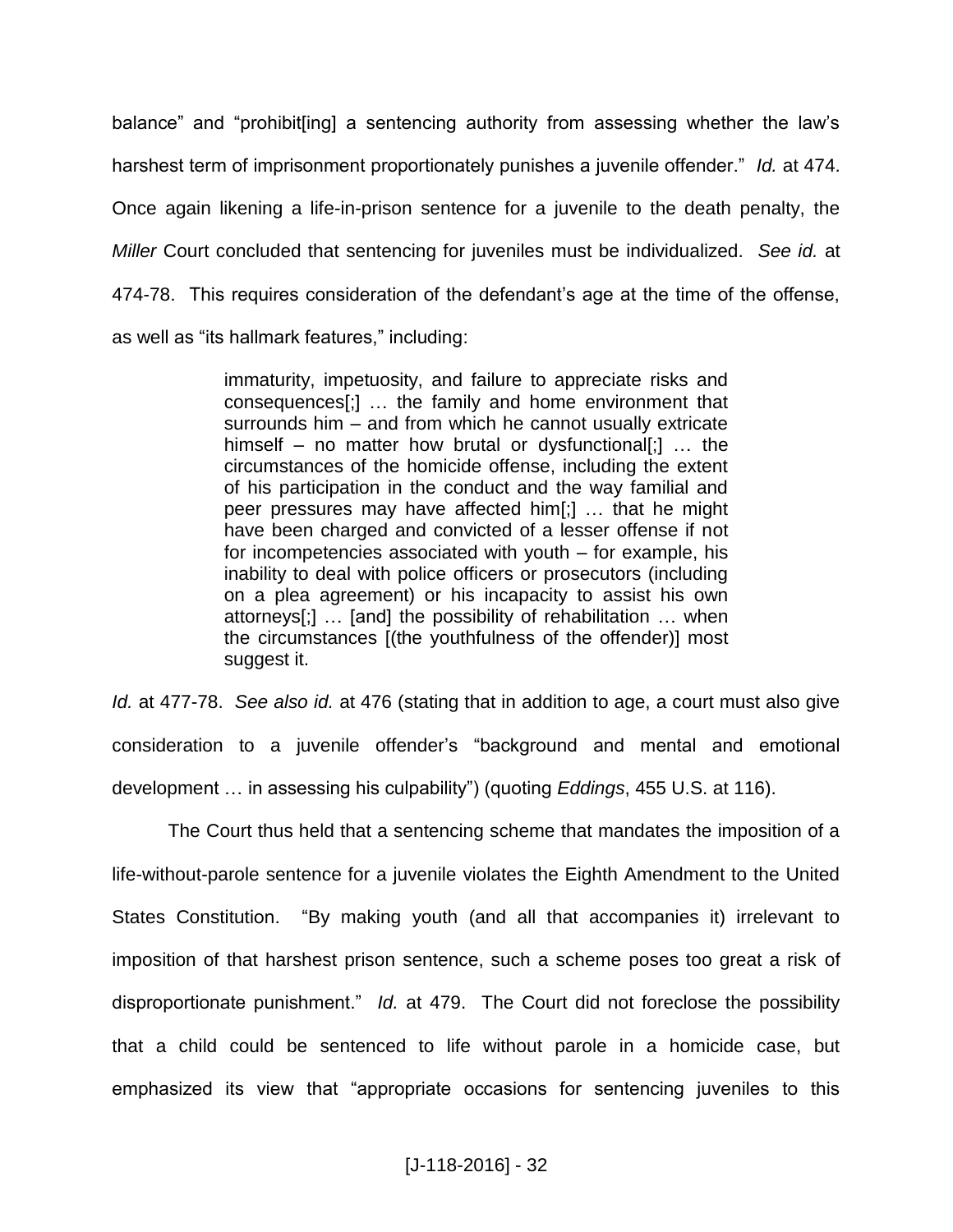harshest possible punishment will be uncommon," especially in light of the difficulty observed in *Roper* and *Graham*, "even for expert psychologists" to "distinguish[] at this early age between 'the juvenile offender whose crime reflects unfortunate yet transient immaturity, and the rare juvenile offender whose crime reflects irreparable corruption.'"

*Id.* at 479-80 (quoting *Roper*, 543 U.S. at 573; *Graham*, 560 U.S. at 73).

In so holding, the Court took pains to differentiate the sentencing considerations required from a court's resolution of a request to transfer a matter to the jurisdiction of the juvenile court. The *Miller* Court observed that the question to be determined at a transfer hearing is markedly different from that posed at a sentencing proceeding:

> Because many juvenile systems require that the offender be released at a particular age or after a certain number of years, transfer decisions often present a choice between extremes: light punishment as a child or standard sentencing as an adult (here, life without parole). … Discretionary sentencing in adult court would provide different options: There, a judge or jury could choose, rather than a lifewithout-parole sentence, a lifetime prison term *with* the possibility of parole or a lengthy term of years. It is easy to imagine a judge deciding that a minor deserves a (much) harsher sentence than he would receive in juvenile court, while still not thinking life-without-parole appropriate.

*Id.* at 488-89.

# **D.** *Montgomery v. Louisiana*

In January 2016, the United States Supreme Court decided *Montgomery v. Louisiana*, holding that "*Miller* announced a substantive rule that is retroactive in cases on collateral review."<sup>8</sup> Montgomery, 136 S.Ct. at 732. The defendant in that case,

 8 The decision in *Montgomery* overturned this Court's decision in *Commonwealth v. Cunningham*, 81 A.3d 1 (Pa. 2013), wherein a majority of this Court held, based upon the framework announced in *Teague v. Lane*, 489 U.S. 288 (1989) (plurality), that the (continued…)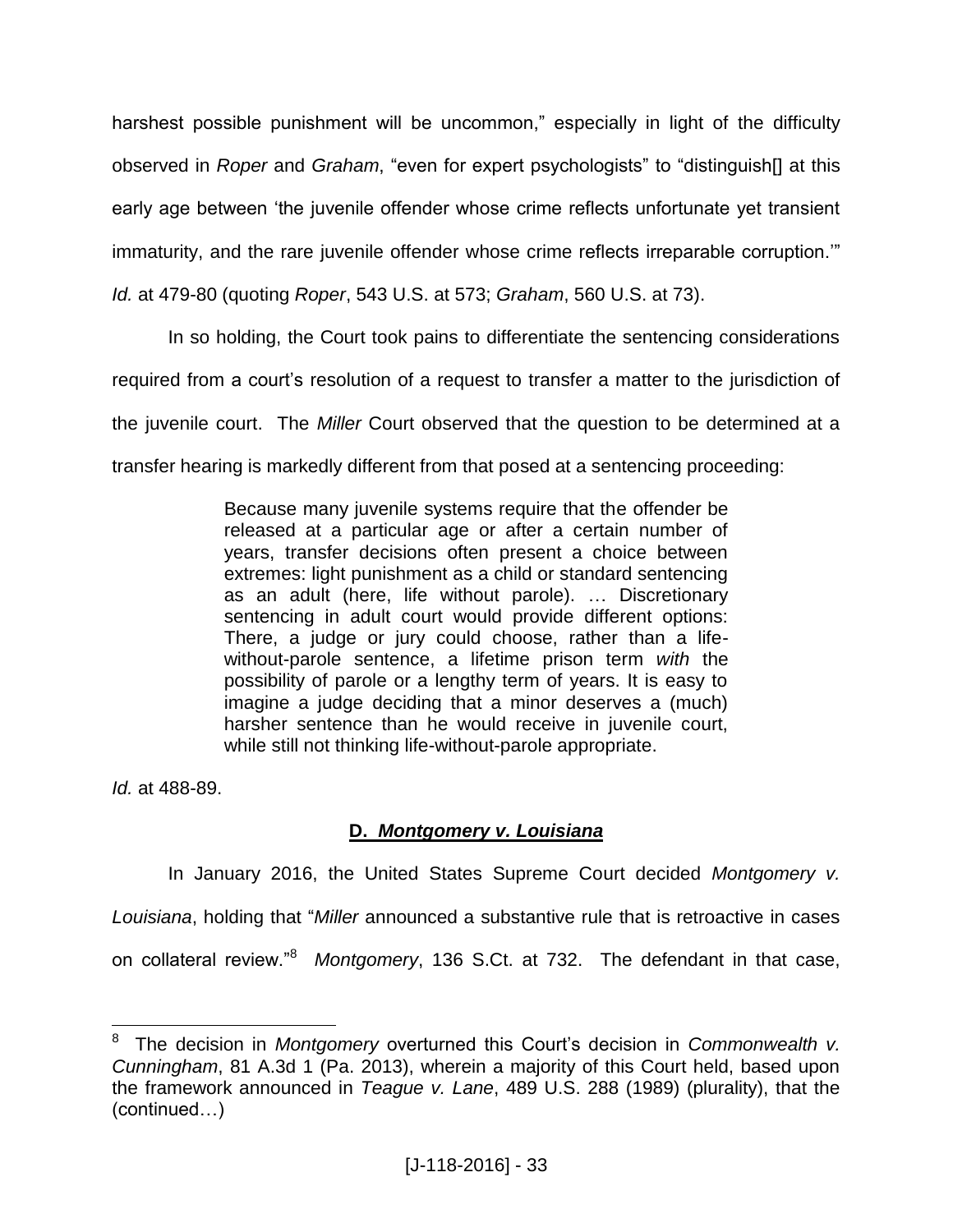Henry Montgomery, was then sixty-nine years old, having spent approximately fifty years in prison on a mandatory term of life for the killing of a Louisiana law enforcement officer when he was seventeen years old. The Court observed (without confirming) that while incarcerated, Montgomery had reportedly transitioned "from a troubled, misguided youth to a model member of the prison community." *Id.* at 736.

In explaining the basis for its decision, the *Montgomery* Court stated that the legal principles established in *Roper* and *Graham*, and applied in *Miller*, regarding the differences between adults and juveniles and a juvenile's resultant "diminished culpability and greater prospects for reform" are generally applicable to all juveniles. *See id.* at 732-33. "[T]he penological justifications for life without parole collapse in light of the 'distinctive attributes of youth.'" *Id.* at 734 (quoting *Miller*, 567 U.S. at 472). The Court clarified that *Miller* requires far more than mere consideration of an offender's age prior to imposing a life-without-parole sentence, as such a sentence "still violates the Eighth Amendment for a child whose crime reflects 'unfortunate yet transient immaturity.'" *Id.* (quoting *Miller*, 567 U.S. at 479). Life without parole "is a disproportionate sentence for all but the rarest of children, those whose crimes reflect irreparable corruption," "permanent incorrigibility," and "such irretrievable depravity that rehabilitation is impossible," thereby excluding "the vast majority of juvenile offenders" from facing a sentence of life in prison without the possibility of parole. *Id.* at 726, 733, 734 (internal quotation marks omitted).

 $\overline{a}$ 

<sup>(…</sup>continued)

pronouncement in *Miller* was procedural, not substantive, in nature, and thus did not apply to judgments that were final at the time of *Miller*. *See Cunningham*, 81 A.3d at 4- 11.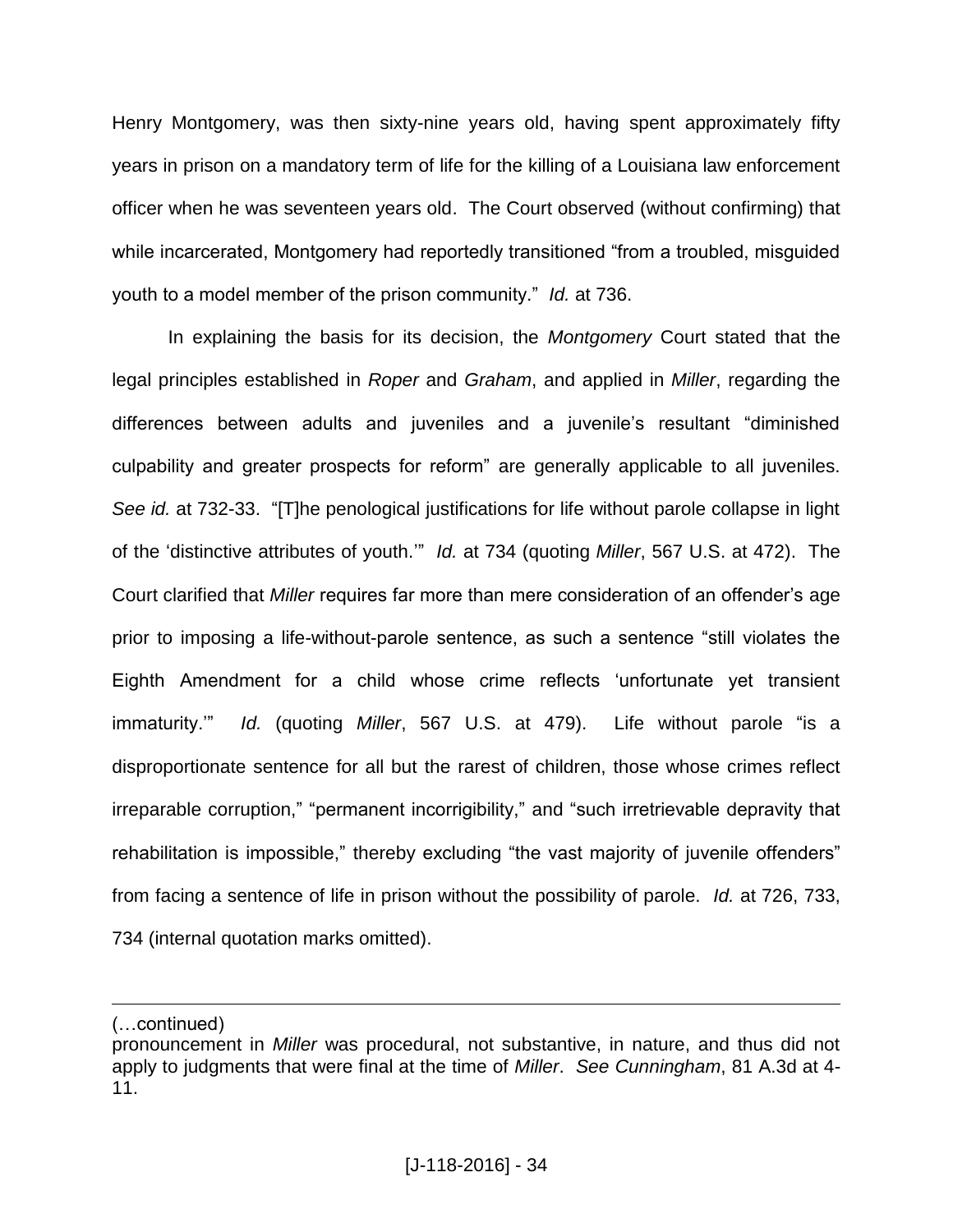"*Miller* requires a sentencer to consider a juvenile offender's youth and attendant characteristics before determining that life without parole is a proportionate sentence." *Id.* at 734. Although the *Montgomery* Court acknowledged that *Miller* contains no "formal factfinding requirement" prior to a sentencing court imposing a sentence of life without the possibility of parole on a juvenile, the Court stated that this omission was purposeful so as to permit the States to sovereignly administer their criminal justice systems and establish a procedure for the proper implementation of *Miller*'s holding. *Id.* at 735. It emphasized, however, that a sentence of life without the possibility of parole imposed upon a juvenile offender is unconstitutional if the crime reflected the juvenile's "transient immaturity." *Id.*

Despite reserving to the States the task of prescribing the procedure for implementing *Miller*, the High Court observed, rather than relitigating the sentence of every affected juvenile, States could simply entitle all juvenile homicide offenders to be eligible for parole. This would "ensure[] that that juveniles whose crimes reflected only transient immaturity  $-$  and who have since matured  $-$  will not be forced to serve a disproportionate sentence in violation of the Eighth Amendment." *Id.* at 736. Should offenders exhibit an inability to reform, they will "continue to serve their sentences." *Id.*

## **V. Batts' Sentence**

Turning to the issues raised in this appeal, we begin by addressing Batts' sentencing challenge. He contends that although the sentencing court considered factors relating to his age and development, this was insufficient to satisfy the mandates of *Miller* and *Montgomery*. Because the sentencing court found, based upon expert testimony, that "Batts has demonstrated some capacity for change," and that it was at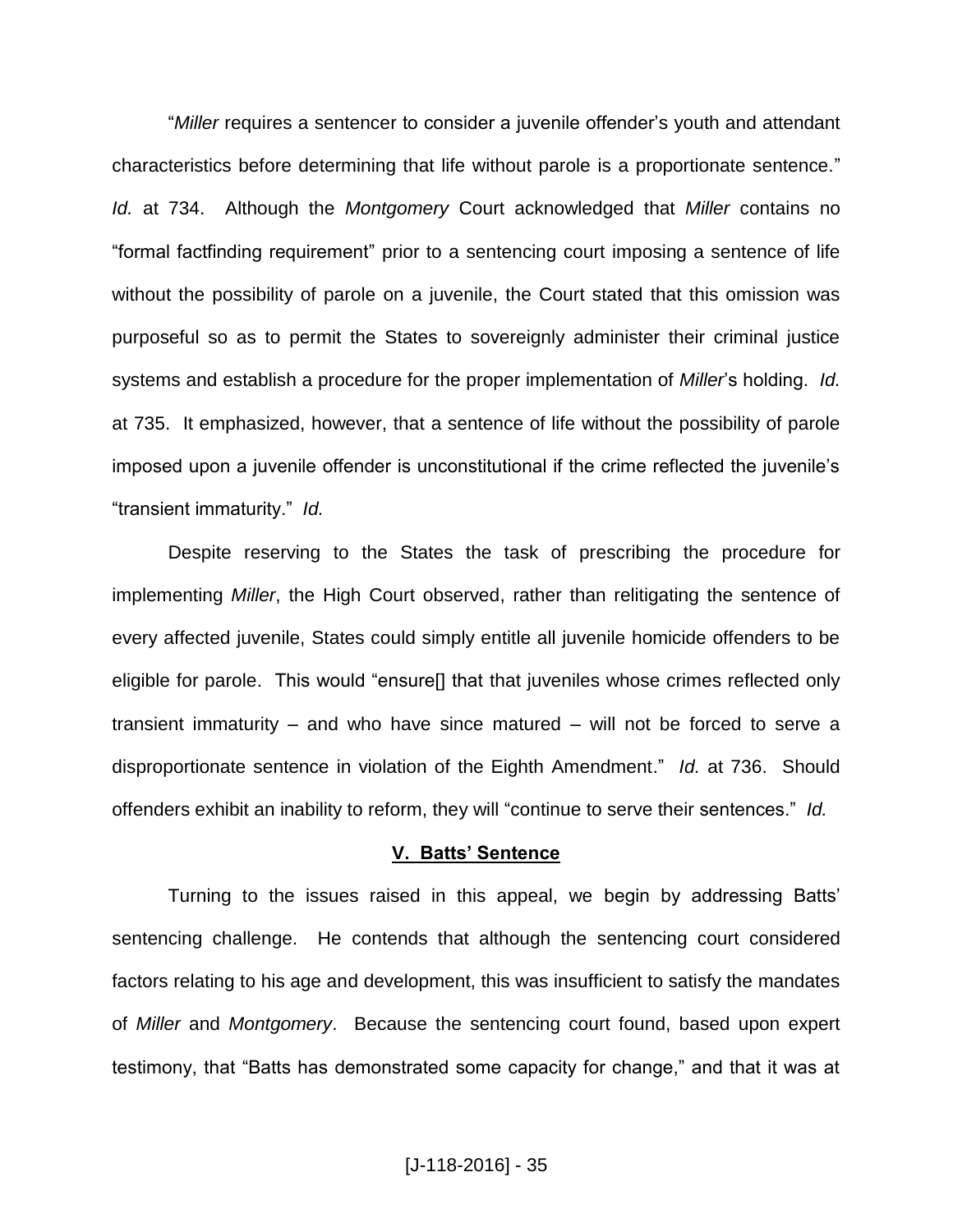least possible that "significant change" could occur with years of therapy, this precluded the institution of a life-without-parole sentence. Batts' Brief at 29-30 (citing, in part, Sentencing Court Opinion, 8/27/2014, at 54, 58-59). Batts emphasizes that the United States Supreme Court did not require a sentencing court to be positive that the defendant is capable of rehabilitation and change; in fact, he asserts, the opposite is true, as the sentencing court must make a finding that the juvenile is irreparably corrupt before a sentence of life without parole can be imposed.

Batts states that his sentence of life without parole is illegal, as the sentencing court's decision violates the dictates of *Miller* and *Montgomery*. He contends that we must employ a de novo standard of appellate review of the sentencing court's legal conclusion regarding his eligibility for a life-without-parole sentence. *Id.* at 29, 40. He further asserts that we should review de novo each of the factors considered by the sentencing court based upon the evidence presented. *See id.* at 41-57.

The Commonwealth and its amicus, the Pennsylvania District Attorneys Association ("DAA"), disagree. They assert that the sentencing court adhered to the remand order, considered all of the required factors, and properly found that Batts was subject to a sentence of life in prison without the possibility of parole. Commonwealth's Brief at 52-53; DAA's Brief at 14-15. They further contend that the propriety of a lifewithout-parole sentence imposed on a juvenile is not a question of the legality of the sentence, as the sentencing decision rests in the discretion of the sentencing court and therefore, appellate review should be conducted using an abuse of discretion standard. $9$ 

 $\overline{a}$ 

<sup>9</sup> "[A]n abuse of discretion is not merely an error of judgment, but if in reaching a conclusion the law is overridden or misapplied, or the judgment exercised is manifestly (continued…)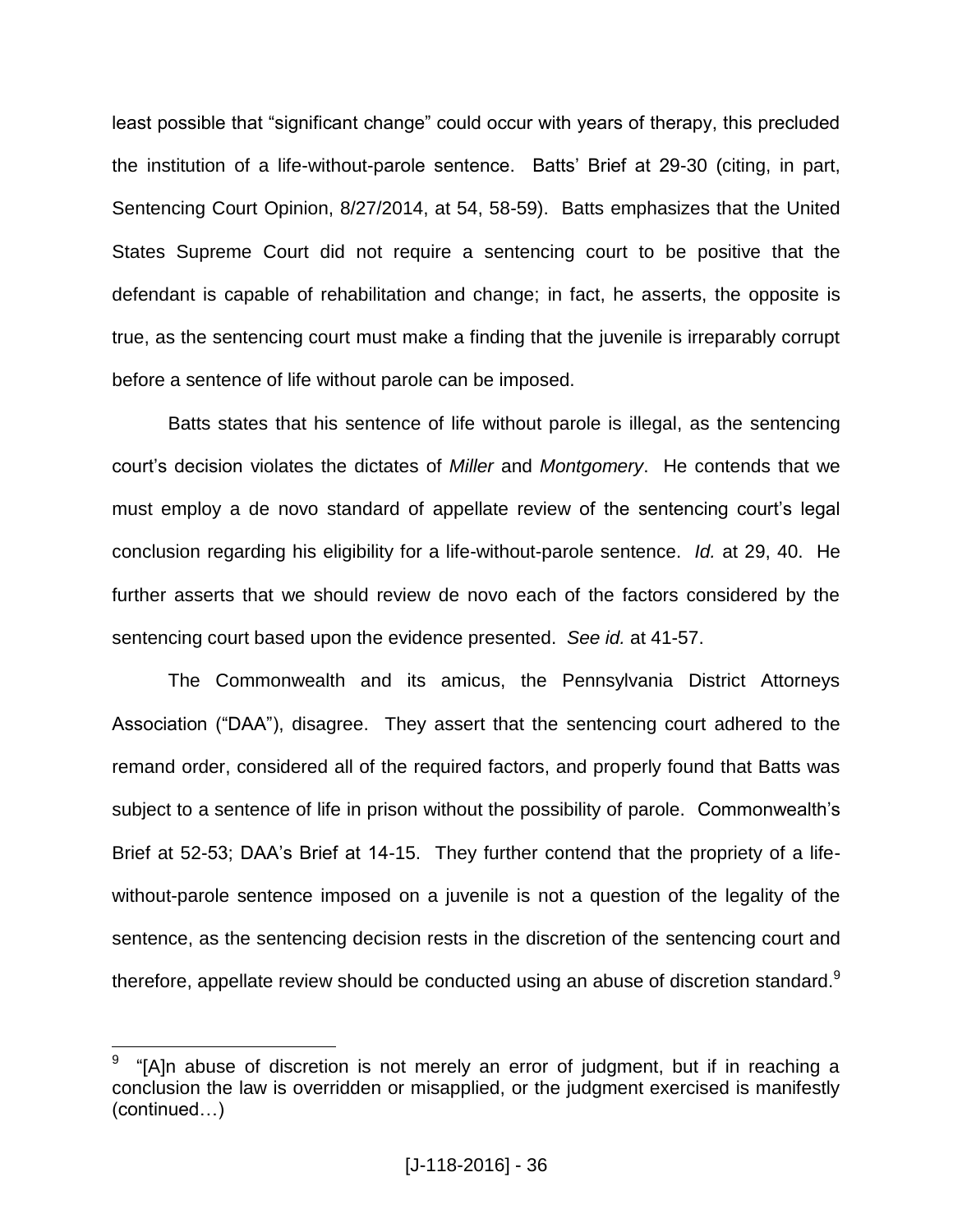Commonwealth's Brief at 39-44; DAA's Brief at 20 (stating that a de novo review is applicable for questions of law, which are not present in appellate review of a lifewithout-parole sentence imposed upon a juvenile offender).

### **A. Level of Scrutiny for Batts' Sentencing Claim**

The question of the appropriate level of scrutiny for appellate review of a nonmandatory sentence of life without parole imposed upon a juvenile is an issue of first impression before this Court.<sup>10</sup> For appellate review purposes, challenges to a criminal sentence typically fall into one of two categories, implicating either the legality of the sentence or the discretionary aspects of the sentence. This distinction is critical, as the determination also encompasses matters of issue preservation, this Court's jurisdiction to decide the question presented, and the level of deference the reviewing court must give to the decision of the sentencing court.

A challenge to the legality of a particular sentence may be reviewed by any court on direct appeal; it need not be preserved in the lower courts to be reviewable and may even be raised by an appellate court sua sponte. *Commonwealth v. Barnes*, 151 A.3d 121, 124 (Pa. 2016); *see also Montgomery*, 136 S.Ct. at 731 (stating that because "[a] conviction or sentence imposed in violation of a substantive rule is not just erroneous but contrary to law and, as a result, void, i]t follows, as a general principle, that a court has no authority to leave in place a conviction or sentence that violates a substantive

 $\overline{a}$ 

<sup>(…</sup>continued)

unreasonable, or the result of partiality, prejudice, bias or ill-will, as shown by the evidence or the record, discretion is abused." *Commonwealth v. Safka*, 141 A.3d 1239, 1249 (Pa. 2016).

<sup>10</sup> This is a question of law, for which our standard of review is de novo. *Commonwealth v. Eisenberg*, 98 A.3d 1268, 1276 (Pa. 2014).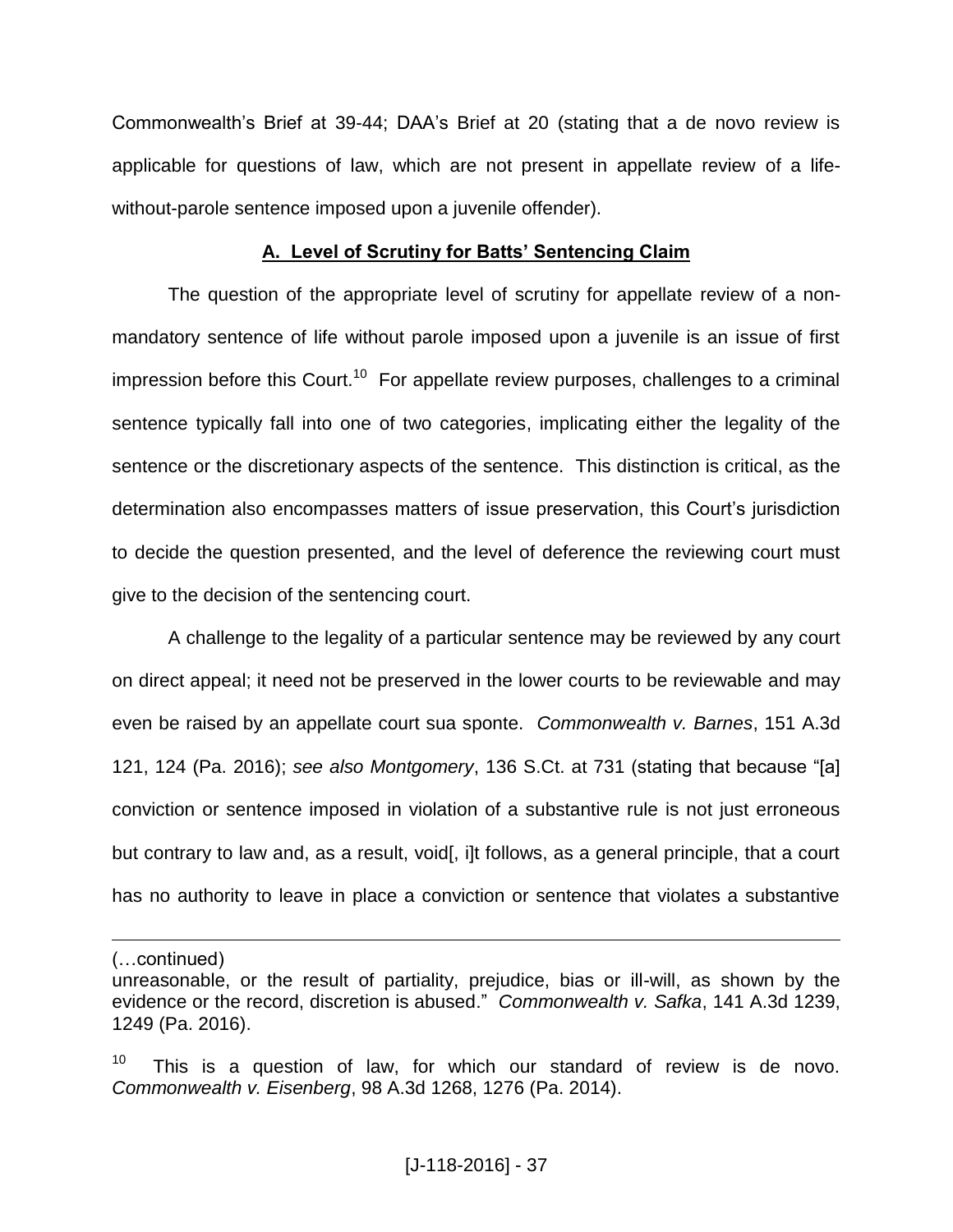rule") (citing *Ex parte Siebold*, 100 U.S. 371, 376 (1880)). As we have previously explained, our decisions pertaining to questions of sentencing illegality "have not always been smooth," with "complexities" arising "from disagreement among the members of the Court concerning whether a particular claim implicates the legality of a sentence." *Commonwealth v. Spruill*, 80 A.3d 453, 460-61 (Pa. 2013). There is no dispute, however, that a claim challenging a sentencing court's legal authority to impose a particular sentence presents a question of sentencing legality. *See, e.g., Commonwealth v. Vasquez*, 744 A.2d 1280, 1282 (Pa. 2000) (question of "whether the trial court had the authority to impose a statutorily mandated fine" is a challenge to sentencing legality); *Commonwealth v. Shiffler*, 879 A.2d 185, 189 (Pa. 2005) (claim regarding the court's authority to impose a particular sentence implicates the legality of the sentence); *In re M.W.*, 725 A.2d 729, 731 (Pa. 1999) (same).

The United States Supreme Court decisions that control in this matter unambiguously permit the imposition of a life-without-parole sentence upon a juvenile offender **only** if the crime committed is indicative of the offender's permanent incorrigibility; that the crime was not the result of the "unfortunate yet transient immaturity" endemic of all juveniles. *See Montgomery*, 136 S.Ct. at 726, 734; *Miller*, 567 U.S. at 479; *see also Graham*, 560 U.S. at 73; *Roper*, 543 U.S. at 573. Therefore, for a sentence of life without parole to be proportional as applied to a juvenile murderer, the sentencing court must first find, based on competent evidence, that the offender is entirely unable to change. It must find that there is no possibility that the offender could be rehabilitated at any point later in his life, no matter how much time he spends in prison and regardless of the amount of therapeutic interventions he receives, and that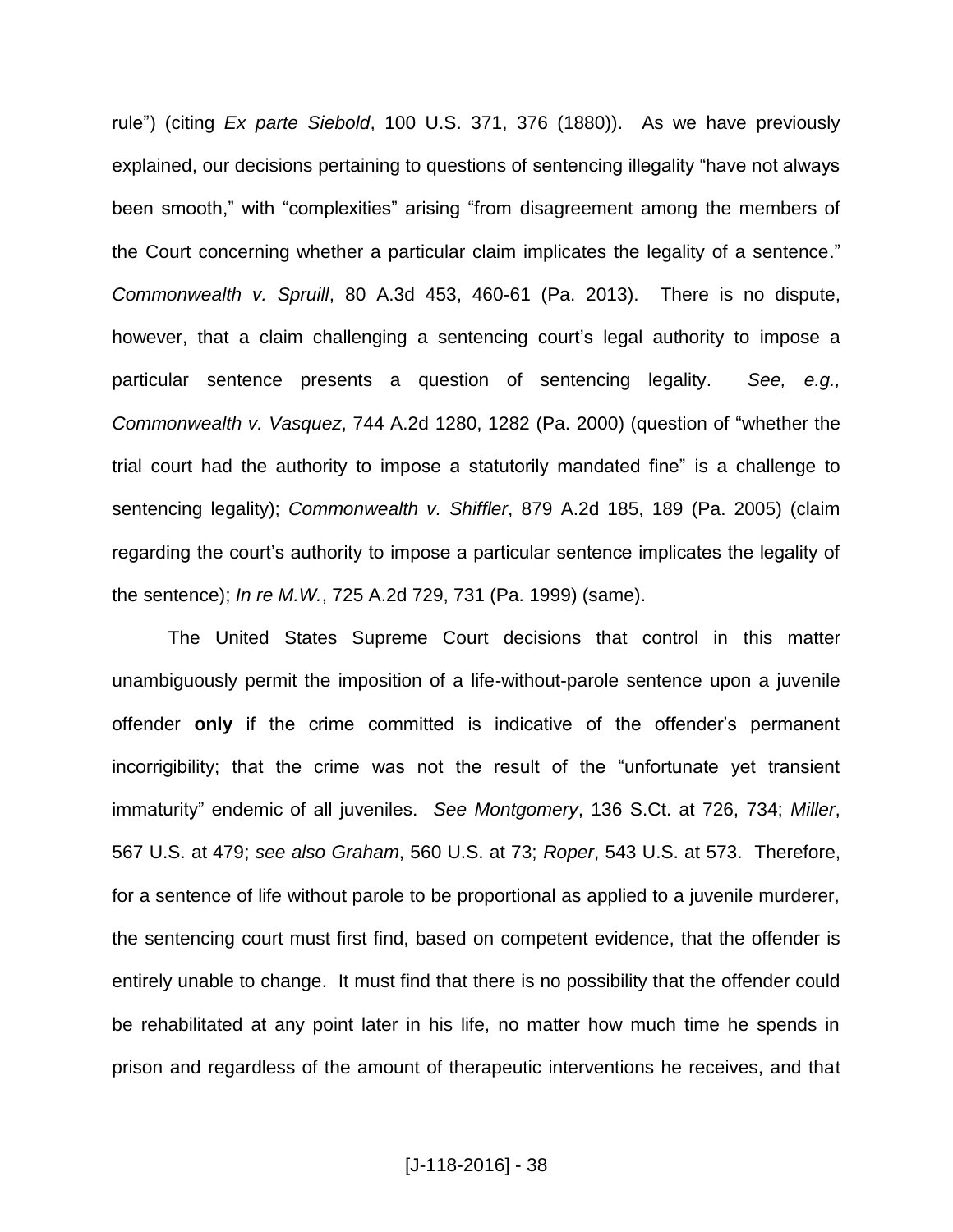the crime committed reflects the juvenile's true and unchangeable personality and character. *Montgomery*, 136 S.Ct. at 733 (stating that pursuant to *Miller*, life without parole is only justified for "the rare juvenile offender who exhibits such irretrievable depravity that rehabilitation is impossible").

Under *Miller* and *Montgomery*, a sentencing court has no discretion to sentence a juvenile offender to life without parole unless it finds that the defendant is one of the "rare" and "uncommon" children possessing the above-stated characteristics, permitting its imposition. *Montgomery*, 136 S.Ct. at 726, 734; *Miller*, 567 U.S. at 479; *see Graham*, 560 U.S. at 73; *Roper*, 543 U.S. at 572-73. A sentence of life in prison without the possibility of parole for a murder committed when the defendant was a juvenile is otherwise disproportionate and unconstitutional under the Eighth Amendment. *Montgomery*, 136 S.Ct. at 734, 735.

Thus, in the absence of the sentencing court reaching a conclusion, supported by competent evidence, that the defendant will forever be incorrigible, without any hope for rehabilitation, a life-without-parole sentence imposed on a juvenile is illegal, as it is beyond the court's power to impose. *See Vasquez*, 744 A.2d at 1282; *Shiffler*, 879 A.2d at 189; *In re M.W.*, 725 A.2d at 731. As stated by the *Montgomery* Court, "when a State enforces a proscription or penalty barred by the Constitution, the resulting conviction or sentence is, by definition, unlawful." *Montgomery*, 136 S.Ct. at 729-30. As such, we must review the sentencing court's legal conclusion that Batts is eligible to receive a sentence of life without parole pursuant to a de novo standard and plenary scope of review. *Commonwealth v. McClintic*, 909 A.2d 1241, 1245 (Pa. 2006). Because this legal conclusion is premised upon the presentation of testimony and the sentencing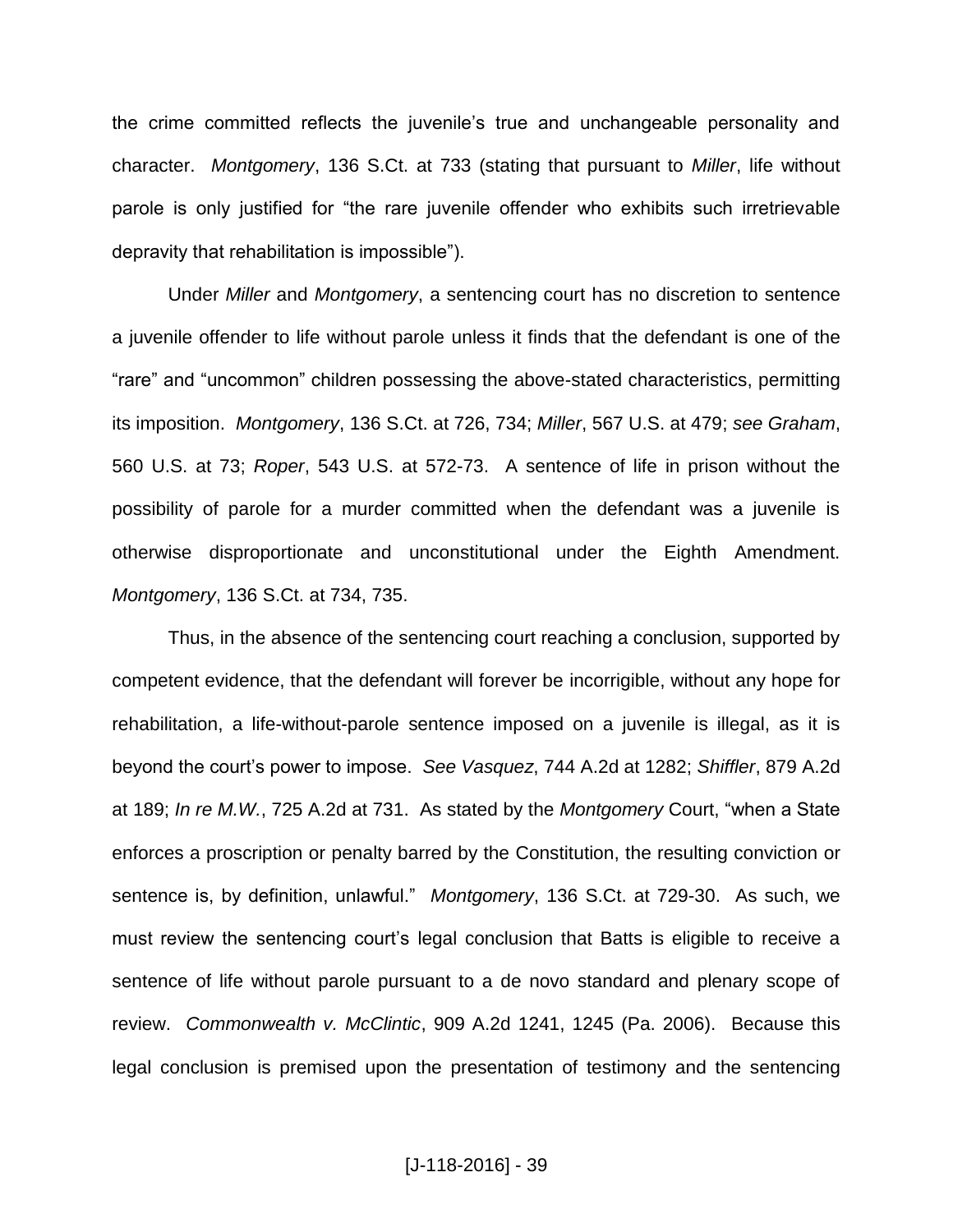court's credibility determinations, it presents a mixed question of fact and law. In such circumstances, we defer to the findings of fact made by the sentencing court as long as they are supported by competent evidence, but give no deference to that court's legal conclusions. *Pennsylvania Nat. Mut. Cas. Ins. Co. v. St. John*, 106 A.3d 1, 13 (Pa. 2014); *Commonwealth v. James*, 69 A.3d 180, 186 (Pa. 2013); *Commonwealth v. Spotz*, 18 A.3d 244, 259 (Pa. 2011); *In re Condemnation by Urban Redevelopment Auth. of Pittsburgh*, 913 A.2d 178, 183 (Pa. 2006).

# **B. The Legality of Batts' Sentence**

Here, although the sentencing court recited the words "unfortunate yet transient immaturity" when sentencing Batts, and made a finding that Batts' commission of murder was not the result thereof, *see* Sentencing Court Opinion, 8/27/2014, at 62, 11 the sentencing court also repeatedly made the conflicting finding that there remained a possibility that Batts could be rehabilitated:

- concluding, "based on the experts' opinions, Batts … would need years of therapy to achieve meaningful personality change and rehabilitation" (*id.* at 53);
- classifying Batts' amenability to treatment as "uncertain[]" (*id.* at 58);
- finding that Batts "may ultimately prove to be amenable to treatment" and, according to the expert testimony, "rehabilitation will require years of psychotherapy," which the court found "weighs in favor of an extended period of incarceration" (*id.* at 58-59);
- finding that Batts' horrific childhood experiences "suggest that [he] might benefit from psychotherapy and other forms of rehabilitation" (*id.* at 59);

THE 11 In its written opinion pursuant to Rule 1925(a) of the Pennsylvania Rules of Appellate Procedure, the sentencing court quotes extensively from the lengthy and detailed findings it made at the May 2, 2014 sentencing hearing. For the ease of the reader, we cite only to the sentencing court's opinion in our analysis of the arguments raised.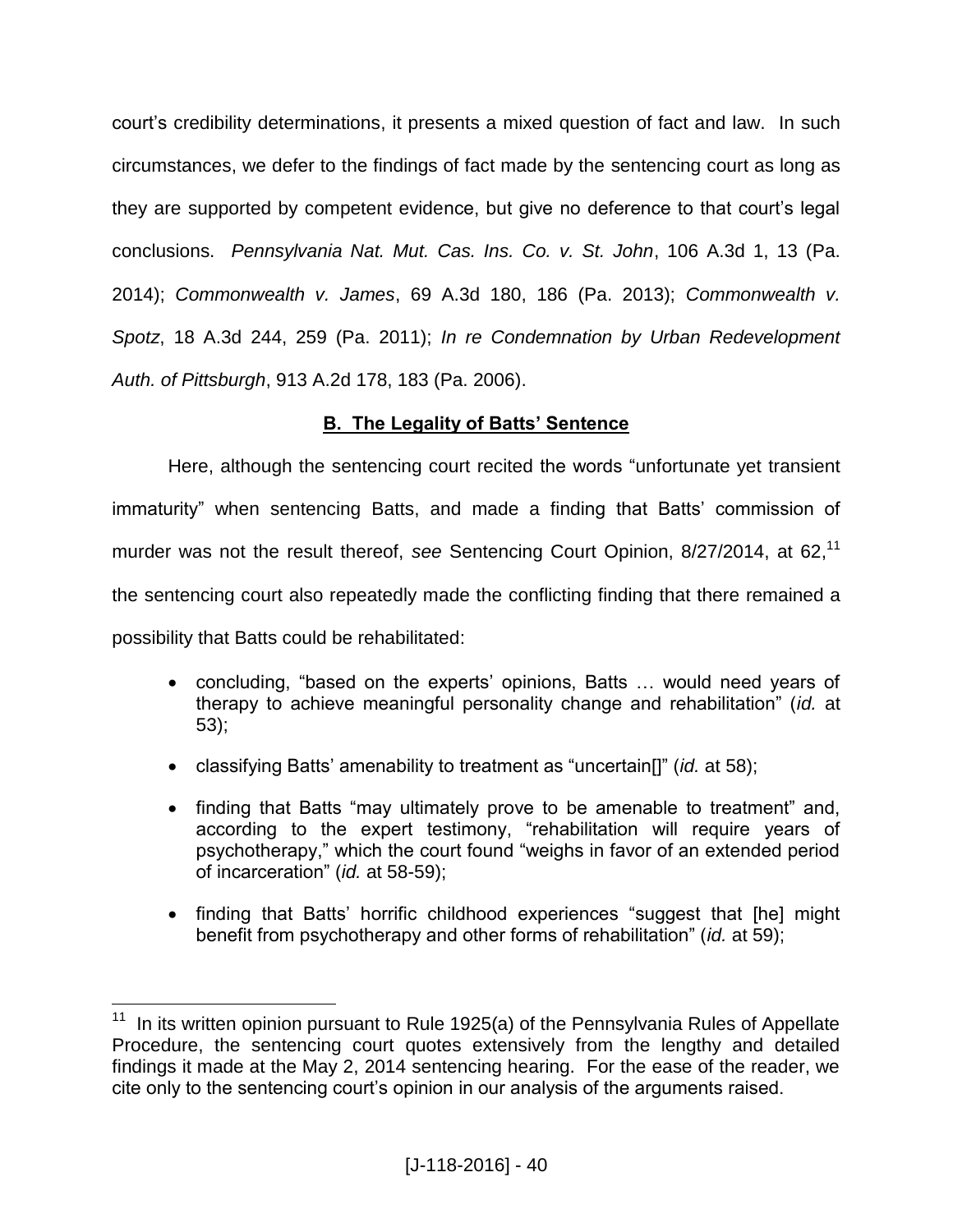- finding, based on scientific research on the adolescent brain, that Batts' young age at the time of the crimes weighed in favor of his "amenability to treatment and rehabilitation and [his] capacity for change" (*id.*);
- considering Batts' academic history, participation in sports, his vocational and educational pursuits while in prison, the courses in which he has voluntarily participated while in prison, the relationship he has with his family (particularly with his younger brother), and the absence of any criminal history as "factors [that] weigh in favor in assessing [his] capacity for change" (*id.* at 59-60);
- finding, based on expert testimony, that his "young age and the insights [he has] gained into the psychological issues that led [him] to commit [his] crimes," would allow his psychological condition to improve if "given the benefit of years of psychotherapy and other forms of rehabilitation" (*id.* at 60);
- indicating that the expert opinions support the conclusion that he could be rehabilitated with years of therapy (*id.* at 61, 115);
- stating that it was uncertain whether it would ever be safe to release Batts from prison (*id.* at 119);
- stating "the strong need for protection of the public outweighed Batts'<sup>[]</sup> limited amenability to treatment and potential for rehabilitation" (*id.* at 121).

Our review of the record finds ample positive support relative to Batts' potential for rehabilitation. *See supra*, pp.14-19.

As we read the sentencing court's opinion, it becomes clear that its conclusion that Batts' actions were not the result of his "unfortunate yet transient immaturity" was based exclusively on the fact that the murder was "deliberate and premediated." *See* Sentencing Court Opinion, 8/27/2014, at 59, 62. The sentencing court went on to say, "I'm not suggesting that premeditated murder can never be considered impulsive for purposes of sentencing. There might well be circumstances under which premeditated murder could be the product of poor judgment, lack of foresight, susceptibility to peer pressure and weak impulse control. That is not the case here." *Id.* at 82. And yet, it was the sentencing court's view that because Batts was not "caught up in the heat of a stressful confrontation," without "time to plan and deliberate" or an "appreciation for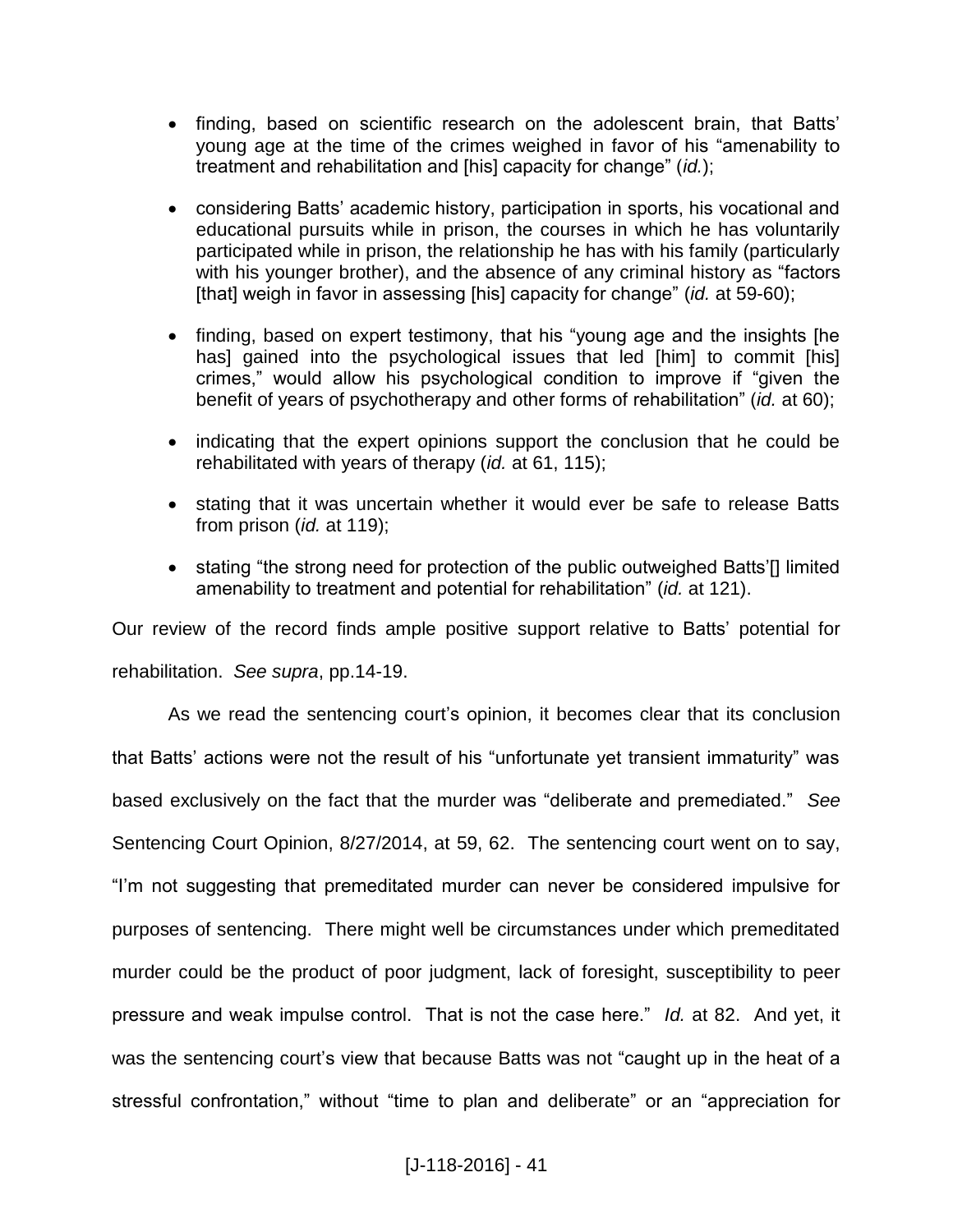what might happen next," there could be no finding that the murder was the result of youthful impulsiveness or poor judgment. *Id.* Given this perspective, the conviction of any juvenile of first-degree murder would require the imposition of a sentence of life without parole, as first-degree murder in Pennsylvania is, by definition "deliberate and premeditated." 18 Pa.C.S. § 2502(a) ("A criminal homicide constitutes murder of the first degree when it is committed by an intentional killing.").

The view expressed by the sentencing court contravenes the relevant United States Supreme Court precedent. *Miller* and *Montgomery* directly address the sentencing of juveniles who commit intentional murders. The *Miller* Court emphasized that "the distinctive attributes of youth diminish the penological justifications for imposing the harshest sentences on juvenile offenders, even when they commit terrible crimes." *Miller*, 567 U.S. at 472. "*Miller*'s central intuition" is "that children who commit even heinous crimes are capable of change." *Montgomery*, 136 S.Ct. at 736; *see also, e.g., Miller*, 567 U.S. at 468 (indicating that Miller, prior to delivering the final blow to his victim's skull, said "I am God, I've come to take your life"). The sentencing court's reasoning impermissibly overrides the United States Supreme Court's repeated admonitions, outlined above, that juvenile first-degree murderers are presumptively less culpable than their adult counterparts and, as such, should be sentenced differently.

Moreover, although there is no question that the sentencing court thoroughly and completely reviewed the record and thoughtfully considered the testimony presented at the resentencing hearing,<sup>12</sup> it overlooked the main premise of the United States

 $\overline{a}$ 

<sup>12</sup> The sentencing court issued its findings for its sentencing decision on the record, which span 66 pages of transcript, and further authored a 127-page opinion pursuant to (continued…)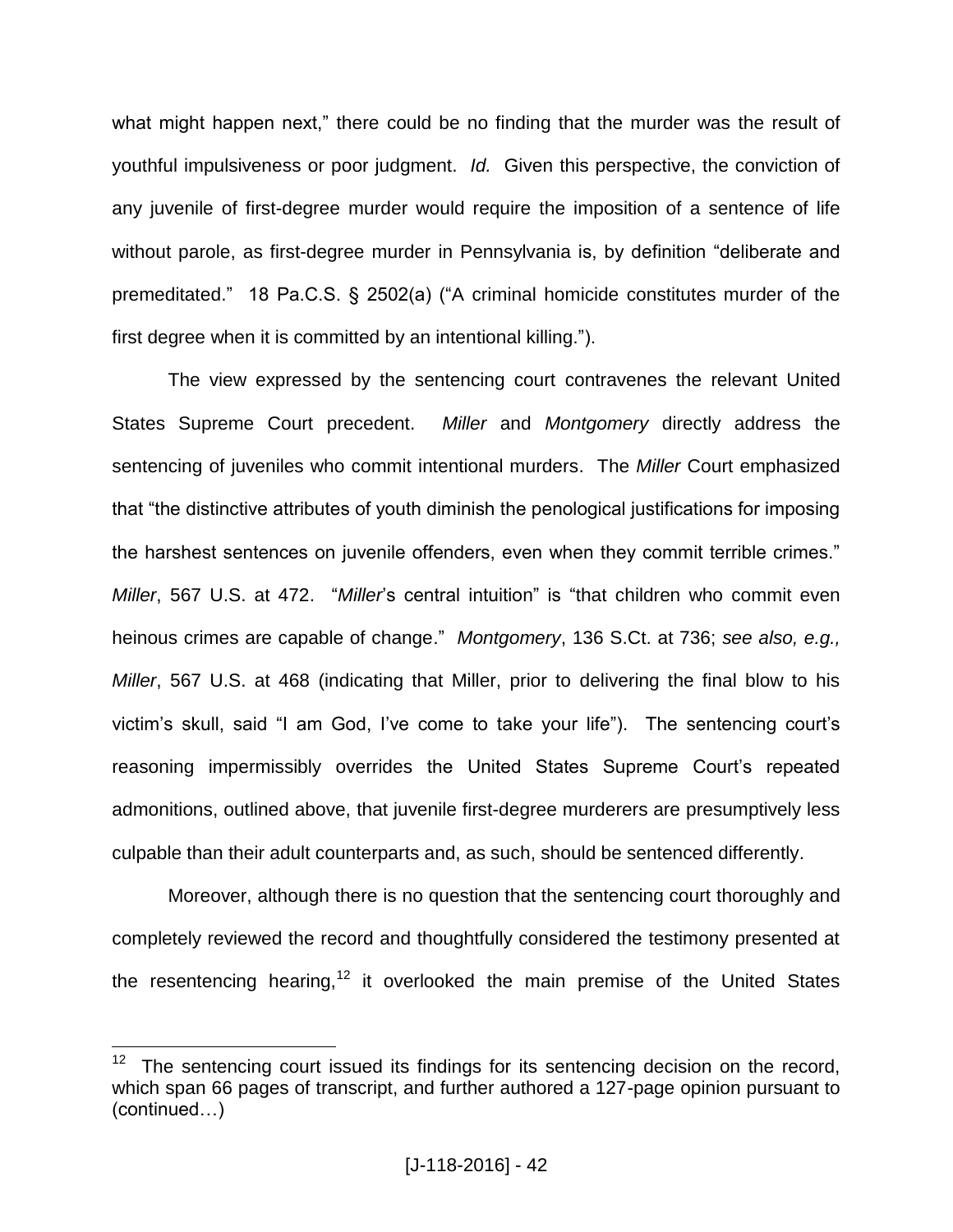Supreme Court's jurisprudence regarding juvenile sentencing issued over the last twelve years. The High Court has held, as a matter of law, "that children are constitutionally different from adults for purposes of sentencing," in that they "have diminished culpability and greater prospects for reform," making them "less deserving of the most severe punishments." *Miller*, 567 U.S. at 471 (quoting *Graham*, 560 U.S. at 68). This legal conclusion was based on the determination that juveniles (1) lack maturity and have "an underdeveloped sense of responsibility," which results in reckless, impulsive and unnecessary risk-taking behaviors; (2) are highly vulnerable to peer pressure and negative influence resulting from their inability to control their environments; and (3) have characters and personalities that are not fully formed or fixed, and struggle to figure out their identities. *Id.* (citing *Roper*, 543 U.S. at 569-70).

Without providing any basis to differentiate Batts' decision making from the typical teenager contemplated in *Roper*, *Graham* and *Miller*, the sentencing court found that Batts, at the age of fourteen, "made a purposeful choice to move out of his parents' home" and to join a gang, with knowledge that it "was a violent criminal organization and that he would be asked to commit violent criminal acts." Sentencing Court Opinion, 8/27/2014, at 49-50. The court further found that although Batts was subjected to peer pressure at the time of the murder, the "peer pressure was not imposed upon [] Batts"; instead he "sought out and embraced gang membership," and therefore, this peer

 $\overline{a}$ 

<sup>(…</sup>continued)

Pa.R.A.P. 1925(a) thoroughly detailing what it considered when sentencing Batts in response to the issues raised on appeal before the Superior Court. In both instances, the sentencing court included specifics about Batts' childhood, academics, athletics, and provided a detailed account of the testimony received from both parties at the resentencing hearing.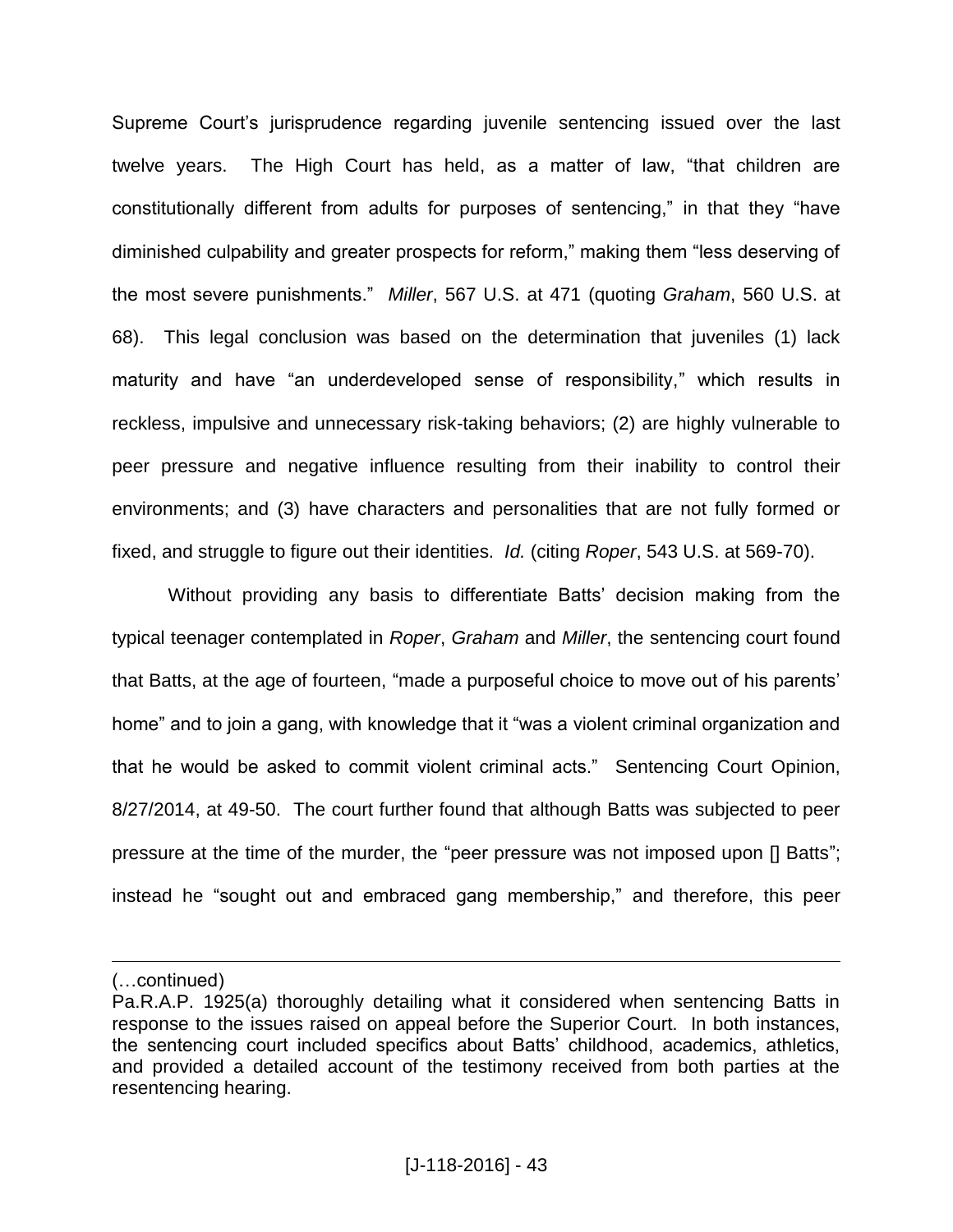pressure did not diminish his culpability. *Id.* at 50-51. These findings contravene the Supreme Court's unambiguous instruction not to treat juveniles as "miniature adults," proceeding as though they not children. *See Miller*, 567 U.S. at 481. They ignore the principal tenet of *Roper*, *Graham*, *Miller* and *Montgomery*, and the scientific studies regarding juvenile brain development that the Court adopted and upon which it relied. *See id.* at 474, 477-78, 481.

The sole evidentiary support for the sentencing court's conclusions in this regard was the testimony and report of the Commonwealth's expert, Dr. Michals. It was Dr. Michals' opinion that Batts made a "purposeful decision" and "deliberate choice" to commit these crimes. N.T., 5/1/2014, at 51, 53. Dr. Michals, however, provided no basis for his conclusion that Batts had the ability to make sound, reasoned decisions at the age of fourteen  $-$  a skill the Supreme Court determined is generally eclipsed by a juvenile's impetuousness and immaturity. In fact, Dr. Michals was not only of the opinion that Batts' personality was likely fully formed and fixed at the age of fourteen, but that personalities of people in general are not subject to change. Specifically, Dr. Michals testified, "Characteristics can change but it's very difficult to make changes to the basic structure of our personality." *Id.* at 59. Though he acknowledged that he "can't predict the future," he was of the opinion that the personality of "somebody who is 14" likely will not change over time. *Id.* He went on to say that "it's difficult to change our underlying personality traits," and in his opinion, this "applies to everybody." *Id.* at 60; *see also id.* at 51 (Dr. Michals opining that "we are who we are as a result of biological genetic makeup and merely [sic] life experiences … the personality is or character is a definition of ourselves."). Indeed, despite the Supreme Court's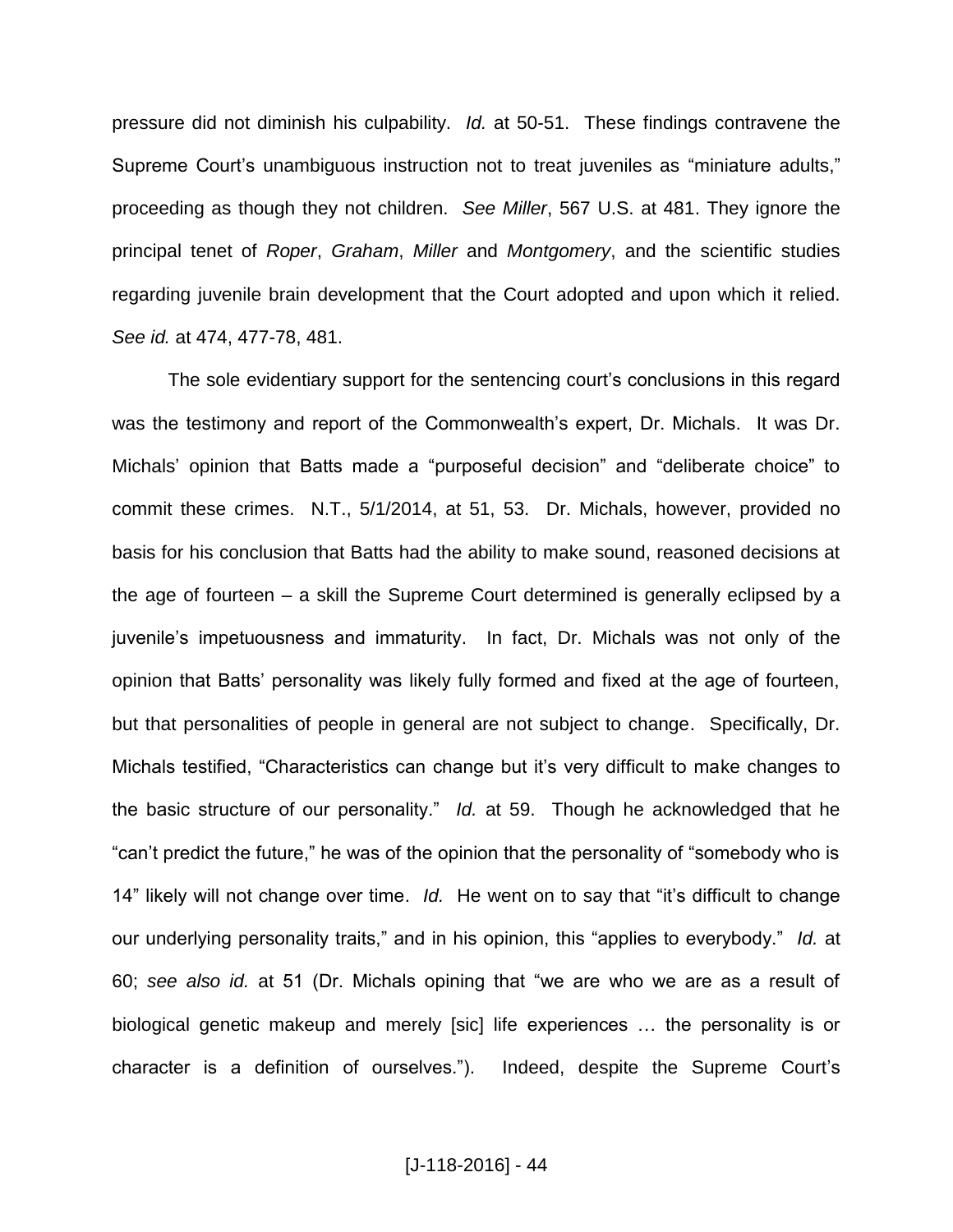conclusion to the contrary, Dr. Michals maintained that "research dealing with adolescent behavioral and brain development" is inconclusive, with "research findings … still in progress." Dr. Michals' Report, 3/12/2014, at 19; *but see Miller*, 567 U.S. at 472 n.5 ("The evidence presented to us in these cases indicates that the science and social science supporting *Roper*'s and *Graham*'s conclusions have become even stronger.").

The testimony and conclusions espoused by Dr. Michals are in direct opposition to the legal conclusion announced by the High Court and the facts (scientific studies) underlying it. Dr. Michals' testimony therefore does not constitute competent evidence and cannot provide support for a conclusion that Batts' actions were not the result of transient immaturity or that he is permanently incorrigible. *See Seminole Tribe of Florida v. Florida*, 517 U.S. 44, 67 (1996) (stating that when the United States Supreme Court issues a decision, courts are bound "not only [by] the result[,] but also those portions of the opinion necessary to that result"); *Commonwealth v. Jemison*, 98 A.3d 1254, 1257 (Pa. 2014) ("Pursuant to the Supremacy Clause of the United States Constitution … this Court, like all state courts, is bound by decisions of the U.S. Supreme Court with respect to the federal Constitution and federal substantive law."). Moreover, the numerous findings chronicled earlier in the Opinion accepting the possibility of Batts' potential rehabilitation indicate that the sentencing court did not fully embrace Dr. Michals' opinion.

Based on our review of the sentencing court's findings and the bases therefor, we conclude that a sentence of life in prison without the possibility of parole for Batts is disproportionate under *Miller* and *Montgomery* and thus violates the Eighth Amendment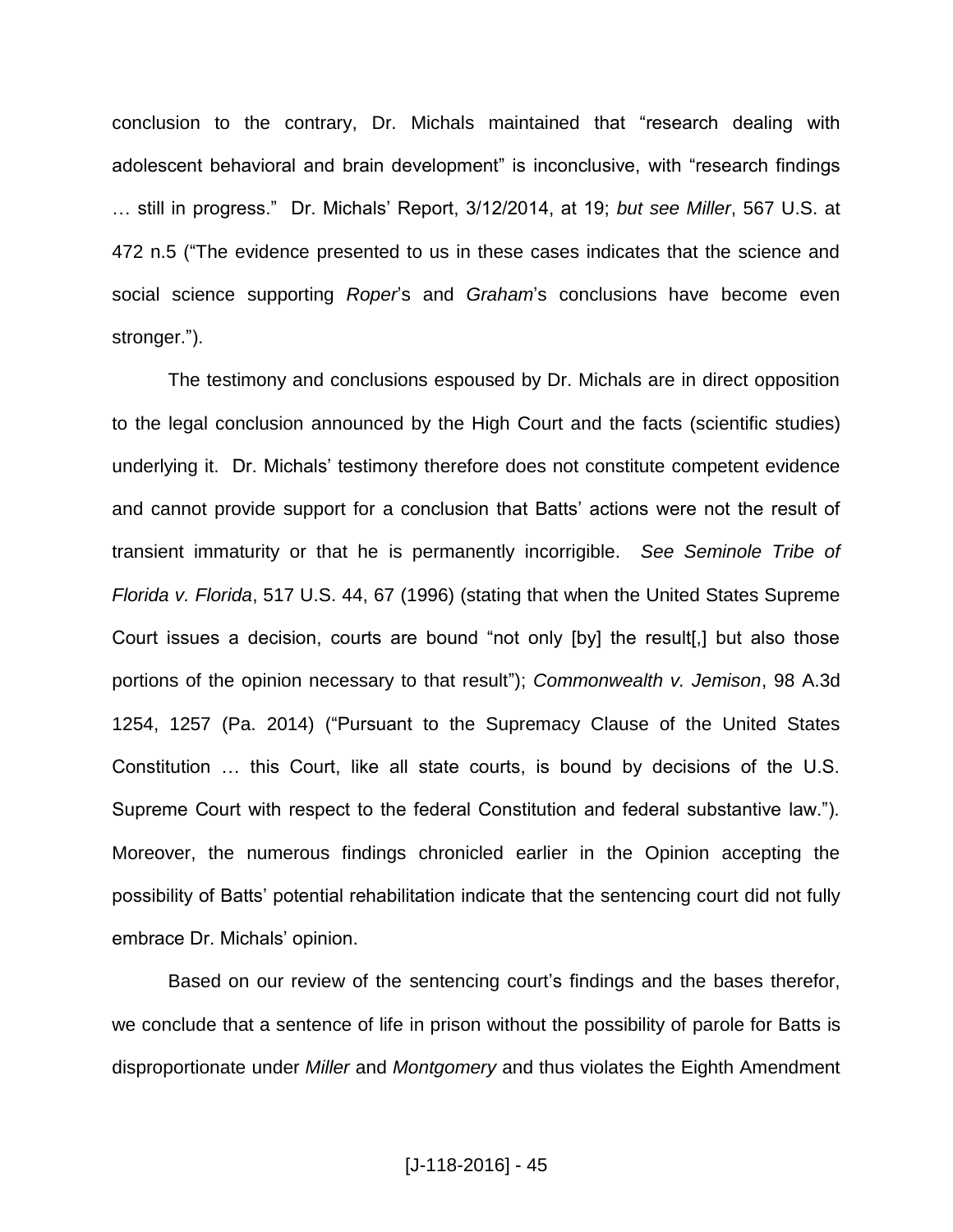to the United States Constitution. Our decision here should not be interpreted as depreciating the seriousness of the reprehensible crimes Batts committed. His senseless and needless acts of violence left one teenager dead and another seriously injured, and the victims' families are living with the consequences. There is no question that Batts, as a fourteen-year-old murderer, must be held accountable and serve a sentence commensurate with those acts. Pursuant to the evidence presented before the sentencing court, the findings of the sentencing court regarding the possibility of rehabilitation, and the clear Supreme Court precedent that controls in this matter, however, upon resentencing Batts, the court "must provide [Batts] some meaningful opportunity to obtain release based on demonstrated maturity and rehabilitation." *Miller*, 567 U.S. at 479 (quoting *Graham*, 560 U.S. at 74).

#### **VI. Validity of** *Batts I*

As previously discussed, in *Batts I,* this Court determined that for juveniles convicted prior to *Miller* for whom a sentence of life without parole was unconstitutional, the prohibition against paroling inmates sentenced to serve life in prison could be severed from section 6137(a) of the Parole Code. Thus, a court may sentence affected defendants to a minimum term-of-years sentence and a maximum sentence of life in prison, exposing these defendants to parole eligibility upon the expiration of their minimum sentences. *See* 61 Pa.C.S. § 6137(a)(3).

In the context of a challenge to the legality of the sentencing decision announced in *Batts I* and in light of intervening decisions from this Court*,* Batts urges us to reconsider the argument we previously rejected – that Pennsylvania's first-degree murder sentencing scheme is unconstitutional and therefore, he must be sentenced as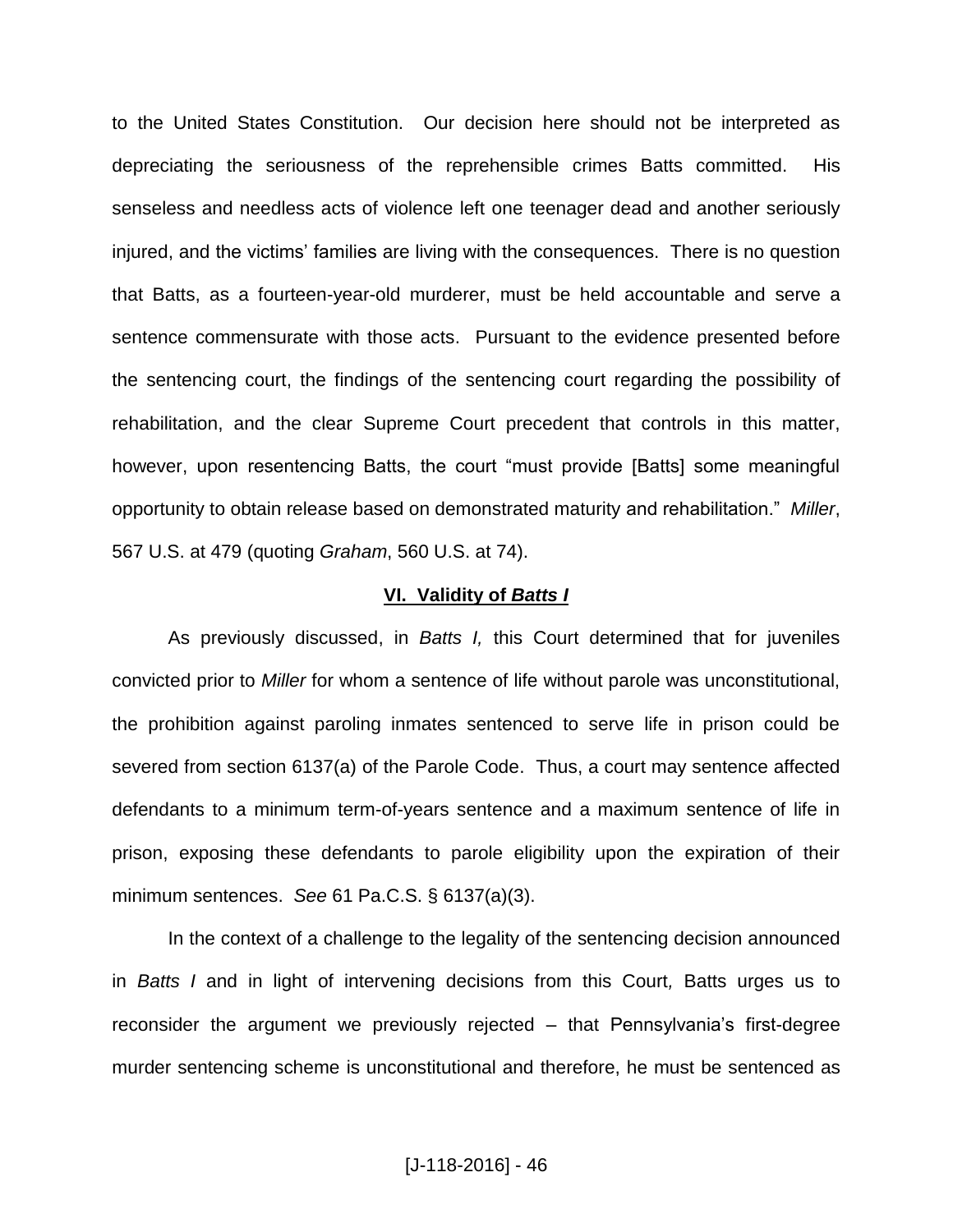if he were convicted of third-degree murder as a lesser included offense instead. Batts' Brief at 62. "Rather than repeat the arguments presented" in the amicus brief that had already been filed in this Court by the Pennsylvania Association of Criminal Defense Lawyers ("PACDL"), Batts adopts its argument in support of the claim. *Id.*

PACDL frames this issue as a "non-waivable question concerning the legality of the sentence," as Batts was resentenced pursuant to *Batts I,* which, it contends, announced an impermissible sentencing construct. PACDL's Brief at 2. In PACDL's view, this Court's resolution of this issue in *Batts I* (excising the unconstitutional part of section 6137(a)(1) prohibiting parole in the case of first-degree murder committed by a juvenile from the remainder of the parole statute) constitutes an impermissible use of our severance authority. This is because, according to PACDL, the remaining portion of the statute is "'incomplete' or 'incapable of being executed,'' because of another statutory requirement that a term of years sentence have a minimum sentence that is not greater than half of the maximum sentence  $-$  a mathematical impossibility when the maximum term of incarceration is life. *Id.* at 10-11; *see* 42 Pa.C.S. § 9756(b)(1) (requiring that a minimum term of imprisonment "shall not exceed one-half of the maximum sentence imposed").

Severance also fails, according to PACDL, because the General Assembly excluded pre-*Miller* convictions from the sentencing scheme announced in section 1102.1, and we therefore cannot presume the General Assembly would have enacted the remaining portions of section 6137(a) without the limitation on the ability to parole a juvenile sentenced to life in prison. PACDL's Brief at 11. As there is no legislatively authorized sentence for juveniles convicted of first-degree murder, Batts could not be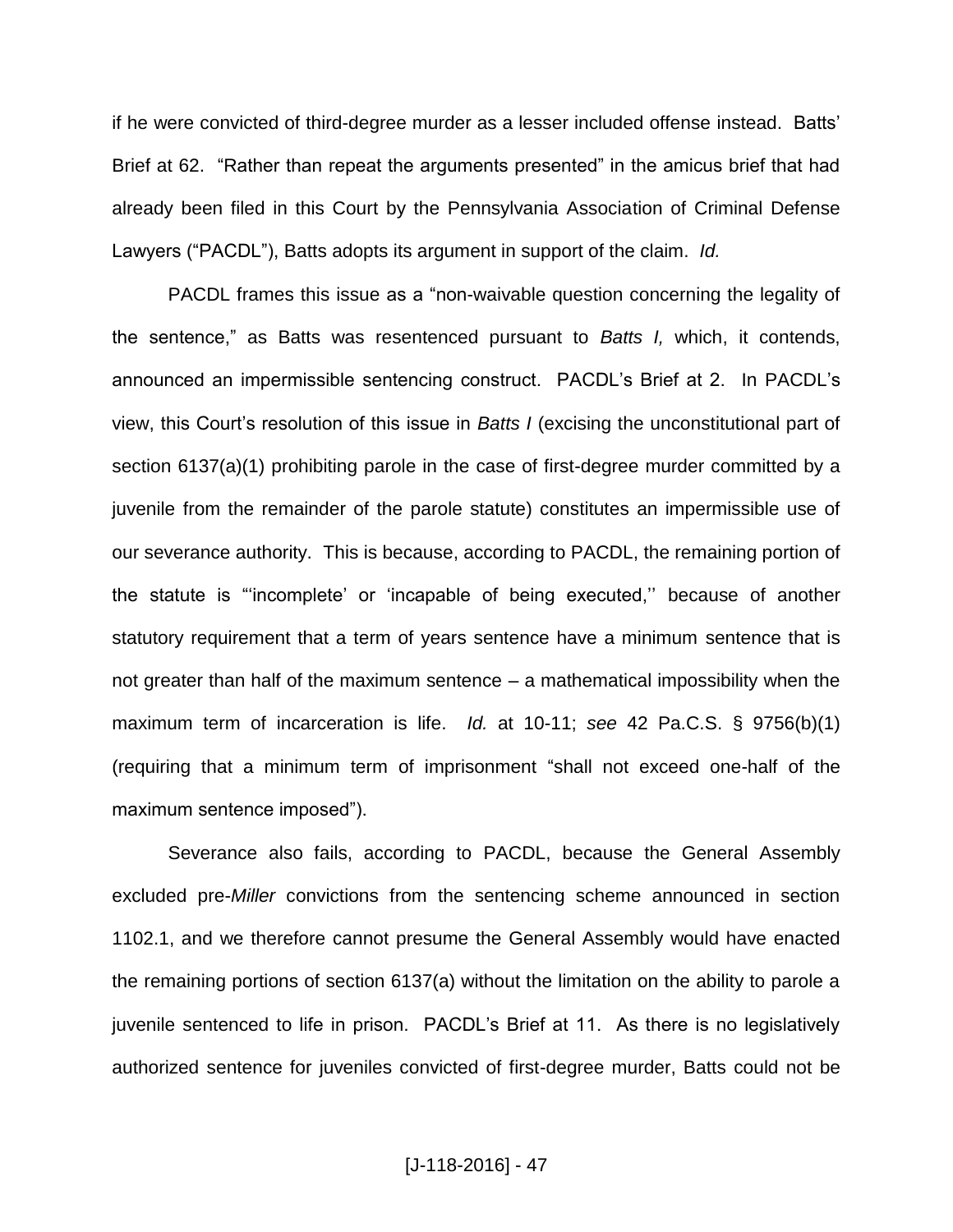sentenced for the crime of first-degree murder. *Id.* at 12-13 (citing Characteristics of the Substantive Criminal Law, 1 Subst. Crim. L. § 1.2 (2d ed.) ("[A] crime is made up of two parts, forbidden conduct and a prescribed penalty. The former without the latter is no crime.")). Further, as confirmed in this Court's recent decisions in *Commonwealth v. Hopkins*, 117 A.3d 247 (Pa. 2015), and *Commonwealth v. Wolfe*, 140 A.3d 651 (Pa. 2016), it is impermissible for the judiciary to "rewrite" a sentencing statute to make it conform to the constitutional commands of a United States Supreme Court decision. PACDL's Brief at 13-14 (citing *Hopkins*, 117 A.3d at 261, 262; *Wolfe*, 140 A.3d at 662).

Because there is no lawful penalty for a juvenile convicted of first-degree murder, PACDL asserts that Batts' current sentence is illegal, and he must be resentenced on the charge of third-degree murder, which carries a maximum penalty of forty years of incarceration.<sup>13</sup> *Id.* at 15-16; 18 Pa.C.S. § 1102(d). In support of this contention, PACDL relies upon the same case law that Batts presented in his supplemental brief to this Court in *Batts I*. *See* PACDL's Brief at 15 (citing *Rutledge v. United States*, 517 U.S. 292 (1996); *Commonwealth v. Story*, 440 A.2d 488 (Pa. 1981); *Commonwealth v. Bradley*, 295 A.2d 842 (Pa. 1972)).

PACDL concludes its argument by contending that following the decision in *Montgomery*, *Batts I* cannot stand because the Court failed to ensure that a sentence of life without parole was "reserved for highly unusual cases," "demonstrated quite

The Commonwealth sought leave to file a post-submission communication pursuant to Pa.R.A.P. 2501(a) in the form of a brief filed by the Philadelphia Office of the District Attorney before the Philadelphia County Court of Common Pleas which, inter alia, addressed this argument. It contains no new authority or any arguments that could not have been raised in the Commonwealth's original responsive brief filed in this matter. We therefore deny this request.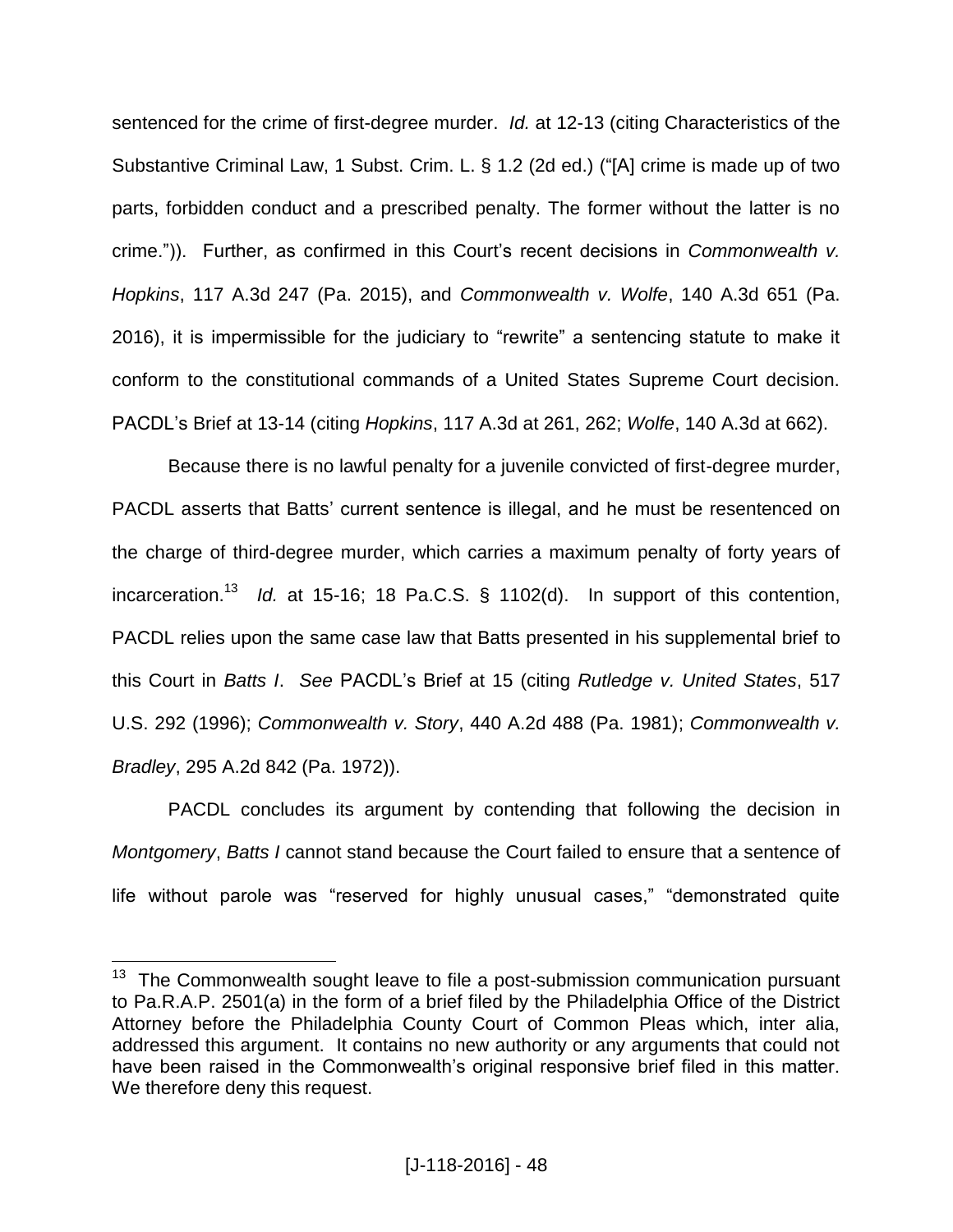dramatically in the resentencing of Mr. Batts himself." *Id.* at 17-18. Further, as argued throughout its amicus brief, "the reasoning and holding" of *Batts I* "were clearly erroneous under prior and subsequent decisions" regarding severance of unconstitutional portions of statutes. *Id.* at 18-19.

The Commonwealth, on the other hand, asserts that our disposition in *Batts I*  was correct and should not be revisited. Commonwealth's Brief at 59. Further, because Batts did not seek allowance of appeal for this Court to address this claim, it is not appropriate for this Court to consider the question. *Id.* (citing Pa.R.A.P. 1115(a)(3); *Commonwealth v. Barnes*, 924 A.2d 1202, 1203 (Pa. 2007)).

While it is true that Batts did not request that this Court address this precise issue in his petition for allowance of appeal, Batts and PACDL assert that the sentencing protocol announced in *Batts I* is statutorily incapable of execution, there is no lawful punishment for a juvenile convicted of first-degree murder prior to the date of the *Miller* decision, and that his sentence for anything other than third-degree murder is illegal. *See Commonwealth ex rel. Varronne v. Cunningham*, 73 A.2d 705, 706 (Pa. 1950) (indicating that without a penalty for conduct that is proscribed by the General Assembly there is no crime); *see also* Characteristics of the Substantive Criminal Law, 1 Subst. Crim. L. § 1.2(d) (2d ed.). The argument implicates the legality of his sentence, and therefore is not subject to waiver. *Barnes*, 151 A.3d at 124; *Commonwealth v. Dickson*, 918 A.2d 95, 99 (Pa. 2007). Moreover, as noted, Batts and PACDL argue against the legality of the sentence based, in part, upon decisions of this Court rendered after our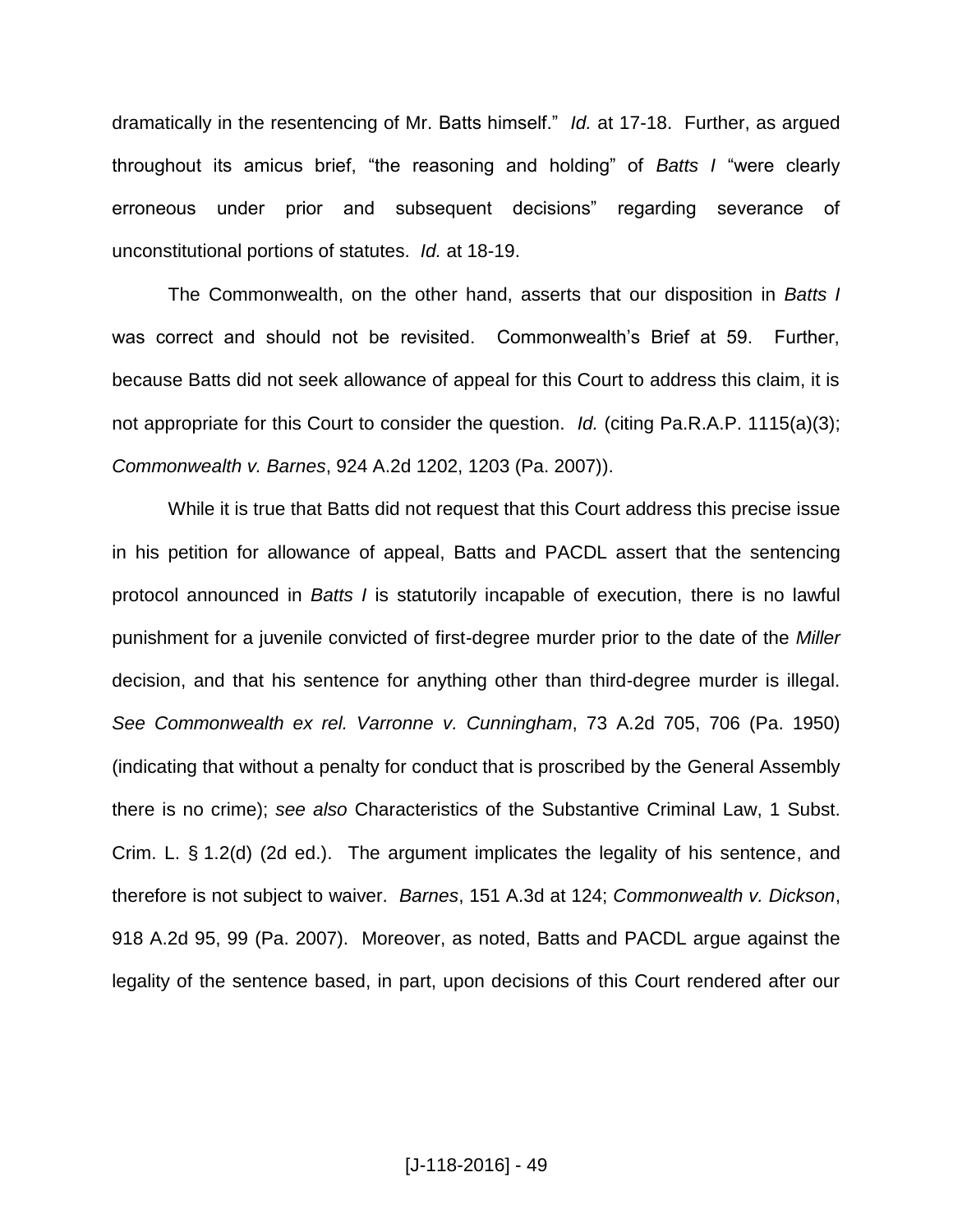decision in *Batts I*. Thus, we believe that our conclusion on the legality of sentencing issue in *Batts I* warrants further development.<sup>14</sup>

## **A. Severance**

It is the law of this Commonwealth that every provision of every statute is presumed to be severable. 1 Pa.C.S. § 1925. If a provision of a statute is invalidated for any reason, or as applied to any situation or person, a court must sever it from the remaining, valid portion of the statute unless (1) the remaining valid provisions depend on and "are so essentially and inseparably connected with" the voided provision that the court could not presume that the General Assembly would have enacted the valid portion of the statute without the now-voided portion, or (2) the remaining portions of the statute "are incomplete and are incapable of being executed in accordance with legislative intent." *Id.*; *Robinson Twp. v. Commonwealth*, 147 A.3d 536, 558-59 (Pa. 2016).

The relevant provisions of section 6137 state:

The [parole] board may parole subject to consideration of guidelines established under 42 Pa.C.S. § 2154.5 (relating to adoption of guidelines for parole) and may release on parole any inmate to whom the power to parole is granted to the board by this chapter, **except an inmate** condemned to death or **serving life imprisonment**, whenever in its opinion:

(i) The best interests of the inmate justify or require that the inmate be paroled.

 14 Moreover, since we granted allowance of appeal, in part, to fashion an appropriate procedure to sentence juveniles convicted of first-degree murder, *see Batts*, 135 A.3d 176, at ¶ 1(i), the validity and legality of our decision in *Batts I* is fairly encompassed by this question. It is thus properly before this Court for review. Pa.R.A.P. 1115(a)(3) ("Only the questions set forth in the petition, or fairly comprised therein, will ordinarily be considered by the court in the event an appeal is allowed").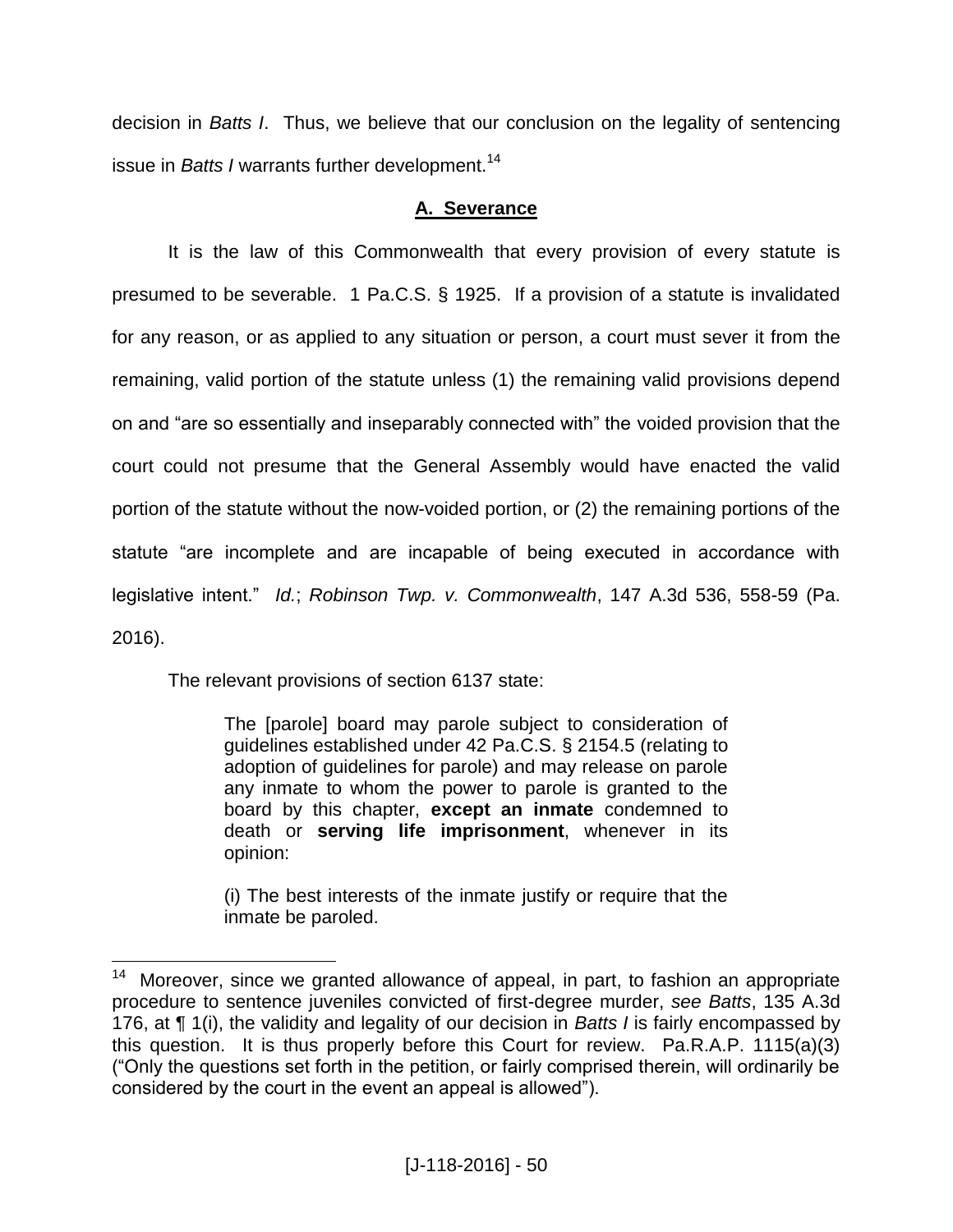(ii) It does not appear that the interests of the Commonwealth will be injured by the inmate's parole.

61 Pa.C.S. § 6137(a)(1) (emphasis added).

There is no argument raised, and we can perceive of no reason to conclude, that the prohibition against paroling an individual condemned to serve life in prison is inseparable from or essential to the remainder of the parole statute. Rather, as stated above, the argument presented by Batts and PACDL is that without this prohibition, the parole statute does not operate as intended by the General Assembly.

The presumption of severability pursuant to section 1925 finds its roots in the Court's longstanding "duty to declare a statute constitutional if this can reasonably be done." *Triumph Hosiery Mills, Inc. v. Commonwealth*, 364 A.2d 919, 921 (Pa. 1976) (quoting *Commonwealth v. Girard Life Insurance Co.*, 158 A. 262, 264 (Pa. 1932)). We must also presume that the General Assembly carefully chose to include every provision of every statute it enacts. *See* 1 Pa.C.S. § 1921(a). As such, in recognition of the requirement to salvage as much of a statute as is constitutionally possible, upon finding a portion of a statute is unconstitutional, the "touchstone" for our determination of legislative intent is to answer the question of "whether the [L]egislature would have preferred what is left of its statute to no statute at all." *D.P. v. G.J.P.*, 146 A.3d 204, 216 (Pa. 2016) (quoting *Ayotte v. Planned Parenthood of N. New England*, 546 U.S. 320, 330 (2006)).

PACDL challenges the sentencing protocol announced in *Batts I* based on its conclusion that fashioning a legal sentence is impossible in light of section 9756(b)(1), which provides: "The court shall impose a minimum sentence of confinement which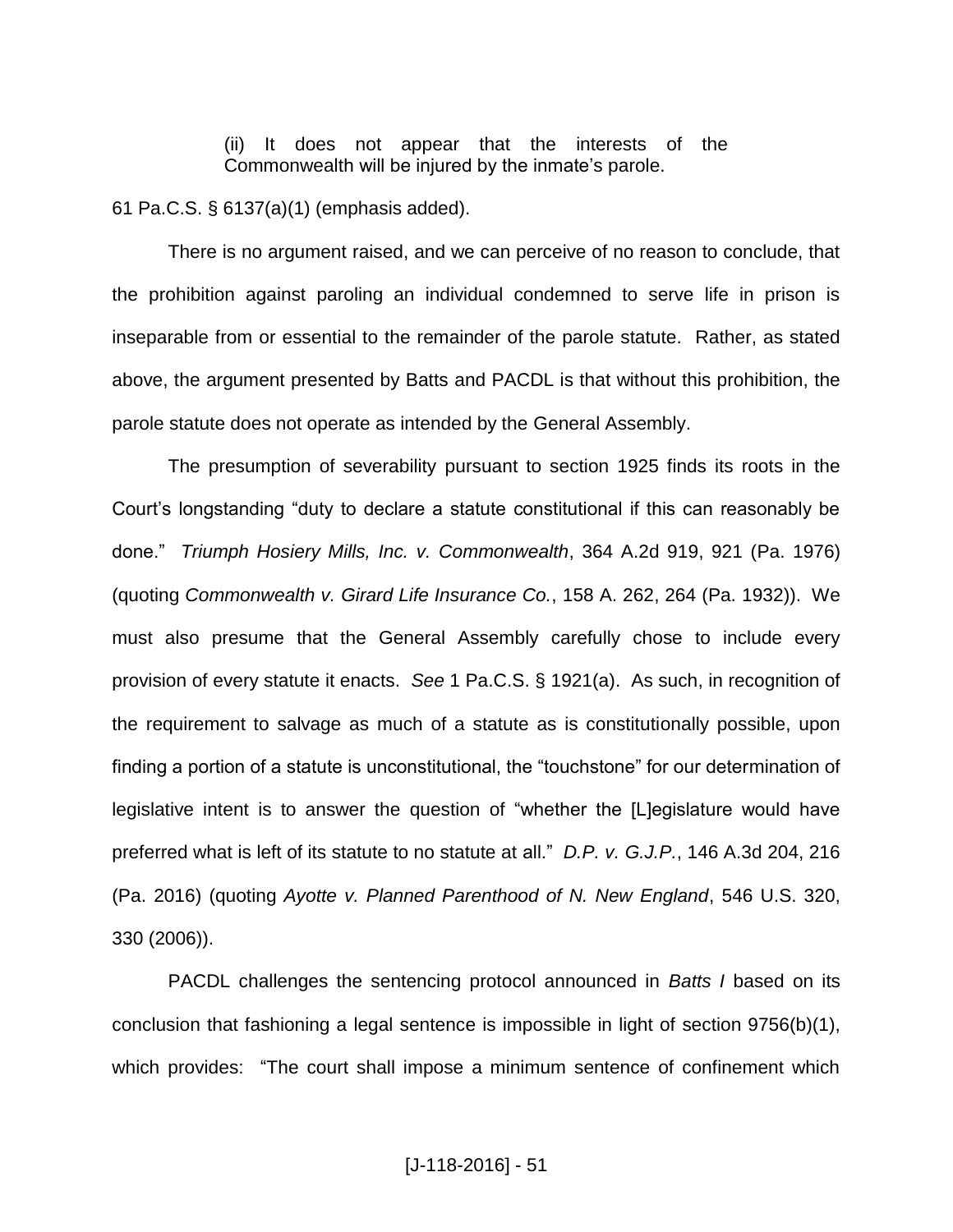shall not exceed one-half of the maximum sentence imposed." 42 Pa.C.S. § 9756(b)(1). PACDL is correct that there is no way to accurately calculate half of a life sentence. This does not, however, render *Batts I*'s severance of section 6137(a) impermissible, as PACDL baldly claims.

The interplay between section 6137(a) and section 9756(b)(1) was not raised by the parties nor addressed in *Batts I*. However, our holding implicitly required severance of section 9756(b)(1)'s requirement that a minimum sentence can be no more than half of the maximum sentence for juveniles convicted of first-degree murder prior to *Miller*. *See Batts I,* 66 A.3d at 297 (concluding that a juvenile convicted of first-degree murder prior to *Miller* faced "a mandatory maximum sentence of life imprisonment as required by [s]ection 1102(a), accompanied by a minimum sentence determined by the common pleas court upon resentencing," and that this sentencing scheme is "in accord with the dictates of the Eighth Amendment as set forth in *Miller*, as well as the Pennsylvania Legislature's intent as reflected in the relevant statutory provisions"). The necessity of this additional severance to save the sentencing scheme for juveniles convicted of firstdegree murder prior to *Miller* does not create an impermissible obstacle since, as stated above, "[t]he provisions of **every statute** [are] severable." 1 Pa.C.S. § 1925 (emphasis added); *see also, e.g., Commonwealth v. Williams*, 832 A.2d 962, 986 (Pa. 2003).

Removing section 9756(b)(1)'s mandate does nothing more than eliminate the ceiling for the minimum term of imprisonment a juvenile sentenced to life with parole may receive.<sup>15</sup> This aligns with the current expression of legislative intent for the

 $\overline{a}$ 

<sup>15</sup> This is not the first time this Court has severed the minimum sentence ceiling from section 9756(b)(1) in a given sentencing context. In *Commonwealth v. Ramos*, 83 A.3d (continued…)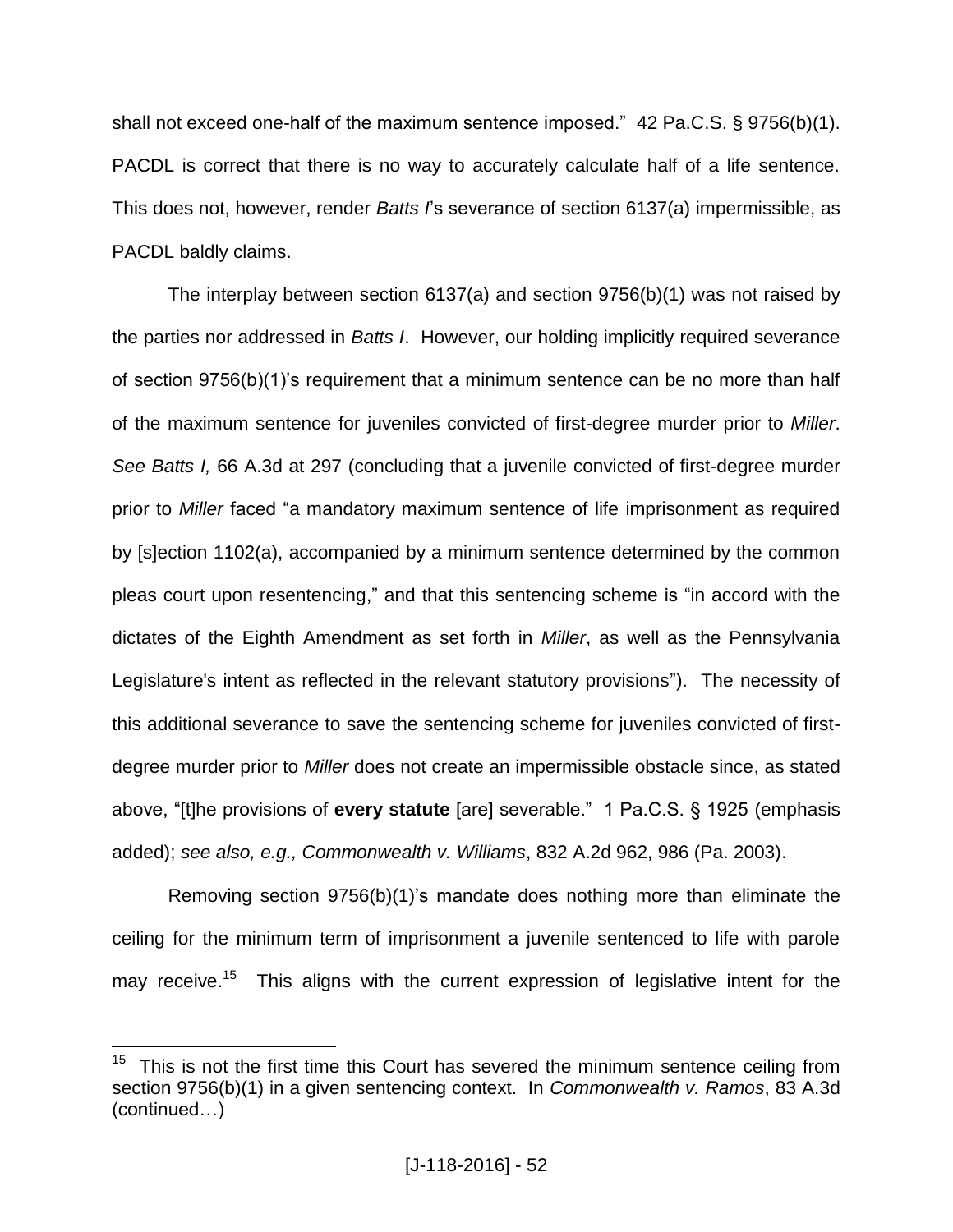sentencing of juveniles convicted of first-degree murder. Section 1102.1(a) requires the imposition of a mandatory minimum sentence for juveniles convicted of first-degree murder. Subsection (e) makes clear that this is only the minimum sentence required, stating, "Nothing under this section shall prevent the sentencing court from imposing a minimum sentence greater than that provided in this section." 18 Pa.C.S. § 1102.1(e). In determining the minimum sentence for a juvenile convicted of first-degree murder prior to *Miller*, a sentencing court is to exercise its discretion to find the appropriate, individualized sentence in each case, just as it would when fashioning the minimum sentence for any other defendant before it.<sup>16</sup> *See Commonwealth v. Gordon*, 942 A.2d 174, 182 (Pa. 2007) ("Pennsylvania judges retain broad discretion to sentence up to and including the maximum sentence authorized by statute; the only line that a sentence may not cross is the statutory maximum sentence."); *Commonwealth v. Walls*, 926 A.2d 957, 966-67 (Pa. 2007) (stating that sentencing in Pennsylvania is individualized, requiring the sentencing court to consider certain factors and to provide an explanation of its reasoning prior to imposing a given sentence).

Further, we reiterate the conclusion we reached in *Batts I*: we have found no support for the proposition that juveniles convicted of first-degree murder pre-*Miller*

 $\overline{a}$ 

<sup>(…</sup>continued)

<sup>86 (</sup>Pa. 2013), we held that the then-valid mandatory minimum sentence under 42 Pa.C.S. § 9712.1(a) of five years of imprisonment was not illegal despite the fact that the maximum allowable sentence for the crime in question was also five years, rendering section 9756(b)(1) inapplicable. *Ramos*, 83 A.3d at 94.

<sup>&</sup>lt;sup>16</sup> As we explain in greater detail later in this Opinion, we instruct sentencing courts to look to the mandatory minimum sentences set forth in section 1102.1(a) for guidance in setting a minimum sentence for a juvenile convicted of first-degree murder prior to *Miller*. *See infra*, pp. 80-83.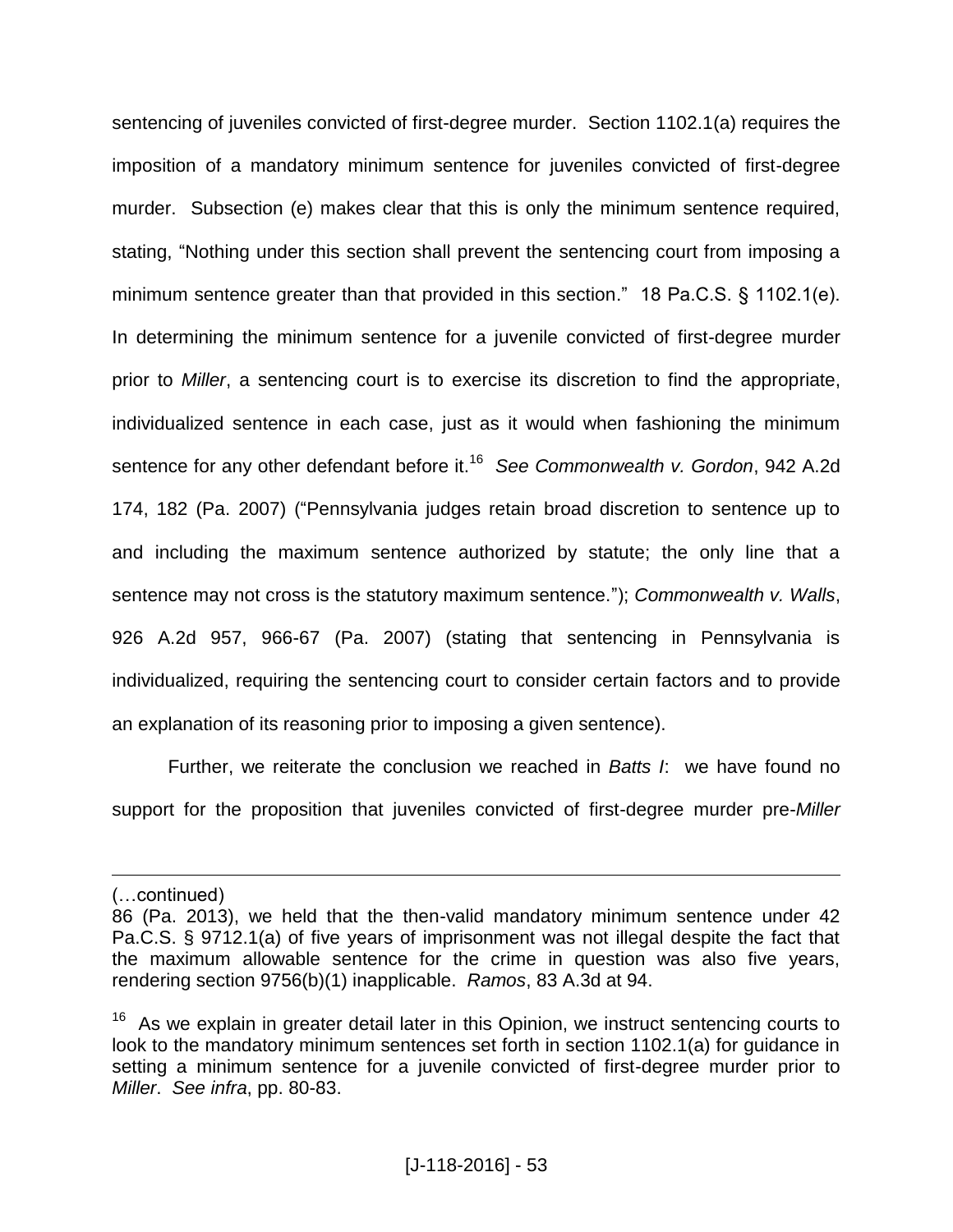should be sentenced as though they were convicted of third-degree murder. In support of its position, PACDL relies upon the same case law that we found to be inapplicable in *Batts I*. *See Batts I,* 66 A.3d at 296. In recognition of our rejection of this case law, PACDL suggests that although we found the cases to be distinguishable, the Court failed to "identify how, in principle, the lawful manner of resolution of the cases would be different," stating its belief that "there is none." PACDL's Brief at 16 n.9. This contention is meritless.

In *Batts I,* we differentiated *Commonwealth v. Story*, which involved a defendant convicted of first-degree murder and sentenced to death pursuant to an unconstitutional statute. The *Story* Court thus vacated the sentence and remanded the case for the imposition of the other legislatively authorized penalty for first-degree murder, life in prison without parole. *Story*, 440 A.2d at 490; *see also Bradley*, 295 A.2d at 845 (holding the same). As the *Batts I* Court explained, this line of cases is inapt. In *Story* and *Bradley*, there existed another sanctioned sentence for first-degree murder. The sentence for third-degree murder advanced by PACDL, however, is not a legislatively sanctioned punishment for a conviction of first-degree murder. *Batts I,* 66 A.3d at 296.

*Batts I* likewise distinguished *Rutledge v. United States*, which involved a defendant who had been convicted and sentenced for two crimes, one of which was a lesser included offense of the other. The United States Supreme Court found this to be impermissible, as it punished the defendant twice for the same conduct. *Rutledge*, 517 U.S. at 300. The *Rutledge* Court dismissed the argument that multiple punishments for greater- and lesser-included offenses were permissible because it provided "a backup conviction" in the event the defendant successfully challenged the conviction of the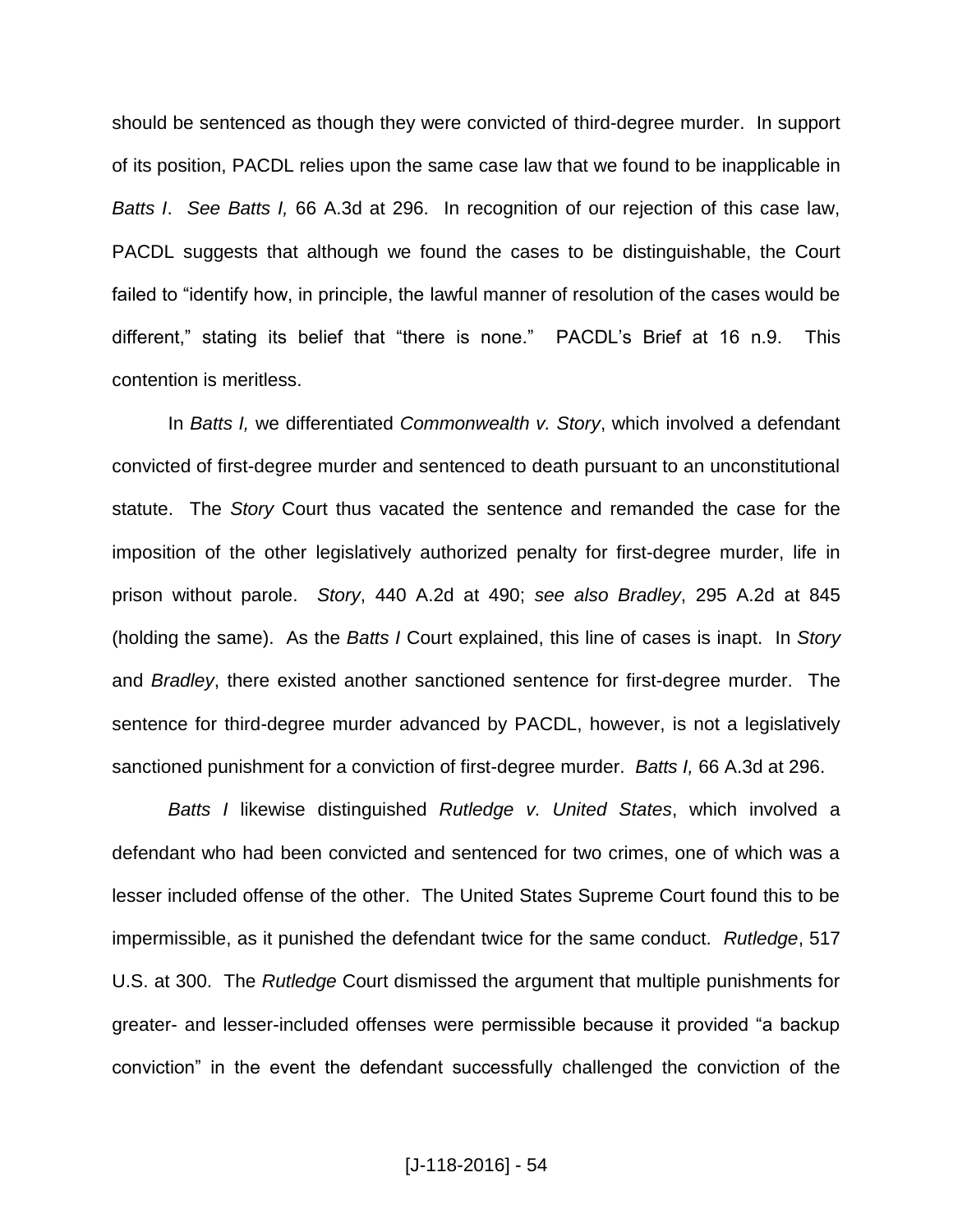greater offense on appeal. The Court observed that "federal appellate courts appear to have uniformly concluded that they may direct the entry of judgment for a lesser included offense when a conviction for a greater offense is reversed on grounds that affect only the greater offense," a practice the High Court had previously noted with approval. *Id.* at 305-06. The *Batts I* Court found this case law to be inapposite, as the case at bar did not involve the vacatur of Batts' first-degree murder conviction, but the determination of "an appropriate scheme for resentencing for that offense, consistent with *Miller*." *Batts I,* 66 A.3d at 296-97. Moreover, this Court has expressly "rejected the notion that an appellate court may refashion the conviction of a jury into one based on a lesser-included offense," rendering any reliance on *Rutledge* for this proposition to be error. *Commonwealth v. Slaughter*, 583 A.2d 427, 428 (Pa. 1990) (citing *Commonwealth v. Wagner*, 406 A.2d 1026 (Pa. 1979)).

Therefore, if we cannot sever the parole prohibition in section 6137(a)(1) and the requirement that minimum sentences be no greater than half of the maximum term of imprisonment in section 9756(b)(1), the only remaining option would be to release each of the hundreds of juveniles convicted of first-degree murder and sentenced to life without parole prior to *Miller*, *see Varronne*, 73 A.2d at 706 ‒ a result even Batts and PACDL do not contend is correct. *See* PACDL's Brief at 16. Such an extreme measure is unnecessary here because severance of the offending statutory provisions is permissible and aligns with the intent of the General Assembly.

The sentencing scheme at issue before the *Batts I* Court was one of general applicability and was not created specifically to foreclose juveniles sentenced to life in prison from being released on parole. Juveniles are exposed to this sentence only as a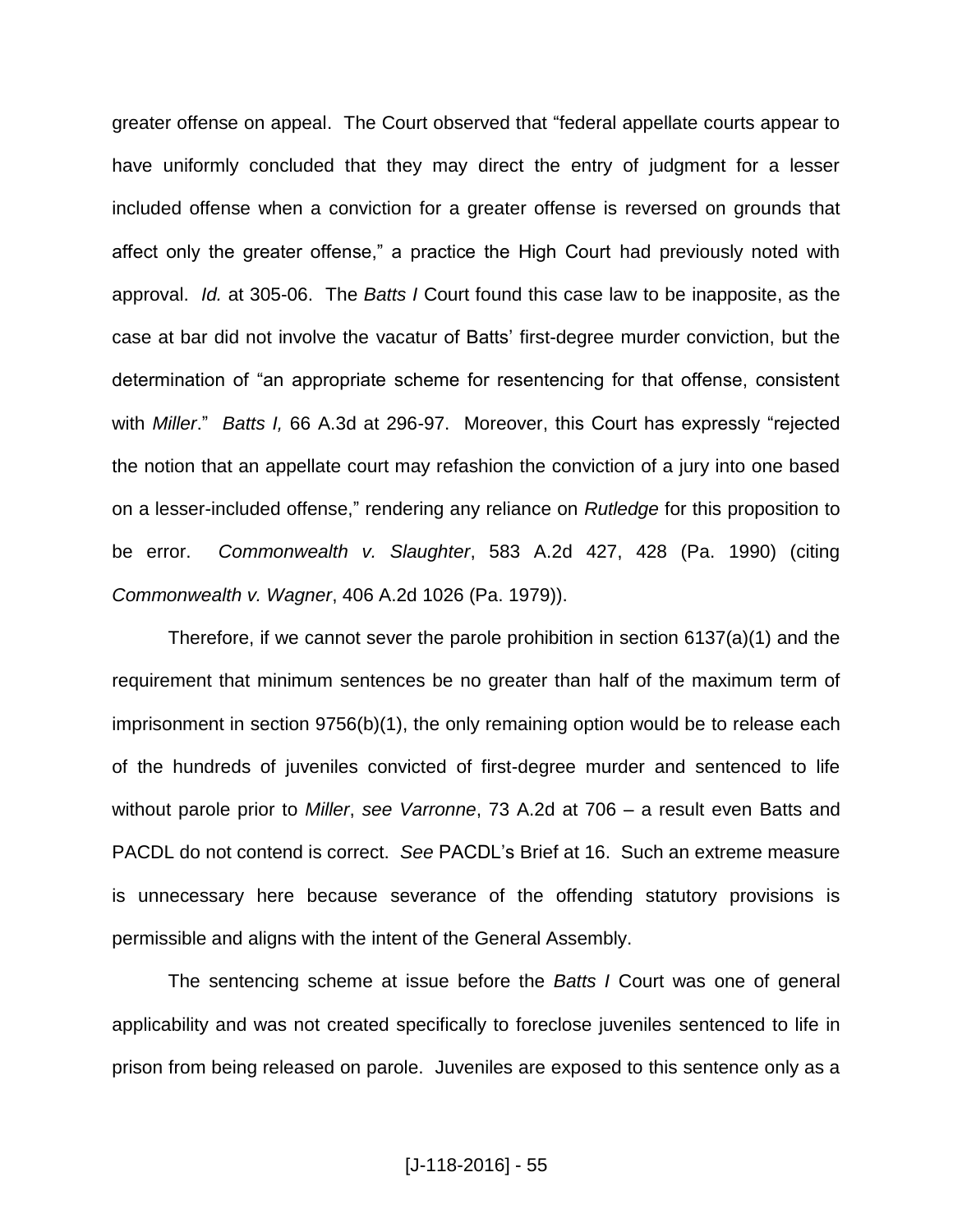result of the convergence of three statutory provisions – section 6302 of the Juvenile Act, section 1102(a) of the Crimes Code and section 6137(a)(1) of the Parole Code. As explained in *Miller*, these circumstances do not provide an indication that a legislature "endorsed a given penalty for children," and are not conclusive as to whether the General Assembly "actually intended to subject such offenders to those sentences," given that it did not reach this decision "through deliberate, express, and full legislative consideration." *Miller*, 567 U.S. 485-86 (quoting *Graham*, 560 U.S. at 67).

Furthermore, although the General Assembly presumably initially believed (as did a majority of this Court) that the holding in *Miller* would not apply to defendants convicted prior to the date of the decision, this proved to be incorrect in light of the United States Supreme Court's decision in *Montgomery*. Nonetheless, section 1102.1 provides a clear expression of legislative intent as it relates to sentencing juveniles convicted of first-degree murder. Although the statute itself is inapplicable to Batts based (solely) upon the date of his conviction, it is clear, as reflected in section 1102.1, that the General Assembly would preserve the remainder of the parole statute, sever the minimum sentence ceiling of section  $9756(b)(1)$ , and permit these defendants to be sentenced to life with the possibility of parole, rather than have no sentence at all for juveniles convicted of first-degree murder. *See D.P.*, 146 A.3d at 216; 18 Pa.C.S. § 1102.1(a). To conclude otherwise would require that we impermissibly presume that the General Assembly intended to discriminate unconstitutionally between pre- and post-*Miller* juvenile offenders or that it intended that only post-*Miller* juvenile offenders receive punishment for first-degree murder – clearly an absurd and unreasonable proposition. *See* 1 Pa.C.S. § 1922(1), (3) (instructing that when ascertaining legislative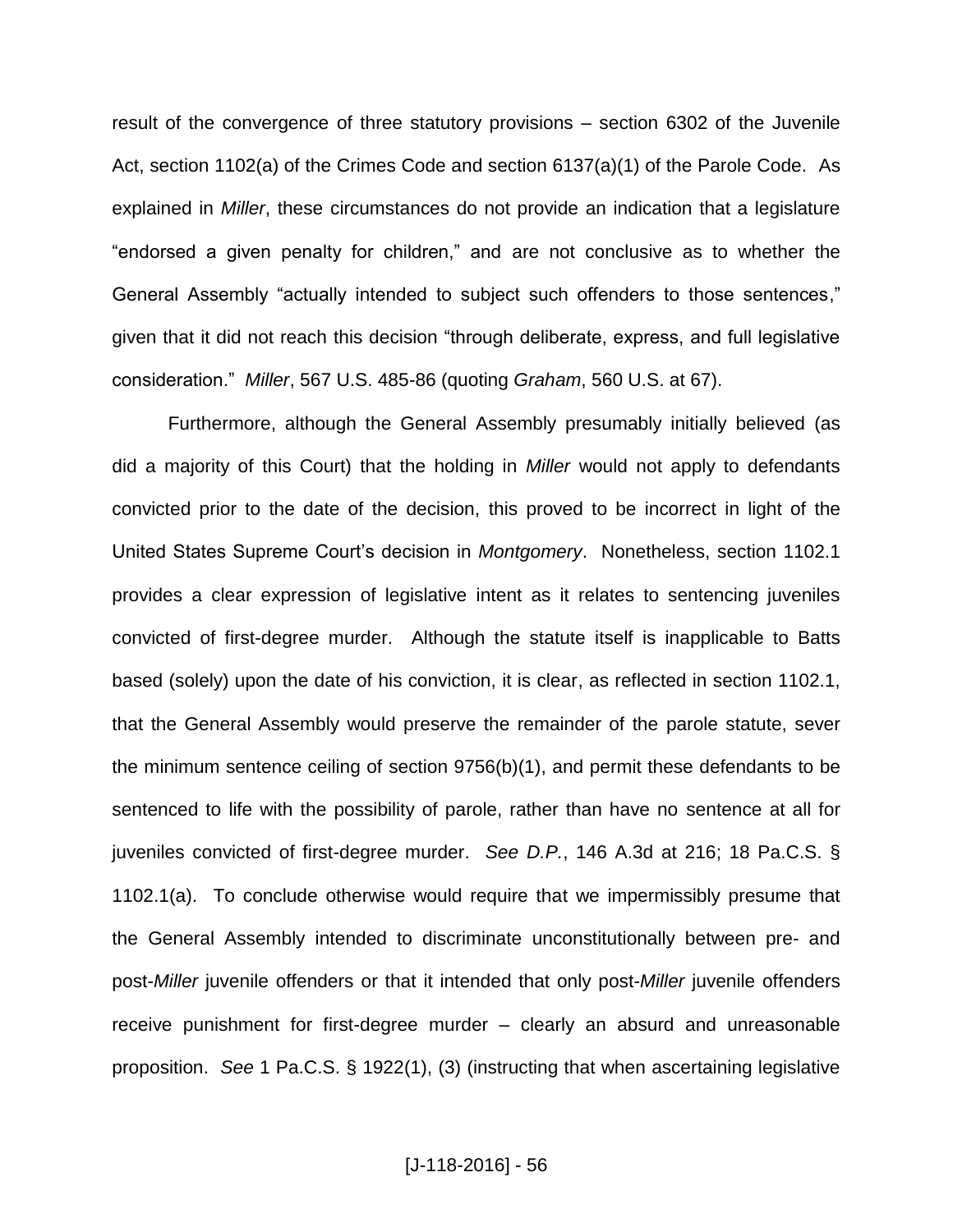intent, courts must presume that the General Assembly did not intend to violate the State or Federal Constitution or intend an absurd, impossible or unreasonable result).

Despite the passage of four years since we issued our decision in *Batts I,* the General Assembly has not passed a statute addressing the sentencing of juveniles convicted of first-degree murder pre-*Miller*, nor has it amended the pertinent provisions that were severed in *Batts I.<sup>17</sup> See generally* 42 Pa.C.S. § 9756; 61 Pa.C.S. § 6137. As we have previously stated, "the General Assembly is quite able to address what it believes is a judicial misinterpretation of a statute," and its failure to do so in the years following the *Batts I* decision gives rise to the presumption that the General Assembly is in agreement with our interpretation. *Hunt v. Pennsylvania State Police of the Commonwealth*, 983 A.2d 627, 637 (Pa. 2009).

 $\overline{a}$ 

<sup>17</sup> We note that there are currently two proposed drafts of statutes in our Legislature – one from the House and one from the Senate – pertaining to sentencing of juveniles convicted of first-degree murder that were presented for consideration in 2016. These pieces of proposed legislation go even further than *Batts I* to enhance the authority of the parole board to parole inmates convicted of first-degree murder. House Bill 2135, in relevant part, amends section 1102.1 of the Crimes Code to completely remove the authority of the sentencing court to sentence a juvenile to life without the possibility of parole. H.B. 2135, Printer's No. 3484, 200th Gen. Assemb., Reg. Sess. (Pa. 2016). It further amends section 6137 of the Parole Code, striking the prohibition against paroling an individual serving life in prison, making all inmates (juveniles and adults) sentenced to life in prison parole-eligible after fifteen years. *Id.* The bill was referred to the House Judiciary Committee on June 9, 2016, where it remained at the time of this writing.

Senate Bill 1147 eliminates the date of conviction requirement from section 1102.1 and abolishes the authority to sentence a juvenile to life in prison, either with or without parole. S.B. 1147, Printer's No. 1576, 200th Gen. Assemb., Reg. Sess. (Pa. 2016). Instead, a juvenile convicted of first-degree murder committed when he or she was under fifteen would receive a maximum sentence of thirty-five years of imprisonment; a first-degree murder committed by a juvenile aged fifteen to eighteen would require a maximum sentence of forty-five years of imprisonment. *Id.* On March 4, 2016, this bill was referred to the Senate Judiciary Committee, where it too remained at the time of this writing.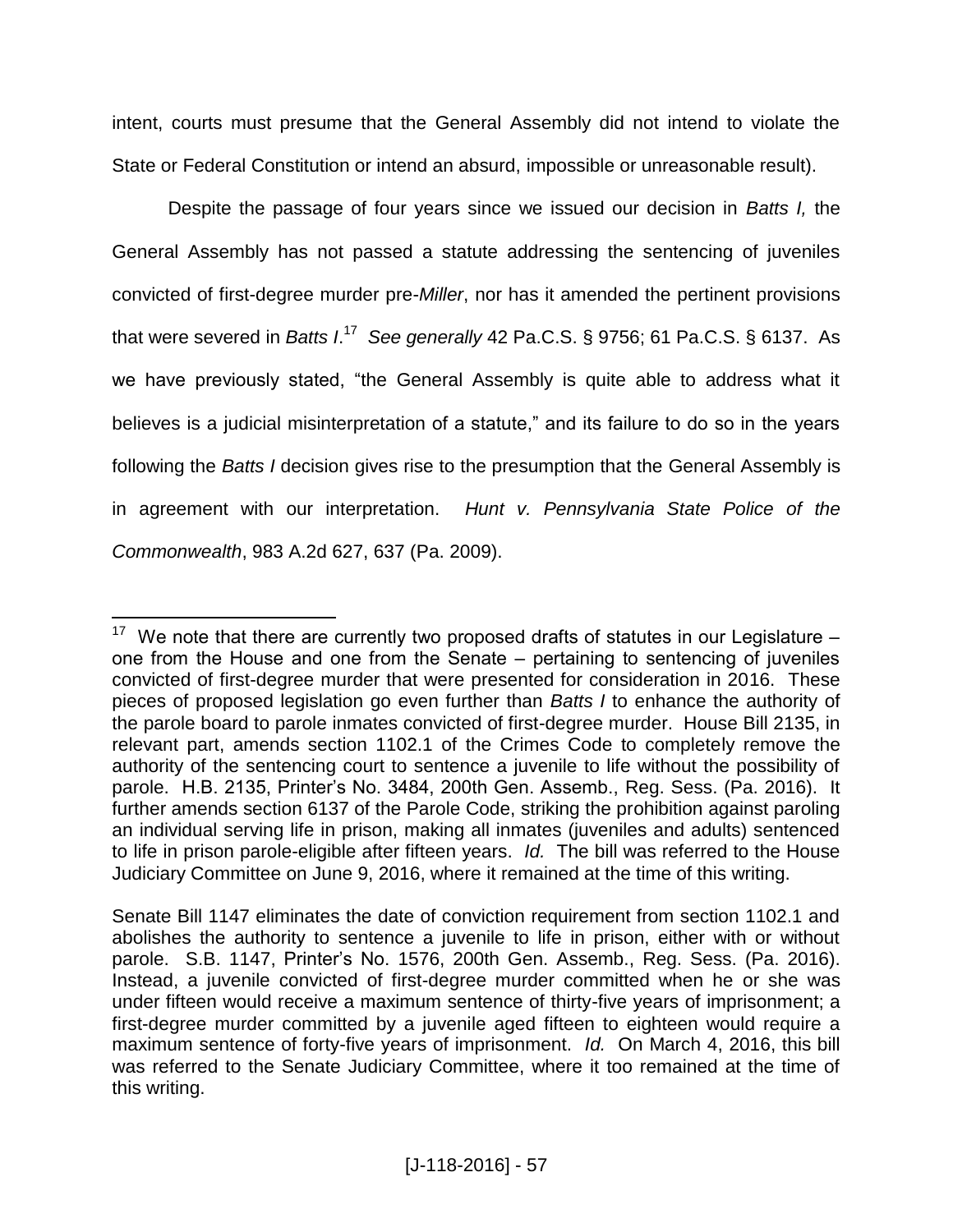#### **B.** *Hopkins* **and** *Wolfe*

Our intervening decisions in *Hopkins* and *Wolfe* do not affect our decision in *Batts I.* In *Hopkins*, we found that section 6317 of the Crimes Code – which imposed a mandatory minimum sentence of imprisonment for possession with intent to deliver or delivery of a controlled substance that occurred within 1000 feet of a school  $-$  was unconstitutional. Specifically, the statute required a judge (not a jury) to find the facts required to impose the mandatory minimum sentence by a preponderance of the evidence (not beyond a reasonable doubt) at sentencing (not at trial); stated that the requisite facts were not an element of the crime; and required no notice to the defendant of the applicability of the statute prior to trial, all of which contravened the United States Supreme Court's holding in *Alleyne v. United States*, 133 S.Ct. 2151 (2013). *See Hopkins*, 117 A.3d at 249-57.

We further found that we were unable to sever the unconstitutional portions of section 6317 because the remaining, valid portions of the statute could not survive without the voided ones unless this Court added new terms to the statute. The *Hopkins* Court concluded that this would amount to a wholesale reconceptualization of the statute in a manner that was inconsistent with the explicit statements of legislative intent appearing throughout the statute. To save the valid provisions of section 6317, this Court would have had to create a substantive offense in place of the existing sentencing statute created and expressly intended by the General Assembly. *Id.* at 262, 263 n.6. We therefore concluded, "By operation of *Alleyne*, [s]ection 6317 has been stripped of all the features that allow it to function as a sentencing statute." *Id.* at 259.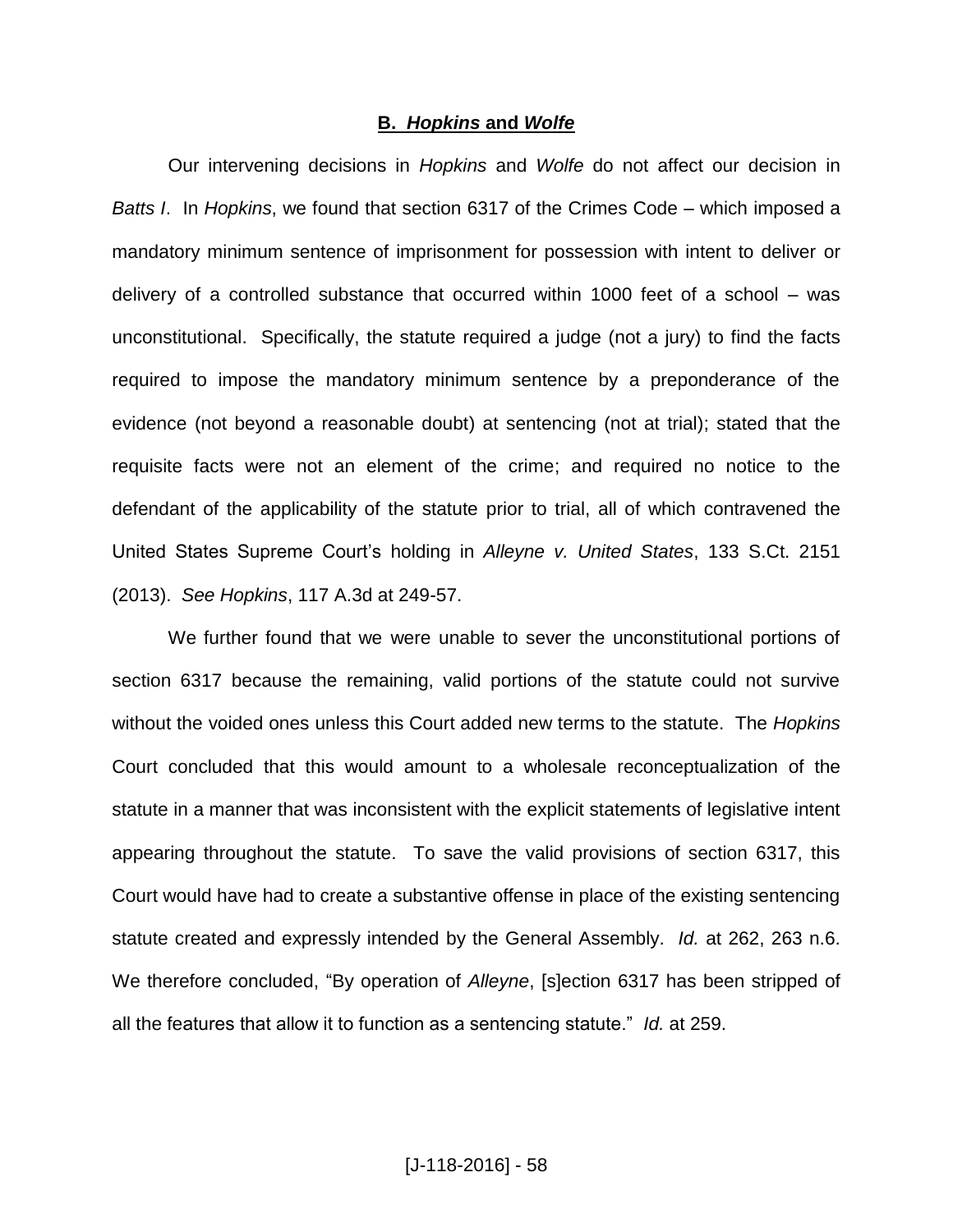In *Wolfe*, we reaffirmed our decision in *Hopkins* as it related to another, similarly worded mandatory minimum sentencing statute, 42 Pa.C.S. § 9718. *Wolfe*, 140 A.3d 660-61. Once again, because severance of the unconstitutional language would have required the Court "to create new aggravated crimes," in direct contravention of the express statements of legislative intent provided in the statute, we concluded that the severance was not possible, as saving any part of the statute would have required the Court to venture "beyond our constitutionally prescribed authority and purview." *Id.* at 662-63.

Severance in *Hopkins* and *Wolfe* required this Court to go far beyond simply striking unconstitutional language from a statute, as our role traditionally requires and permits, and to instead conduct a wholesale rewrite and reconfiguration of a statute, a role exclusively performed by the General Assembly. *See* Pa. Const. art II, § 1. Conversely, *Batts I* did not create a crime or a sentence that did not otherwise exist at the time of our decision, but instead lawfully and appropriately utilized our severance authority in a manner consistent with legislative intent.

This conclusion is supported by the analogous case of *Commonwealth v. Butler*, 328 A.2d 851 (Pa. 1974), wherein this Court applied an existing sentencing construct to a class of individuals that had been expressly excluded from its applicability following the Court's severance of unconstitutional language from the previously applicable statute. In *Butler*, a man brought a challenge under the Equal Rights Amendment<sup>18</sup> to statutory language that required men to receive both minimum and maximum terms of

 $\frac{1}{18}$  "Equality of rights under the law shall not be denied or abridged in the Commonwealth of Pennsylvania because of the sex of the individual." Pa. Const. art. I, § 28.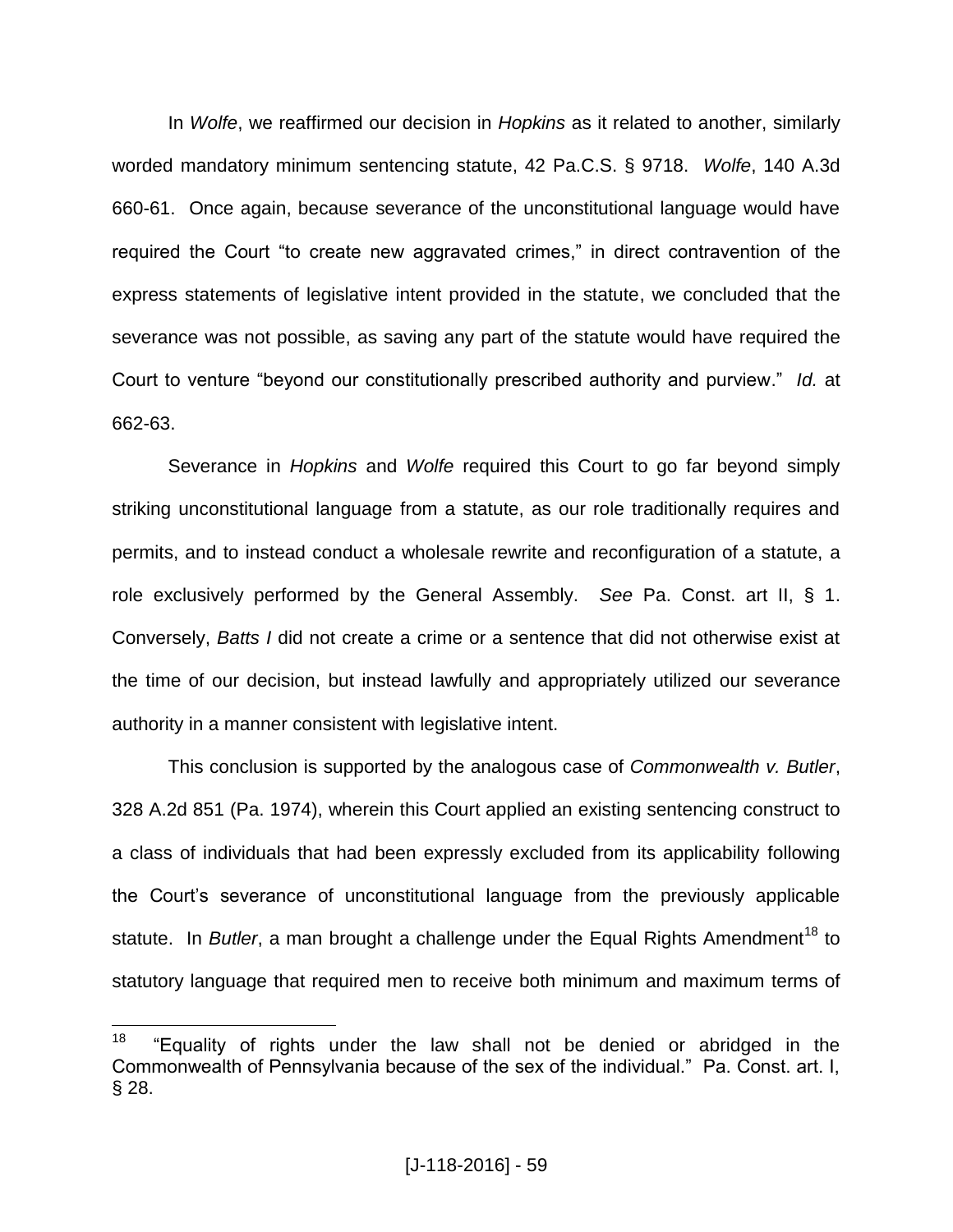imprisonment, but permitted women only to receive a maximum sentence and prohibited courts from giving a woman a minimum term of confinement. *Id.* at 854. This discrepancy in language made women immediately parole-eligible upon entering prison, but required men to await the expiration of their minimum sentences before being able to be considered for parole. Because "[t]he statutory scheme on its face treats men less favorably than women," without a basis or justification, we found it to be unconstitutional. *Id.* at 857-58.

It was clearly the intent of the General Assembly, when it enacted the offending statute, to exclude women from the general requirement that sentences of confinement have both minimum and maximum terms. Because of intervening developments in the law, however, that was no longer constitutionally permissible. Given the choice of striking the minimum/maximum statute applicable to men or striking the portion of the statute that excepted women from receiving minimum sentences, the Court found that it was more consistent with the intent of the General Assembly to strike the latter, thus making women subject to minimum terms of imprisonment. The Court reasoned that striking the general minimum/maximum requirement would leave men without any sentence, whereas simply striking the language excluding women from its applicability maintained lawful sentences for both men and women while also addressing the constitutional problem. Further, the Court found that "special sentencing statutes for women … were departures from a more general intent to provide equal sentencing treatment for men and women." *Id.* at 859. The *Butler* Court therefore severed the unconstitutional language, thus requiring the imposition of minimum prison sentences for women.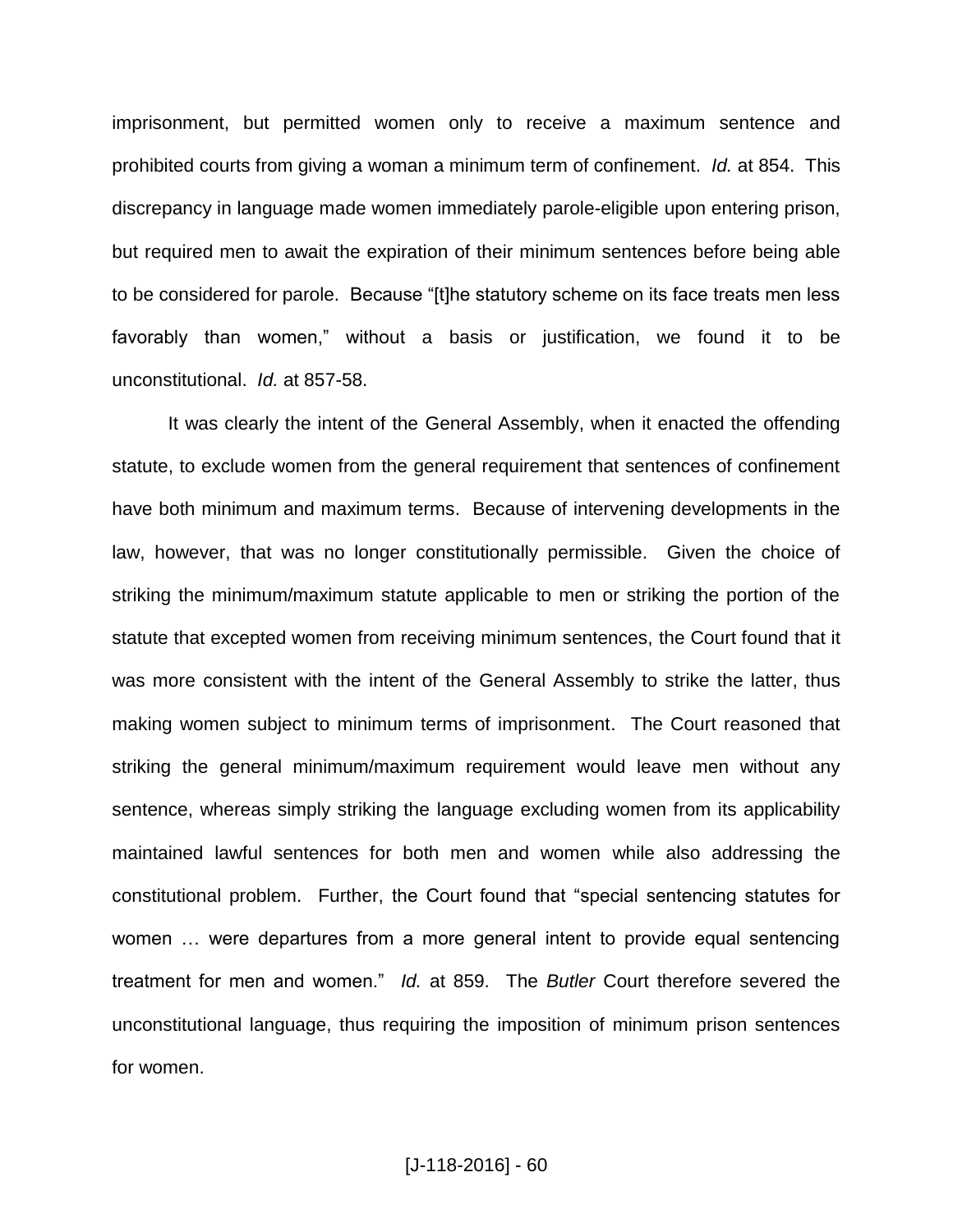Likewise, in *Batts I,* through our legislatively-mandated severance power, we struck unconstitutional statutory language and expanded the application of an existing, statutorily provided sentence  $-$  life with the possibility of parole  $-$  to reach a subset of individuals who could no longer constitutionally be sentenced in accordance with a prior sentencing scheme. Although the General Assembly instituted a blanket prohibition against paroling an individual convicted of first-degree murder, which would necessarily include juveniles, as in *Butler*, this too constituted a departure from the "more general intent" of the General Assembly, which otherwise treated children different from adults for sentencing purposes, *see generally, e.g.,* 42 Pa.C.S. §§ 6301-6375 (the Juvenile Act), and which treatment continues in recent years. *See, e.g.,* 18 Pa.C.S. § 1102.1; *supra* note 17. Thus, the severance decision in *Batts I* stands.

### **VII. Procedure for Sentencing Juveniles Convicted of First-Degree Murder**

To ensure that a life-without-parole sentence is imposed only on the rarest of juvenile offenders, as required by *Montgomery*, and that the sentencing court does not overly emphasize the nature of the crime in question, Batts and several of his amici<sup>19</sup> request that this Court establish guidelines and procedures for the sentencing (and resentencing) of juveniles convicted of first-degree murder. They argue that *Miller*, as clarified by *Montgomery*, requires the institution of a presumption against sentencing a juvenile offender to life in prison without the possibility of parole. Batts' Brief at 21-22; Advocacy Amici's Brief at 6-7; PBA's Brief at 4-6. Batts asserts that the burden of proving that a juvenile may be subjected to life without parole must be placed on the

 $\overline{a}$ 

<sup>19</sup> These amici include the Pennsylvania Bar Association ("PBA"), the Incarcerated Children's Advocacy Network and the Youth Sentencing & Reentry Project (collectively, "Advocacy Amici").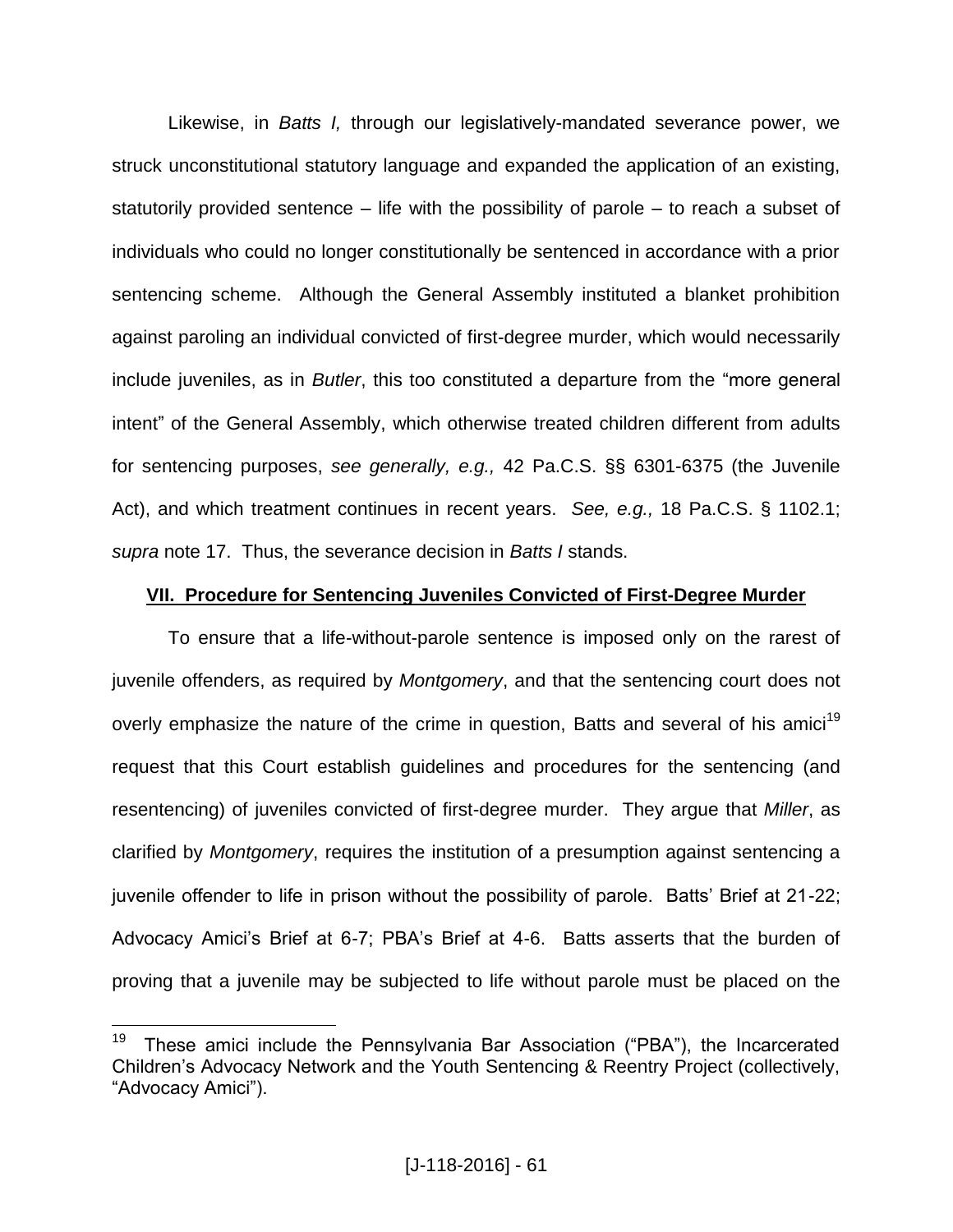Commonwealth to establish, beyond a reasonable doubt, that the crime reflects that the juvenile is "irreparably corrupt," "irretrievably depraved," and "permanently incorrigible," and must be supported by expert testimony. Batts' Brief at 25-28, 38-39; *see also* PBA's Brief at 7-9. Batts identifies Supreme Court decisions from several other jurisdictions that have held similarly or have gone further, banning life without parole sentences in their entirety for juvenile offenders. *See* Batts' Brief at 22-27.

It is also Batts' position that juveniles facing life in prison without the possibility of parole are entitled to a jury determination "that a juvenile is permanently incorrigible or irreparably corrupt" before the sentence may be constitutionally imposed. *Id.* at 58. In support of this contention he relies upon the United States Supreme Court's decision in *Alleyne*, as well as the *Graham* and *Miller* Courts' comparison of adults facing capital punishment to juveniles facing life in prison without parole. *Id.* at 57-58. In apparent reliance on this latter parallel, Batts asserts that he is "entitled to at least the same procedural due process afforded an adult facing capital punishment under the Eighth Amendment [to the United States Constitution] and Article I, Section 13 of the Pennsylvania Constitution." *Id.* at 58. He thus contends that pursuant to section 9711 of the Sentencing Code (addressing the procedure for capital sentencing), if the Commonwealth states its intention to seek a sentence of life without parole for a juvenile offender, the sentencing proceeding must involve a jury trial, at which the Commonwealth bears the burden of proof. Additionally, under this construct, Batts contends that a unanimous verdict in favor of sentencing the defendant to life without parole is required, with the verdict subjected to automatic appellate review by the Pennsylvania Supreme Court. *Id.* at 60-61.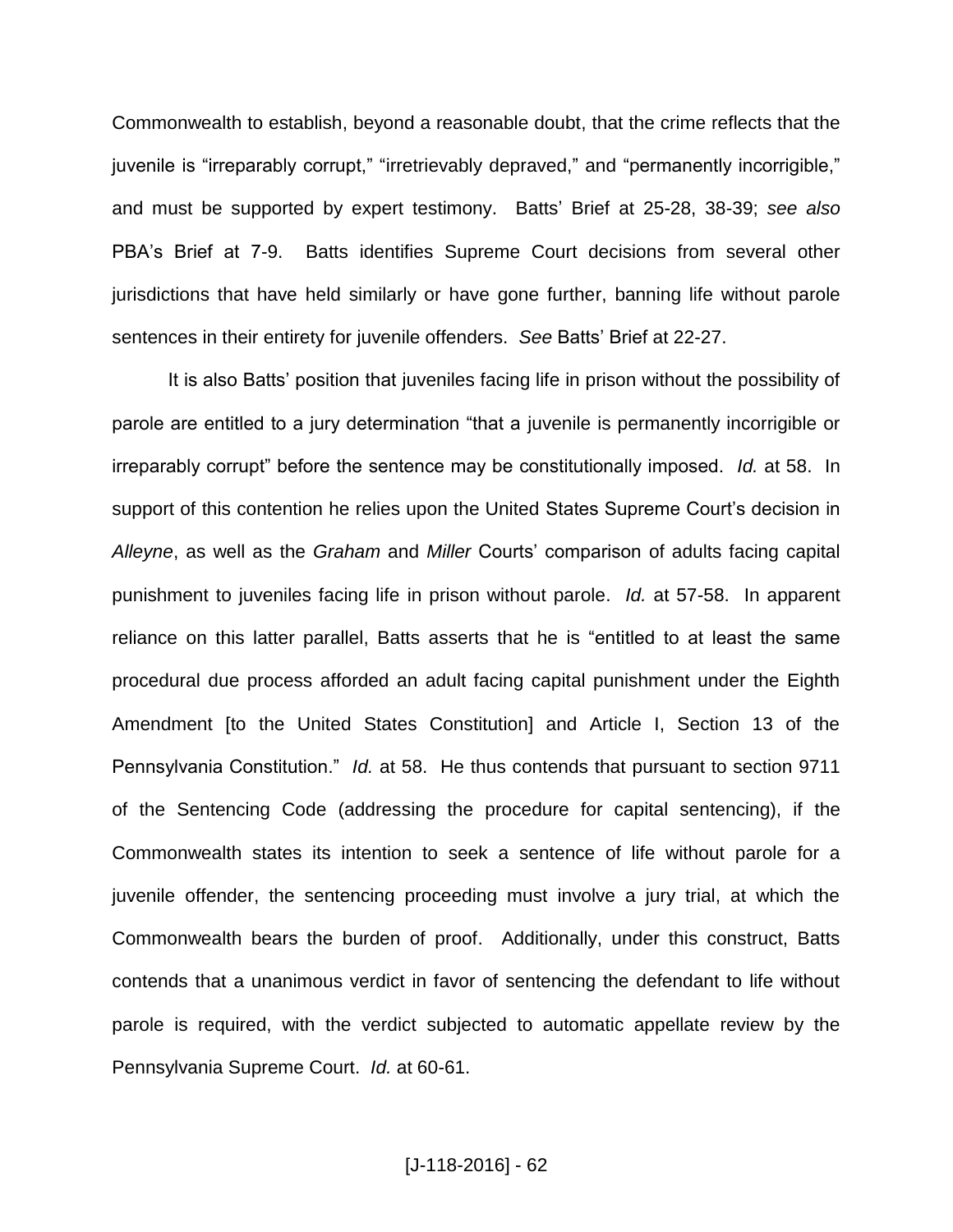The Commonwealth and the DAA counter that it would be inappropriate for this Court to announce procedures for sentencing juveniles convicted of first-degree murder, contending that this "is inherently a legislative matter," as it is for the General Assembly to create punishments for criminal acts. Commonwealth's Brief at 23-28 (citing principally *Commonwealth v. DeHart*, 516 A.2d 656 (Pa. 1986)); *see also* DAA's Brief at 13, 18-19 (same). They recognize that this Court previously invoked our rulemaking power in *Commonwealth v. Sanchez*, 36 A.3d 24 (Pa. 2011), to create procedures for determining whether a defendant convicted of first-degree murder is immune from the death penalty pursuant to *Atkins v. Virginia*, 536 U.S. 304 (2002) (holding that the Eighth Amendment prohibits the execution of intellectually disabled<sup>20</sup> persons). The Commonwealth and the DAA differentiate our actions there, however, based upon the length of time that passed between the *Atkins* decision and our decision in *Sanchez*, and the General Assembly's intervening failure to act. Here, they contend, the General Assembly promptly acted following *Miller* by enacting section 1102.1, thus obviating this Court's ability to exercise its rulemaking authority. *See* Commonwealth's Brief at 26-27; DAA's Brief at 13-14, 16 (cautioning this Court not to "preempt the General Assembly for the sake of an unfounded assumption that sentencing courts cannot understand and apply *Miller* and *Montgomery*").

 20 "Intellectually disabled" connotes the condition that the United States Supreme Court previously referred to as "mentally retarded." *Compare generally Atkins v. Virginia*, 536 U.S. 302 (2002), *with Moore v. Texas*, 137 S.Ct. 1039 (2017); *see also Commonwealth v. Hannibal*, 156 A.3d 197, 224 (Pa. 2016) (relying on *Hall v. Florida*, 134 S.Ct. 1986, 1990 (2014), for the proposition that "intellectual disability" should be used in place of "mental retardation"). "Intellectual disability" also replaced "mental retardation" in the fifth edition of the Diagnostic and Statistical Manual of Mental Disorders. *See* American Psychiatric Association, Diagnostic and Statistical Manual of Mental Disorders 33 (5th ed. 2013).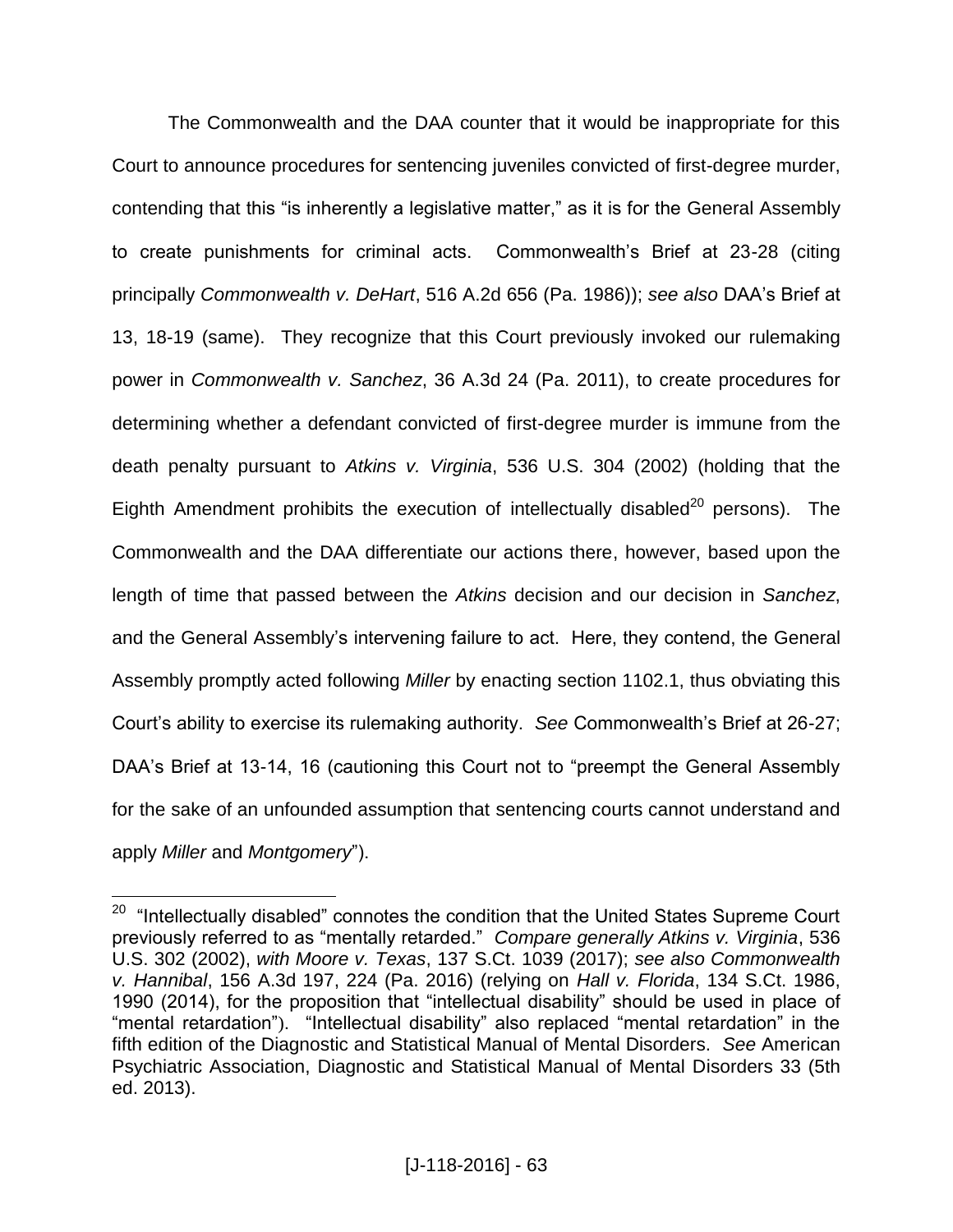The Commonwealth asserts that even if Court-created procedures were appropriate in this context, the procedural protections advanced by Batts  $-$  a presumption against a life-without-parole sentence for juvenile offenders; placing the burden on the Commonwealth to prove its applicability beyond a reasonable doubt; expert testimony in support of its applicability; and particularized findings of fact  $-$  are not required by either *Miller* or *Montgomery*. *See* Commonwealth's Brief at 28-38; DAA's Brief at 14, 20-23. The Commonwealth identifies decisions from several intermediate appellate courts from other jurisdictions that have held similarly. *See* Commonwealth's Brief at 30, 35-38.

The Commonwealth additionally argues that there is no support for a jury determination of a juvenile's susceptibility to a life-without-parole sentence. This is evidenced, per the Commonwealth's argument, by both section 1102.1, which is a legislative pronouncement that requires a judge, not a jury, to determine whether a juvenile may be subjected to life in prison without parole, and the absence of any authority from the Pennsylvania courts or the United States Supreme Court for such a mandate. *Id.* at 46-47, 48-49, 51-52. The DAA asserts that the United States Supreme Court has implicitly held that death penalty standards are inapplicable in these cases, as evidenced by *Montgomery*'s placement of the burden on the juvenile to prove that he belongs to the protected class of individuals that cannot be sentenced to life without parole. DAA's Brief at 17, 21 (citing *Montgomery*, 136 S.Ct. at 735).

Further, because there is no required fact finding, the Commonwealth states that there is no *Alleyne*-related problem with a judge-only sentencing proceeding. Commonwealth's Brief at 53-54. The sentencing court is simply required to balance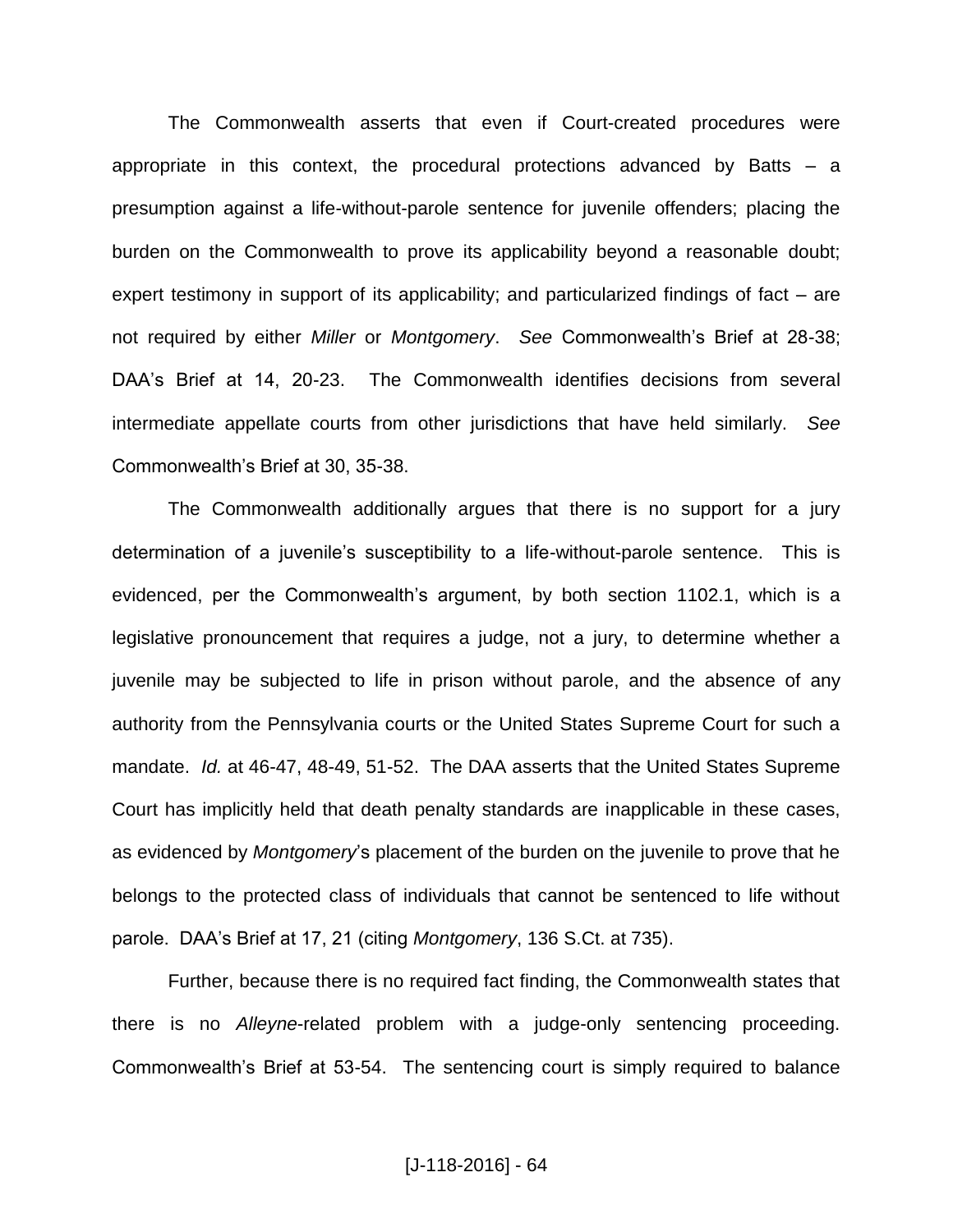factors and take into account other sentencing considerations, which it routinely does as a matter of discretion in other criminal matters, both in Pennsylvania and as upheld under similar circumstances by other states' intermediate appellate courts. *Id.* at 54-58.

#### **A. Constitutional Authority**

To begin, we reject the Commonwealth's argument that the creation of procedures to implement a substantive rule of law falls to the General Assembly. Rather, the Pennsylvania Constitution clearly and unambiguously bestows upon this Court "the power to prescribe general rules governing practice, procedure and the conduct of all courts" as long as such rules "neither abridge, enlarge nor modify the substantive rights of any litigant, nor affect the right of the General Assembly to determine the jurisdiction of any court or justice of the peace, nor suspend nor alter any statute of limitation or repose." Pa. Const. art. V, § 10(c).

*DeHart* does not constrain the exercise of our authority in this context. That case involved a challenge by a defendant to the General Assembly's authority to create the death penalty sentencing statute. We concluded that this was within the power of the General Assembly "to determine the punishment imposable for criminal conduct." *DeHart*, 516 A.2d at 671 (citing *Commonwealth v. Wright*, 494 A.2d 354 (Pa. 1985), *aff'd sub nom.*, *McMillan v. Pennsylvania*, 477 U.S. 79 (1986)). In contrast, the question here solely pertains to the procedures to implement the sentence for a juvenile convicted of first-degree murder. It does not (as argued by the Commonwealth and the DAA) require us to create the sentence itself. The resolution of the issues presented here falls squarely within our constitutional authority.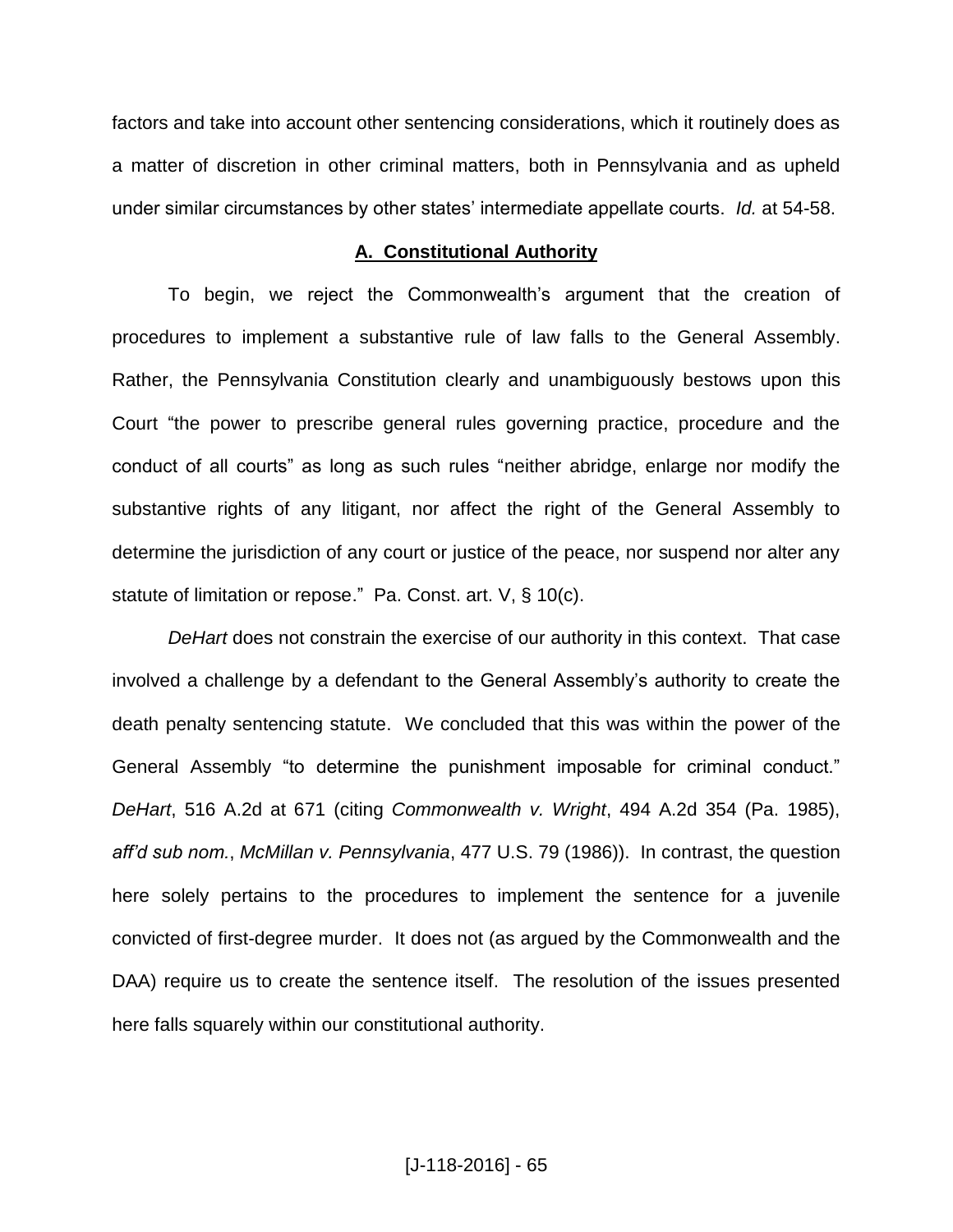The relevant procedural postures of this case and *Sanchez* are strikingly similar. In *Sanchez*, this Court was faced, inter alia, with a challenge to the imposition of capital punishment on a defendant who claimed he was ineligible to receive the death penalty pursuant to *Atkins v. Virginia*. We observed that in the nine years that elapsed following the *Atkins* decision, the General Assembly had remained silent, failing to enact a statute to address how courts should determine if a person is intellectually disabled such that he is immune from execution under *Atkins*. *Sanchez*, 36 A.3d at 52. Further, as in *Miller* and *Montgomery*, the Supreme Court in *Atkins* did not set forth a procedure for determining intellectual disability, instead "leav[ing] to the States the task of developing appropriate ways to enforce the constitutional restriction upon their execution of sentences." *Id.* (quoting *Atkins*, 536 U.S. at 317).

We stated that the absence of procedures for assessing a defendant's claim of intellectual disability in capital cases was creating "uncertainty in the lower courts and among criminal law practitioners," which "could lead to different standards and procedures being employed in different courtrooms throughout the Commonwealth." *Id.* "Because there are no substantive constitutional restrictions upon implementation of procedures to decide *Atkins* claims," we concluded that "the procedures we announce … are a proper exercise of our constitutional authority over judicial administration." *Id.* at 62 (citing Pa. Const. art. V, § 10(c)). We therefore exercised our constitutionallyprescribed authority to devise the necessary procedures for implementing *Atkins* in Pennsylvania, including who must adjudicate an *Atkins* claim (judge or jury), when the determination must be made (pre-trial or at the sentencing phase), which party must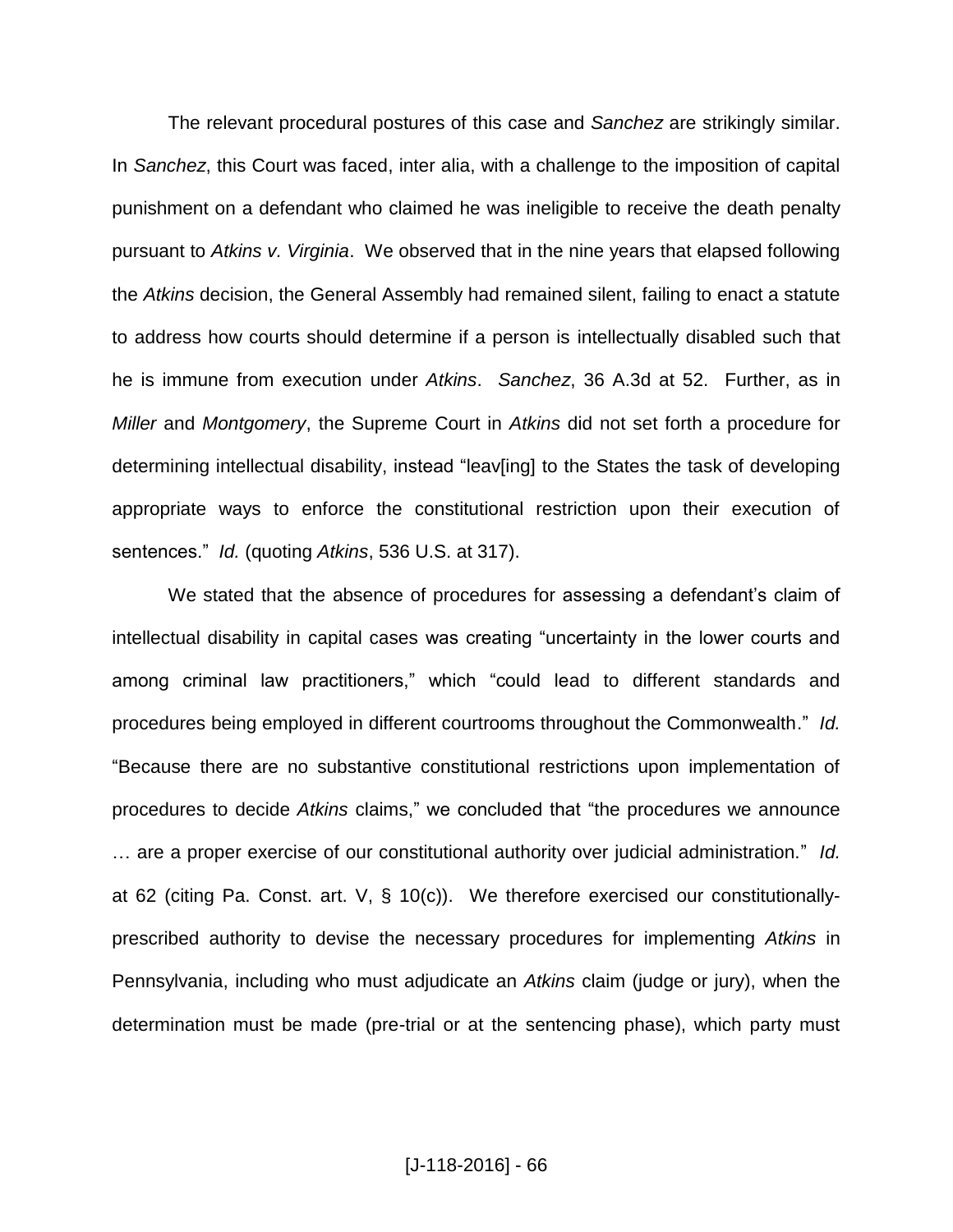bear the burden of proof, and the level of proof required. *Sanchez*, 36 A.3d at 52-53, 62-72.

Contrary to the positions of the Commonwealth and the DAA, that we waited nine years before promulgating procedures for the implementation of the holding in *Atkins* speaks not to the propriety of this Court's authority to have acted sooner, but rather to the infrequency with which a question concerning the imposition of the sentence in question arose. As the *Atkins* Court observed, an individual meeting the clinical definition of intellectually disabled is extremely rare – it is a diagnosis applicable to only around one percent of the population at large. *Atkins*, 536 U.S. at 309 n.5. It follows then that the vast majority of adults are not constitutionally exempt from the death penalty under *Atkins*. Precisely the opposite is true for a juvenile offender facing the potential of serving life in prison without the possibility of parole, as it is the exceedingly rare and uncommon juvenile whose crime reflects his permanent incorrigibility who therefore may be constitutionally sentenced to life without the possibility of parole. *Montgomery*, 136 S.Ct. at 726 (citing *Miller*, 567 U.S. 479-80). *See also Miller*, 567 U.S. at 471 ("only a relatively small proportion of adolescents[] who engage in illegal activity develop entrenched patterns of problem behavior") (quoting *Roper*, 543 U.S. at 570). Thus, unlike the rare consequences of *Atkins*, *Miller* and *Montgomery* impact every juvenile convicted of first-degree murder.

More than a year has passed since the *Montgomery* decision, and it has been five years since the High Court decided *Miller*. The General Assembly has not taken any appreciable steps to create a separate sentencing statute or to revise the existing law so that it applies to juveniles convicted of first-degree murder prior to *Miller*. In the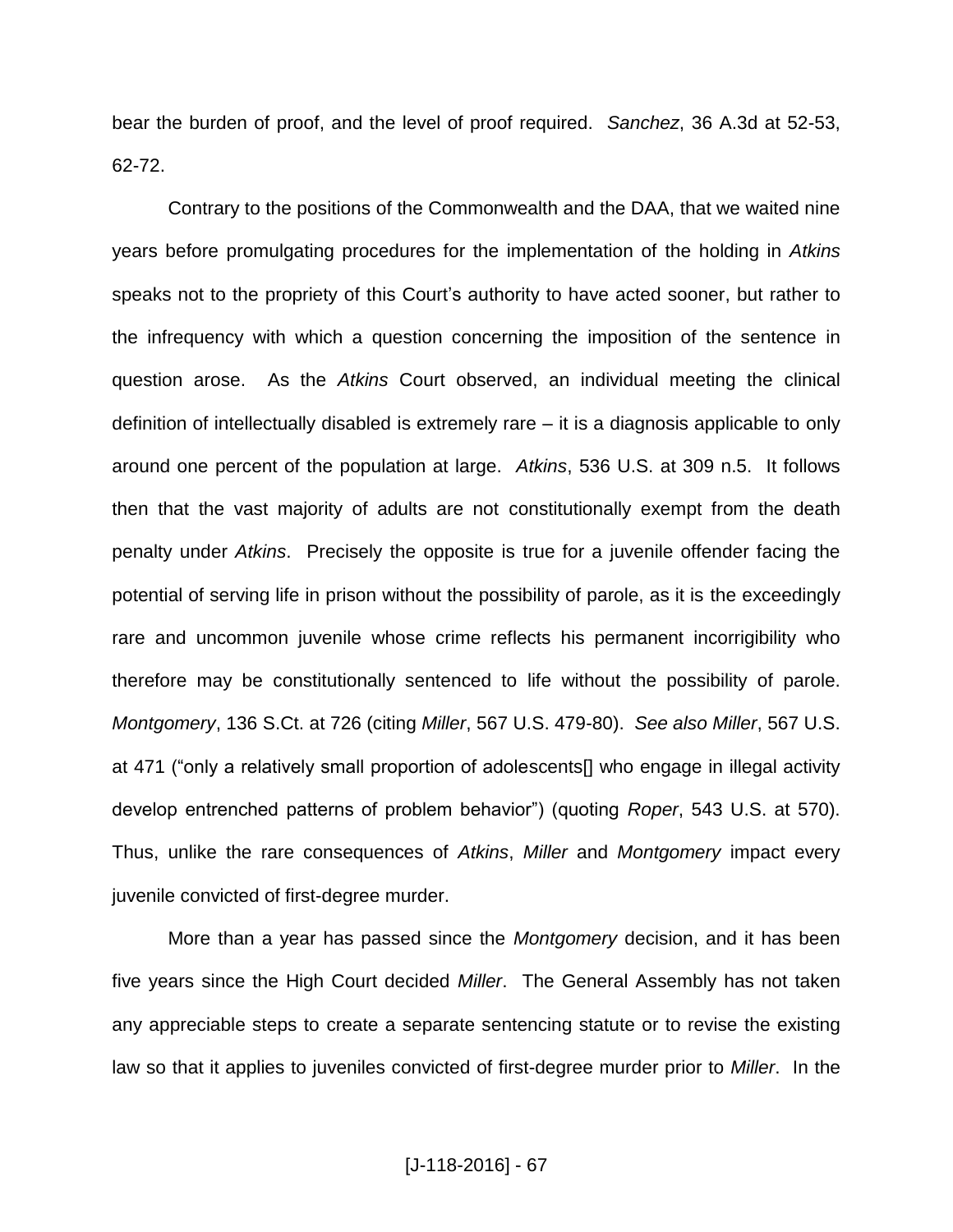meantime, several hundred individuals remain in Pennsylvania prisons serving illegal life-without-parole sentences for crimes committed when they were juveniles. *See* Pennsylvania Department of Corrections, Juvenile Lifers Information, http://www.cor.pa.gov/General%20Information/Pages/Juvenile-Lifers-Information.aspx#. WJTznqAo5aT (last visited June 26, 2017). Each of those prisoners, incarcerated for the crimes they committed as juveniles, awaits resentencing. It is abundantly clear that the exercise of our constitutional authority is required to set forth the manner in which resentencing will proceed in the courts of this Commonwealth.

We are now in the undesirable position of yet again having to remand Batts' case for resentencing. This will be the third time that Batts, who is now twenty-six years old, will face sentencing. The DAA's protestations notwithstanding, Batts' argument that sentencing courts would benefit from our guidance in the application of the *Miller* and *Montgomery* decisions is hardly "unfounded" and is certainly not an "assumption." *See* DAA's Brief at 16. Despite the sentencing court's best efforts here, as reflected by its lengthy and thorough recitation of the evidence it considered when resentencing Batts and its recognition of the controlling United States Supreme Court precedent, the lack of procedural safeguards resulted in it failing to properly apply the law to Batts' resentencing. As a result, Batts remains without a final judgment of sentence in this matter a decade after his conviction. Therefore, as in *Sanchez*, "we will exercise our constitutional power of judicial administration to devise a procedure" for the implementation of the *Miller* and *Montgomery* decisions in Pennsylvania.

### **B. Presumption**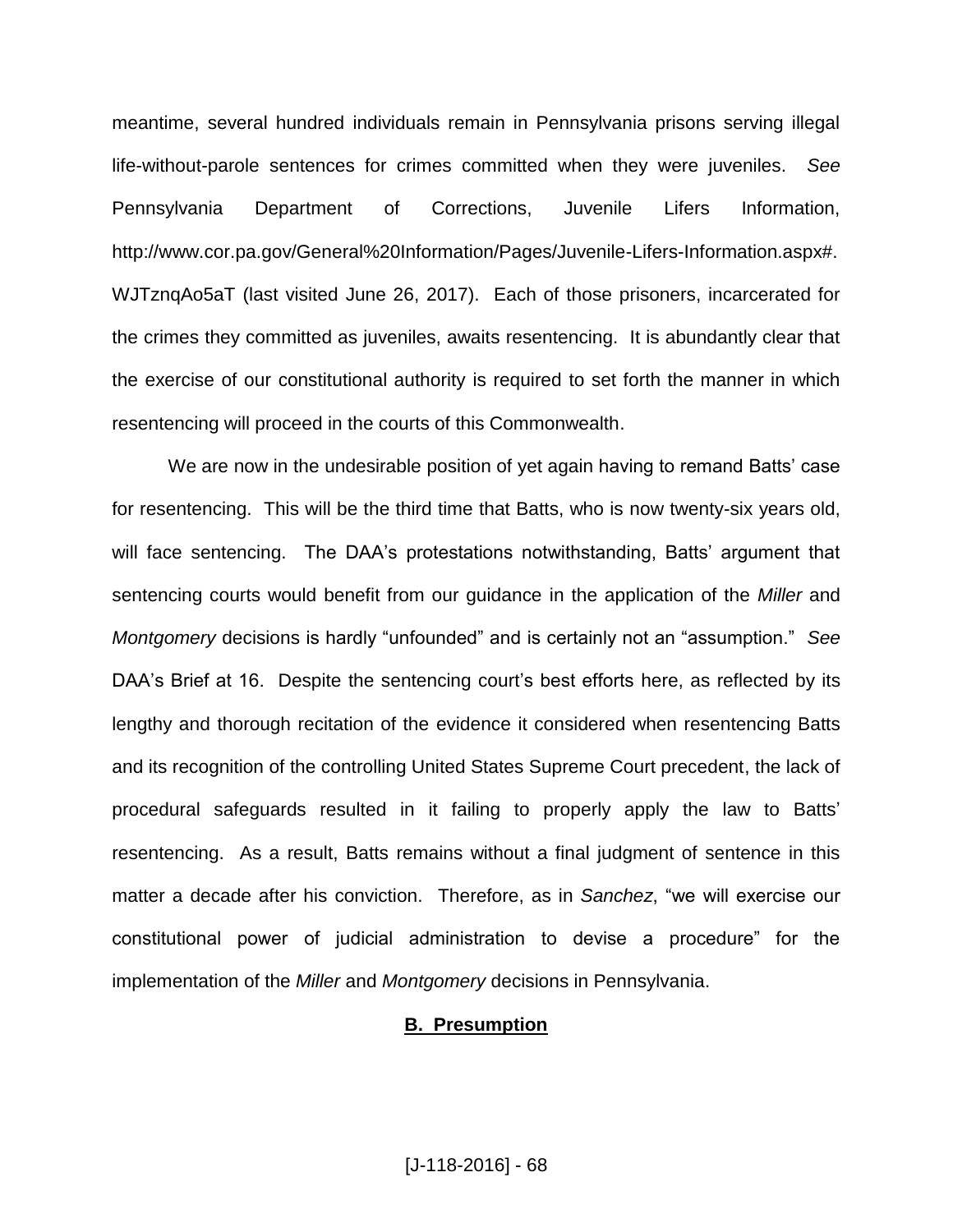"[A] presumption is a standardized practice, under which certain facts are held to call for uniform treatment with respect to their effect as to proof of other facts." *Commonwealth v. Childs*, 142 A.3d 823, 830 (Pa. 2016) (quoting 2 Kenneth S. Broun, et al., McCormick on Evidence 675-76 (7th ed. 2013)). A presumption arises, inter alia, if a fact constitutes "a conclusion firmly based upon the generally known results of wide human experience." *Watkins v. Prudential Ins. Co. of Am.*, 173 A. 644, 648 (Pa. 1934). A presumption is mandatory and requires the factfinder to find the existence of an "elemental" or "ultimate" fact based on proof of a "basic" or "evidentiary" fact. *Childs*, 142 A.3d at 830; *City of Pittsburgh v. W.C.A.B.*, 67 A.3d 1194, 1204 (Pa. 2013). For a presumption to be warranted, the elemental and basic facts must "truly coincide." *See Commonwealth v. Kelly*, 724 A.2d 909, 911 (Pa. 1999). The question here is whether, pursuant to *Miller* and *Montgomery*, we should adopt a presumption against sentencing a juvenile to life in prison without the possibility of parole. Using the *Childs* construct, the issue is whether the court must find the ultimate fact that an offender is capable of rehabilitation and that the crime was the result of the transient immaturity upon proof of the basic fact that the offender was under eighteen years of age when he or she committed the murder.

The Commonwealth and its amicus not only argue against a presumption that the juvenile is rehabilitable, but go further to urge that pursuant to *Miller* and *Montgomery*, the juvenile offender bears the burden of proving that he or she is not eligible for a lifewithout-parole sentence. Commonwealth's Brief at 29-31; DAA's Brief at 20-22. We reject both prongs of the Commonwealth's argument. Certain isolated statements in the *Miller* and *Montgomery* decisions might be interpreted to suggest that the offender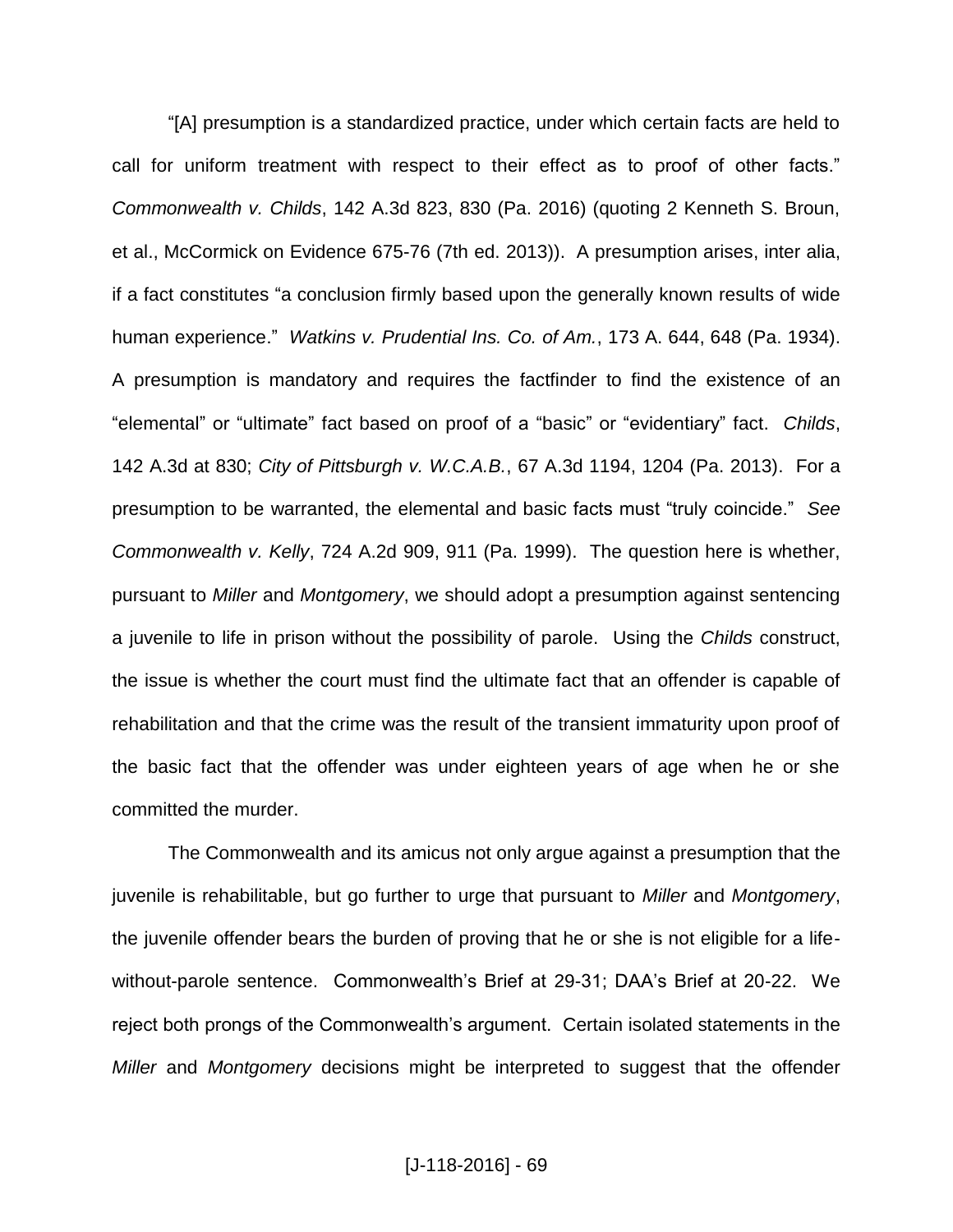should bear the burden of proving that he is among the great majority of juveniles who are not constitutionally eligible for a sentence of life without parole. *See, e.g., Miller*, 567 U.S. at 475 (referring to the characteristics of youth as "mitigating factors"); *Montgomery*, 136 S.Ct. at 726 (stating that at sentencing, "Montgomery had no opportunity to present mitigation evidence to justify a less severe sentence"), 735 (referring to the characteristics of youth as "sentencing factors"), 736-37 (stating that Montgomery and others similarly situated must have the opportunity to show the crime committed did not reflect their irreparable corruption).

However, any suggestion of placing the burden on the juvenile offender is belied by the central premise of *Roper*, *Graham*, *Miller* and *Montgomery* ‒ that as a matter of law, juveniles are categorically less culpable than adults. This central premise arises from "a conclusion firmly based upon the generally known results of wide human experience," which is that the vast majority of adolescents change as they age and, despite their involvement in illegal activity, do not "develop entrenched patterns of problem behavior." *Miller*, 567 U.S. at 471 (referring to this conclusion as "common sense" and "what any parent knows") (citing *Roper*, 543 U.S. at 569-70); *Watkins*, 173 A. at 648. The *Miller* Court reiterated the High Court's longstanding conclusion that the distinctive attributes of youth generally preclude a finding that a juvenile will forever be incorrigible, especially in light of the great difficulty even professional psychologists have in making that determination during a person's youth. *See Miller*, 567 U.S. at 472- 73, 479-80.

*Miller*'s holding, "that life without parole is an excessive sentence for children whose crimes reflect transient immaturity," is a "substantive rule of constitutional law."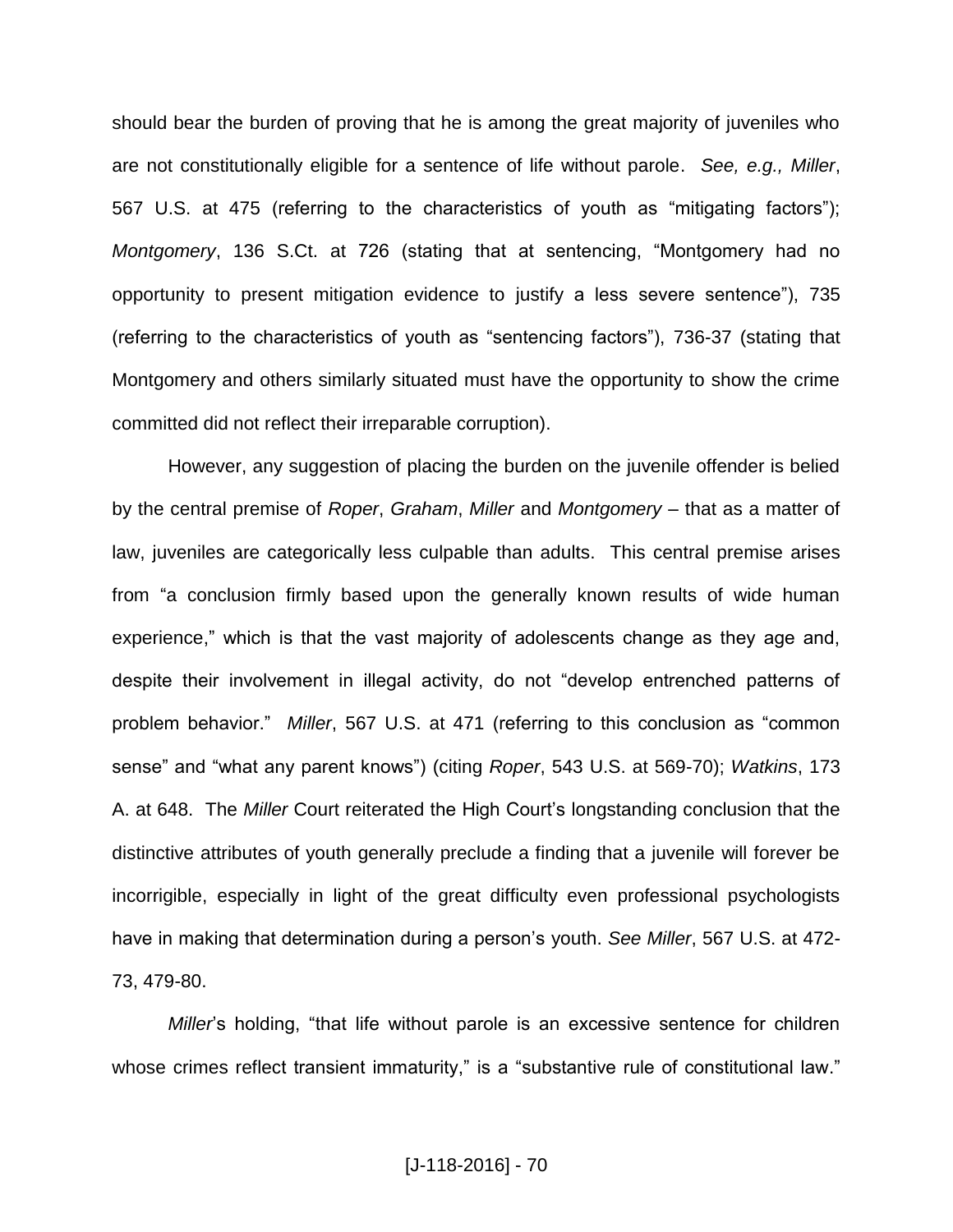*Montgomery*, 136 S.Ct. at 735. This, according to *Montgomery*, means that only "the rarest of juvenile offenders" are eligible to receive a sentence of life without the possibility of parole. *Id.* Only in "exceptional circumstances" will life without the possibility of parole be a proportionate sentence for a juvenile.<sup>21</sup> Id. at 736. Thus, there can be no doubt that pursuant to established Supreme Court precedent, the ultimate fact here (that an offender is capable of rehabilitation and that the crime was the result of transient immaturity) is connected to the basic fact (that the offender is under the age of eighteen). *See Childs*, 142 A.3d at 830.

The United States Supreme Court expressly left it to the States to determine how the holding in *Miller* was to be implemented in state court proceedings. *Montgomery*, 136 S.Ct. at 735. We therefore conclude that in Pennsylvania, a faithful application of the holding in *Miller*, as clarified in *Montgomery*, requires the creation of a presumption against sentencing a juvenile offender to life in prison without the possibility of parole.

### **C. Standard of Proof and Notice**

The United States Supreme Court did not outlaw a sentence of life in prison without the possibility of parole for all juveniles convicted of first-degree murder; it is only a disproportionate (illegal) sentence for those offenders who may be capable of rehabilitation. *See Miller*, 567 U.S. at 479-80; *Montgomery*, 136 S.Ct. at 726, 734. Therefore, the presumption against the imposition of this punishment is rebuttable by

 $\frac{1}{21}$  In fact, while leaving the ultimate procedure for resentencing to the States, the *Montgomery* Court suggested that all juveniles serving illegal mandatory life sentences across the country could be given the opportunity for parole as a matter of course, disposing of the need for States to convene resentencing hearings at all. *Montgomery*, 136 S.Ct. at 736. This, the Court proposed, would require "prisoners who have shown an inability to reform" to complete their life sentences but afford the opportunity for release to offenders who have demonstrated their ability to change. *Id.*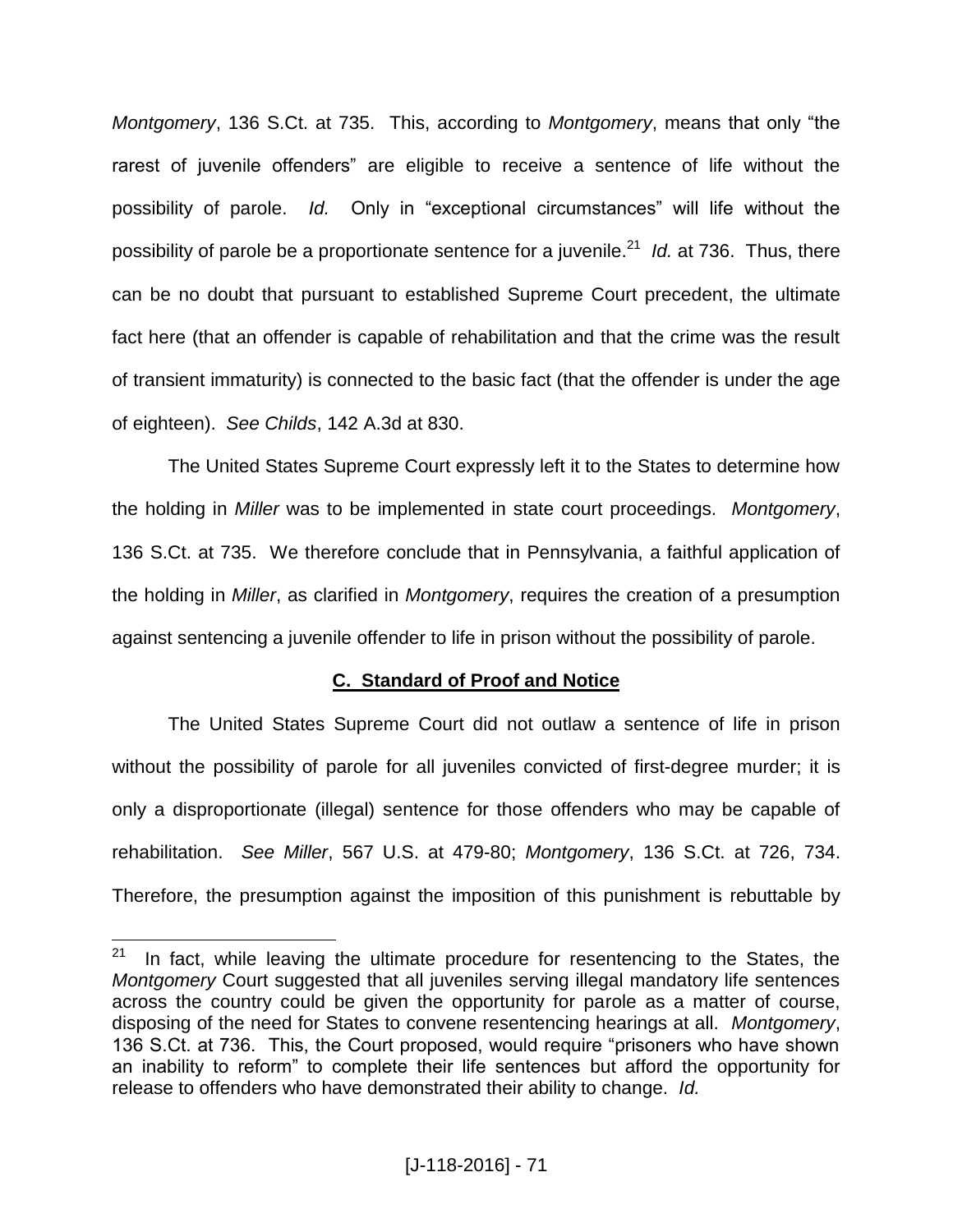the Commonwealth upon proof that the juvenile is removed from this generally recognized class of potentially rehabilitable offenders. *See Commonwealth v. Rush*, 562 A.2d 285, 287 (Pa. 1989) (reciting the "well established principle of the law of evidence" that a presumption places the burden of proof and the burden of production on the party that seeks to rebut the presumed fact); *Kelly*, 724 A.2d at 911 (recognizing that a presumption operates as proof of the ultimate fact unless and until the opposing party comes forward with evidence sufficient to rebut the presumption); *Commonwealth v. DiFrancesco*, 329 A.2d 204, 208 n.3 (Pa. 1974).

The question then arises as to the standard of proof required to meet this burden. As we have previously recognized, "even in a sentencing proceeding, due process requirements are applicable." *Commonwealth v. Williams*, 733 A.2d 593, 603 (Pa. 1999). Because "not all situations calling for procedural safeguards call for the same kind of procedure," however, we must define "what process is due" for a determination that a juvenile offender is incapable of ever being rehabilitated. *Id.* at 604 (quoting *Morrissey v. Brewer*, 408 U.S. 471, 481 (1972)).

"The standard [of proof] serves to allocate the risk of error between the litigants and to indicate the relative importance attached to the ultimate decision." *Addington v. Texas*, 441 U.S. 418, 423 (1979). "The function of a standard of proof, as that concept is embodied in the Due Process Clause and in the realm of factfinding, is to instruct the factfinder concerning the degree of confidence our society thinks he should have in the correctness of factual conclusions for a particular type of adjudication." *Sanchez*, 36 A.3d at 65 (quoting *Cooper v. Oklahoma*, 517 U.S. 348, 362 (1996)).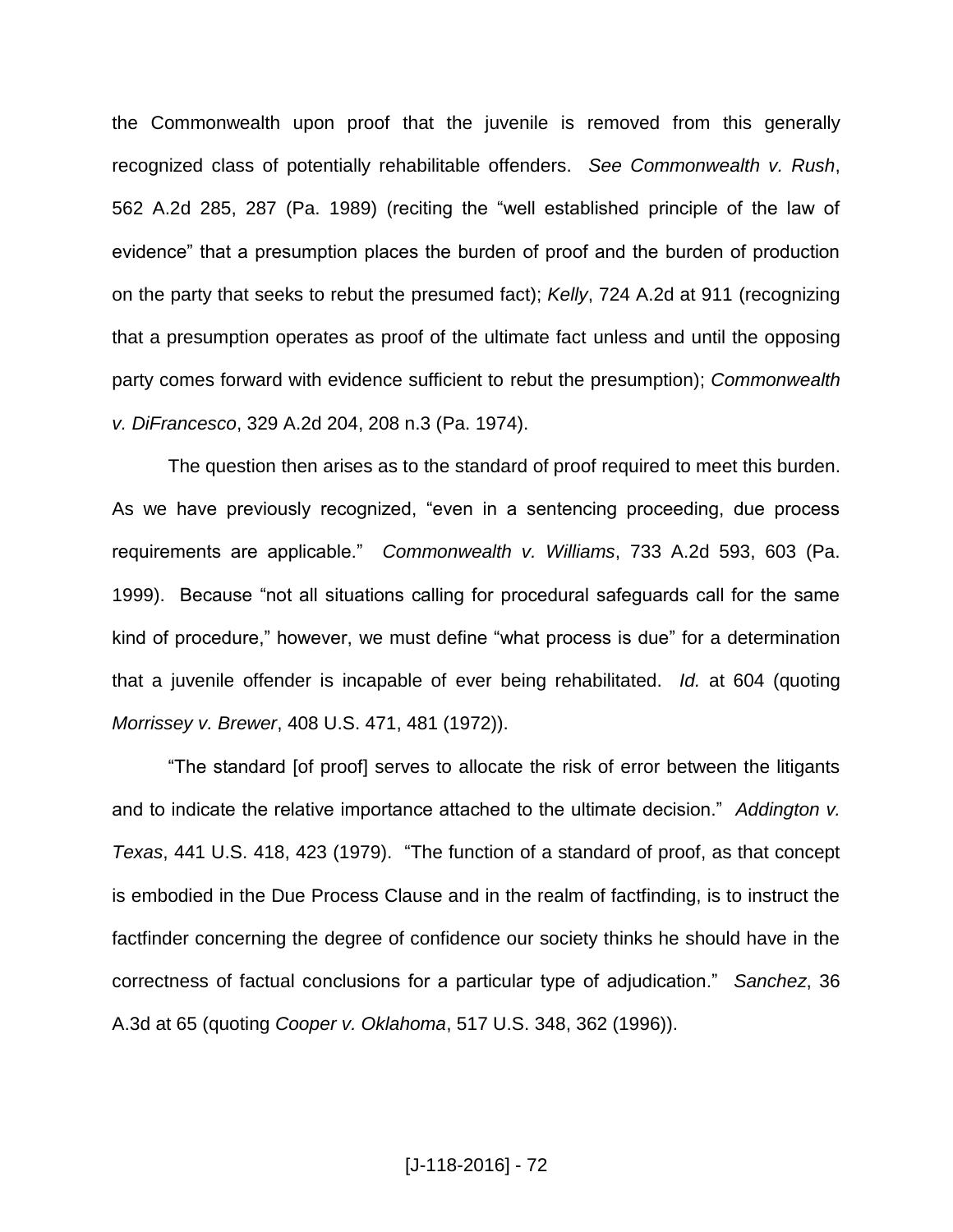There are three standards of proof typically used in Pennsylvania jurisprudence: a preponderance of the evidence, clear and convincing evidence, and proof beyond a reasonable doubt. A preponderance of the evidence is "a more likely than not inquiry," supported by the greater weight of the evidence; something a reasonable person would accept as sufficient to support a decision." *In re Vencil*, 152 A.3d 235, 246 (Pa. 2017) (citing *Samuel–Bassett v. Kia Motors Am., Inc.*, 34 A.3d 1, 35 (Pa. 2011); *J.S. v. Com., Dep't. of Pub. Welfare*, 596 A.2d 1114, 1115 (Pa. 1991)). Clear and convincing evidence requires proof "that is so clear, direct, weighty, and convincing as to enable the trier of fact to come to a clear conviction, without hesitancy, of the truth of the precise facts in issue." *Id.* at 237 n.1 (quoting *Commonwealth v. Maldonado*, 838 A.2d 710, 715 (Pa. 2003)) (bracketing omitted). Both of these standards are traditionally applicable in civil matters.<sup>22</sup>

Proof beyond a reasonable doubt, on the other hand, is a criminal standard and carries the highest evidentiary burden. This standard "impresses on the trier of fact the necessity of reaching a subjective state of certitude of the facts in issue." *In re Winship*, 397 U.S. 358, 364 (1970) (quoting Dorsen & Rezneck, In Re Gault and the Future of Juvenile Law, 1 Family Law Quarterly, No. 4, pp. 1, 26 (1967)).

 $\frac{1}{22}$  This is not to say that these standards never apply in a criminal context. For hearings on a motion to suppress evidence, for example, the Commonwealth bears the burden of proving by a preponderance of the evidence that the evidence was lawfully obtained. *Commonwealth v. Wallace*, 42 A.3d 1040, 1047 (Pa. 2012). Further, in cases tried before the Pennsylvania Court of Judicial Discipline against judicial officers alleged to have violated the Pennsylvania Code of Judicial Conduct or the Pennsylvania Constitution, the Judicial Conduct Board, as prosecutor, bears the burden of proof by clear and convincing evidence. Pa. Const. art. V, § 18(b)(5). These matters are referred to as quasi-criminal in nature because of the potential for removal from office as a sanction. *See In re Carney*, 79 A.3d 490, 508 (Pa. 2013).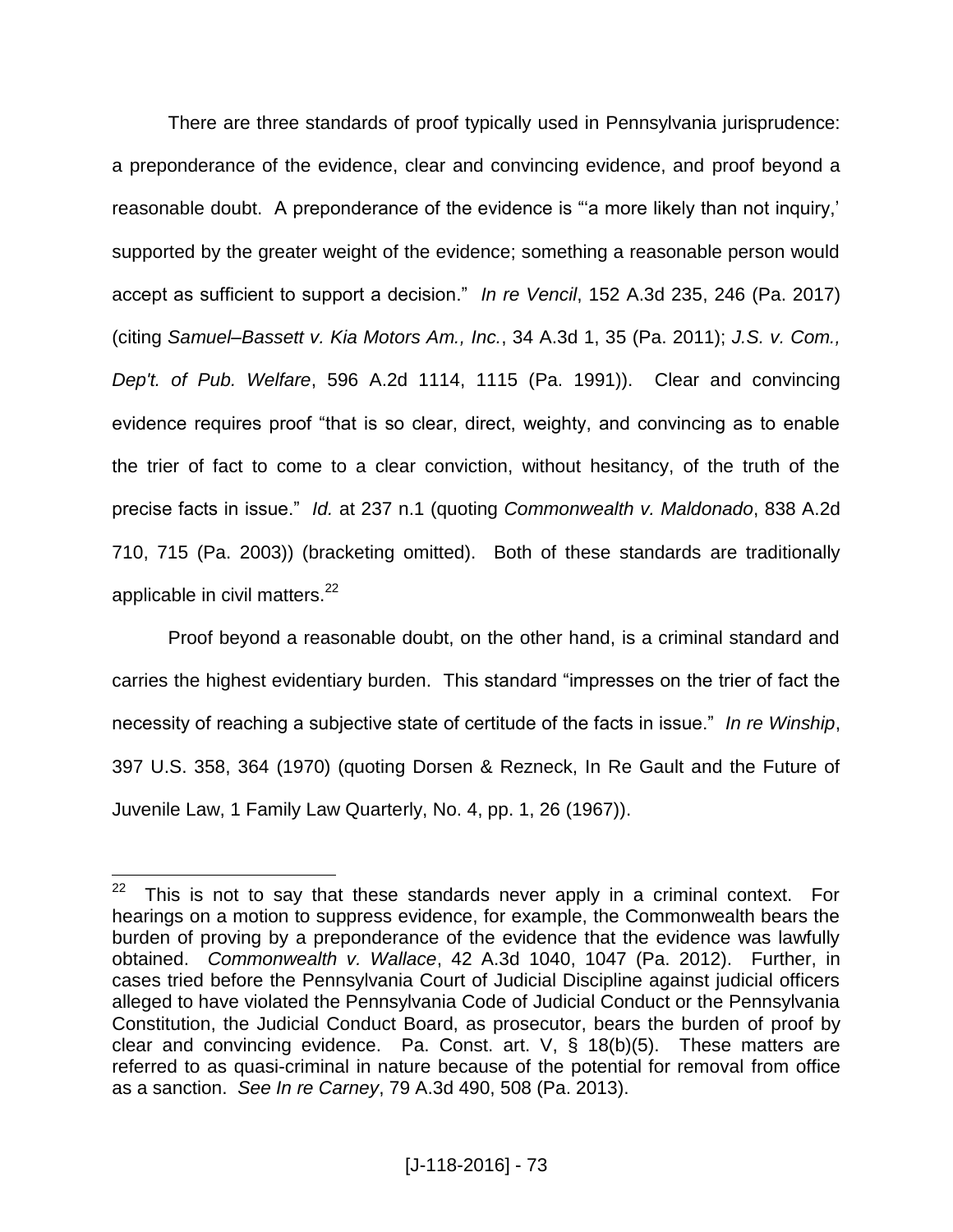[W]hile private parties may be interested intensely in a civil dispute over money damages, application of a "fair preponderance of the evidence" standard indicates both society's "minimal concern with the outcome," and a conclusion that the litigants should "share the risk of error in roughly equal fashion." When the State brings a criminal action to deny a defendant liberty or life, however, "the interests of the defendant are of such magnitude that historically and without any explicit constitutional requirement they have been protected by standards of proof designed to exclude as nearly as possible the likelihood of an erroneous judgment." The stringency of the "beyond a reasonable doubt" standard bespeaks the "weight and gravity" of the private interest affected, society's interest in avoiding erroneous convictions, and a judgment that those interests together require that "society impose almost the entire risk of error upon itself."

*Williams*, 733 A.2d at 604 (quoting *Commonwealth v. Wright*, 494 A.2d 354, 360 (Pa. 1985)) (bracketing omitted). *See also Santosky v. Kramer*, 455 U.S. 745, 755 (1982).

To determine the standard of proof required to satisfy due process concerns, we must consider (1) the private interest affected; (2) the risk of an erroneous deprivation of the interest through the procedures established; and (3) the value of the government's interest, if any, including "the fiscal and administrative burdens that the additional or substitute procedural requirement would entail." *Williams*, 733 A.2d at 605 (quoting *Matthews v. Eldridge*, 424 U.S. 319, 334-35 (1976)).

The interest at issue here is a juvenile's loss of his or her fundamental right to liberty without the ability, in the future, to demonstrate his or her capacity to mature, change and be rehabilitated over time. The risk of an erroneous decision against the offender would result in the irrevocable loss of that liberty for the rest of his or her life. Further, life without parole is typically a proportionately harsher sentence for a juvenile than it is for an adult, as juveniles will spend a greater percentage of their lives in prison.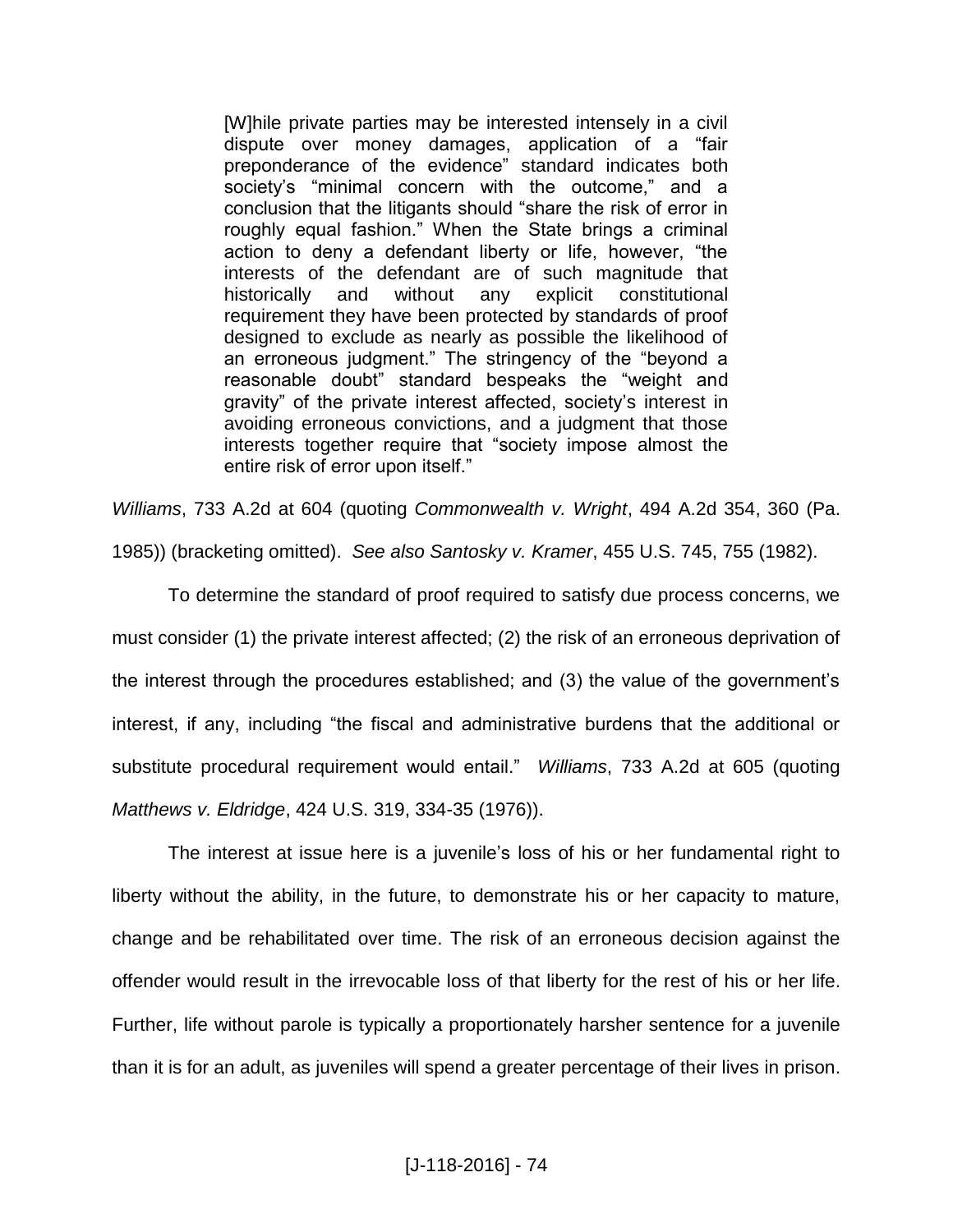*Miller*, 567 U.S. at 475. On the other hand, an erroneous decision in favor of the offender (i.e., sentencing the offender to a term of life with the possibility of parole), carries minimal risk; if the juvenile offender is one of the very rare individuals who is incapable of rehabilitation, he or she simply serves the rest of the life sentence without ever obtaining release on parole. Although the Commonwealth certainly has an interest in ensuring criminals are punished for their actions and that society is protected from further harm committed by them, this interest remains protected by a life-with-parole sentence because there are no guarantees that parole will ever be granted. Further, as it is now impermissible to sentence the great majority of juvenile offenders (past, present and future) to life without parole in the wake of *Montgomery*, we cannot envision the Commonwealth experiencing any appreciable financial burden by requiring it to shoulder a higher burden of proving the youthful offender's eligibility for a sentence that, except in very rare instances, it will not have a basis to seek.

The United States Supreme Court has clearly and unambiguously instructed that the decision that an offender is one of the rare and uncommon juveniles who may constitutionally receive a sentence of life without the possibility of parole must be made with near certainty. The sentencer must determine that the offender is and "forever will be a danger to society," a finding that the High Court found to be in direct conflict with a child's inherent capacity to change. *Miller*, 567 U.S. at 472. To protect youthful offenders from erroneous decisions that foreclose their ability to ever be released from prison, the Supreme Court therefore held that a sentence of life without parole is disproportionate and illegal for a juvenile offender unless that defendant "exhibits such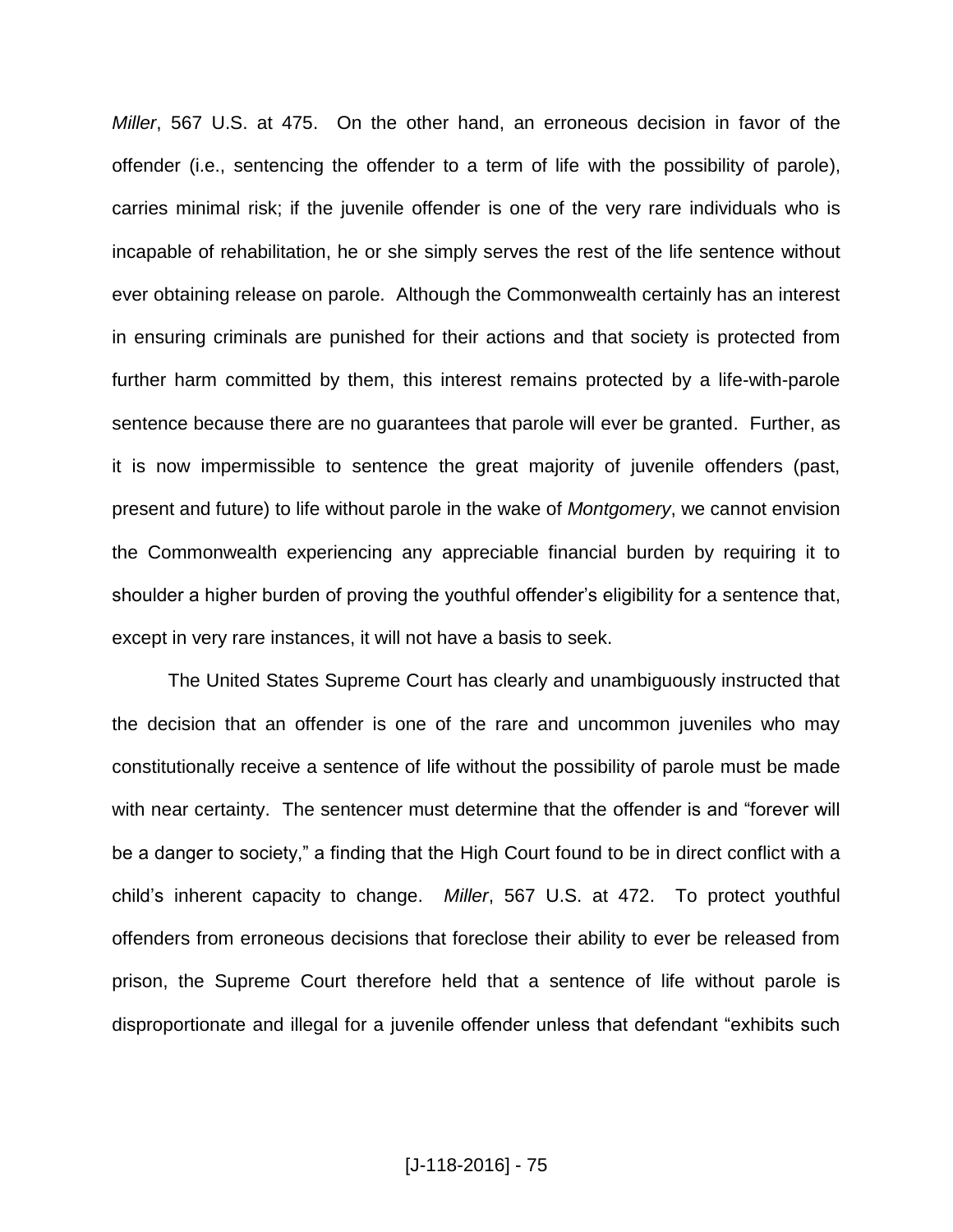irretrievable depravity that rehabilitation is **impossible**." *Montgomery*, 136 S.Ct. at 733 (citing *Miller*, 567 U.S. at 479-80) (emphasis added).

Pursuant to our consideration of the attendant due process concerns and the definitive language used by the Supreme Court, we conclude that to overcome the presumption against the imposition of a sentence of life without parole for a juvenile offender, the Commonwealth must prove that the juvenile is constitutionally eligible for the sentence beyond a reasonable doubt. In an effort to satisfy this burden, the Commonwealth may present evidence relating to the factors announced in *Miller* and the factors appearing in section 1102.1(d). $^{23}$ 

Consistent with the requirements of due process and section 1102.1(b), if the Commonwealth seeks to have the sentencing court impose a sentence of life without parole on a juvenile offender, it must provide reasonable notice to the defendant prior to the sentencing hearing. *See Commonwealth Dep't of Transp., Bureau of Driver Licensing v. Clayton*, 684 A.2d 1060, 1064 (Pa. 1996) ("While procedural due process is a flexible notion which calls for such protections as demanded by the individual situation, the essential requisites are notice and meaningful opportunity to be heard."). *See generally* 18 Pa.C.S. § 1102.1(b).

# **D. Expert Testimony**

 $\frac{1}{23}$  As we explain in greater detail later in this Opinion, for purposes of uniformity in sentencing juveniles facing life without the possibility of parole, courts should examine both the *Miller* factors and the section 1102.1(d) factors prior to reaching that decision, regardless of whether the juvenile was convicted pre- or post-*Miller*. *See infra*, pp.80- 83. We observe that some of the *Miller* factors are noticeably absent from section 1102.1(d). *Compare* 18 Pa.C.S. § 1102.1(d) *with Miller*, 567 U.S. at 476-78. All of the *Miller* factors, however, must be considered by a court prior to sentencing a juvenile to life without parole. *See Batts I,* 66 A.3d at 297.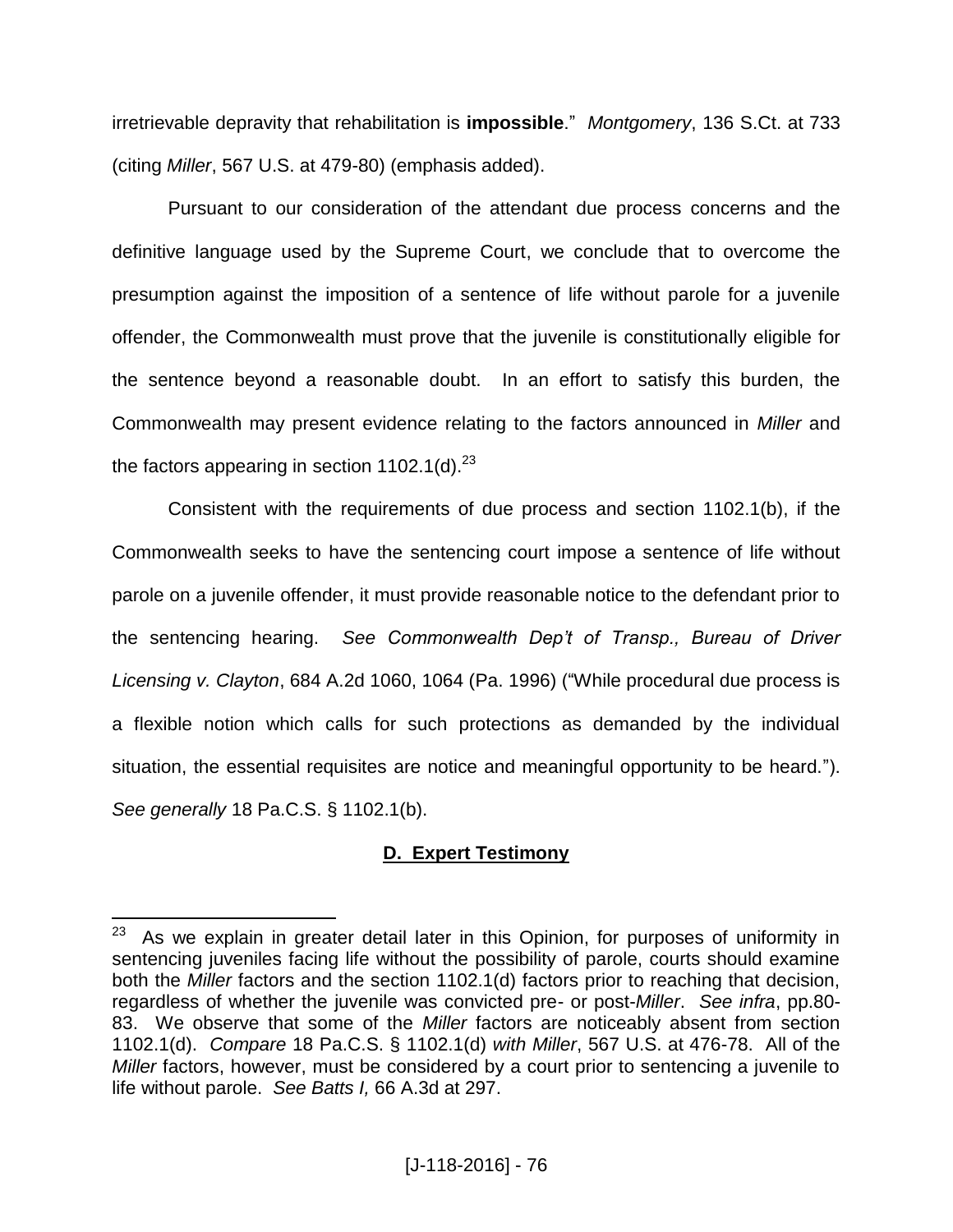There is an undeniable appeal to Batts' contention that expert testimony is necessary for a court to determine that a juvenile offender is permanently incorrigible. *See Graham*, 560 U.S. at 73 ("It is difficult even for expert psychologists to differentiate between the juvenile offender whose crime reflects unfortunate yet transient immaturity, and the rare juvenile offender whose crime reflects irreparable corruption.") (quoting *Roper*, 543 U.S. at 572); *Miller*, 567 U.S. at 479-80. We decline, however, to go so far as to hold that expert testimony is constitutionally required to rebut the presumption against the imposition of a sentence of life without the possibility of parole. Expert testimony is admissible in Pennsylvania if the information is outside of the common knowledge of the factfinder and the testimony of an expert, so qualified based upon his or her "knowledge, skill, experience, training or education," will aid in the understanding of the fact at issue and the expert utilized a generally accepted methodology. Pa.R.E. 702; *Commonwealth v. Delbridge*, 855 A.2d 27, 43 (Pa. 2003). The necessity thereof is thus within the discretion of the sentencing court. *Delbridge*, 855 A.2d at 44. *See also Commonwealth v. Wilson*, 934 A.2d 1191, 1196 (Pa. 2007) (recognizing that the admissibility of evidence at a sentencing hearing is left to the discretion of the sentencing court).

Given the presumption against life without parole and the Commonwealth's burden beyond a reasonable doubt to rebut the presumption, it is difficult to conceive of a case where the Commonwealth would not proffer expert testimony and where the sentencer would not find expert testimony to be necessary. Nonetheless, whether expert testimony is required to rebut the presumption against permanent incorrigibility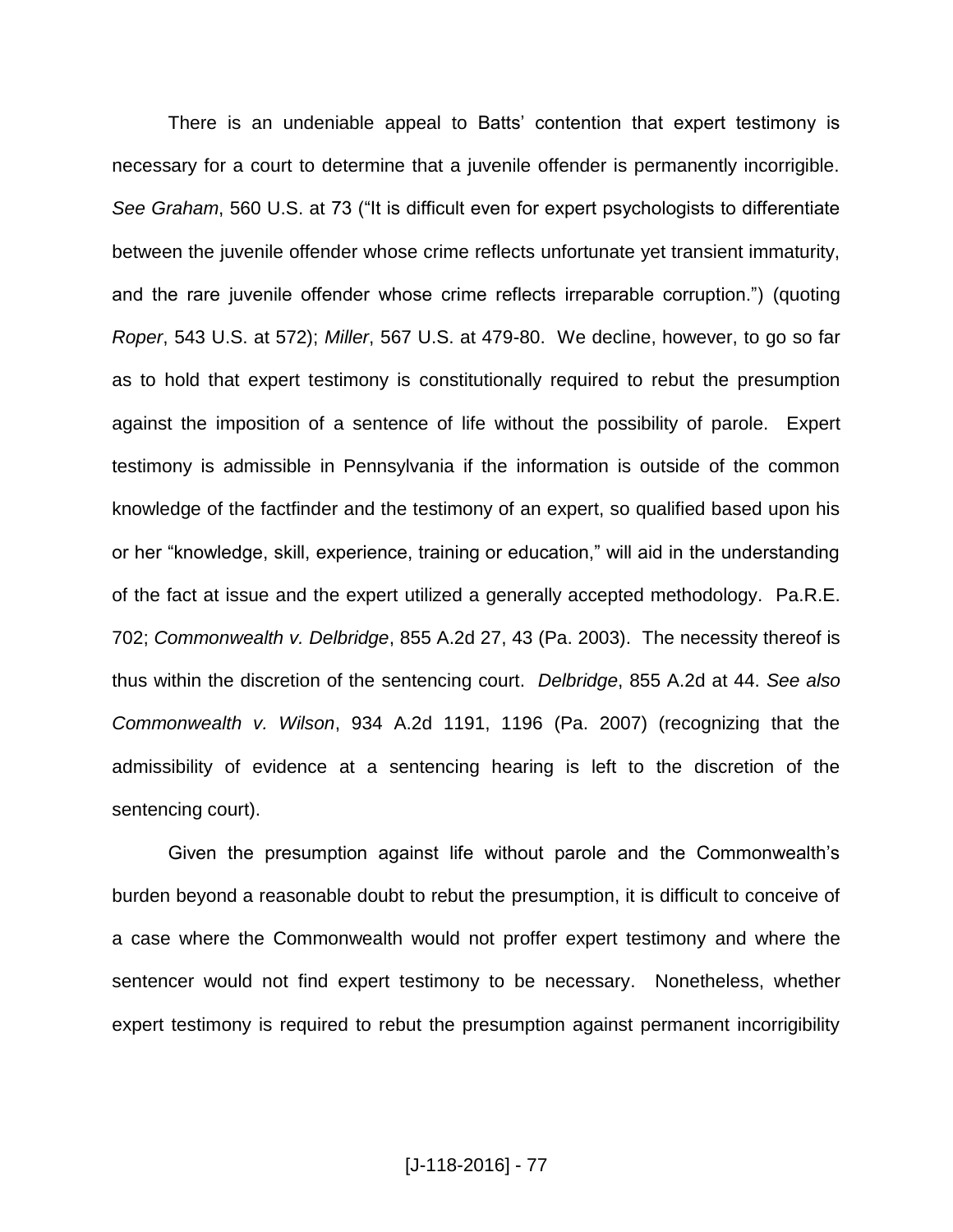beyond a reasonable doubt will be determined on a case-by-case basis by the sentencing court.

## **E. Right to a Jury Determination and Automatic Review by Supreme Court**

We further disagree with Batts that a jury must make the finding regarding a juvenile's eligibility to be sentenced to life without parole. Batts relies, in part, upon *Alleyne*, wherein the United States Supreme Court held that "any fact that increases the mandatory minimum is an 'element' that must be submitted to the jury." *Alleyne*, 133 S.Ct. at 2155. However, the central principle of *Alleyne* and the decision upon which it was based, *Apprendi v. New Jersey*, 530 U.S. 466 (2000),<sup>24</sup> is that a factual finding that increases an individual's punishment is an element of a different, aggravated offense than the charged crime. *Alleyne*, 133 S.Ct. at 2158 ("The touchstone for determining whether a fact must be found by a jury beyond a reasonable doubt is whether the fact constitutes an 'element' or 'ingredient' of the charged offense.") (citing *United States v. O'Brien*, 560 U.S. 218 (2010); *Apprendi*, 530 U.S. at 483 n.10); *Apprendi*, 530 U.S. at 495-96 (referring to the finding required to enhance the maximum sentence in that case as "an essential element of the offense," which in turn constitutes "an independent substantive offense"). A finding of "permanent incorrigibility" cannot be said to be an element of the crime committed; it is instead an immutable characteristic of the juvenile offender. To render these characteristics crime-specific would contradict the entire premise of the Supreme Court's decisions, which prohibit a sentencer from finding that

 $\frac{1}{24}$  In *Apprendi* the Court held, "Other than the fact of a prior conviction, any fact that increases the penalty for a crime beyond the prescribed statutory maximum must be submitted to a jury, and proved beyond a reasonable doubt." *Apprendi*, 530 U.S. at 490.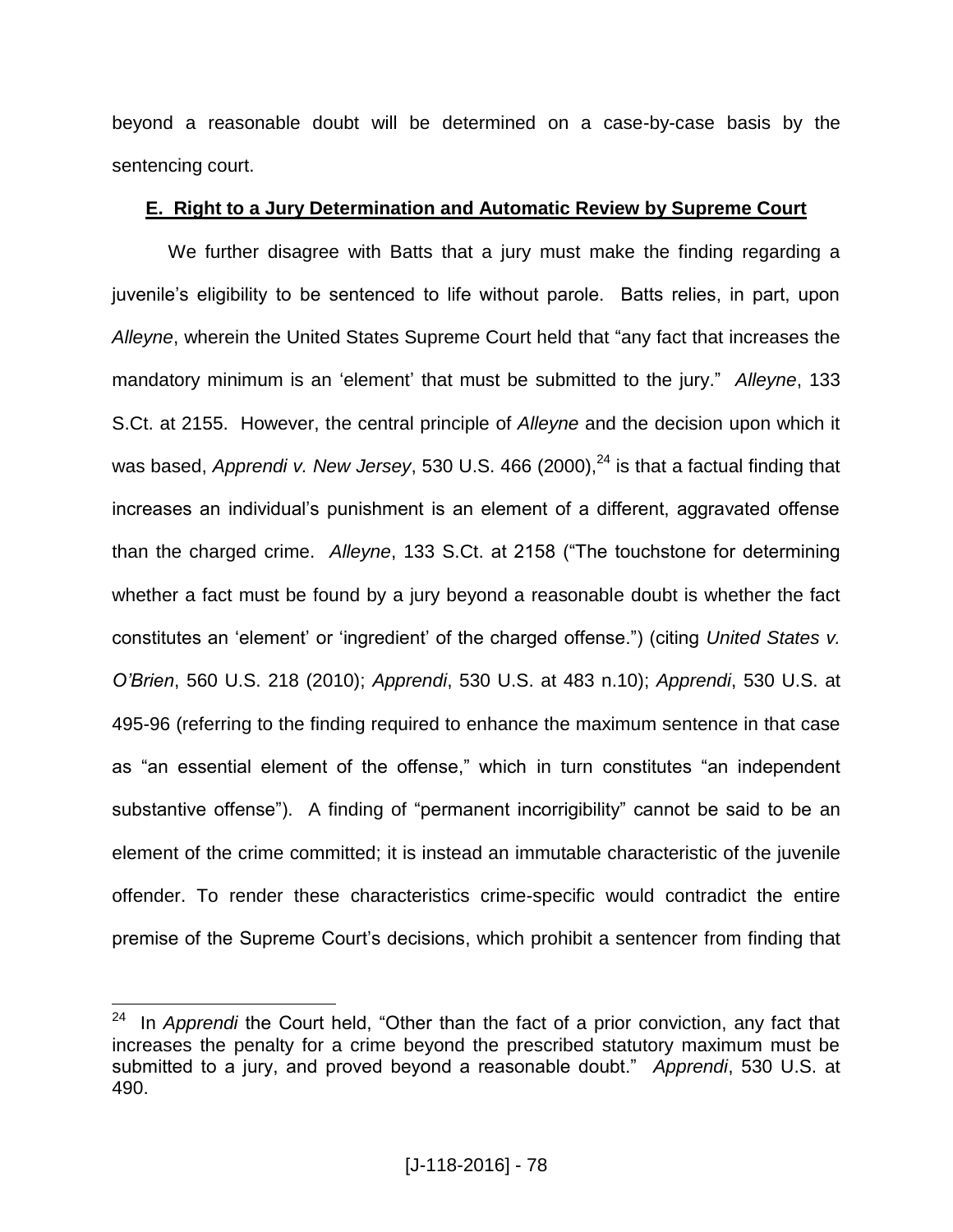a juvenile offender is unable to be rehabilitated based on the crime itself. *Montgomery*, in particular, plainly requires a court to consider the post-crime conduct of a defendant in determining whether life without parole is a permissible sentence. *See id.* at 736 (stating evidence that Montgomery has evolved from a troubled youth to a model prisoner is relevant to show that he is rehabilitable).

Further, the *Montgomery* Court stated directly that the decision of whether to sentence a juvenile to life without parole could be made by a judge. *Montgomery*, 136 S.Ct. at 733 ("*Miller* requires that before sentencing a juvenile to life without parole, **the sentencing judge** take into account 'how children are different, and how those differences counsel against irrevocably sentencing them to a lifetime in prison.'") (emphasis added, citation to *Miller* omitted); *see also Miller*, 567 U.S. at 489 (stating "a judge or jury" must consider the specific attributes of the juvenile offender prior to sentencing him to life without parole). Thus, the High Court itself did not recognize juvenile life imprisonment cases to be governed by *Alleyne*.

Batts' contention that capital sentencing procedures should apply, including a determination by a jury before sentencing a juvenile to life without parole and automatic review of the sentence before this Court, likewise fails. He bases this argument solely on the comparison made by the *Miller* and *Graham* Courts between juvenile life in prison and adult capital punishment. Although there is no question that the *Miller* and *Graham* Courts compared a juvenile life-without-parole sentence to capital punishment and that the punishments have many similarities, as stated above, *Miller* and *Montgomery* both found that it is appropriate for a judge to make sentencing decisions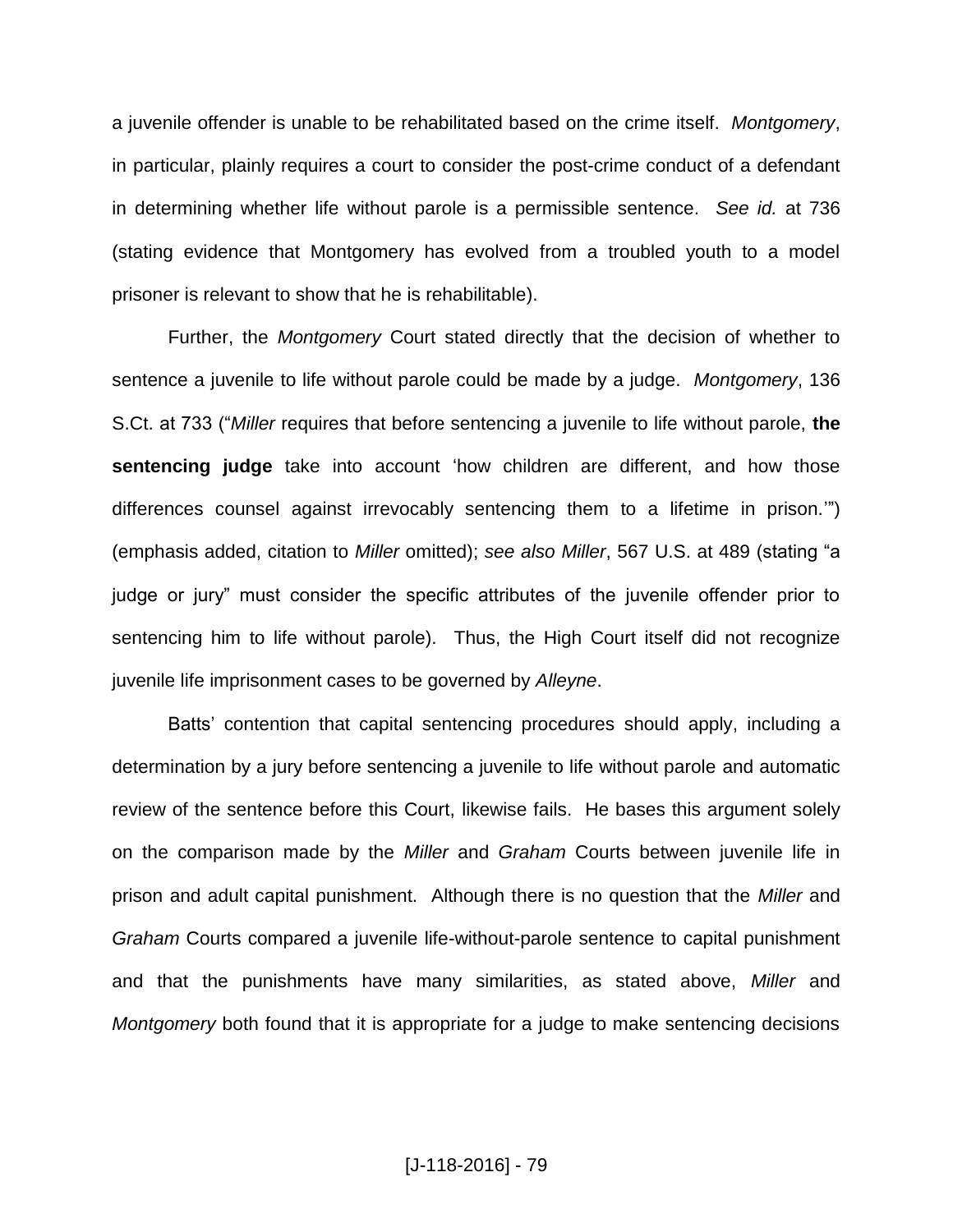for juveniles facing a sentence of life without the possibility of parole. *Montgomery*, 136 S.Ct. at 733; *Miller*, 567 U.S. at 489.

Batts' suggestion that appeals from the imposition of a sentence of life without parole should be taken directly to this Court necessarily fails. This Court does not have jurisdiction over direct appeals from the entry of a life-without-parole sentence by a court of common pleas. Such appeals are exclusively within the jurisdiction of the Superior Court. *See* 42 Pa.C.S. §§ 722, 742. It is beyond the scope of this Court's authority to interfere with "the right of the General Assembly to determine the jurisdiction of any court." Pa. Const. art. V, § 10(c).

The procedures we have established provide juveniles facing a potential sentence of life without parole with heightened due process protections. It is our intention that adherence to these procedures will curtail the imposition of illegal sentences of life without parole by sentencing courts. We expect that the proper employment of these procedures will result in courts sentencing juveniles to life without parole in only the rarest of circumstances, as contemplated and prescribed by the United States Supreme Court.

#### **F. Discretionary Sentencing Determination**

If, after a hearing and consideration of all of the evidence presented, the sentencing court finds that the Commonwealth has satisfied its burden of proving beyond a reasonable doubt that the juvenile is so permanently incorrigible that rehabilitation of the offender would be impossible, the bar against sentencing a juvenile offender to life without the possibility of parole is lifted. Despite the certainty of its conclusion that the offender can never be rehabilitated, however, it is left to the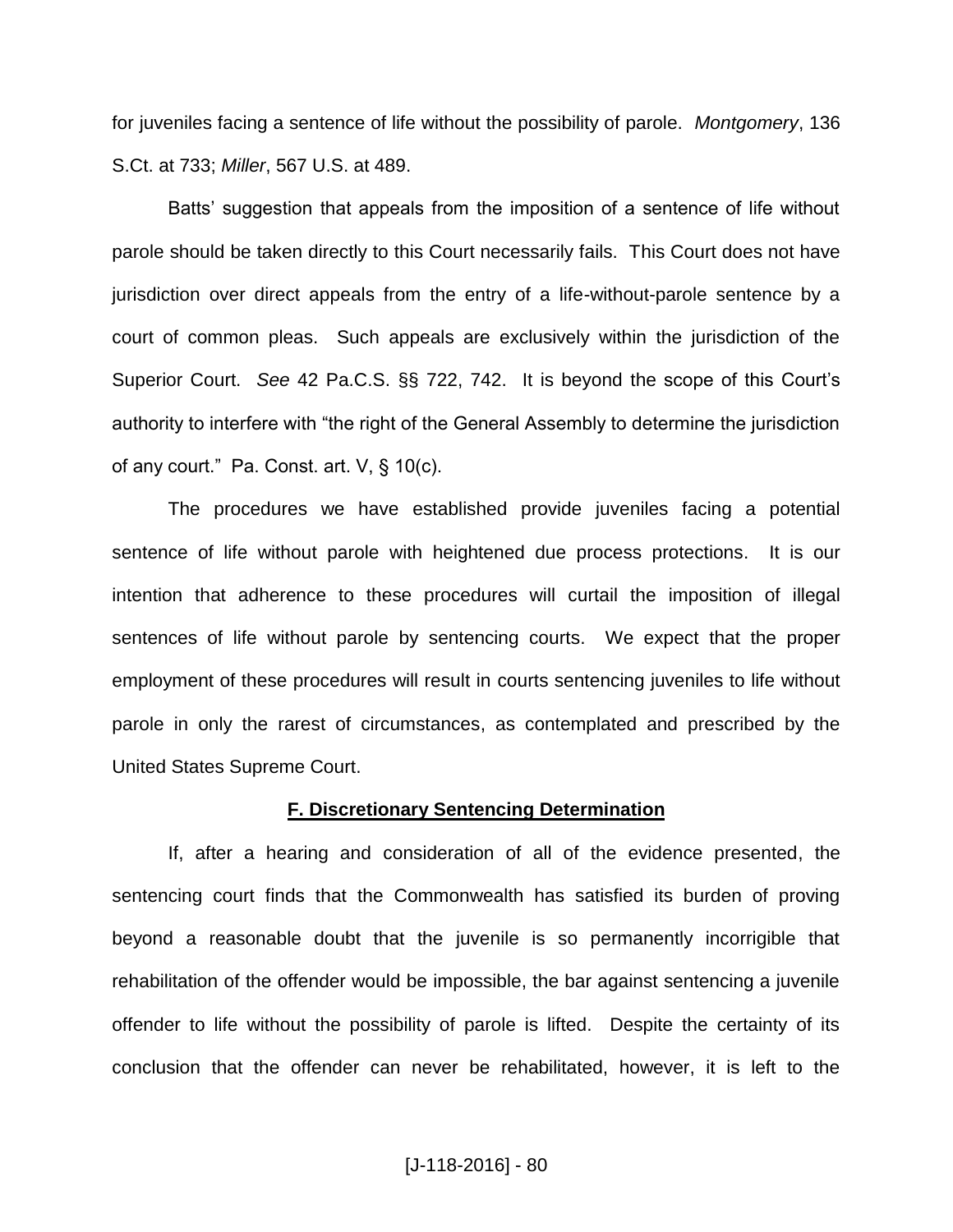sentencing court's discretion whether to impose a life-without-parole sentence or to instead impose a sentence that would allow the juvenile to have an opportunity for parole consideration.

When sentencing a juvenile to life in prison with the possibility of parole (regardless of whether a life-without-parole sentence was sought by the Commonwealth), the sentencing court should be guided by section 1102.1(a) in determining the minimum term of imprisonment. Although not directly applicable to juveniles convicted of first-degree murder prior to *Miller*, as Justice Baer recognized in his concurrence in *Batts I,* we cannot ignore the policy determination made by the General Assembly as to the minimum sentence a juvenile convicted of first-degree murder must receive. *See Batts I,* 66 A.3d at 300 (Baer, J., concurring). Our instruction to seek guidance from the statute is not intended to intrude upon a sentencing court's discretion to determine an appropriate, individualized sentence for a given offender, but instead to advance the long-recognized goals of uniformity and certainty in sentencing decisions. *See id.*; *Walls*, 926 A.2d at 961 n.3, 964; *Commonwealth v. Riggins*, 377 A.2d 140, 148 n.22 (Pa. 1977) ("Disparity in sentencing is one of the most criticized aspects of the sentencing process."); *see also Commonwealth v. Martin*, 351 A.2d 650, 660-61 (Pa. 1976) (Nix, J., dissenting) (recognizing that sentences in Pennsylvania must be individualized, but stating that "where there are no significant differences in the nature of the crime and the background of the offender to dictate a contrary result," uniformity in sentences is a laudable goal). "[W]hen two defendants occupy roughly the same position in terms of those factors which bear on the severity of a sentence, there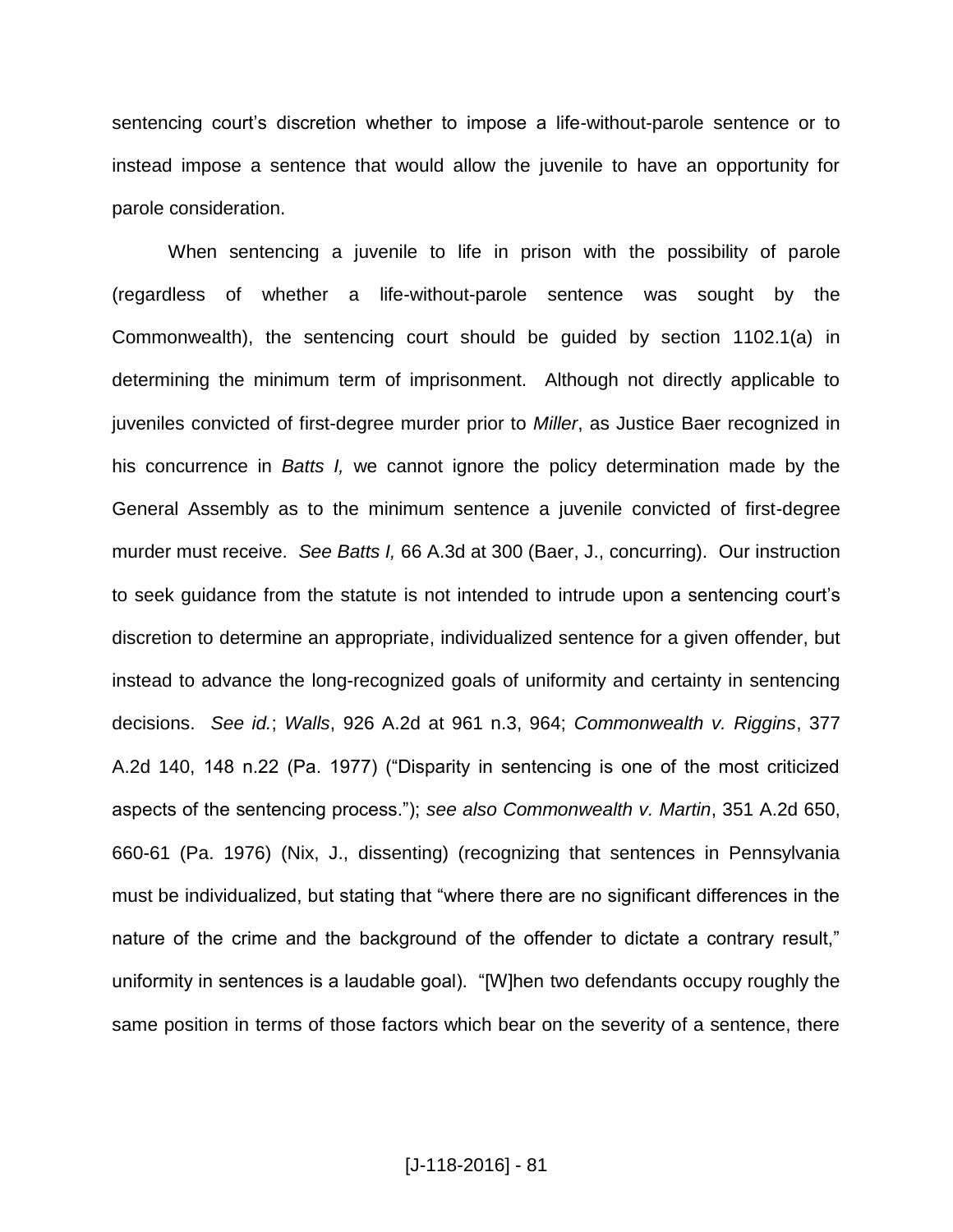can be nothing suspect about the imposition of identical sentences." *Commonwealth v. Chestnut*, 500 A.2d 1225, 1225 (Pa. Super. 1985).

The legislative guidance is particularly useful because the Sentencing Guidelines adopted by the Pennsylvania Commission on Sentencing do not include a guideline sentence for an individual convicted of first-degree murder prior to *Miller*. *See* 204 Pa. Code §§ 303.15-303.16 (amended 2008, 2012, 2013, 2014, 2015). Similar to the Sentencing Guidelines applicable to other crimes, we believe that section 1102.1 will "help frame the exercise of judgment by the court in imposing a sentence" and "may provide an essential starting point … that must be respected and considered" when determining the appropriate minimum sentence for a juvenile convicted of first-degree murder prior to the *Miller* decision. *See Walls*, 926 A.2d at 964-65.

For some of the juvenile first-degree murder cases, the only appreciable difference between offenders will be the date of conviction. Therefore, to promote uniformity in sentencing in pre- and post-*Miller* cases, when determining the appropriate minimum term of incarceration for pre-*Miller* offenders being sentenced to life with the possibility of parole, sentencing courts should be guided by the minimum sentences contained in section 1102.1(a) of twenty-five years for a first-degree murder committed when the defendant was less than fifteen years old and thirty-five years for a firstdegree murder committed when the defendant was between the ages of fifteen and eighteen.<sup>25</sup> 18 Pa.C.S.A. § 1102.1(a).

 25 Like the caveat in Justice Baer's concurrence in *Batts I,* our directive that sentencing courts should be guided by section 1102.1 does not result from a review of the constitutionality of the statute. *See Batts I,* 66 A.3d at 300 n.1 (Baer, J., concurring). Such consideration must await a challenge, if any should arise, in another case. (continued…)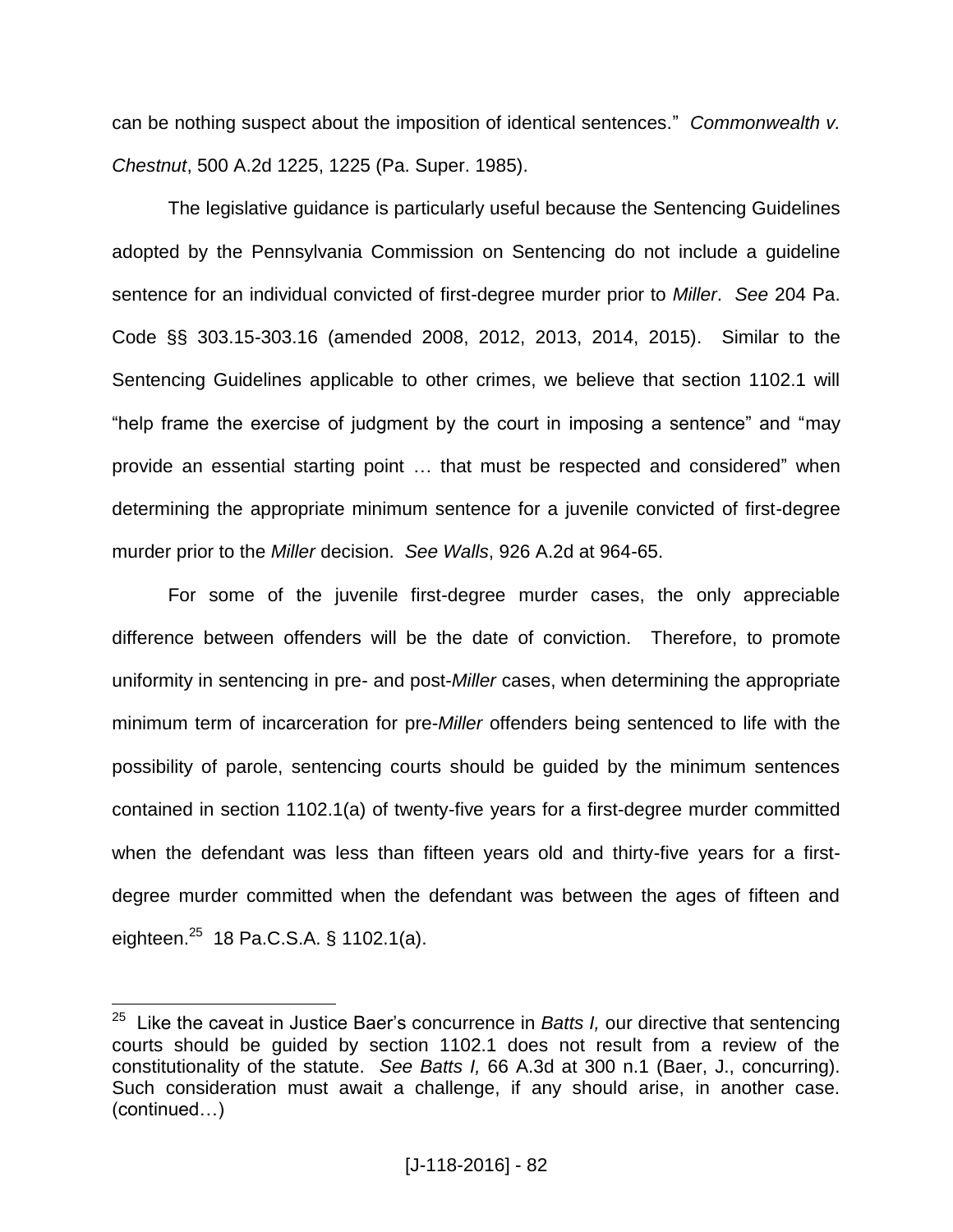## **G. Other States**

Our adoption of a presumption against life without parole for juvenile offenders finds support in the decisions of the highest appellate courts in other states that have been faced with this question.<sup>26</sup> Missouri prohibits sentencing a juvenile to life without

(…continued)

 $\overline{a}$ 

Rather, our decision here is based upon the policy determination and legislative intent embodied in section 1102.1 and the goal of uniformity in sentencing.

Neither party has argued that section 1102.1 must be applied to pre-*Miller* juvenile offenders. Further, there is no constitutional challenge to the prospective nature of the statute, and in the absence of such a challenge, we are without authority to strike the effective date. 1 Pa.C.S. § 1925. There is no impediment, however, under the Statutory Construction Act or otherwise, to our instructing sentencing courts to use the new legislative provision as guidance without making it mandatory.

 $26$  Our research reveals that the trend among our sister states is to outlaw entirely the sentence of life without parole for juvenile offenders. Seventeen states and the District of Columbia currently prohibit juvenile offenders from being sentenced to life in prison without the possibility of parole. Prior to *Miller*, only six states (Alaska, Colorado, Kansas, Kentucky, Montana and Oregon) banned the sentence. Following *Miller*, nine more states (Connecticut, Delaware, Hawaii, Massachusetts, Nevada, Texas, Vermont, West Virginia and Wyoming) and the District of Columbia eliminated the punishment. Another two states (Iowa and Utah) instituted a ban after *Montgomery*. The bar to the punishment in the majority of these states came through the actions of their legislatures; only Iowa and Massachusetts reached this determination through court decisions. Although Batts included a challenge to the constitutionality of a discretionary lifewithout-parole sentence imposed upon a juvenile in his Pa.R.A.P. 1925(b) statement, we rejected a similar challenge on Pennsylvania constitutional grounds in *Batts I*. *Batts I*, 66 A.3d at 297-99. Batts did not again raise this claim in his petition for allowance of appeal or include any argument in support thereof before this Court. We therefore do not revisit this question.

Nearly all states have considered the impact of *Miller* and *Montgomery* on their sentencing practices. Some have concluded that a specific finding of permanent incorrigibility is required before it is permissible to sentence a juvenile to life without parole. *See, e.g., Veal v. State*, 784 S.E.2d 403, 412 (Ga. 2016). Others have simply required courts to consider the *Miller* factors at a sentencing hearing. *See, e.g., Ex parte Henderson*, 144 So.3d 1262, 1283-84 (Ala. 2013). However, as was the circumstance for this Court in *Batts I,* these state courts have not yet faced the question of whether a presumption against the sentence is required. Our research further (continued…)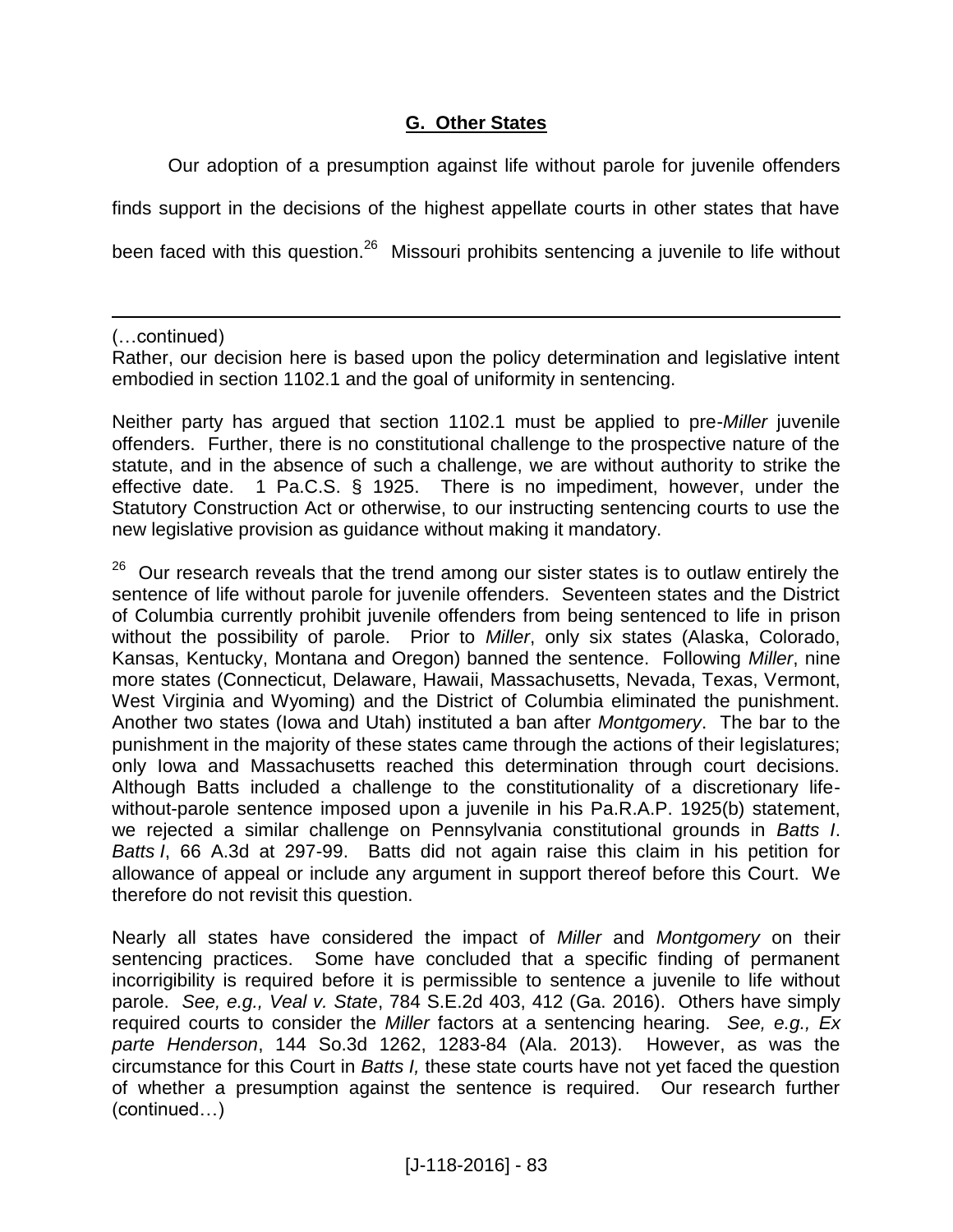parole unless the State proves beyond a reasonable doubt that the *Miller* factors allow the imposition of the sentence. *State v. Hart*, 404 S.W.3d 232, 235 (Mo. 2013). Prior to their respective legislatures eliminating life without parole as a sentence for a juvenile offender, the High Courts in both Utah (pursuant to a statute) and Connecticut found there to be a presumption against the sentence for a juvenile offender. *See State v. Houston*, 353 P.3d 55, 69-70 (Utah 2015); *State v. Riley*, 110 A.3d 1205, 1214 (Conn. 2015). The Supreme Court of Iowa likewise initially found there to be a presumption against sentencing a juvenile to life without parole, but subsequently outlawed the sentence as applied to juveniles completely. *See State v. Seats*, 865 N.W.2d 545, 555 (Iowa 2015); *State v. Sweet*, 879 N.W.2d 811, 839 (Iowa 2016).

### **VIII. Conclusion**

For sentencing purposes, there is a presumption against the imposition of a sentence of life without parole for a defendant convicted of first-degree murder committed as a juvenile. The Commonwealth must give reasonable notice of its intention to seek a sentence of life without the possibility of parole. To rebut the presumption, the Commonwealth has the burden to prove, beyond a reasonable doubt, that the juvenile offender is permanently incorrigible and thus is unable to be rehabilitated. Consistent with the mandate of *Miller* and *Montgomery*, for a life-without-

 $\overline{a}$ 

<sup>(…</sup>continued)

reveals that none of the highest courts in other states have ruled that *Miller* requires either expert testimony or a jury determination pursuant to *Apprendi* and its progeny for a juvenile to constitutionally be sentenced to life without the possibility of parole. *But see People v. Skinner*, 889 N.W.2d 487 (Mich. 2017) (Michigan Supreme Court granted allowance of appeal to consider "whether the decision to sentence a person under the age of 18 to a prison term of life without parole under MCL 769.25 must be made by a jury beyond a reasonable doubt" pursuant to *Apprendi*).